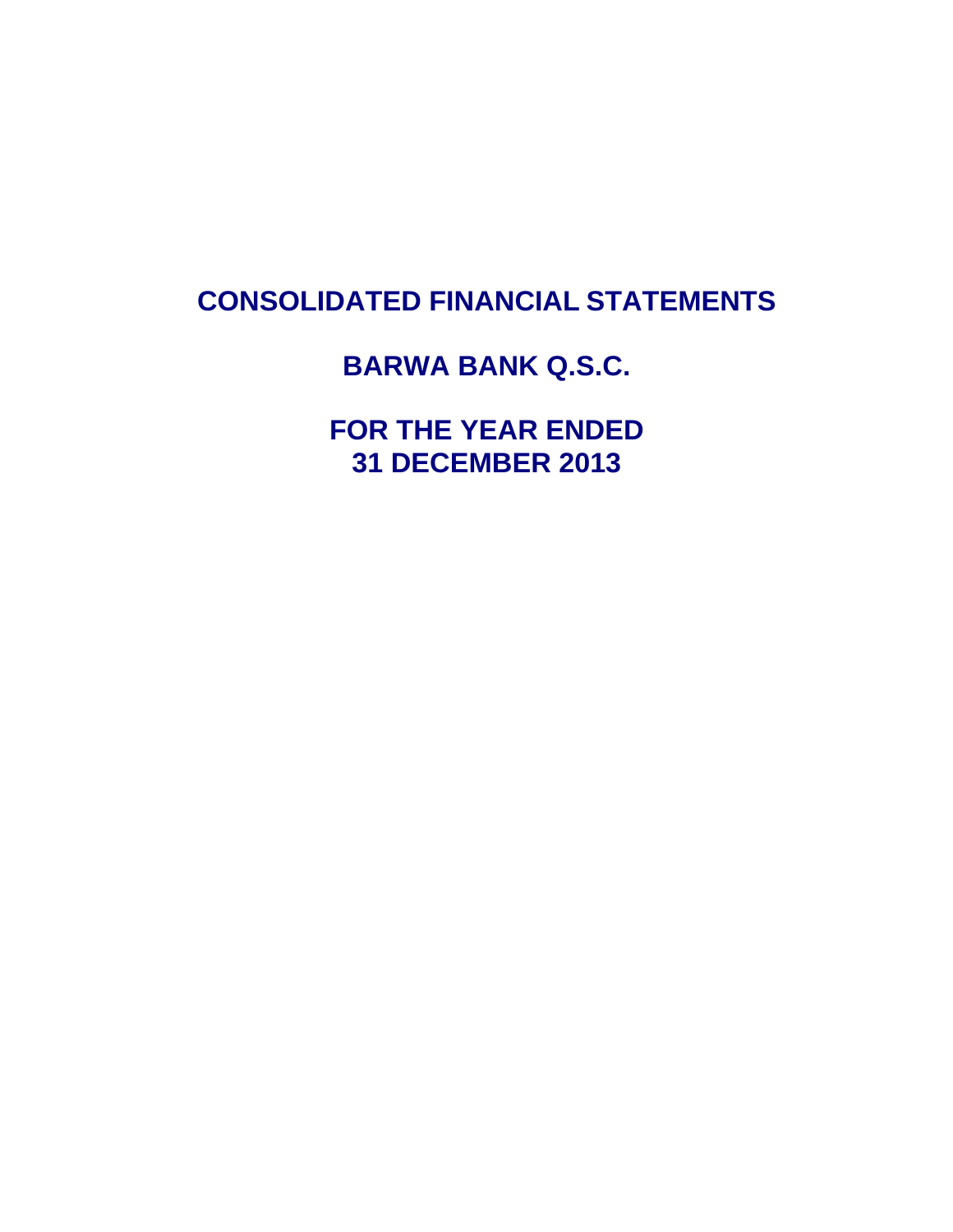# **BARWA BANK Q.S.C.**

# **CONTENTS**

# **CONSOLIDATED FINANCIAL STATEMENTS FOR THE YEAR ENDED 31 DECEMBER 2013**

|                                                     | Page     |
|-----------------------------------------------------|----------|
| Independent auditors' report                        | 1        |
| Consolidated statement of financial position        | 2        |
| Consolidated income statement                       | 3        |
| Consolidated statement of changes in owners' equity | $4 - 5$  |
| Consolidated statement of cash flows                | 6        |
| Notes to the consolidated financial statements      | $7 - 74$ |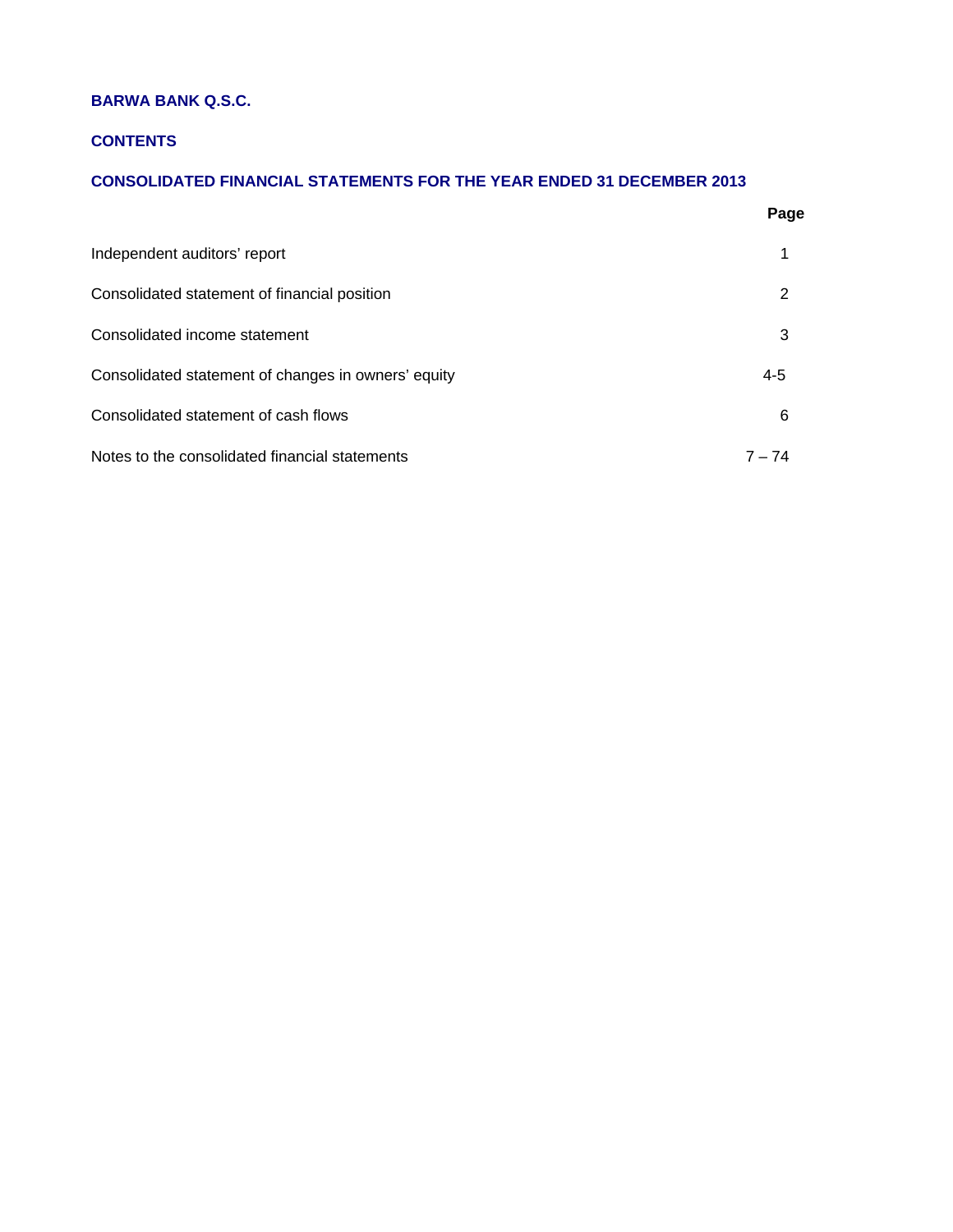

**KPMG** 2nd Floor Area 25, C Ring Road PO Box 4473, Doha **State of Qatar** 

Telephone +974 4457 6444 +974 4442 5626 Fax Website www.kpmg.com.qa

# INDEPENDENT AUDITORS' REPORT TO THE SHAREHOLDERS OF BARWA BANK (Q.S.C.)

# Report on the consolidated financial statements

We have audited the accompanying consolidated financial statements of Barwa Bank Q.S.C (the "Bank") and its subsidiaries (together referred to as the "Group"), which comprise the consolidated statement of financial position as at 31 December 2013, the consolidated income statement and consolidated statements of changes in owners' equity and cash flows for the year then ended and notes, comprising a summary of significant accounting policies and other explanatory information.

# Respective responsibilities of the Board of Directors and Auditors

These consolidated financial statements and the Group's undertaking to operate in accordance with Islamic Shari'a rules and principles are the responsibility of the Board of Directors of the Bank. Our responsibility is to express an opinion on these consolidated financial statements based on our audit.

# **Basis of opinion**

We conducted our audit in accordance with the Auditing Standards for Islamic Financial Institutions issued by the Accounting and Auditing Organisation for Islamic Financial Institutions. Those Standards require that we plan and perform the audit to obtain reasonable assurance about whether the consolidated financial statements are free of material misstatement. An audit includes examining, on a test basis, evidence supporting the amounts and disclosures in the consolidated financial statements. An audit also includes assessing the accounting principles used and the significant estimates made by management, as well as evaluating the overall consolidated financial statements presentation. We believe that our audit provides a reasonable basis for our opinion.

#### **Opinion**

In our opinion, the consolidated financial statements give a true and fair view of the consolidated financial position of the Group as at 31 December 2013, and the results of its operations, changes in owners' equity and cash flows for the year then ended in accordance with the Financial Accounting Standards issued by the Accounting and Auditing Organization for Islamic Financial Institutions, the Shari'a rules and principles as determined by the Shari'a Supervisory Board of the Bank and the applicable provisions of Qatar Central Bank regulations.

#### Report on other legal and regulatory matters

We have obtained all the information and explanations which we consider necessary for the purpose of our audit. The Bank has maintained proper accounting records and the consolidated financial statements are in agreement therewith. We are not aware of any violations of the applicable provisions of Qatar Central Bank Law No. 13 of 2012, Qatar Commercial Law No. 5 of 2002 or the terms of Articles of Association and the amendments thereto having occurred during the year which might have had a material adverse effect on the business of the Bank or its consolidated financial position as at 31 December 2013.

 $557$ 

Gopal Balasubramaniam **KPMG** Qatar Auditor's Registry No. 251

17 February 2014 Doha **State of Qatar**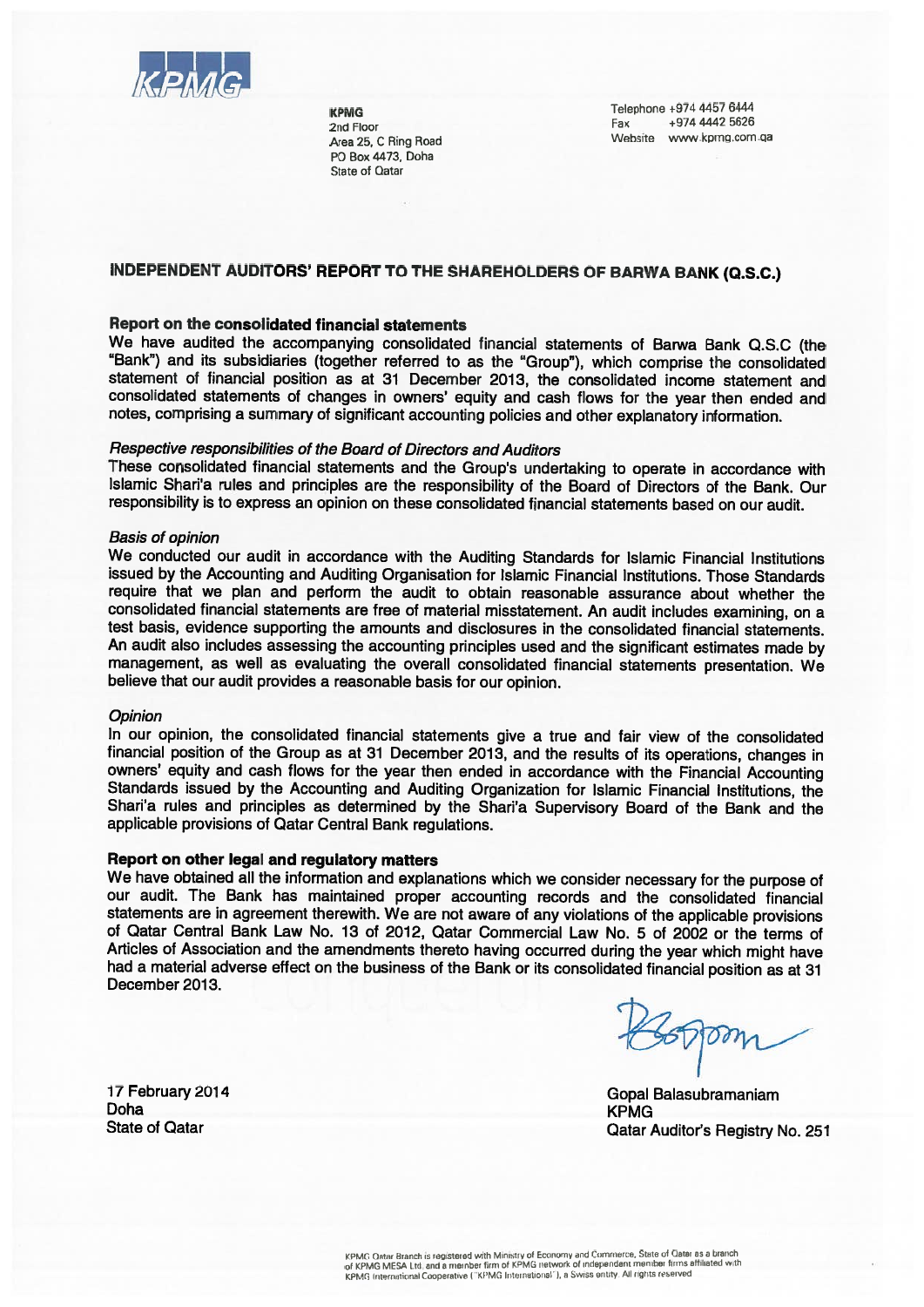# **BARWA BANK Q.S.C.**

# **CONSOLIDATED STATEMENT OF FINANCIAL POSITION**

| <b>CONSOLIDATED STATEMENT OF FINANCIAL POSITION</b>     |             |            | <b>QAR '000s</b> |
|---------------------------------------------------------|-------------|------------|------------------|
| As at 31 December                                       | <b>Note</b> | 2013       | 2012             |
| <b>ASSETS</b>                                           |             |            |                  |
| Cash and balances with Qatar Central Bank               | 8           | 1,088,794  | 853,747          |
| Due from banks                                          | 9           | 3,840,100  | 1,026,391        |
| <b>Financing assets</b>                                 | 10          | 19,347,121 | 15,331,735       |
| Investment securities                                   | 11          | 7,734,221  | 6,652,339        |
| Investment in associates and joint ventures             | 12          | 255,581    | 194,429          |
| Investment property                                     | 13          | 40,042     | 39,824           |
| <b>Fixed assets</b>                                     | 14          | 134,048    | 110,134          |
| Intangible assets                                       | 15          | 777,230    | 807,940          |
| Other assets                                            | 16          | 409,739    | 243,282          |
| <b>TOTAL ASSETS</b>                                     |             | 33,626,876 | 25,259,821       |
| <b>LIABILITIES</b>                                      |             |            |                  |
| Due to banks                                            | 17          | 5,820,178  | 4,733,303        |
| <b>Customer current accounts</b>                        | 18          | 1,652,902  | 782,234          |
| Other liabilities                                       | 19          | 843,167    | 459,543          |
| <b>TOTAL LIABILITIES</b>                                |             | 8,316,247  | 5,975,080        |
| <b>EQUITY OF INVESTMENT ACCOUNT HOLDERS</b>             | 20          | 19,577,439 | 14,063,097       |
| <b>OWNERS' EQUITY</b>                                   |             |            |                  |
| Share capital                                           | 21(a)       | 3,000,000  | 3,000,000        |
| Legal reserve                                           | 21(b)       | 1,809,483  | 1,710,221        |
| Treasury shares                                         | 21(e)       | (38, 349)  | (38, 349)        |
| Risk reserve                                            | 21(c)       | 442,494    | 302,215          |
| Fair value reserve                                      | 11          | 23,850     | 26,928           |
| Foreign currency translation reserve                    |             | 1,682      |                  |
| Other reserves                                          | 21(d)       | 215,155    | 119,542          |
| Retained earnings                                       |             | 235,352    | 74,197           |
| TOTAL EQUITY ATTRIBUTABLE TO EQUITY HOLDERS OF THE      |             |            |                  |
| <b>BANK</b>                                             |             | 5,689,667  | 5, 194, 754      |
| Non-controlling interests                               | 22          | 43,523     | 26,890           |
| <b>TOTAL OWNERS' EQUITY</b>                             |             | 5,733,190  | 5,221,644        |
| TOTAL LIABILITIES, EQUITY OF INVESTMENT ACCOUNT HOLDERS |             |            |                  |
| <b>AND OWNERS' EQUITY</b>                               |             | 33,626,876 | 25,259,821       |

These consolidated financial statements were approved by the Board of Directors on 17 February 2014 and were signed on its behalf by:

ے

Mohamed Bin Hamad Bin Jassim Al Thani Chairman

Khalid Al-Subeai Acting Group Chief Executive Officer

The attached notes 1 to 38 form an integral part of these consolidated financial statements.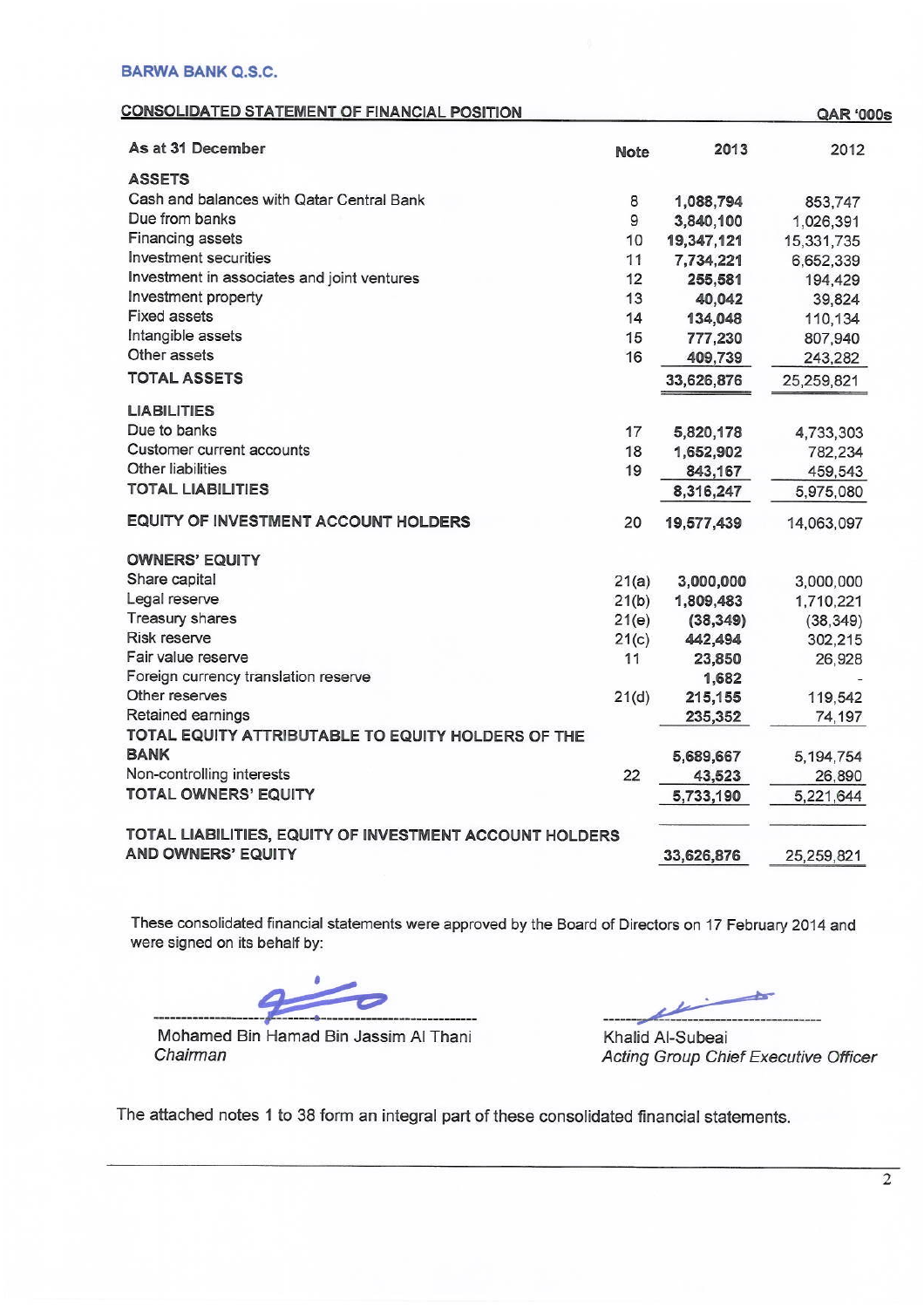| <b>CONSOLIDATED INCOME STATEMENT</b>                            |             |            | <b>QAR '000s</b> |
|-----------------------------------------------------------------|-------------|------------|------------------|
| For the year ended 31 December                                  | <b>Note</b> | 2013       | 2012             |
| Net income from financing activities                            | 23          | 846,730    | 716,633          |
| Net income from investing activities                            | 24          | 405,474    | 286,811          |
| Total net income from financing and investing activities        |             | 1,252,204  | 1,003,444        |
| Fee and commission income                                       | 25          | 151,060    | 133,111          |
| Fee and commission expense                                      | 25          | (15, 021)  | (13,081)         |
| Net fee and commission income                                   |             | 136,039    | 120,030          |
| Net foreign exchange gain                                       |             | 11,025     | 15,295           |
| Share of results of associates and joint ventures               | 12          | 10,528     | 25,500           |
| Other income                                                    |             | 11,399     | 9,856            |
| <b>Total income</b>                                             |             | 1,421,195  | 1,174,125        |
|                                                                 |             |            |                  |
| Staff costs                                                     | 26          | (298, 483) | (216, 360)       |
| Depreciation and amortization                                   | 14,15       | (50, 940)  | (49,076)         |
| Other expenses                                                  | 27          | (171, 584) | (142, 350)       |
| Finance cost                                                    |             | (63, 368)  | (56, 220)        |
| <b>Total expenses</b>                                           |             | (584,375)  | (464,006)        |
| Net impairment loss on investment securities                    | 11          | (8,681)    | (52, 623)        |
| Net impairment loss on financing assets                         | 10(b)       | (76,006)   | (75, 474)        |
| Profit for the year before return to investment account holders |             | 752,133    | 582,022          |
| Return to investment account holders before the Bank's share as |             |            |                  |
| Mudarib                                                         |             | (365, 983) | (283, 551)       |
| Bank's share as Mudarib                                         |             | 117,739    | 46,749           |
| Net return to investment account holders                        | 20          | (248,244)  | (236, 802)       |
|                                                                 |             |            |                  |
| Net profit for the year                                         |             | 503,889    | 345,220          |
| Net profit for the year attributable to:                        |             |            |                  |
| Equity holders of the Bank                                      |             | 496,309    | 345,093          |
| Non-controlling interests                                       |             | 7,580      | 127              |
| Profit for the year                                             |             | 503,889    | 345,220          |
| <b>Earnings per share</b>                                       |             |            |                  |
| Basic and diluted earnings per share (QAR per share)            | 32          | 1.68       | 1.17             |
|                                                                 |             |            |                  |

The attached notes 1 to 38 form an integral part of these consolidated financial statements.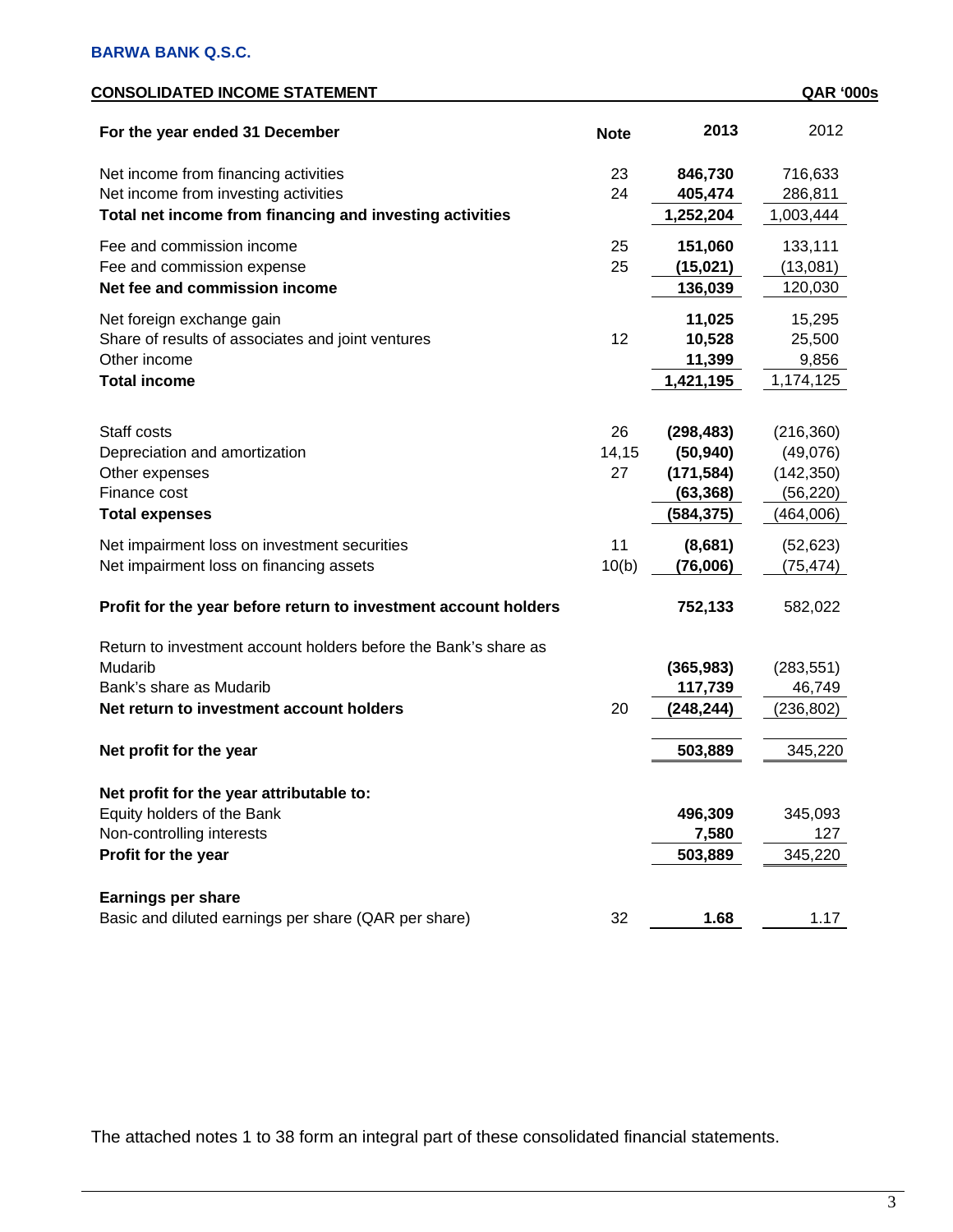# **CONSOLIDATED STATEMENT OF CHANGES IN OWNERS' EQUITY**

# **For the year ended 31 December 2013**

|                                                                       | <b>Share</b><br>capital | Legal<br>reserve | Treasury<br>shares | Risk<br>reserve | <b>Fair value</b><br>reserve | Foreign<br>currency<br>translation<br>reserve | Other<br>reserves | Retained<br>earnings | <b>Total equity</b><br>attributable to<br>equity holders of<br>the Bank | Non-<br>controlling<br>interests | <b>Total</b><br>owners'<br>equity |
|-----------------------------------------------------------------------|-------------------------|------------------|--------------------|-----------------|------------------------------|-----------------------------------------------|-------------------|----------------------|-------------------------------------------------------------------------|----------------------------------|-----------------------------------|
| <b>Balance at 1 January 2013</b>                                      | 3,000,000               | 1,710,221        | (38, 349)          | 302,215         | 26,928                       |                                               | 119,542           | 74,197               | 5,194,754                                                               | 26,890                           | 5,221,644                         |
| Fair value reserve movement (note<br>11)<br>Share of associates other |                         |                  |                    | $\blacksquare$  | (3,078)                      |                                               |                   |                      | (3,078)                                                                 |                                  | (3,078)                           |
| comprehensive income (note 12)                                        |                         |                  |                    |                 |                              | 1,682                                         |                   |                      | 1,682                                                                   |                                  | 1,682                             |
| Profit for the year                                                   |                         |                  |                    |                 |                              |                                               |                   | 496,309              | 496,309                                                                 | 7,580                            | 503,889                           |
| Total recognised income and                                           |                         |                  |                    |                 |                              |                                               |                   |                      |                                                                         |                                  |                                   |
| expense for the year                                                  |                         |                  |                    | $\blacksquare$  | (3,078)                      | 1,682                                         | $\sim$            | 496,309              | 494,913                                                                 | 7,580                            | 502,493                           |
| Transfer to legal reserve                                             |                         | 99,262           |                    |                 |                              |                                               | $\blacksquare$    | (99, 262)            |                                                                         |                                  |                                   |
| Transfer to risk reserve                                              |                         |                  | $\blacksquare$     | 140,279         |                              |                                               | $\blacksquare$    | (140, 279)           |                                                                         |                                  |                                   |
| Change in Other reserves, net                                         |                         |                  |                    |                 |                              | ۰                                             | 95,613            | (95, 613)            |                                                                         |                                  |                                   |
| Change in ownership stake (note<br>22)                                |                         |                  |                    |                 |                              |                                               |                   |                      |                                                                         | 9,053                            | 9,053                             |
| Balance at 31 December 2013                                           | 3,000,000               | 1,809,483        | (38, 349)          | 442,494         | 23,850                       | 1,682                                         | 215,155           | 235,352              | 5,689,667                                                               | 43,523                           | 5,733,190                         |

The attached notes 1 to 38 form an integral part of these consolidated financial statements.

 $\overline{1}$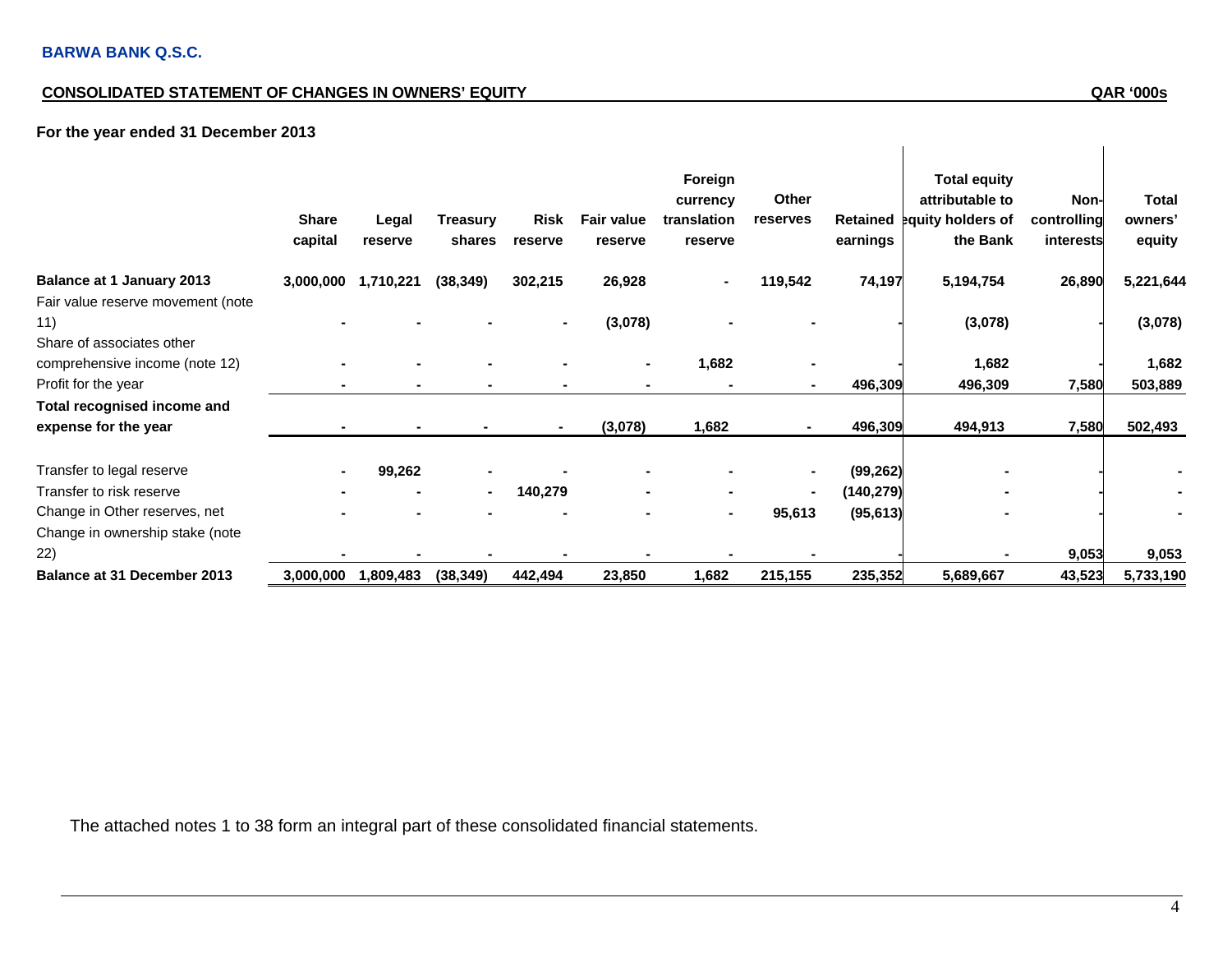# **CONSOLIDATED STATEMENT OF CHANGES IN OWNERS' EQUITY (CONTINUED) QAR '000s**

# For the year ended 31 December 2012

| <b>1 OF the year chaca of December 2012</b> |                  |                                          |                  |                    |                 |                           |                                               |                   |                      |                                                                            |                                  |                            |
|---------------------------------------------|------------------|------------------------------------------|------------------|--------------------|-----------------|---------------------------|-----------------------------------------------|-------------------|----------------------|----------------------------------------------------------------------------|----------------------------------|----------------------------|
|                                             | Share<br>capital | Subscri-<br>ption for<br>rights<br>issue | Legal<br>reserve | Treasury<br>shares | Risk<br>reserve | Fair<br>value<br>reserves | Foreign<br>currency<br>translation<br>reserve | Other<br>reserves | Retained<br>earnings | <b>Total equity</b><br>attributable<br>to equity<br>holders of<br>the Bank | Non-<br>controlling<br>interests | Total<br>owners'<br>equity |
| Balance at 1 January 2012                   | 1,908,691        | 1,746,094                                | 986,417          | (38, 349)          | 125,657         | 19,573                    | 764                                           | 94,042            | 181                  | 4,843,070                                                                  | 203                              | 4,843,273                  |
| Change in foreign currency                  |                  |                                          |                  |                    |                 |                           |                                               |                   |                      |                                                                            |                                  |                            |
| translation reserve                         |                  |                                          |                  |                    |                 |                           | (764)                                         |                   |                      | (764)                                                                      |                                  | (764)                      |
| Fair value reserve movement                 |                  |                                          |                  |                    |                 |                           |                                               |                   |                      |                                                                            |                                  |                            |
| (note 11)                                   |                  |                                          |                  |                    |                 | 7,355                     |                                               |                   |                      | 7,355                                                                      |                                  | 7,355                      |
| Profit for the year                         |                  |                                          |                  |                    |                 |                           |                                               |                   | 345,093              | 345,093                                                                    | 127                              | 345,220                    |
| Total recognised income and                 |                  |                                          |                  |                    |                 |                           |                                               |                   |                      |                                                                            |                                  |                            |
| expense for the year                        |                  |                                          |                  |                    |                 | 7,355                     | (764)                                         |                   | 345,093              | 351,684                                                                    | 127                              | 351,811                    |
|                                             |                  |                                          |                  |                    |                 |                           |                                               |                   |                      |                                                                            |                                  |                            |
| Subscriptions for right issue               |                  | 1,091,309 (1,746,094)                    | 654,785          |                    |                 |                           |                                               |                   |                      |                                                                            |                                  |                            |
| Transfer to legal reserve                   |                  | $\sim$                                   | 69,019           |                    |                 |                           |                                               |                   | (69, 019)            |                                                                            |                                  |                            |
| Transfer to risk reserve                    |                  |                                          |                  |                    | 176,558         |                           |                                               |                   | (176, 558)           |                                                                            |                                  |                            |
| Change in Other reserves, net               |                  |                                          |                  |                    |                 |                           |                                               | 25,500            | (25,500)             |                                                                            |                                  |                            |
| Change in ownership stake                   |                  |                                          |                  |                    |                 |                           |                                               |                   |                      |                                                                            |                                  |                            |
| (note 22)                                   |                  |                                          |                  |                    |                 |                           |                                               |                   |                      |                                                                            | 26,560                           | 26,560                     |
| Balance at 31 December 2012                 | 3,000,000        |                                          | $-1,710,221$     | (38, 349)          | 302,215         | 26,928                    |                                               | 119,542           | 74,197               | 5,194,754                                                                  | 26,890                           | 5,221,644                  |

The attached notes 1 to 38 form an integral part of these consolidated financial statements.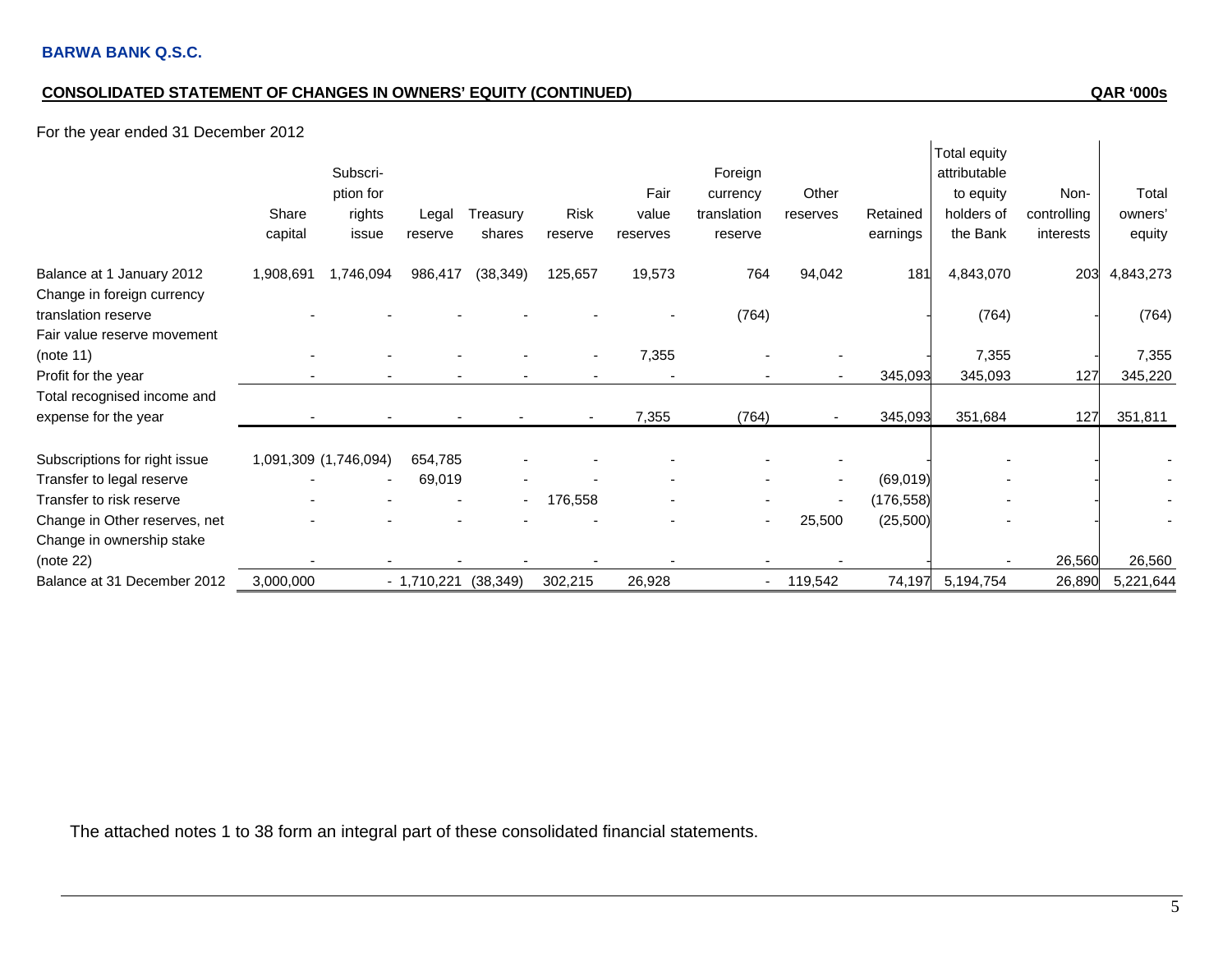# **CONSOLIDATED STATEMENT OF CASH FLOWS QAR '000s**

| For the year ended 31 December                            | <b>Note</b> | 2013          | 2012          |
|-----------------------------------------------------------|-------------|---------------|---------------|
| <b>Cash flows from operating activities</b>               |             |               |               |
| Net profit for the year                                   |             | 503,889       | 345,220       |
| Adjustments for:                                          |             |               |               |
| Impairment loss on financing assets                       |             | 124,811       | 117,799       |
| Impairment loss on investment securities                  | 11          | 8,681         | 52,623        |
| Depreciation and amortisation                             | 14,15       | 50,940        | 49,076        |
| End of service benefits provision                         | 19.1        | 16,951        | 10,428        |
| Net gain on sale of investment securities                 |             | (55,708)      | (16, 537)     |
| Dividend income                                           | 24          | (27, 022)     | (13, 889)     |
| Share of results of associates and joint ventures         | 12          | (10, 528)     | (25,500)      |
| Gain on disposal of fixed assets                          |             | (4, 132)      |               |
| Gain on disposal of an investment property                |             |               | (3,072)       |
| Profit before changes in operating assets and liabilities |             | 607,882       | 516,148       |
|                                                           |             |               |               |
| Change in reserve account with Qatar Central Bank         |             | (151, 866)    | (327, 518)    |
| Change in due from banks                                  |             | (821, 720)    | 91,799        |
| Change in financing assets                                |             | (4, 140, 197) | (6,231,395)   |
| Change in other assets                                    |             | (166, 457)    | 619,335       |
| Change in due to banks                                    |             | 1,086,875     | 503,107       |
| Change in customer current accounts                       |             | 870,668       | (544,004)     |
| Change in unrestricted investment accounts                |             | 5,514,342     | 6,049,908     |
| Change in other liabilities                               |             | 372,023       | (248, 252)    |
|                                                           |             | 3,171,550     | 429,128       |
| Dividends received                                        | 24          | 27,022        | 13,889        |
| End of service benefits paid                              | 19.1        | (5, 350)      | (3,833)       |
| Net cash from operating activities                        |             | 3,193,222     | 439,184       |
|                                                           |             |               |               |
| <b>Cash flows from investing activities</b>               |             |               |               |
| Acquisition of investment securities                      |             | (1,077,822)   | (1,814,944)   |
| Acquisition of fixed and intangible assets                | 14,15       | (45, 348)     | (29, 614)     |
| Proceeds from sale of fixed assets                        |             | 5,336         |               |
| Acquisition/disposal of an investment property            |             | (218)         | 11,500        |
| Net cash used in investing activities                     |             | (1, 118, 052) | (1,833,058)   |
|                                                           |             |               |               |
| Net increase / (decrease) in cash and cash equivalents    |             | 2,075,170     | (1, 393, 874) |
| Cash and cash equivalents at 1 January                    |             | 805,293       | 2,199,167     |
| Cash and cash equivalents at 31 December                  | 33          | 2,880,463     | 805,293       |
|                                                           |             |               |               |

The attached notes 1 to 38 form an integral part of these consolidated financial statements.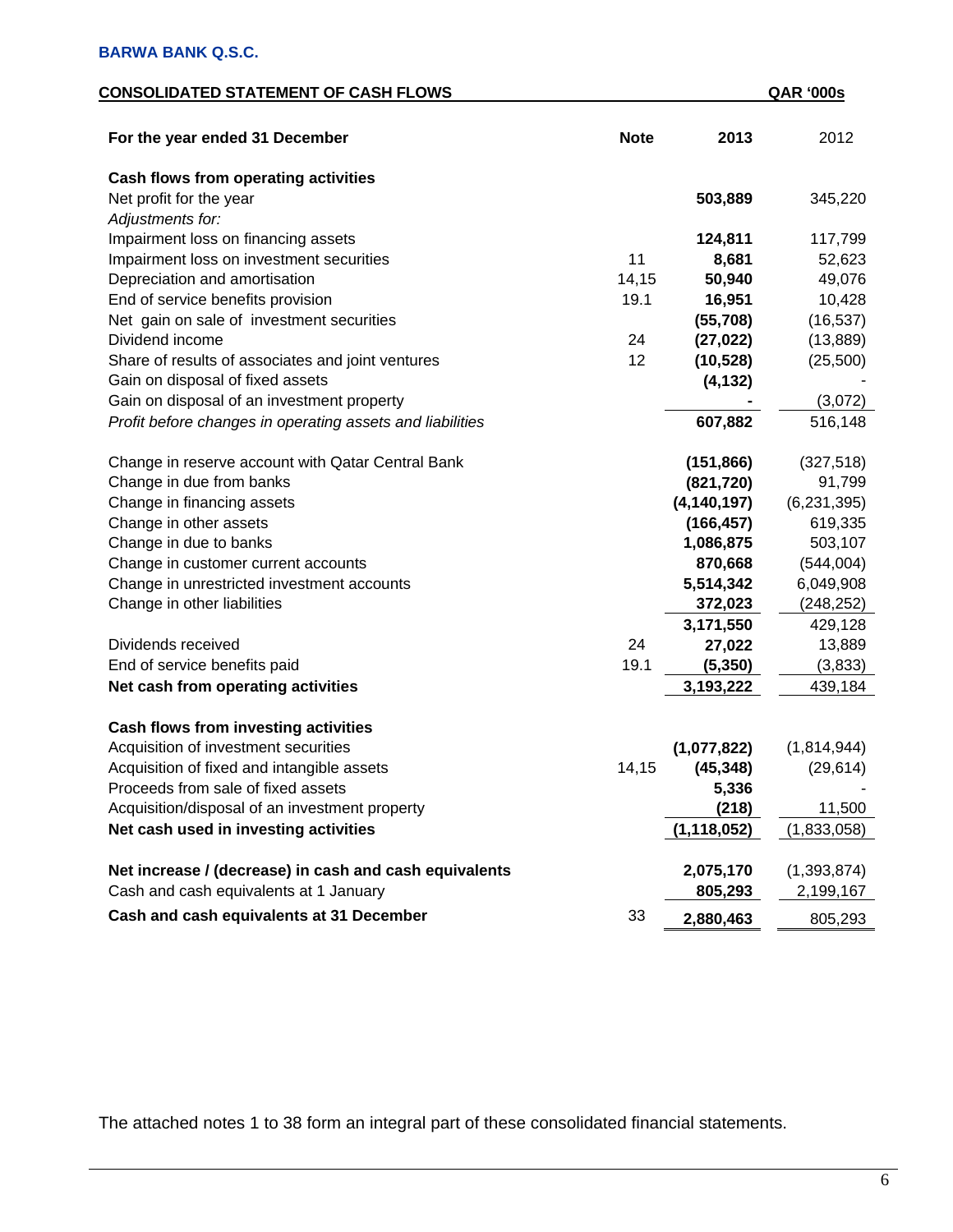# **1. REPORTING ENTITY**

Barwa Bank (the "Bank") was incorporated with Qatari Shareholding in the State of Qatar under Commercial Registration No. 38012 dated 28 January 2008 (the "date of incorporation"). The Bank commenced its activities on 1 February 2009 under Qatar Central Bank ("QCB") License No. RM/19/2008. The Bank operates through its head office situated on Grand Hamad Street, Doha and its 4 branches in Doha, State of Qatar.

The Bank and its subsidiaries (together referred to as the "Group" and individually referred to as "Group entities") are primarily engaged in investing, financing and advisory activities in accordance with Islamic Shari'a principles as determined by the Shari'a Committee of the Bank and provisions of its Memorandum and Articles of Association. Investment activities are carried out for proprietary purpose and on behalf of customers.

The Bank is 37.34% owned by Barwa Real Estate Company Q.S.C., a Qatari listed company, 12.13% by Qatar Holding, the strategic and direct investment arm of the Qatar Investment Authority being the sovereign wealth fund of the State of Qatar, and the remaining shares are owned by several individuals and corporate entities.

The principal subsidiaries of the Group are as follows:

|                                          | <b>Country of</b> | Date of          | Percentage of |      |  |
|------------------------------------------|-------------------|------------------|---------------|------|--|
| Name of subsidiary                       |                   | Acquisition /    | ownership     |      |  |
|                                          |                   | incorporation    | 2013          | 2012 |  |
| The First Investor P.Q.S.C. ("TFI")      | Qatar             | 13 December 2009 | 100%          | 100% |  |
| First Finance Company P.Q.S.C. ("FFC")   | Qatar             | 12 July 2010     | 100%          | 100% |  |
| First Leasing Company P.Q.S.C ("FLC")    | Qatar             | 13 July 2010     | 100%          | 100% |  |
| <b>TFI GCC Equity Opportunities Fund</b> | Qatar             | 31 October 2012  | 64%           | 70%  |  |
|                                          | incorporation     |                  |               |      |  |

- (i) TFI provides a full range of investment banking products and services that comply with Shari'a principles.
- (ii) FFC is engaged in Shari'a compliant financing activities in accordance with its Articles of Association and QCB regulations.
- (iii) FLC is primarily engaged in the Islamic leasing business.
- (iv) TFI GCC Equity Opportunities Fund is an open end fund founded by the Bank and managed by TFI. It invests in marketable equities and debt securities of entities, having Shari'a compliant business model and incorporated in GCC to earn return for its unit holders.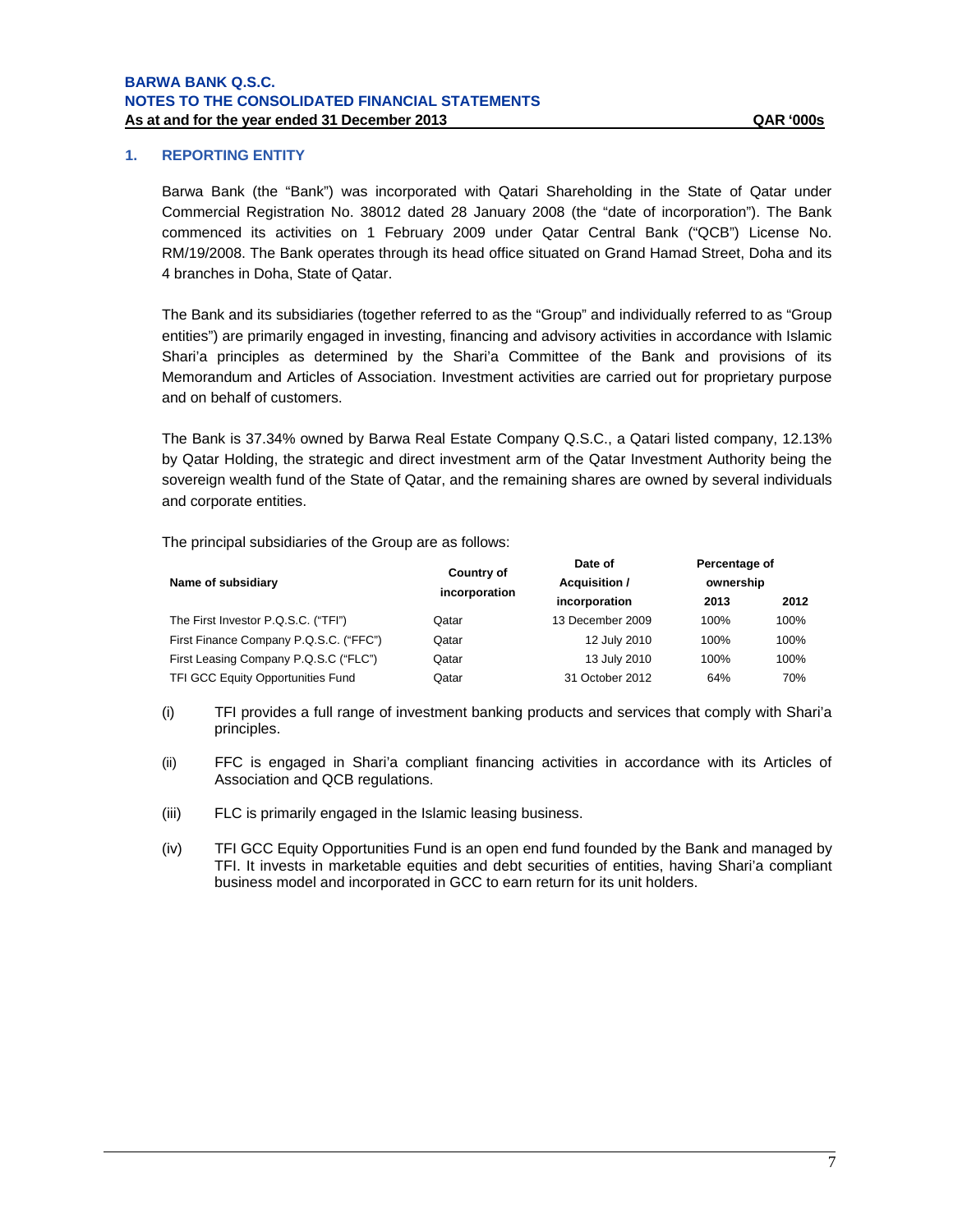# **2. BASIS OF PREPARATION**

#### **(a) Statement of compliance**

The consolidated financial statements have been prepared in accordance with Financial Accounting Standards ("FAS") issued by the Accounting and Auditing Organisation for Islamic Financial Institutions ("AAOIFI") and the applicable provisions of Qatar Central Bank ("QCB") regulations. In line with the requirements of AAOIFI, for matters that are not covered by FAS, the Group uses guidance from the relevant International Financial Reporting Standards ("IFRS") as issued by the International Accounting Standards Board ("IASB").

### **(b) Basis of measurement**

The consolidated financial statements have been prepared on the historical cost basis except for investments carried at fair value through equity, investments carried at fair value through the income statement, investment property and risk management instruments, which are measured at fair value.

### **(c) Functional and presentation currency**

These consolidated financial statements are presented in Qatari Riyals ("QAR"), which is the Bank's functional currency. Except as otherwise indicated, financial information presented in QAR has been rounded to the nearest thousands. The functional currencies for the Group entities have also been assessed as Qatari Riyals.

### **(d) Use of estimates and judgments**

The preparation of the consolidated financial statements in conformity with FAS requires management to make judgements, estimates and assumptions that affect the application of accounting policies and the reported amounts of assets, liabilities, income and expenses. Actual results may differ from these estimates.

Estimates and underlying assumptions are reviewed on an ongoing basis. Revisions to accounting estimates are recognised in the period in which the estimate is revised and in any future periods affected.

Information about significant areas of estimation uncertainty and critical judgements in applying accounting policies that have the most significant effect on the amounts recognised in the consolidated financial statements are described in note 5.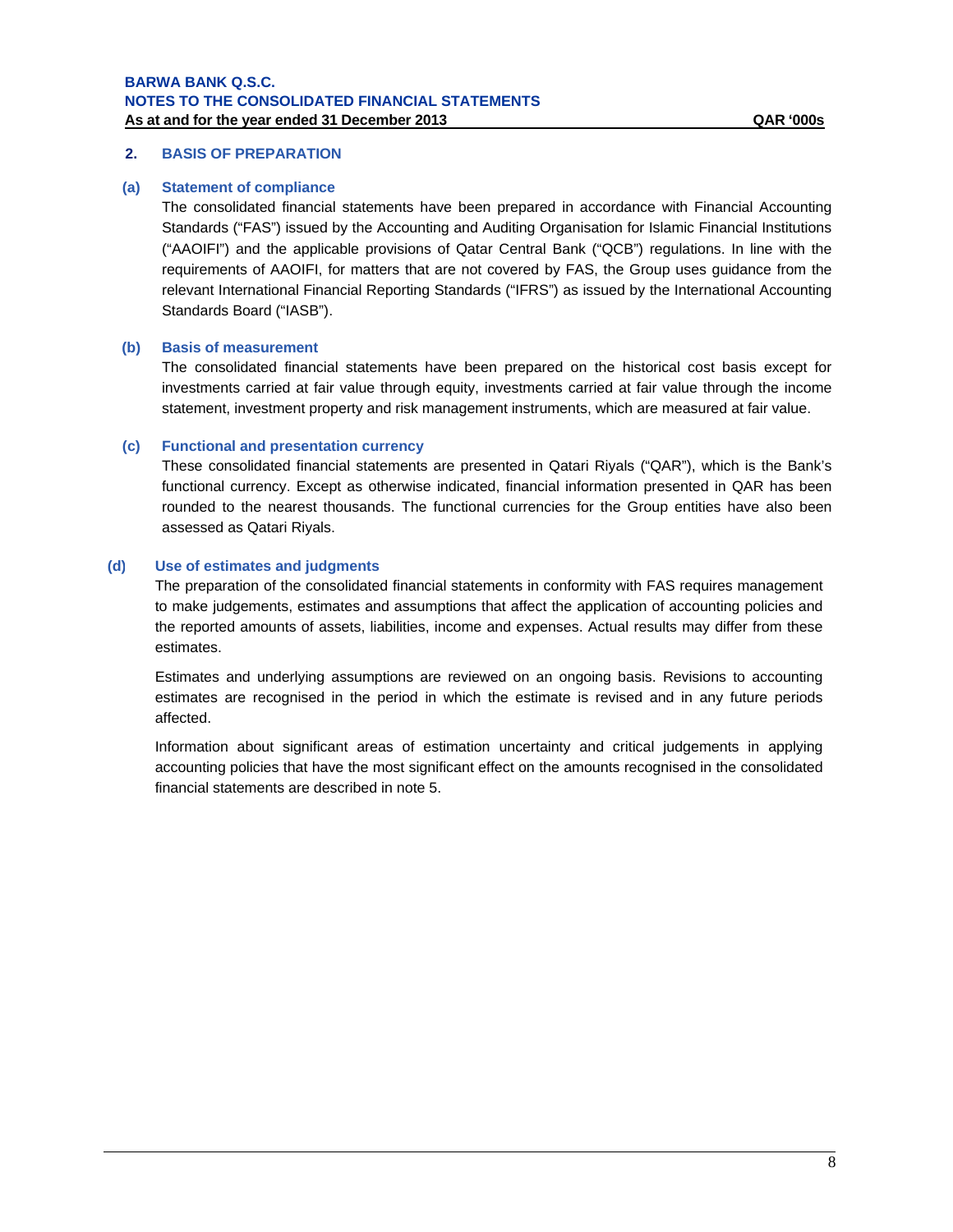# **3. SIGNIFICANT ACCOUNTING POLICIES**

The accounting policies set out below have been applied consistently to all periods presented in these consolidated financial statements, and have been applied consistently by Group entities except the adoption of new financial accounting standards as detailed in note 3 (y).

# **(a) Basis of consolidation**

#### **(i) Business combinations**

Accounting for business combinations only applies if it is considered that a business has been acquired. Under IFRS 3, 'Business Combinations', a business is defined as an integrated set of activities and assets conducted and managed for the purpose of providing a return to investors or lower costs or other economic benefits directly and proportionately to policyholders or participants. A business generally consists of inputs, processes applied to those inputs, and resulting outputs that are, or will be, used to generate revenues. If goodwill is present in a transferred set of activities and assets, the transferred set is presumed to be a business.

For acquisitions meeting the definition of a business, the acquisition method of accounting is used as at the acquisition date, which is the date on which control is transferred to the Group.

The Group measures goodwill at the acquisition date as the total of:

• the fair value of the consideration transferred; plus

• the recognised amount of any non-controlling interests in the acquiree; plus if the business combination is achieved in stages, the fair value of the existing equity interest in the acquiree; less

• the net recognised amount (generally fair value) of the identifiable assets acquired and liabilities assumed.

When this total is negative, a bargain purchase gain is recognised immediately in consolidated income statement.

The consideration transferred does not include amounts related to the settlement of pre-existing relationships. Such amounts are generally recognised in consolidated income statement.

Costs related to the acquisition, other than those associated with the issue of debt or equity securities, that the Group incurs in connection with a business combination are expensed as incurred.

Any contingent consideration payable is recognised at fair value at the acquisition date. If the contingent consideration is classified as equity, it is not remeasured and settlement is accounted for within equity. Otherwise, subsequent changes to the fair value of the contingent consideration are recognised in consolidated income statement.

For acquisitions not meeting the definition of a business, the Group allocates the cost between the individual identifiable assets and liabilities. The cost of acquired assets and liabilities is determined by: (a) accounting for financial assets and liabilities at their fair value at the acquisition date; and (b) allocating the remaining balance of the cost of purchasing the assets and liabilities to the individual assets and liabilities, other than financial instruments, based on their relative fair values at the acquisition date.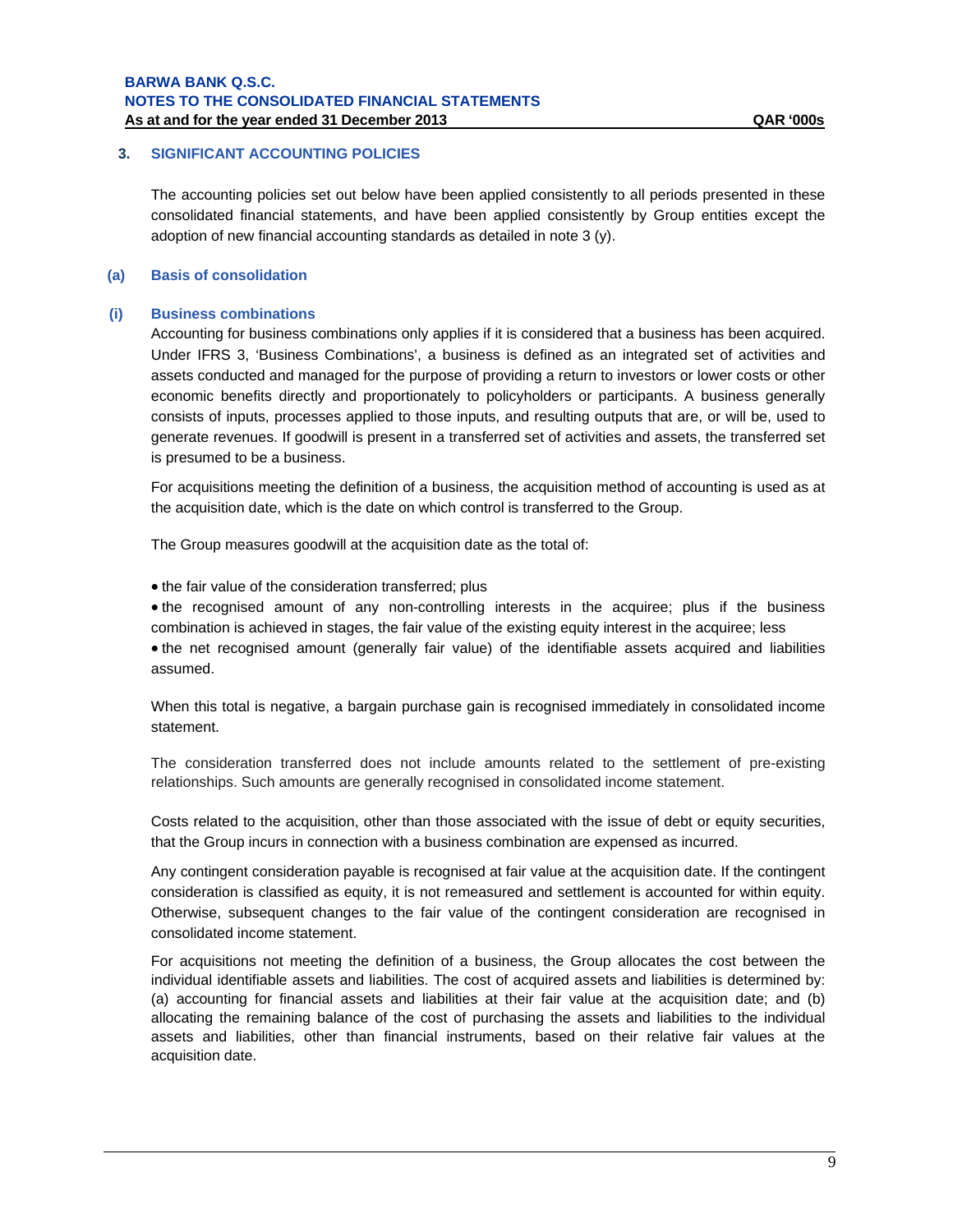# **(a) Basis of consolidation (Continued)**

#### **(ii) Subsidiaries**

Subsidiaries are entities controlled by the Group. The financial statements of subsidiaries are included in the consolidated financial statements from the date that control commences until the date that control ceases.

Control is the power to govern the financial and operating policies of an entity so as to obtain benefits from its activities and is generally assumed when the Group holds, directly or indirectly, majority of the voting rights of the entity. In assessing control, the Group takes into consideration potential voting rights that currently are exercisable.

The accounting policies of subsidiaries have been changed when necessary to align them with the policies adopted by the Group.

#### **(iii) Non-controlling interests**

Interests in the equity of subsidiaries not attributable to the parent are reported in consolidated statement of financial position in owners' equity. Profits or losses attributable to non-controlling interests are reported in the consolidated income statement as income attributable to non-controlling interests. Losses applicable to the non-controlling interests in a subsidiary are allocated to the non-controlling interests even if doing so causes the non-controlling interests to have a deficit balance.

The Group treats transactions with non-controlling interests as transactions with equity owners of the Group. For purchases from non-controlling interests, the difference between any consideration paid and the relevant share acquired of the carrying value of net assets of the subsidiary is recorded in owners' equity. Gains or losses on disposals to non-controlling interests are also recorded in owners' equity.

When the Group ceases to have control or significant influence, any retained interest in the entity is remeasured to its fair value, with the change in carrying amount recognised in consolidated income statement. The fair value is the initial carrying amount for the purposes of subsequently accounting for the retained interest as an associate, joint venture or financial asset. In addition, any amounts previously recognised in owners' equity in respect of that entity are accounted for as if the Group had directly disposed of the related assets or liabilities. This may mean that amounts previously recognised in other equity are reclassified to consolidated income statement.

If the ownership interest in an associate is reduced but significant influence is retained, only a proportionate share of the amounts previously recognised in equity is reclassified to consolidated income statement where appropriate.

#### **(iv) Transactions eliminated on consolidation**

Intra-group balances, income and expenses (except for foreign currency transaction gains or losses) arising from intra-group transactions, are eliminated in preparing the consolidated financial statements. Unrealised losses are eliminated in the same way as unrealised gains, but only to the extent that there is no evidence of impairment.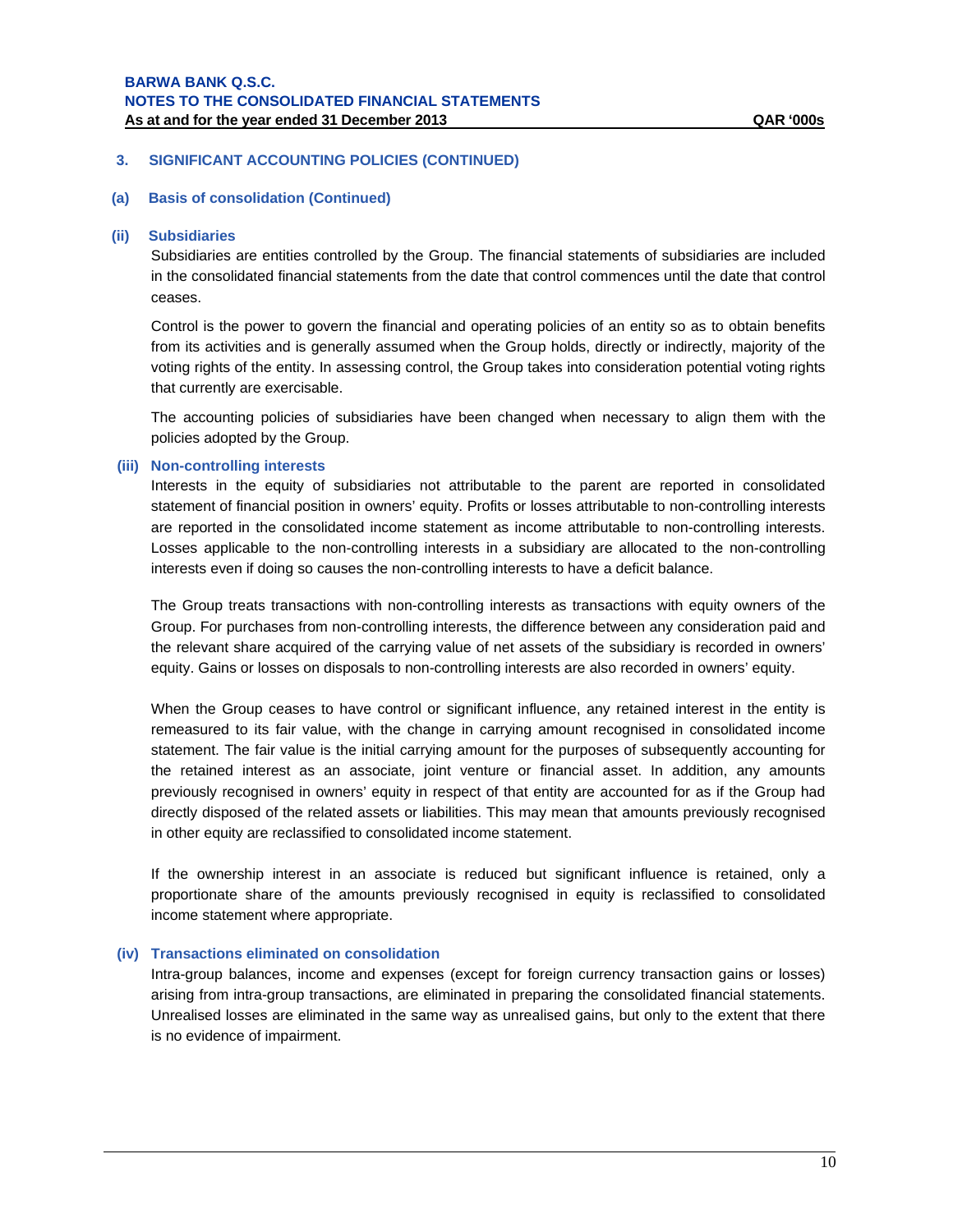## **3. SIGNIFICANT ACCOUNTING POLICIES (CONTINUED)**

**(a) Basis of consolidation (continued)**

#### **(v) Associates and Joint Ventures**

Associates are entities over which the Bank has significant influence but not control, generally accompanying a shareholding of between 20% and 50% of the voting rights.

Joint Ventures are those entities over whose activities the group has joint control, established by contractual agreement and requiring unanimous consent for strategic, financial and operating decisions. A joint venture is a joint arrangement whereby the parties that have joint control of the arrangement have rights to the net assets of the arrangement.

Investments in associates and joint ventures are accounted for by the equity method of accounting and are initially recognised at cost (including transaction costs directly related to acquisition of investment in associate). The Bank's investment in associates and joint ventures includes goodwill (net of any accumulated impairment loss) identified on acquisition.

The Bank's share of its associates' and joint ventures post-acquisition profits or losses is recognised in the consolidated income statement; its share of post-acquisition movements in reserve is recognised in equity. The cumulative post-acquisition movements are adjusted against the carrying amount of the investment. When the Bank's share of losses in an associate or joint venture equals or exceeds its interest in the associate or joint venture, including any other unsecured receivables, the Bank does not recognise further losses, unless it has incurred obligations or made payments on behalf of the associate or joint venture.

Intergroup gains on transactions between the Bank and its associates and joint ventures are eliminated to the extent of the Bank's interest in the associates and joint ventures. Intragroup losses are also eliminated unless the transaction provides evidence of an impairment of the asset transferred. Dilution gains and losses in associates and joint ventures are recognised in the consolidated income statement. The accounting policies of associates and joint ventures have been changed where necessary to ensure consistency with policies adopted by the Group.

#### **(b) Foreign currency transactions and balances**

Foreign currency transactions are denominated, or that require settlement in a foreign currency are translated into the respective functional currencies of the operations at the spot exchange rates at the transaction dates.

Monetary assets and liabilities denominated in foreign currencies at the reporting date are translated into the functional currency at the spot exchange rate at that date. Non-monetary assets and liabilities denominated in foreign currencies that are measured at fair value are retranslated into the functional currency at the spot exchange rate at the date that the fair value was determined. Non-monetary assets and liabilities that are measured in terms of historical cost in a foreign currency are translated using the exchange rate at the date of the transaction.

Foreign currency differences resulting from the settlement of foreign currency transactions and arising on translation at period end exchange rates of monetary assets and liabilities denominated in foreign currencies are recognised in consolidated income statement.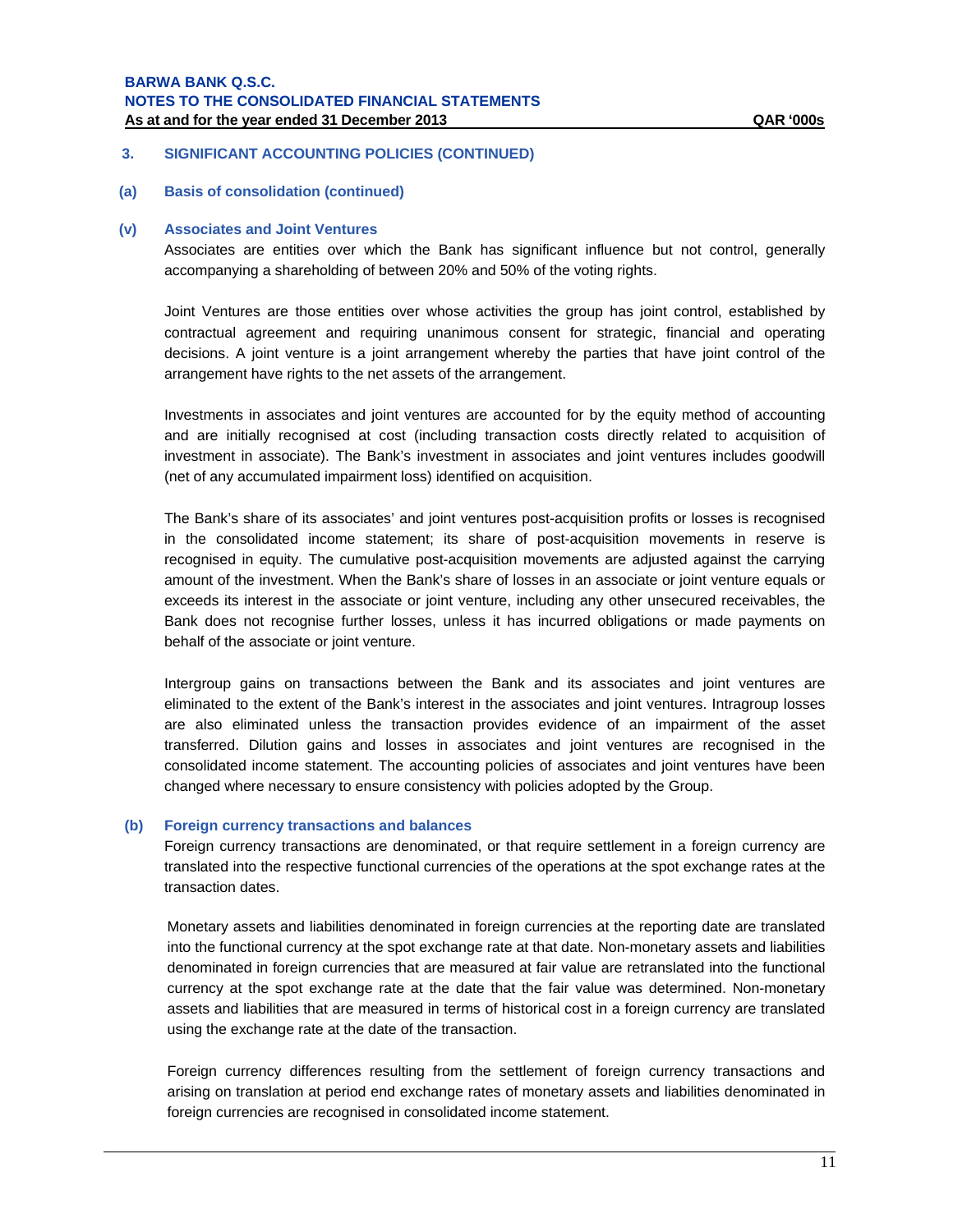# **3. SIGNIFICANT ACCOUNTING POLICIES (CONTINUED)**

### **(c) Investment securities**

Investment securities comprise investments in debt-type and equity-type financial instruments.

### **(i) Classification**

Debt-type instruments are investments that have terms that provide fixed or determinable payments of profits and capital. Equity-type instruments are investments that do not exhibit features of debt-type instruments and include instruments that evidence a residual interest in the assets of an entity after deducting all its liabilities.

### *Debt-type instruments*

Investments in debt-type instruments are classified into the following categories: 1) at amortised cost or 2) at fair value through income statement.

A debt-type investment is classified and measured at amortised cost only if the instrument is managed on a contractual yield basis or the instrument is not held for trading and has not been designated at fair value through the income statement.

Debt-type investments classified and measured at fair value through income statement include investments held for trading or designated at fair value through income statement. At inception, a debttype investment managed on a contractual yield basis, can only be designated at fair value through income statement if it eliminates an accounting mismatch that would otherwise arise on measuring the assets or liabilities or recognising the gains or losses on them on different bases.

### *Equity-type instruments*

Investments in equity type instruments are classified into the following categories: 1) at fair value through income statement or 2) at fair value through equity.

Equity-type investments classified and measured at fair value through income statement include investments held for trading or designated at fair value through income statement.

An investment is classified as held for trading if acquired or originated principally for the purpose of generating a profit from short-term fluctuations in price or dealer's margin. Any investments that form part of a portfolio where there is an actual pattern of short-term profit taking are also classified as 'held for trading'.

Equity-type investments designated at fair value through income statement include investments which are managed and evaluated internally for performance on a fair value basis.

On initial recognition, the Bank makes an irrevocable election to designate certain equity instruments that are not designated at fair value through income statement to be classified as investments at fair value through equity.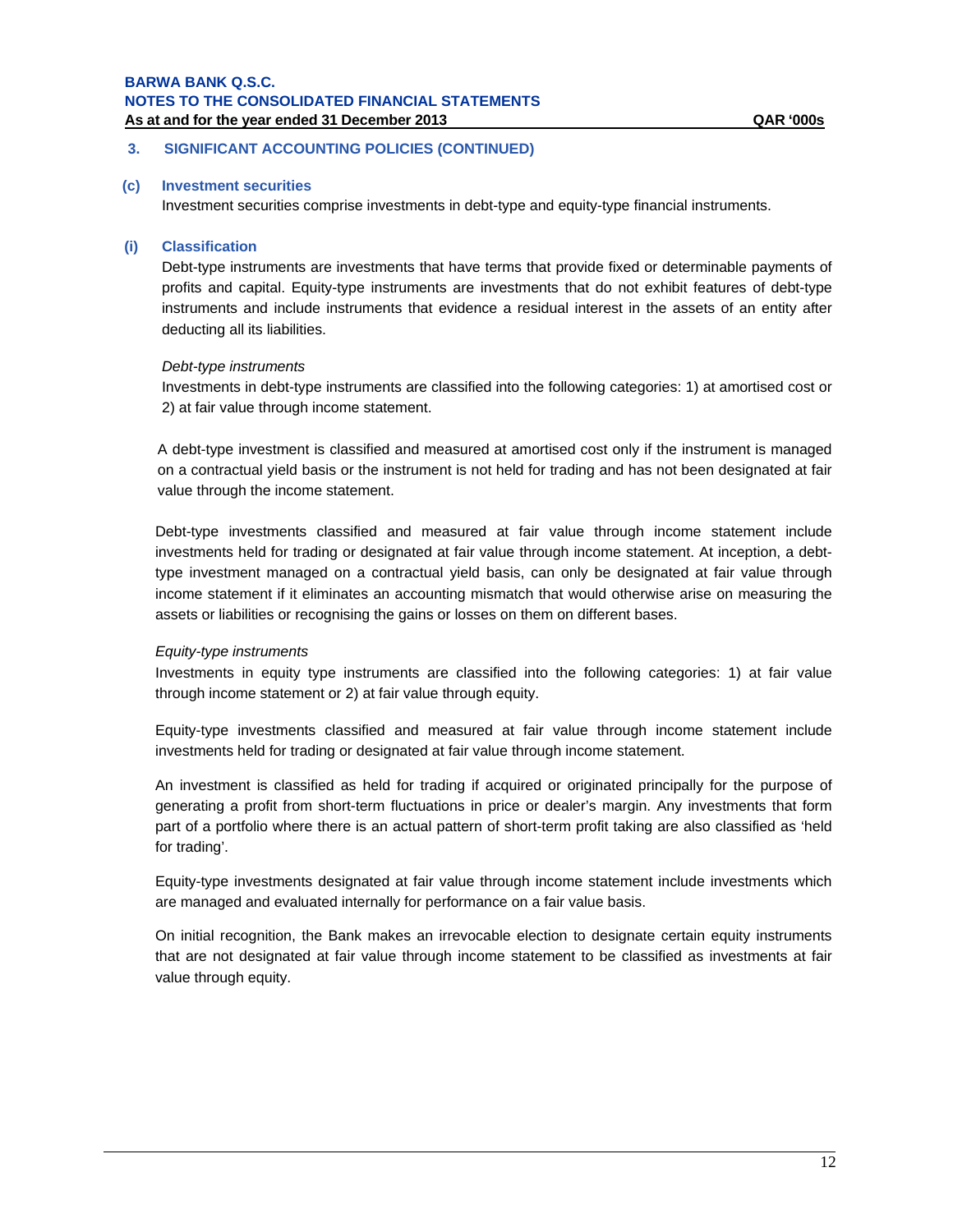# **3. SIGNIFICANT ACCOUNTING POLICIES (CONTINUED)**

# **(c) Investment securities (Continued)**

### **(ii) Recognition and derecognition**

Investment securities are recognised at the trade date i.e. the date that the Group contracts to purchase or sell the asset, at which date the Group becomes party to the contractual provisions of the instrument. Investment securities are derecognised when the rights to receive cash flows from the financial assets have expired or where the Group has transferred substantially all risk and rewards of ownership.

# **(iii) Measurement**

#### *Initial recognition*

Investment securities are initially recognised at fair value plus transaction costs, except for transaction costs incurred to acquire investments at fair value through income statement which are charged to consolidated income statement.

### *Subsequent measurement*

Investments at fair value through income statement are remeasured at fair value at the end of each reporting period and the resultant remeasurement gains or losses is recognised in the consolidated income statement in the period in which they arise. Subsequent to initial recognition, investments classified at amortised cost are measured at amortised cost using the effective profit method less any impairment allowance. All gains or losses arising from the amoritisation process and those arising on de-recognition or impairment of the investments, are recognised in the consolidated income statement.

Investments at fair value through equity are remeasured at their fair values at the end of each reporting period and the resultant gain or loss, arising from a change in the fair value of investments are recognised in the consolidated statement of changes in owners' equity and presented in a separate fair value reserve within equity. When the investments classified as fair value through equity are sold, impaired, collected or otherwise disposed of, the cumulative gain or loss previously recognised in the consolidated statement of changes in equity is transferred to the consolidated income statement.

Investments which do not have a quoted market price or other appropriate methods from which to derive a reliable measure of fair value when on a continuous basis cannot be determined, are stated at cost less impairment allowance, (if any).

### **(iv) Measurement principles**

### *Amortised cost measurement*

The amortised cost of a financial asset or liability is the amount at which the financial asset or liability is measured at initial recognition, minus capital repayments, plus or minus the cumulative amortisation using the effective profit method of any difference between the initial amount recognised and the maturity amount, minus any reduction for impairment. The calculation of the effective profit rate includes all fees and points paid or received that are an integral part of the effective profit rate.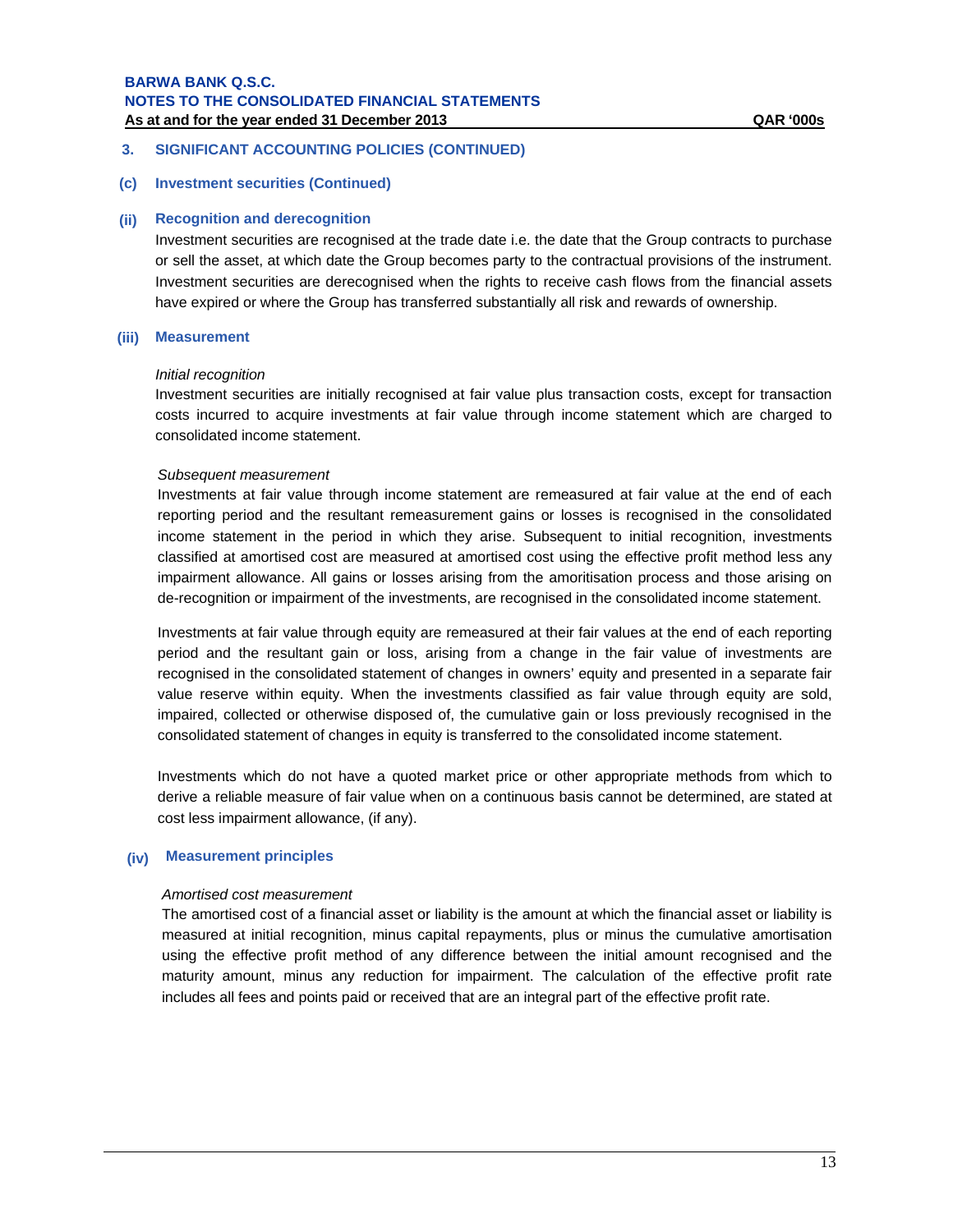# **3. SIGNIFICANT ACCOUNTING POLICIES (CONTINUED)**

# **(c) Investment securities (Continued)**

# **(iv) Measurement principles (continued)**

#### *Fair value measurement*

Fair value is the amount for which an asset could be exchanged or an obligation settled between well informed and willing parties (seller and buyer) in an arm's length transaction. The Group measures the fair value of quoted investments using the market closing bid price for that instrument. For unlisted investments, the Group recognises any increase in the fair value when they have reliable indicators to support such an increase and to evaluate the fair value of these investments. These reliable indicators are limited to the most recent transactions for the specific investment or similar investments made in the market on a commercial basis between willing and informed parties.

#### **(d) Financing assets**

Financing assets comprise Shari'a compliant financing provided by the Group with fixed or determinable payments. These include financing provided through Murabaha, Mudaraba, Musawama, Ijarah, Istisna'a, Wakala and other modes of Islamic financing. Financing assets are stated at their amortised cost less impairment allowances (if any).

#### *Murabaha and Musawama*

Murabaha and Musawama receivables are sales on deferred terms. The Group arranges a Murabaha and Musawama transaction by buying a commodity (which represents the object of the Murabaha) and selling it to the Murabeh (a beneficiary) at a margin of profit over cost. The sales price (cost plus the profit margin) is repaid in installments by the Murabeh over the agreed period. Murabaha and Musawama receivables are stated net of deferred profits and impairment allowance (if any).

Based on QCB instructions Chapter VII, Section D, Para 3/2/1, the Bank applies the rule of binding the purchase orderer to its promise in the Murabaha sale, and not enters into any Murabaha transaction in which the purchase orderer does not undertake to accept the goods if they meet the specifications.

#### *Mudaraba*

Mudaraba financing are partnerships in which the Group contributes the capital and work. These contracts are stated at fair value of consideration given less impairment allowance (if any).

#### *Ijarah*

Ijarah receivables arise from financing structures when the purchase and immediate lease of an asset are at cost plus an agreed profit (in total forming fair value). The amount is settled on a deferred payment basis. Ijarah receivables are carried at the aggregate of the minimum lease payments, less deferred income (in total forming amortised cost) and impairment allowance (if any).

#### *Istisna'a*

Istisna'a is a sales contract in which the Group acts as 'al-sani' (a seller) with an 'al-mustasni' (a purchaser) and undertakes to manufacture or otherwise acquire a product based on the specification received from the purchaser, for an agreed upon price.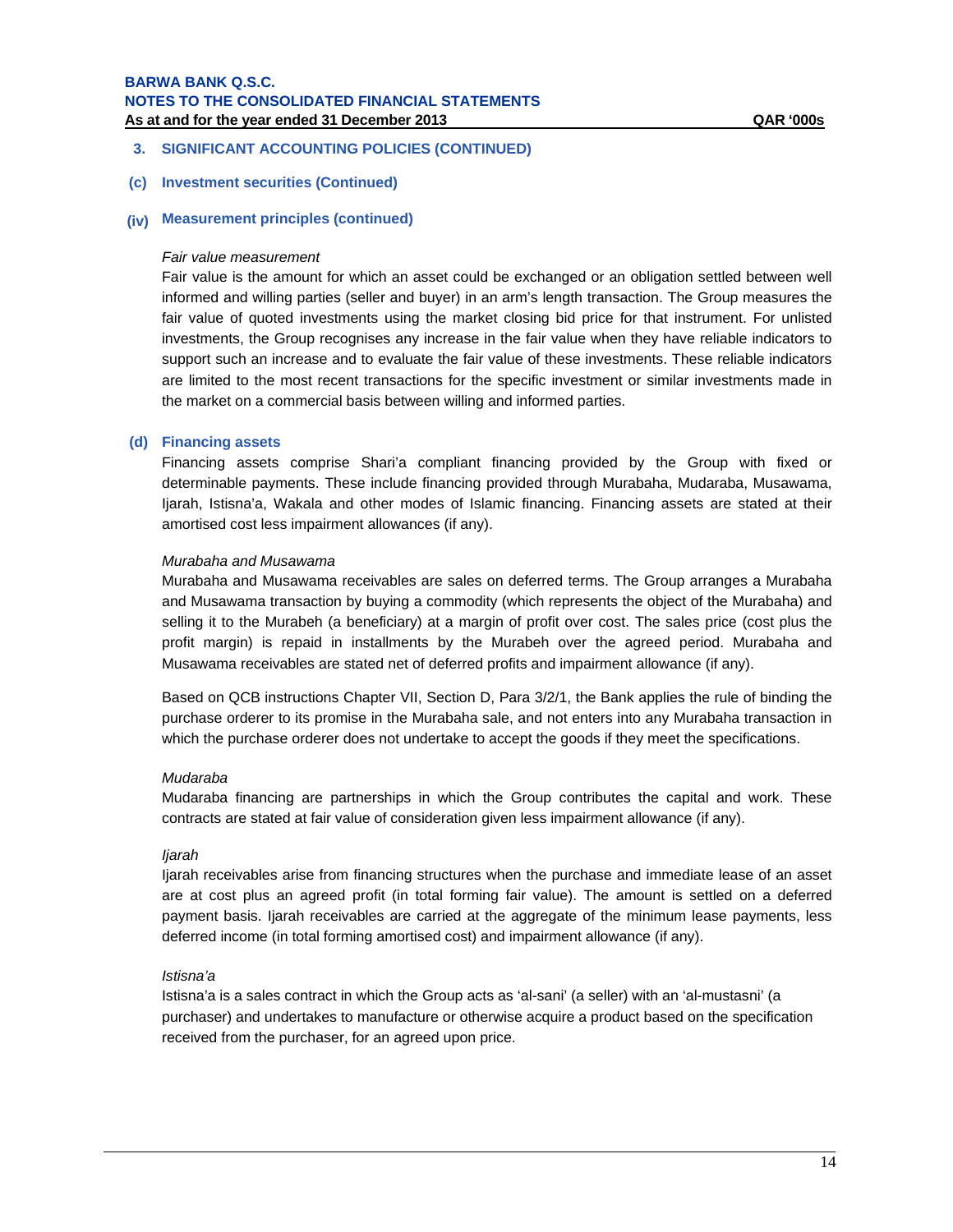# **3. SIGNIFICANT ACCOUNTING POLICIES (CONTINUED)**

# **(d) Financing assets (Continued)**

#### *Istisna'a (continued)*

Istisna'a revenue is the total price agreed between the seller and purchaser including the Group's profit margin. The Group recognises Istisna'a revenue and profit margin based on percentage of completion method by taking in account the difference between total revenue (cash price to purchaser) and Group's estimated cost. The Group's recognises anticipated losses on Istisna'a contract as soon as they are anticipated.

#### *Wakala*

Wakala contracts represent agency agreements between two parties. One party, the provider of funds (Muwakkil) appoints the other party as an agent (Wakeel) with respect to the investment of the Muwakkil funds in a Shari'a compliant transaction. The Wakeel uses the funds based on the nature of the contract and offer an anticipated return to the Muwakkil. Wakala contracts are stated at amortised cost.

# **(e) Other financial assets and liabilities**

### **(i) Recognition and initial measurement**

The Group initially recognises due from banks, financing assets, customer current accounts, due to banks, and financing liabilities on the date at which they are originated. All other financial assets and liabilities are initially recognised on the settlement date at which the Group becomes a party to the contractual provisions of the instrument.

A financial asset or financial liability is measured initially at fair value plus, for an item not at fair value through income statement, transaction costs that are directly attributable to its acquisition or issue.

#### **(ii) De-recognition of financial assets and financial liabilities**

The Group de-recognises a financial asset when the contractual rights to the cash flows from the financial asset expire, or when it transfers the financial asset in a transaction in which substantially all the risks and rewards of ownership of the financial asset are transferred or in which the Group neither transfers nor retains substantially all the risks and rewards of ownership and it does not retain control of the financial asset. Any interest in transferred financial assets that qualify for de-recognition that is created or retained by the Group is recognised as a separate asset or liability in the consolidated statement of financial position. On de-recognition of a financial asset, the difference between the carrying amount of the asset (or the carrying amount allocated to the portion of the asset transferred), and consideration received (including any new asset obtained less any new liability assumed) is recognised in consolidated income statement.

The Group de-recognises a financial asset when the contractual rights to the cash flows from the financial asset expire, or when it transfers the financial asset in a transaction in which substantially all the risks and rewards of ownership of the financial asset are transferred or in which the Group neither transfers nor retains substantially all the risks and rewards of ownership and it does not retain control of the financial asset.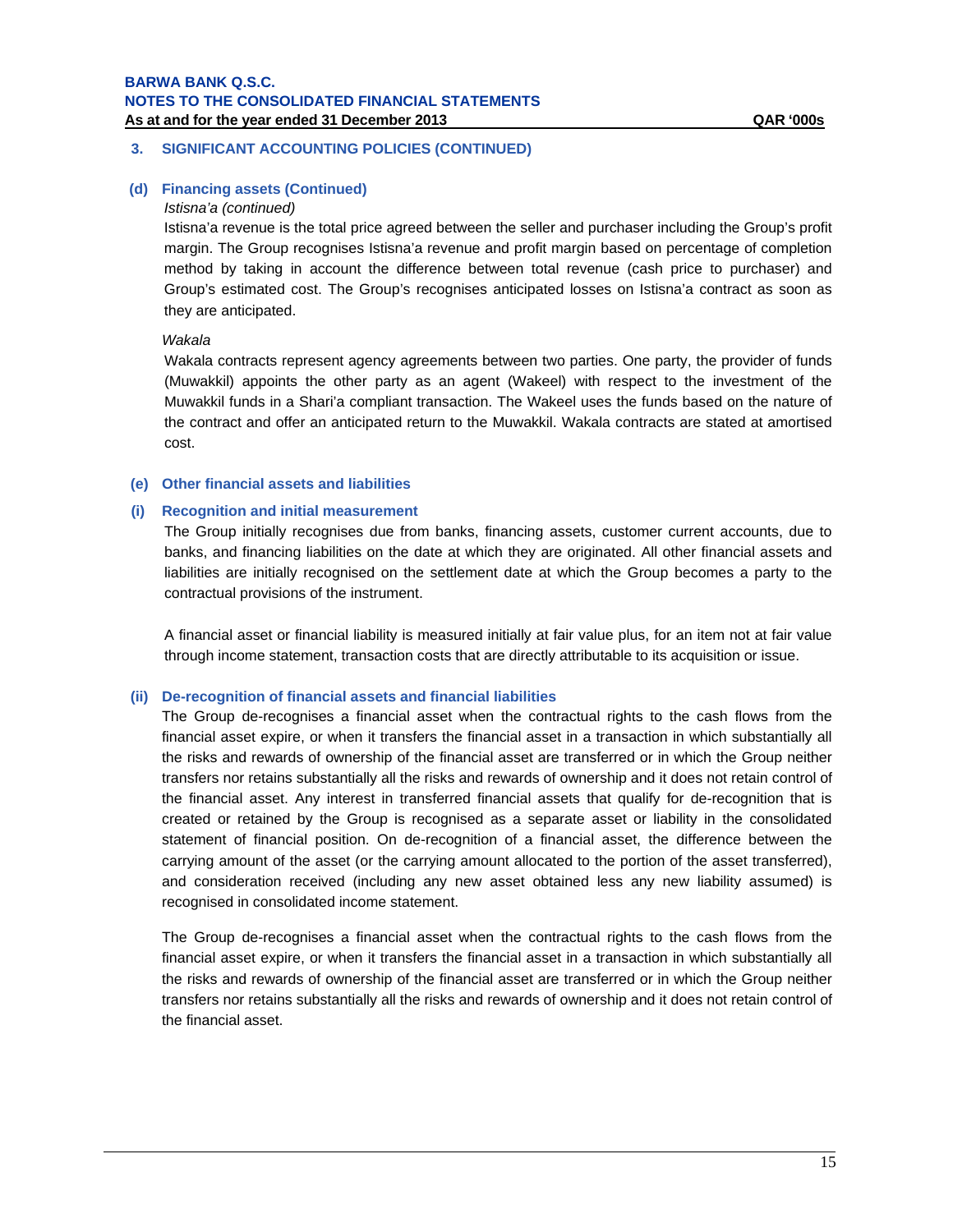# **3. SIGNIFICANT ACCOUNTING POLICIES (CONTINUED)**

### **(e) Other financial assets and liabilities (Continued)**

# **(ii) De-recognition of financial assets and financial liabilities (continued)**

Any interest in transferred financial assets that qualify for de-recognition that is created or retained by the Group is recognised as a separate asset or liability in the consolidated statement of financial position. On de-recognition of a financial asset, the difference between the carrying amount of the asset (or the carrying amount allocated to the portion of the asset transferred), and consideration received (including any new asset obtained less any new liability assumed) is recognised in consolidated income statement.

The Group enters into transactions whereby it transfers assets recognised on its consolidated statement of financial position, but retains either all or substantially all of the risks and rewards of the transferred assets or a portion of them. If all or substantially all risks and rewards are retained, then the transferred assets are not derecognized.

Transactions in which the Group neither retains nor transfers substantially all the risks and rewards of ownership of a financial asset and it retains control over the asset, the Group continues to recognise the asset to the extent of its continuing involvement, determined by the extent to which it is exposed to changes in the value of the transferred asset.

In certain transactions the Group retains the obligation to service the transferred financial asset for a fee. The transferred asset is de-recognised if it meets the de-recognition criteria. An asset or liability is recognised for the servicing contract, depending on whether the servicing fee is more than adequate (asset) or is less than adequate (liability) for performing the servicing.

The Group de-recognises a financial liability when its contractual obligations are discharged or cancelled or expire.

#### **(iii) Offsetting**

Financial assets and liabilities are offset only when there is a legal or religious enforceable right to set off the recognised amounts and the Group intends to either settle on a net basis, or to realise the asset and settle the liability simultaneously.

#### **(f) Impairment of financial assets**

The Group assesses at each consolidated statement of financial position date whether there is objective evidence that an asset is impaired. Objective evidence that financial assets (including equitytype investments) are impaired can include default or delinquency by a counterparty / investee, restructuring of financing facility or advance by the Group on terms that the Group would not otherwise consider, indications that a counterparty or issuer will enter bankruptcy, the disappearance of an active market for a security, or other observable data relating to a group of assets such as adverse changes in the payment status of counterparty or issuers in the group, or economic conditions that correlate with defaults in the group. In addition, for an investment in equity-type instruments, a significant or prolonged decline in its fair value below its cost is objective evidence of impairment.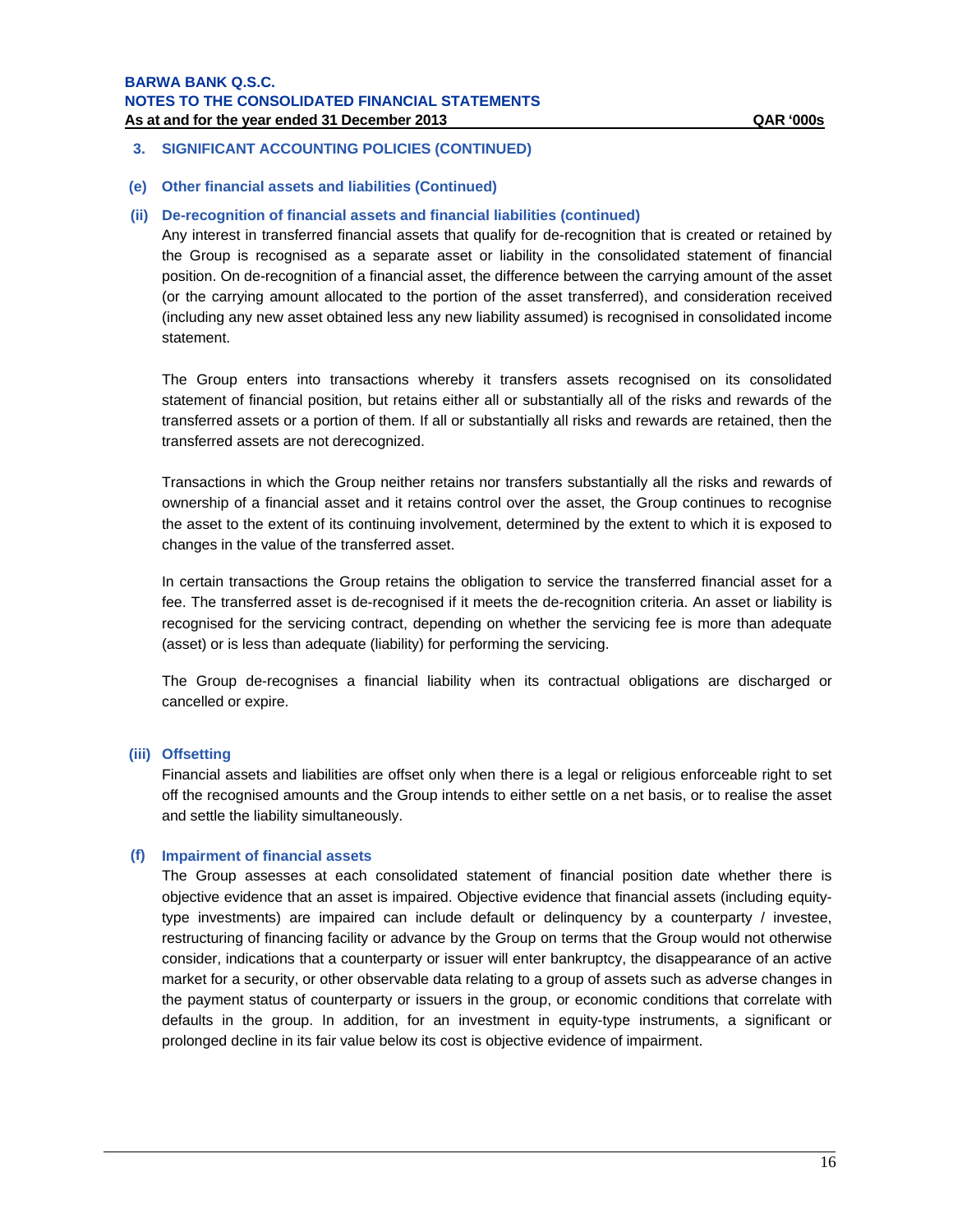# **3. SIGNIFICANT ACCOUNTING POLICIES (CONTINUED)**

# **(f) Impairment of financial assets (Continued)**

# *Equity-type investments classified as fair value through equity*

In the case of equity-type investments classified as fair value through equity and measured at fair value, a significant (where market value has declined by a minimum of 20%) or prolonged (where market value has declined for 9 months at least) decline in the fair value of an investment below its cost is considered in determining whether the investments are impaired. If any such evidence exists for equity-type investments classified as fair value through equity, the cumulative loss previously recognised in the consolidated statement of changes in equity is removed from equity and recognised in the consolidated income statement. Impairment losses recognised in the consolidated income statement on equity-type investments are subsequently reversed through equity.

# *Financial assets carried at amortised cost (including investment in debt-type instruments classified as amortised cost)*

For financial assets carried at amortised cost, impairment is measured as the difference between the carrying amount of the financial assets and the present value of estimated cash flows discounted at the assets' original effective profit rate. Losses are recognised in consolidated income statement and reflected in an allowance account. When a subsequent event causes the amount of impairment loss to decrease, the impairment loss is reversed through the consolidated income statement, to the extent of previously recognised impairment losses. The Group considers evidence of impairment for financial assets carried at amortised cost at both a specific asset and collective level. All individually significant financial assets are assessed for specific impairment. All individually significant financial assets found not to be specifically impaired are then collectively assessed for any impairment that has been incurred but not yet identified. Financial assets that are not individually significant are collectively assessed for impairment by grouping assets together with similar risk characteristics.

### **(g) Cash and cash equivalents**

Cash and cash equivalents include notes and coins on hand, unrestricted balances held with central banks and highly liquid financial assets with maturities of three months or less from the acquisition date that are subject to an insignificant risk of changes in their fair value, and are used by the Group in the management of its short-term commitments.

Cash and cash equivalents are carried at amortised cost in the consolidated statement of financial position.

#### **(h) Investment property**

Properties held for capital appreciation purpose are classified as investment property and are measured at fair value with any change therein recognised in equity within the fair value reserve.

#### **(i) Risk Management Instruments**

Risk management instruments are measured at fair value on the consolidated statement of financial position and any resulting gain or loss is recognised in the consolidated income statement.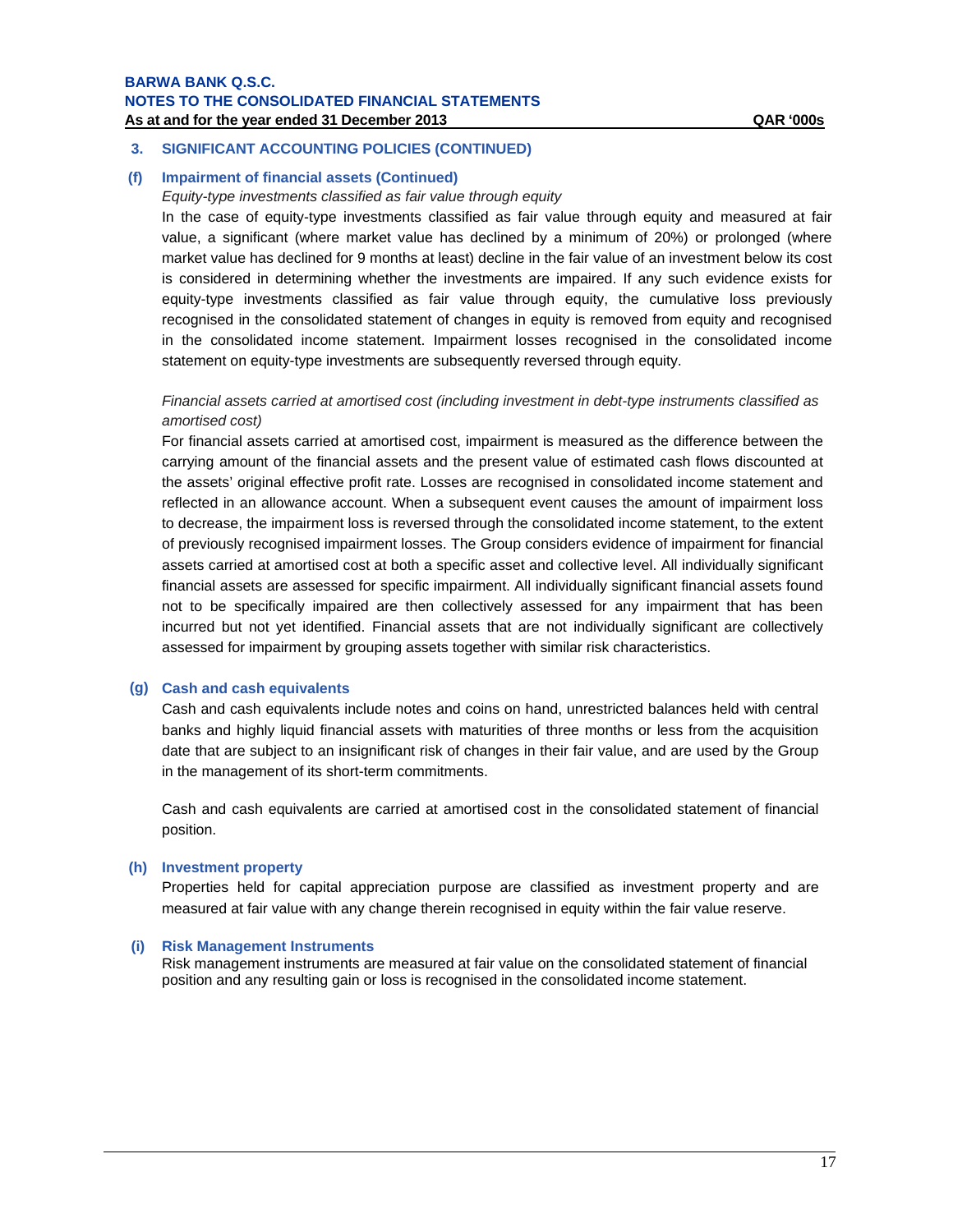# **3. SIGNIFICANT ACCOUNTING POLICIES (CONTINUED)**

### **(j) Fixed assets**

Items of fixed assets are measured at cost less accumulated depreciation and impairment losses. Cost includes expenditures that are directly attributable to the acquisition of the asset.

Purchased software that is integral to the functionality of the related equipment is capitalised as part of related equipment.

The gain or loss on disposal of an item of fixed asset is determined by comparing the proceeds from disposal with the carrying amount of the item of fixed assets, and is recognised in other income/other expenses in consolidated income statement.

Depreciation is recognised in consolidated income statement on a straight-line basis over the estimated useful lives of each part of an item of fixed assets since this closely reflects the expected pattern of consumption of the future economic benefits embodied in the asset and is based on cost of the asset less its estimated residual value. Leased assets under finance leases are depreciated over the shorter of the lease term and their useful lives. Land is not depreciated.

The estimated useful lives for the current and comparative years are as follows:

| <b>Buildings</b>                        | 20 years  |
|-----------------------------------------|-----------|
| IT Equipment (hardware/software)        | 3-5 years |
| Fixtures, fittings and office equipment | 3-5 years |
| Motor vehicles                          | 5-7 years |

Useful lives and residual values are reassessed at each reporting date and adjusted prospectively, if appropriate.

### **(k) Intangible assets**

Goodwill that arises upon the acquisition of subsidiaries is included in intangible assets. Subsequent to initial recognition goodwill is measured at cost less accumulated impairment losses.

Intangible assets other than goodwill are amortised over their useful lives, and carried net of accumulated amortisation and impairment losses. Useful life of intangible assets are as follows:

Identifiable intangibles 3-5 years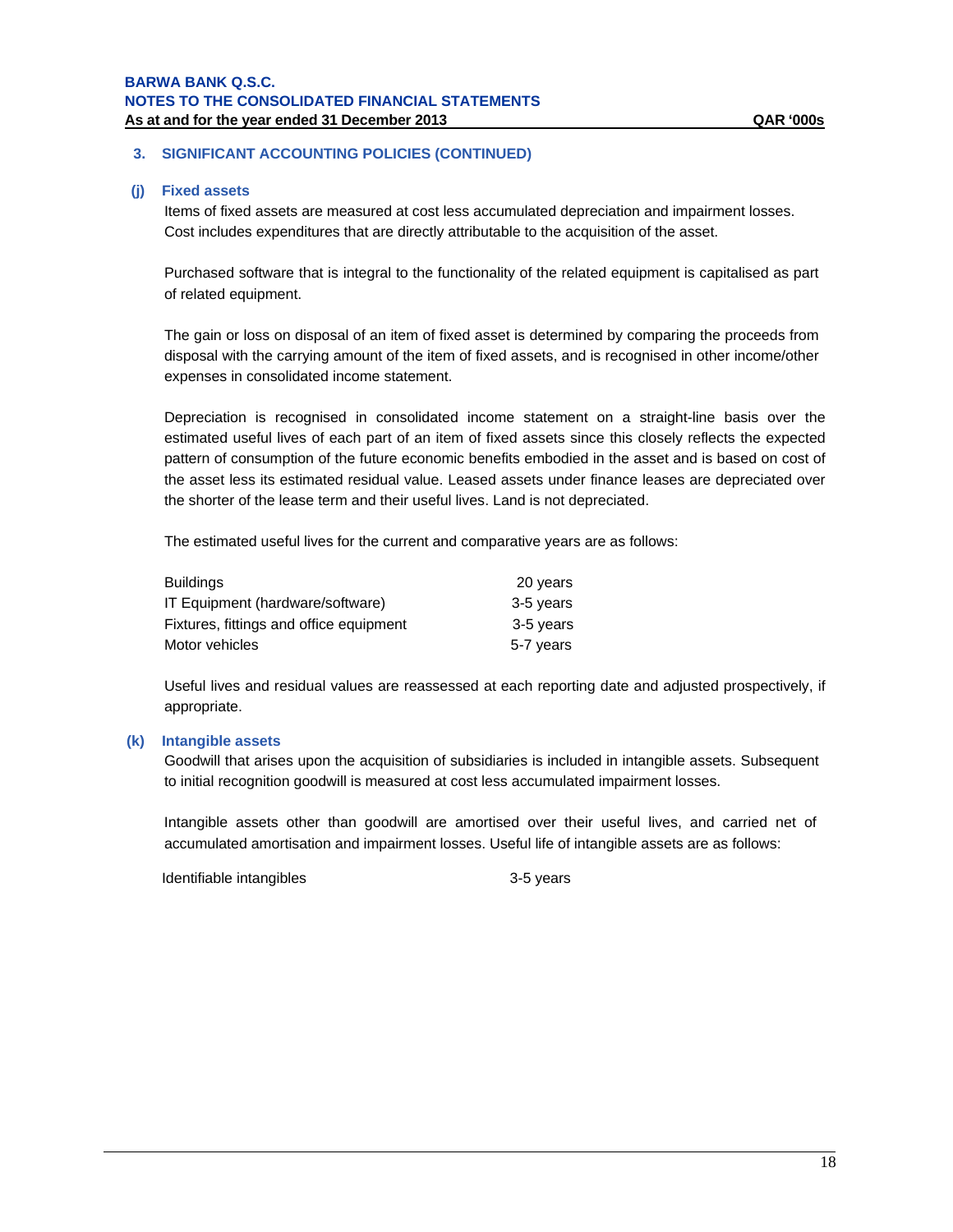### **(l) Impairment of non-financial assets**

The carrying amounts of the Group's non-financial assets are reviewed at each reporting date to determine whether there is any indication of impairment. If any such indication exists, then the asset's recoverable amount is estimated. For goodwill and intangible assets that have indefinite useful lives or that are not yet available for use, the recoverable amount is estimated each year at the same time. An impairment loss is recognised if the carrying amount of an asset or its Cash Generating Unit ("CGU") exceeds its estimated recoverable amount.

The recoverable amount of an asset or CGU is the greater of its value in use and its fair value less costs to sell. In assessing value in use, the estimated future cash flows are discounted to their present value using a pre-tax discount rate that reflects current market assessments of the time value of money and the risks specific to the asset or CGU.

For the purpose of impairment testing, assets that cannot be tested individually are grouped together into the smallest group of assets that generates cash inflows from continuing use that are largely independent of the cash inflows of other assets or CGU. Subject to an operating segment ceiling test, for the purposes of goodwill impairment testing, CGUs to which goodwill has been allocated are aggregated so that the level at which impairment testing is performed reflects the lowest level at which goodwill is monitored for internal reporting purposes. Goodwill acquired in a business combination is allocated to groups of CGUs that are expected to benefit from the synergies of the combination.

The Group's corporate assets do not generate separate cash inflows and are utilised by more than one CGU. Corporate assets are allocated to CGUs on a reasonable and consistent basis and tested for impairment as part of the testing of the CGU to which the corporate asset is allocated.

Impairment losses are recognised in consolidated income statement. Impairment losses recognised in respect of CGUs are allocated first to reduce the carrying amount of any goodwill allocated to the CGU (group of CGUs) and then to reduce the carrying amount of the other assets in the CGU (group of CGUs) on a pro rata basis.

An impairment loss in respect of goodwill is not reversed. In respect of other assets, impairment losses recognised in prior periods are assessed at each reporting date for any indications that the loss has decreased or no longer exists. An impairment loss is reversed if there has been a change in the estimates used to determine the recoverable amount. An impairment loss is reversed only to the extent that the asset's carrying amount does not exceed the carrying amount that would have been determined, net of depreciation or amortisation, if no impairment loss had been recognised.

#### **(m) Customer current accounts**

Balances in current accounts are recognised when received by the Bank. The transactions are measured as the amount received by the Bank at the time of contracting. At the end of the reporting period, these accounts are measured at amortised cost.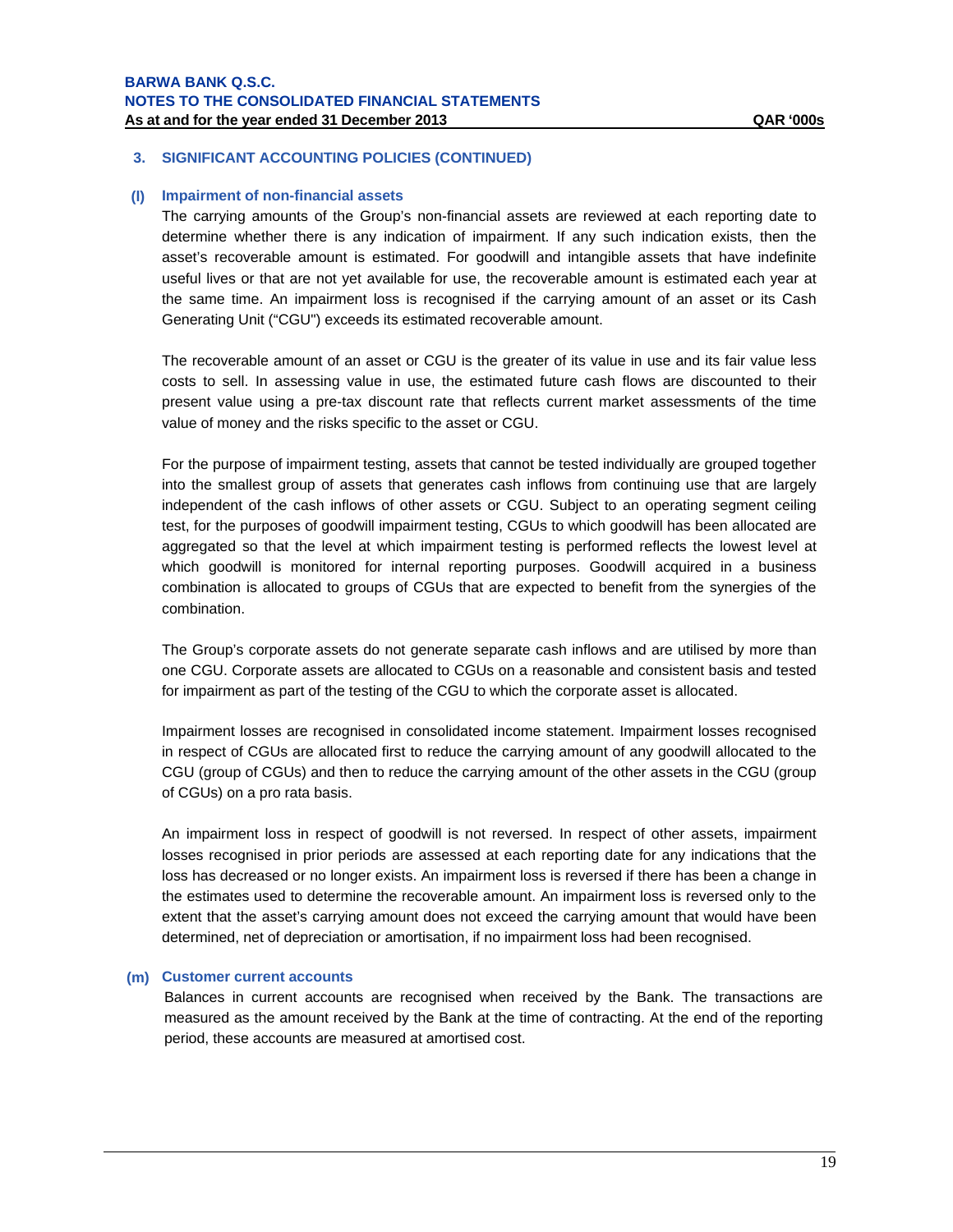# **3. SIGNIFICANT ACCOUNTING POLICIES (CONTINUED)**

#### **(n) Equity of investment account holders**

Equity of investment account holders are funds held by the Group, which it can invest at its own discretion. The investment account holders authorises the Group to invest the account holders' funds in a manner which the Group deems appropriate without laying down any restrictions as to where, how and for what purpose the funds should be invested.

The Bank charges a management fee (Mudarib fees) to investment account holders. Of the total income from investment accounts, the income attributable to account holders is allocated to investment accounts after deducting the Group's share of income as a Mudarib. The allocation of income is determined by the management of the Group within the allowed profit sharing limits as per the terms and conditions of the investment accounts. Investment accounts are carried at their book values (amortised cost).

- **(o) Distribution of profit between equity of investment account holders and owners**  The Bank complies with the directives of the QCB as follows:
	- Net profit is arrived at after taking into account all income and expenses at the end of the financial year, and is distributed between investment account holders and owners.
	- The share of profit of investment account holders is calculated on the basis of their daily deposit balances over the year, after reducing the Bank's agreed and declared Mudaraba fee.
	- In case of any expense or loss, which arises out of negligence on the part of the Bank due to noncompliance with QCB regulations and instructions, then such expenses or loss, shall not be borne by the investment account holders. Such matter is subject to the QCB decision.
	- In case the results of the Group at the year end are net losses, then QCB, being the authority responsible for determining the Bank's accountability for these losses, shall decide how these shall be treated without violation to the Islamic Shari'a rules.
	- Due to pooling of investment funds with the Group's funds for the purpose of investment, no priority has been given to either party in the appropriation of profit.

# **(p) Provisions**

Provision is recognised if, as a result of a past event, the Group has a present legal or constructive obligation that can be estimated reliably, and it is probable that an outflow of economic benefits will be required to settle the obligation. Provisions are determined by discounting the expected future cash flows at a pre-tax rate that reflects current market assessments of the time value of money and, where appropriate, the risks specific to the liability.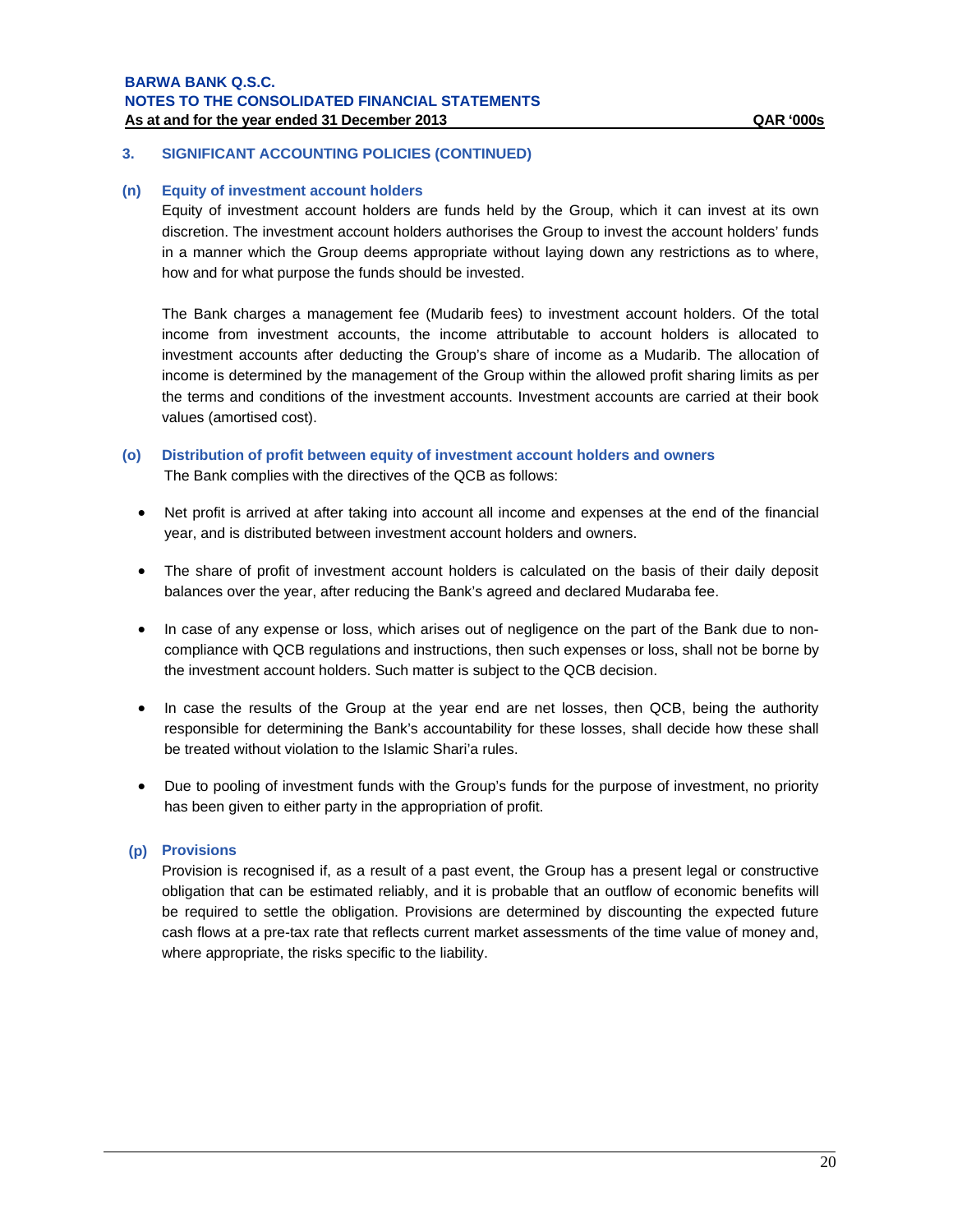### **(q) Employee benefits**

#### **Defined contribution plans**

The Group provides for its contribution to the State administered retirement fund for Qatari employees in accordance with the retirement law, and the resulting charge is included within the staff cost under note 26 in the consolidated income statement. The Group has no further payment obligations once the contributions have been paid. The contributions are recognised when they are due.

### **Defined benefit scheme**

The Group provides for employees end of service benefits determined in accordance with the requirements of Qatar Labour law pertaining to retirement and pensions, wherever required. These unfunded charges are made by the Group on the basis of employees' salaries and the number of years of service at the statement of financial position date.

#### **Short-term employee benefits**

Short-term employee benefit obligations are measured on an undiscounted basis and are expensed as the related service is provided. A liability is recognised for the amount expected to be paid under short-term cash bonus or profit-sharing plans if the Group has a present legal or constructive obligation to pay this amount as a result of past service provided by the employee and the obligation can be estimated reliably.

# **(r) Revenue recognition**

#### *Murabaha*

Profit from Murabaha transactions is recognised when the income is both contractually determinable and quantifiable at the commencement of the transaction. Such income is recognised on a timeapportioned basis over the period of the transaction. Where the income from a contract is not contractually determinable or quantifiable, it is recognised when the realisation is reasonably certain or when actually realised. Income related to non-performing accounts is excluded from the consolidated income statement.

#### *Mudaraba*

Income on Mudaraba financing is recognised when the right to receive payment is established or on distribution by the Mudarib, whereas losses are charged to the consolidated income statement on declaration by the Mudarib.

#### *Ijara*

Ijara income is recognised on time-apportioned basis over the lease period. Income related to nonperforming accounts is excluded from the consolidated income statement.

#### *Istisna'a*

Revenue and the associated profit margin are recognised in the Group's consolidated income statement according to the percentage of completion method or completed contract method.

# *Wakala*

Income from Wakala placements is recognised on a time apportioned basis so as to yield a constant periodic rate of return based on the balance outstanding.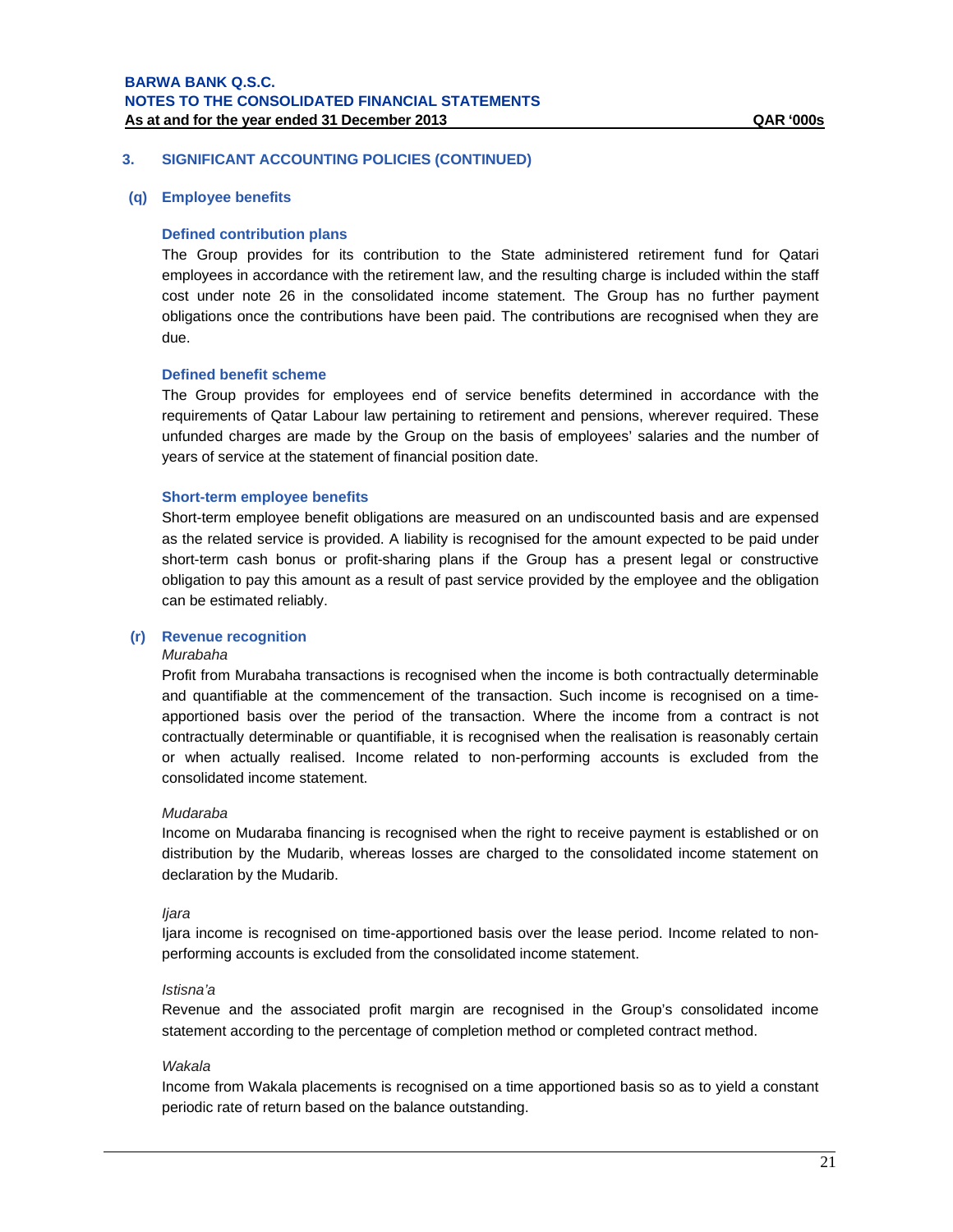### **(r) Revenue recognition (continued)**

#### *Income from investment banking services*

Income from investment banking services (presented in fee and commission income), including placement, advisory, marketing and performance fees, is recognised as per contractual terms when the service is provided and income is earned. This is usually when the Group has performed all significant acts in relation to a transaction and it is highly probable that the economic benefits from the transaction will flow to the Group. Significant acts in relation to a transaction are determined based on the terms agreed in the contracts for each transaction. The assessment of whether economic benefits from a transaction will flow to the Group is based on the extent of binding firm commitments received from other parties.

# *Fees and commission income*

Fees and commission income that are integral to the effective profit rate on a financial asset carried at amortised cost are included in the measurement of the effective profit rate of the financial asset. Other fees and commission income, including account servicing fees, sales commission, management, arrangement and syndication fees, are recognised as the related services are performed.

#### *Dividend income*

Dividend income is recognised when the right to receive the dividend is established.

#### **(s) Earnings per share**

The Bank presents basic and diluted earnings per share ("EPS") data for its ordinary shares. Basic EPS is calculated by dividing the profit or loss attributable to owners of the Bank by the weighted average number of ordinary shares outstanding during the period. Diluted EPS is determined by adjusting the profit or loss attributable to owners and the weighted average number of ordinary shares outstanding for the effects of all dilutive potential ordinary shares.

# **(t) Segment reporting**

An operating segment is a component of the Group that engages in business activities from which it may earn revenues and incur expenses, including revenues and expenses that relate to transactions with any of the Group's other components, whose operating results are reviewed regularly by the Group Management Committee (being the chief operating decision maker) to make decisions about resources allocated to each segment and assess its performance, and for which discrete financial information is available.

#### **(u) Fiduciary activities**

The Group acts as fund manager and in other fiduciary capacities that result in the holding or placing of assets on behalf of individuals, corporate and other institutions. These assets and income arising thereon are excluded from these consolidated financial statements, as they are not assets of the Group.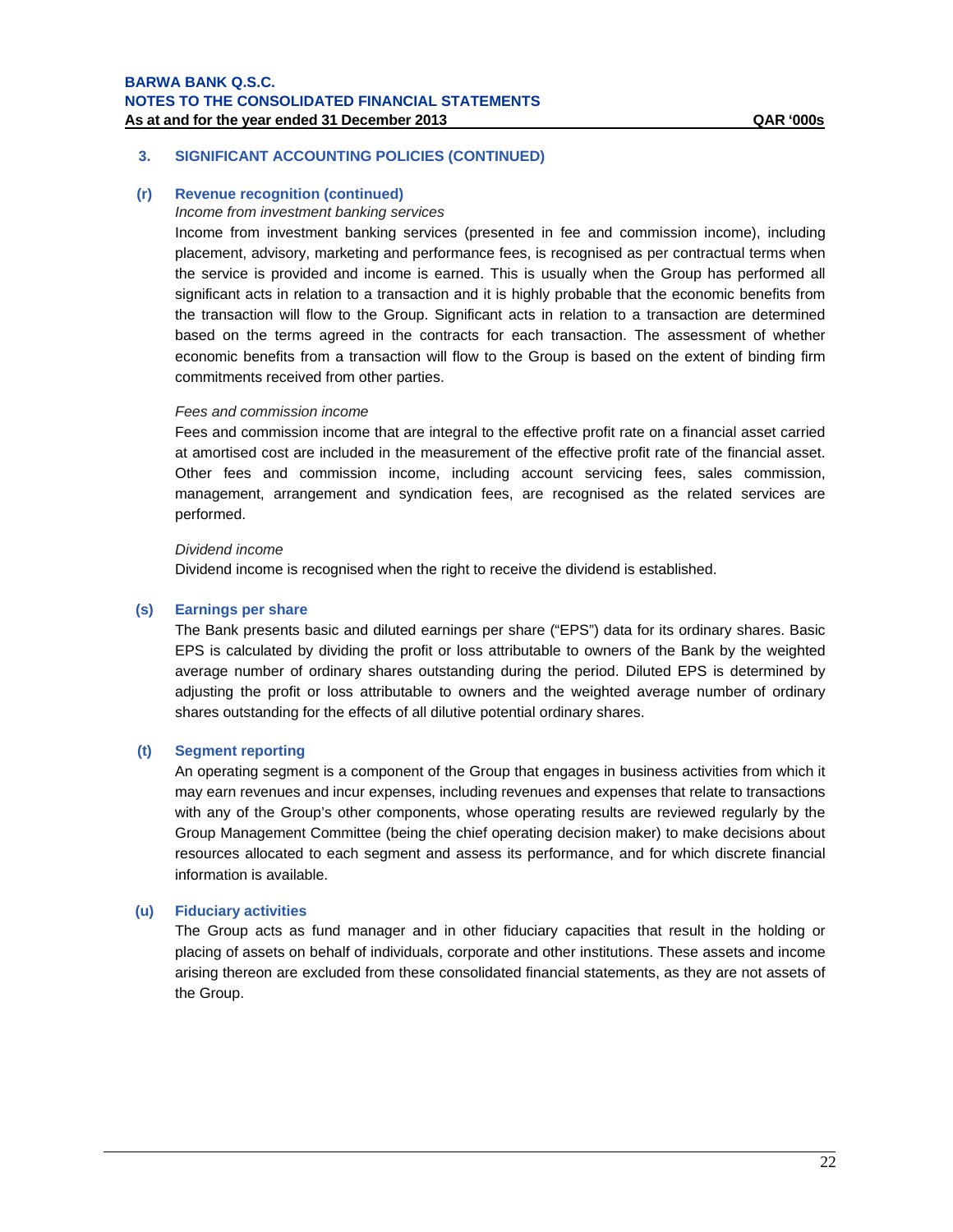# **(v) Earnings prohibited by Shari'a**

The Bank is committed to avoid recognising any income generated from non-Islamic sources. Accordingly, all non-Islamic income is credited to a charity account where the Bank uses these funds for charitable purposes.

# **(w) Taxation**

The Group is currently exempt from income tax. However, the Bank and certain subsidiaries of the Group that meet the Tax Law criteria are required to file income tax returns with the Public Revenues and Taxes department. The Bank and certain of its subsidiaries have filed their income tax returns for the year ended 31 December 2012 pursuant to Circular No. 4/2011 issued by Ministry of Economic and Finance and the related assessment order is awaited.

# **(x) Financial information of the Parent**

A statement of financial position and income statement of the Parent as disclosed at the end of the consolidated financial statements are prepared following the same accounting policies as mentioned above except for investment in subsidiaries and associates which are carried at cost.

### **(y) New standards and interpretations**

### **New standards, amendments and interpretations effective from 1 January 2013**

The following accounting standard that is effective for the first time for the financial year beginning on or after 1 January 2013 and is expected to be relevant to the Group:

### *FAS – 26 'Investment in Real estate'*

The Banks has adopted Financial Accounting Standard ("FAS 26") "Investment in real estate" issued by AAOIFI in June 2012, which is effective from 1 January 2013. The new standard replaces requirement of FAS 17 which was applied for investments in real estate. The significant requirement of the standard is that for investment in real estate held-for-use, the entity shall choose either cost or fair value model. If the Group chooses fair value model, any fair value gains arising from fair value of investment in real estate should be directly recognised in equity under 'property fair value reserve' until disposal. If the Group chooses cost model, then the investment in real estate is carried at cost less accumulated depreciation (where applicable) and accumulated impairment losses, if any.

The adoption of this standard did not have any material impact on the Group as the Group has been accounting for its investments in real estate at fair value.

## **New standards, amendments and interpretations issued but not yet effective**

There are no AAOIFI accounting standards or interpretations that are effective for the first time for the financial year beginning on or after 1 January 2014 that would be expected to have a material impact on the Group.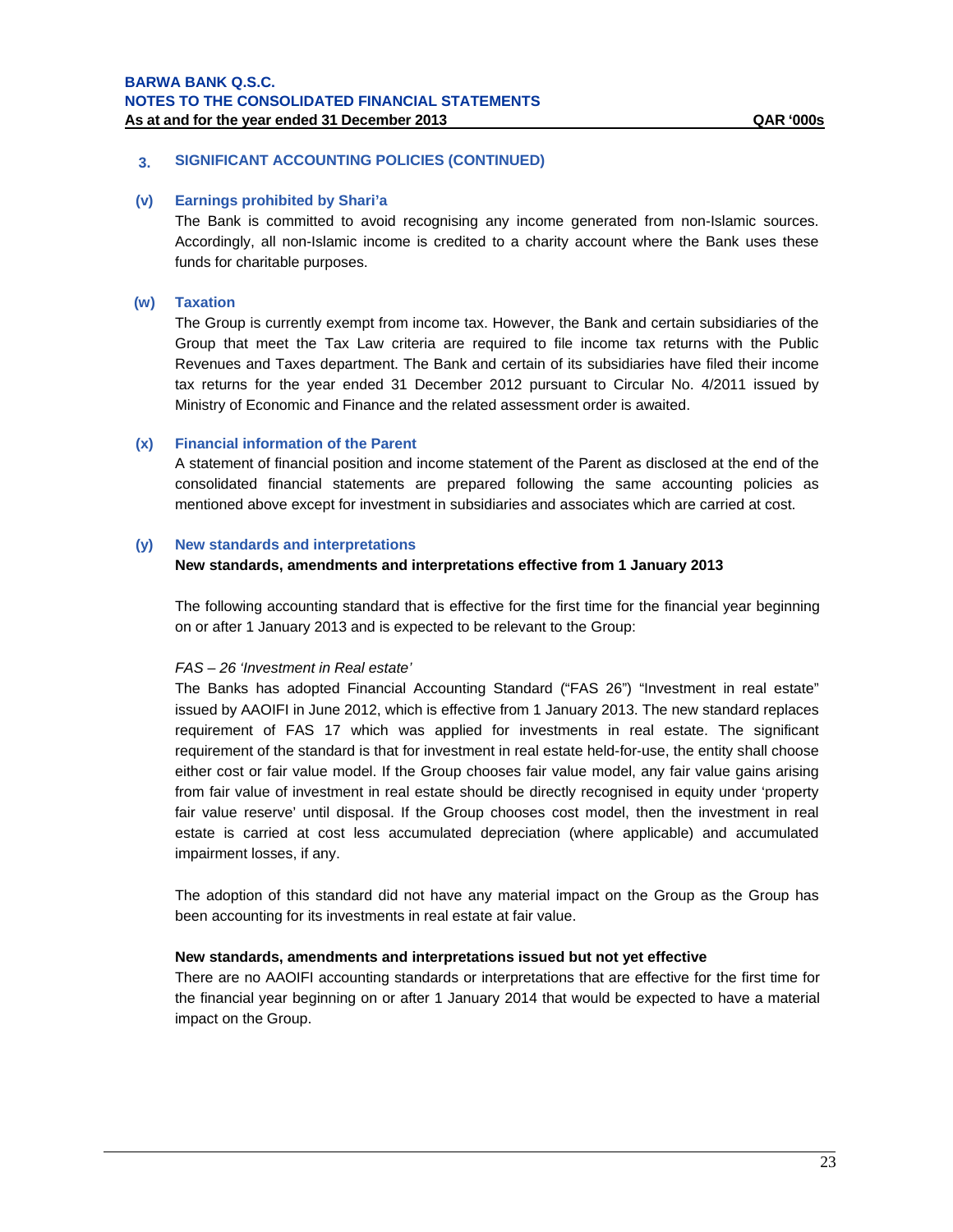**4. FINANCIAL RISK MANAGEMENT** 

# **(a) Introduction and overview**

The Group's business involves taking on risks in a targeted manner and managing them professionally. The core functions of the Group's risk management are to identify all key risks for the Group, measure these risks, manage the risk positions and determine capital allocations. The Group regularly reviews its risk management policies and systems to reflect changes in markets, products and best market practice.

The Group's aim is to achieve an appropriate balance between risk and return and minimise potential adverse effects on the Group's financial performance. The Group defines risk as the possibility of losses or profits foregone, which may be caused by internal or external factors.

The risks arising from financial instruments to which the Group is exposed are financial risks, which include credit risk, liquidity risk, market risks and operational risk.

### **Risk Management Structure**

The Board of Directors is ultimately responsible for identifying and controlling risks, however, there are separate independent functions responsible for managing and monitoring risks.

### **Risk Management and Compliance Committee**

The Risk Management and Compliance Committee has the overall responsibility for the development of the risk strategy and implementing principles, frameworks, policies and limits.

# **Credit Committee**

The Board of Directors has delegated authority to Credit Committee to approve, sub-delegate, direct, monitor and reviews the Group's financing activities, within specified limits, and to ensure that the credit policies are adhered to, and credit operations are conducted in the most effective manner.

The Credit Committee is the highest level of executive credit approval authority in the Group and is responsible for taking credit decisions, recommending credit policies and future direction of the credit activities in the Group.

### **Asset Liability Committee (ALCO)**

ALCO is responsible for the overall balance sheet management of the Group. ALCO set guidelines for the overall management of the liquidity and profit rate risk. ALCO also determine the borrowing and funding strategy (asset allocation) of the Group in order to maximize the profit and minimize risk.

### **Operational Risk Committee**

The Operational Risk Committee is responsible for managing and overseeing all aspects of operational risk in the Group. The Committee is responsible for the effective implementation of all operational risk policies and standards.

# **Internal Audit**

Risk management processes are audited by the Group Internal Audit function which examines both the adequacy and compliance with the procedures in addition to a specific audit of the Group Risk function itself as per the approved audit plan. Group Internal Audit discusses the results of all assessments with management and reports its findings and recommendations to the Audit Committee.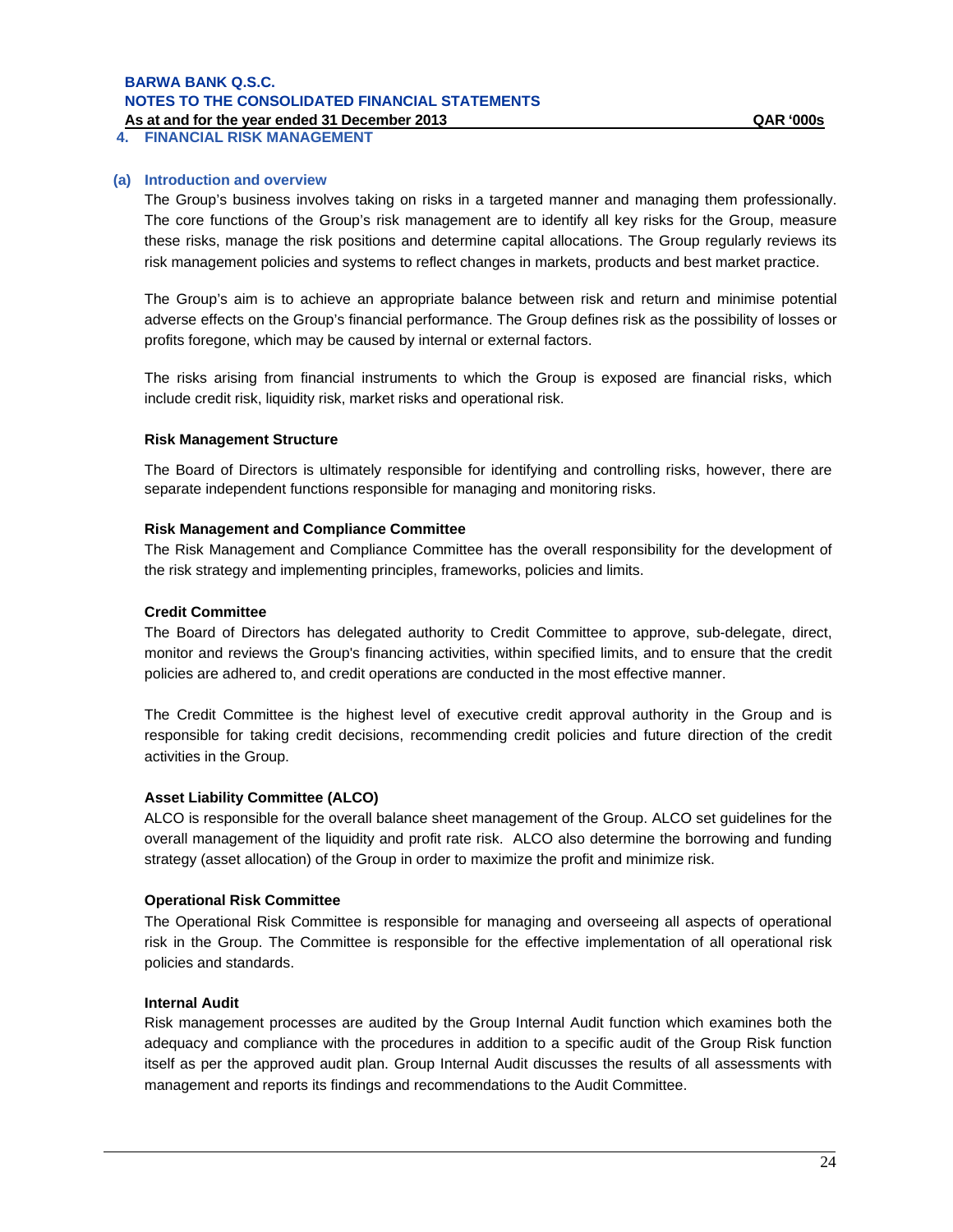**4. FINANCIAL RISK MANAGEMENT (CONTINUED)** 

#### **(b) Credit risk**

Credit risk is the risk of financial loss to the Group if a customer or counterparty to a financial instrument fails to meet its contractual obligations.

The Group manages credit risk through diversification of investments, capital markets, lending and financing activities to avoid undue concentrations of credit risk with individuals or groups of customers in specific locations or businesses. It also obtains collaterals when appropriate.

Credit risk arises from all transactions that give rise to actual, contingent or potential claims against any counterparty, obligor or customer (collectively referred as "counterparties"). It is the risk that a loss will be incurred if counterparty defaults or fails to honour a financial obligation that is due. It takes into account both probability of involuntary default, wherein the counterparty does not possess the financial means to repay, and strategic default, wherein counterparty with the ability to repay deliberately defaults.

Credit risk may have the following results:

- Delay in payment obligation;
- Partial loss of the credit exposure; or
- Complete loss of the credit exposure.

For risk management reporting purposes, the Group considers and consolidates all elements of credit risk exposure (such as individual obligor default risk, country and sector risk).

#### **Management of credit risk**

The Board of Directors has delegated responsibility for the oversight of credit risk to its Risk Committee, which is responsible for management of the Group's credit risk, including:

 Formulating credit policies in consultation with business units, covering collateral requirements, credit assessment, risk grading and reporting, compliance with QCB regulations, other applicable legal and statutory requirements;

 Establishing the authorisation structure for the approval and renewal of credit facilities. Facilities exceeding a certain threshold require Board of Directors approval;

 Developing and maintaining the Group's risk grading in order to categorise exposures according to the degree of financial risk;

 Limiting geographical exposures, concentration risk based on internal and external ratings, exposure limits and QCB guidelines;

 Collateralising the exposures by adequate tangible and intangible collaterals. The types of collaterals obtained include cash, mortgages over real estate properties, pledges over shares and personal/corporate guarantees, as appropriate; and

 Reviewing business units compliance of agreed exposure limits, including those for selected industries, country risk and product types. Regular review of the credit quality of Group's portfolios is performed and appropriate corrective actions are taken when required.

The Group has implemented Moody's Risk Analyst Rating System, in order to effectively monitor credit risk on the Group's portfolio and align capital adequacy to such risks. The system is globally proven and enables the Group to rate credit risk on a more objective basis.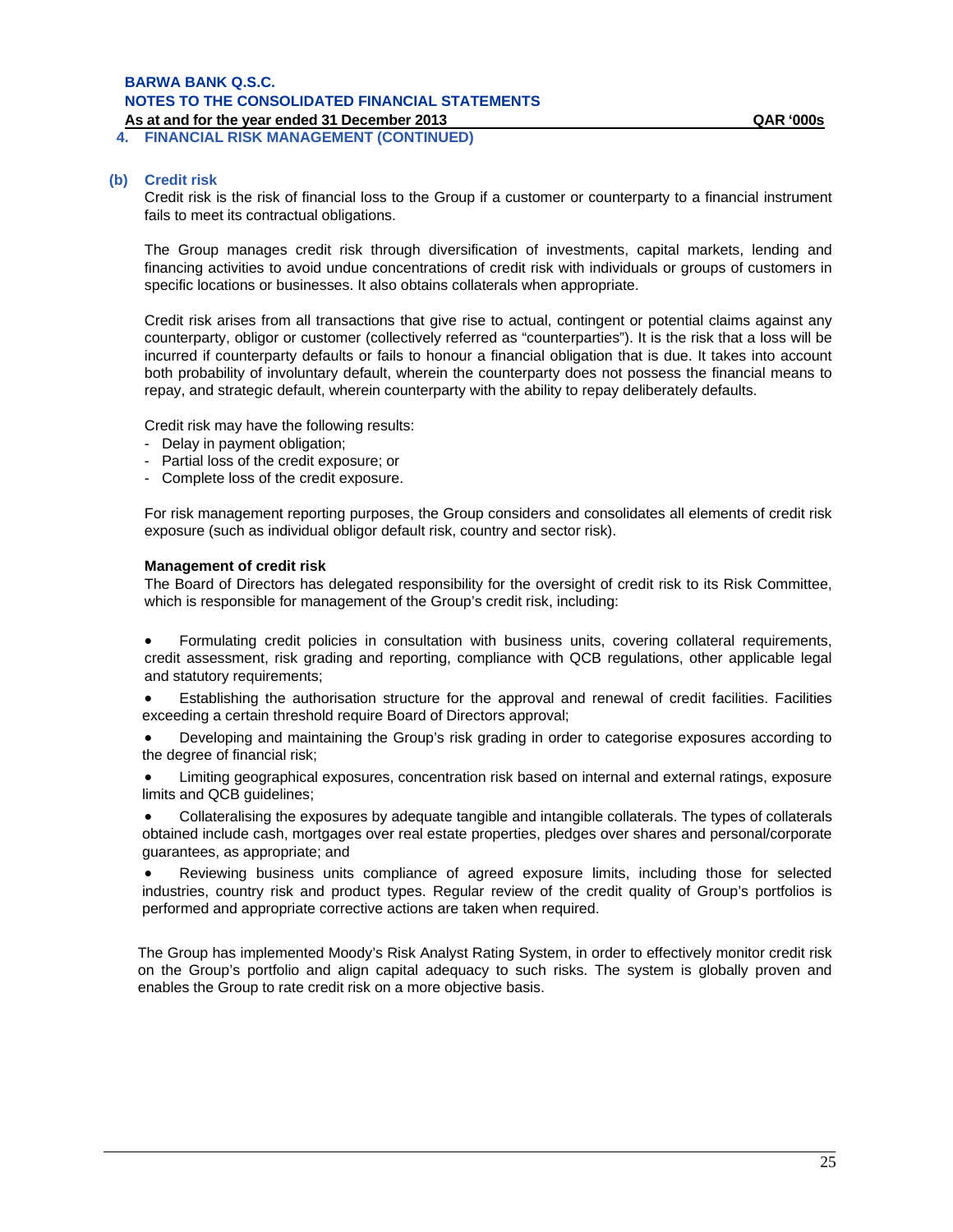#### **As at and for the year ended 31 December 2013 QAR '000s 4. FINANCIAL RISK MANAGEMENT (CONTINUED)**

# **(b) Credit risk (Continued)**

### **(i) Credit risk measurement**

Group regularly analyze the quality of the overall credit portfolio with particular focus on the problem credits and the remedial management process.

This include:

- Transaction level review
- Portfolio based review
- Exception based review.

Credit risk and credit administration units are responsible to ensure that all financing activity is undertaken within the approved framework and any deviations are promptly detected, reported and followed up for remedial action.

#### **Credit portfolio management**

#### *Objective and responsibility*

Portfolio management is an integral part of the credit process that enables the Group to limit concentrations, reduce volatility, increase liquidity and achieve optimum earnings. It does so by incorporating portfolio strategy and planning, performance assessment and reporting functions into one comprehensive management process.

Group is responsible for carrying out the activities in relation to credit risk portfolio management by seeking information from different business units on a regular basis to perform this function. The portfolio analyst undertakes the review, monitoring and control of limits structures based on the portfolio diversification parameters. Further, it prepares portfolio studies and periodic sector/ regional exposure information for management review.

### *Portfolio diversification*

The Bank takes into consideration the following parameters to assess the diversification of the credit portfolio across:

- Group exposure limits
- Industry/ sector exposure limits
- Country exposure limits
- Product exposure limits
- Exposure to a particular credit risk mitigant

### *Stress testing of credit portfolio*

The Group follows a rigorous and forward looking stress testing procedure (in line with pillar 2 requirements of Basel II Accord) that identifies possible events or changes in market conditions (or risk factors) that could adversely impact the Group. This requires foreseeing situations under hypothetical scenarios considering the question 'what-if' and development of stress tests in such scenarios. This enables the Group to be well equipped to cope with the crisis situations when they arise. Risk function has the responsibility of conducting periodic stress testing of the credit portfolio.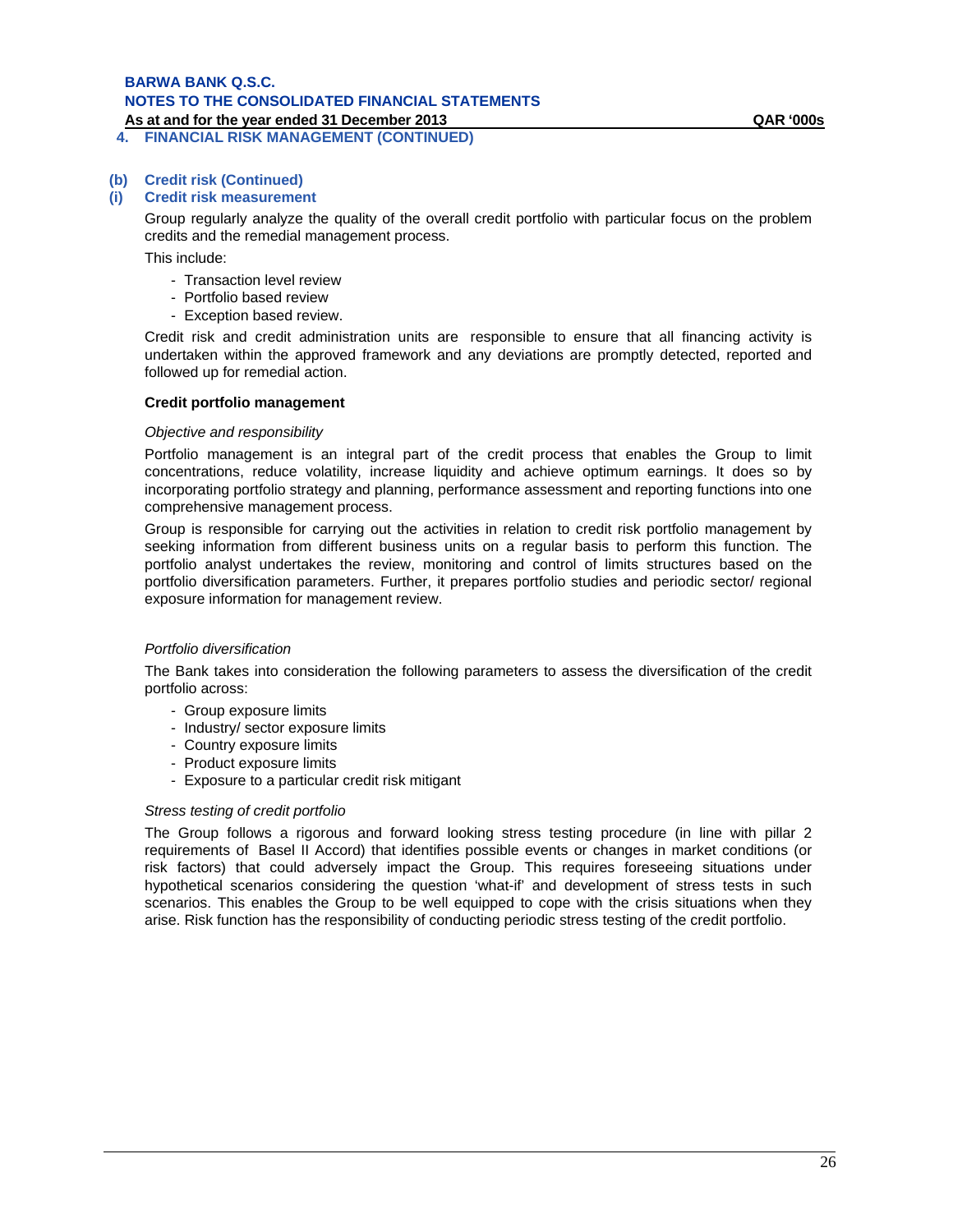# **BARWA BANK Q.S.C. NOTES TO THE CONSOLIDATED FINANCIAL STATEMENTS**

**As at and for the year ended 31 December 2013 QAR '000s**

**4. FINANCIAL RISK MANAGEMENT (CONTINUED)** 

**(i) Credit risk measurement (continued)**

The stress-testing program of the Group involves the following steps:

- Capturing reliable data (accuracy and timeliness)
- Identification of risk factors that have an impact on the portfolio value. The different categories of risk factors used by the Group are:
	- a. Obligor rating
	- b. Environment (industry, economic, political, real estate prices, etc.)
	- c. Model (assumptions, holding period, etc.)
	- d. Analytics (correlation, transition matrices, etc.)
- Construction of stress tests on the basis of single factor or multi-factor scenarios
- Deciding magnitude of factor shock
- Running stress tests
- Reporting results of stress tests
- Assessing the impact of abovementioned results on capital adequacy of the Group
- Reassessing the relevance of stress tests on yearly basis.

*Credit risk management information system (MIS)*

Information on all elements of the Group's risk asset portfolio, and most particularly on irregular accounts and on those displaying characteristics of deterioration, are readily available with the concerned staff. Reports are thoroughly scrutinized and, where indicated, triggers appropriate response from the department concerned.

# **(ii) Risk limit control and mitigation policies**

The Group has processes in place for mitigating credit risk which mainly include processes for credit Initiation, credit standards, collateral management and large exposure management.

# **Collateral**

The Group secures credit exposures through a variety of collaterals including cash margins, lien on fixed deposits, real estate and marketable securities. Independent valuation of real estate collaterals are obtained periodically to determine collateral coverage. The value of marketable securties is constantly monitored to determine whether any replenishments /disposals are required.

### **Financing limits (for risk management instrument and financing books)**

The Group has defined limits by counterparty, borrowing group, country, Board of Directors, subsidiaries and affliates. Exposures against these limits are monitored and any breach is reported to the Board thrugh Risk Management and Compliance Committee.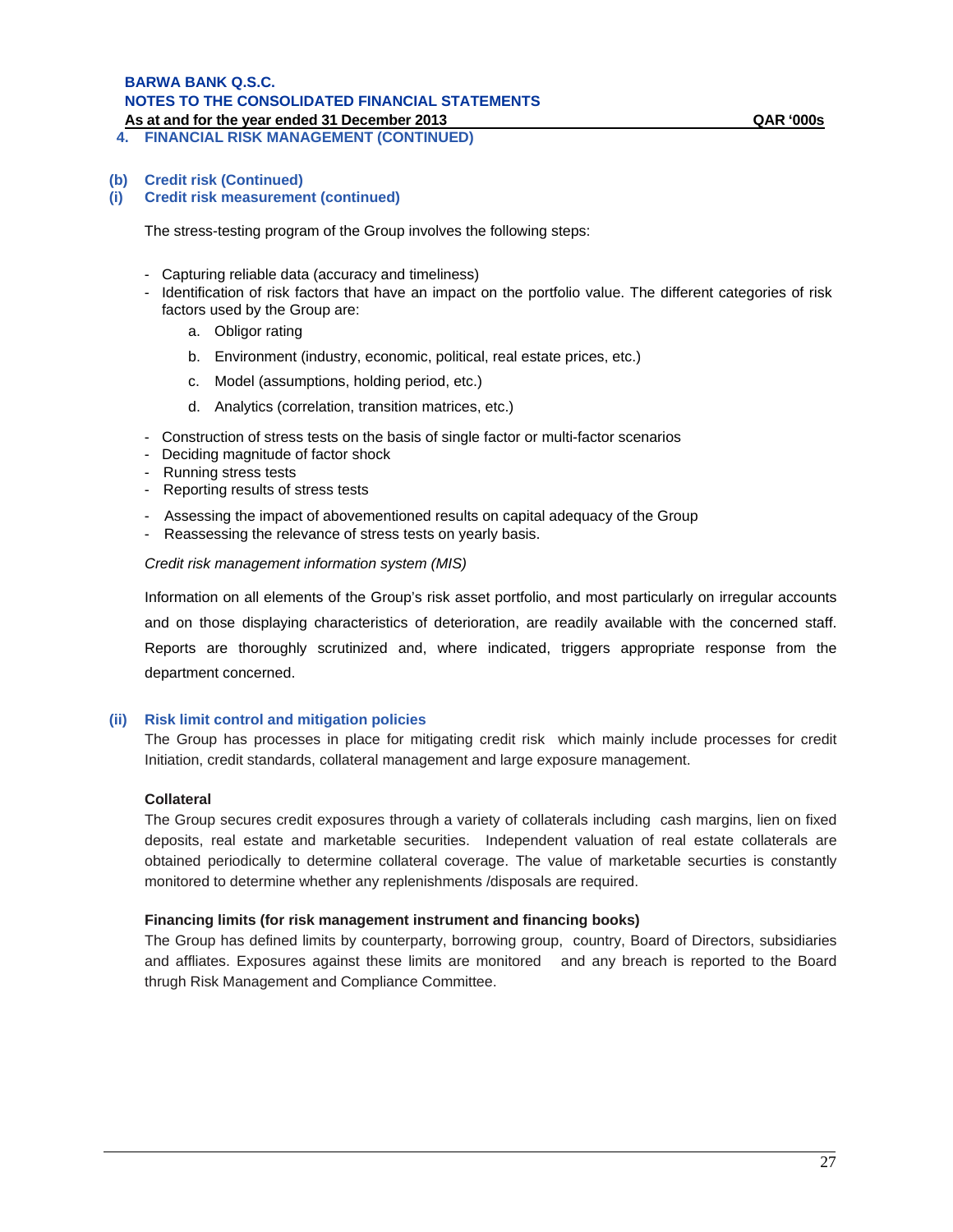# **4. FINANCIAL RISK MANAGEMENT (CONTINUED)**

#### **(b) Credit risk (Continued)**

**(iii) Maximum exposure to credit risk before collateral held or other credit enhancements** 

|                                                                                                                                    | 2013       | 2012       |
|------------------------------------------------------------------------------------------------------------------------------------|------------|------------|
| Credit risk exposures relating to financial assets recorded on the<br>consolidated statement of financial position are as follows: |            |            |
| Balances with Qatar Central Bank                                                                                                   | 960,464    | 783,865    |
| Due from banks                                                                                                                     | 3,840,100  | 1,026,391  |
| Financing assets                                                                                                                   | 19,347,121 | 15,331,735 |
| Investment securities – debt type                                                                                                  | 6,840,595  | 5,785,168  |
| Other assets                                                                                                                       | 364,124    | 216,339    |
|                                                                                                                                    | 31,352,404 | 23,143,498 |
| Other credit risk exposures are as follows:                                                                                        |            |            |
| Guarantees                                                                                                                         | 4,687,802  | 4,129,457  |
| Letters of credit                                                                                                                  | 1,243,303  | 1,373,180  |
| Unutilised credit facilities                                                                                                       | 7.583.576  | 5,173,918  |
|                                                                                                                                    | 13,514,681 | 10,676,555 |

The above tables represents a worse-case scenario of credit risk exposure to the Group, without taking account of any collateral held or other credit enhancements attached. For assets recorded on the consolidated statement of financial position, the exposures set out above are based on net carrying amounts as reported on the consolidated statement of financial position. Letter of credit and guarantees are net of cash margins.

# **(iv) Concentration of risks of financial assets with credit risk exposure Geographical sectors**

The following table breaks down the Group's credit exposure at their carrying amounts (without taking into account any collateral held or other credit support), as categorised by geographical region. For this table, the Group has allocated exposures to regions based on the country of domicile of its counterparties.

**2013** 

|                                     |            | Other      |         |               |            |
|-------------------------------------|------------|------------|---------|---------------|------------|
|                                     | Qatar      | <b>GCC</b> | Europe  | <b>Others</b> | Total      |
| Assets recorded on the consolidated |            |            |         |               |            |
| statement of financial position:    |            |            |         |               |            |
| Balances with Qatar Central Bank    | 960,464    |            |         | ۰.            | 960,464    |
| Due from banks                      | 73.940     | 1,995,630  | 580,856 | 1,189,674     | 3,840,100  |
| Financing assets                    | 15,206,199 | 3,246,574  | 45,210  | 849,138       | 19,347,121 |
| Investment securities - debt type   | 6,123,106  | 637,376    | 14,566  | 65.547        | 6,840,595  |
| Other assets                        | 341,059    | 22,287     | 415     | 363           | 364,124    |
|                                     | 22.704.768 | 5.901.867  | 641.047 | 2.104.722     | 31.352.404 |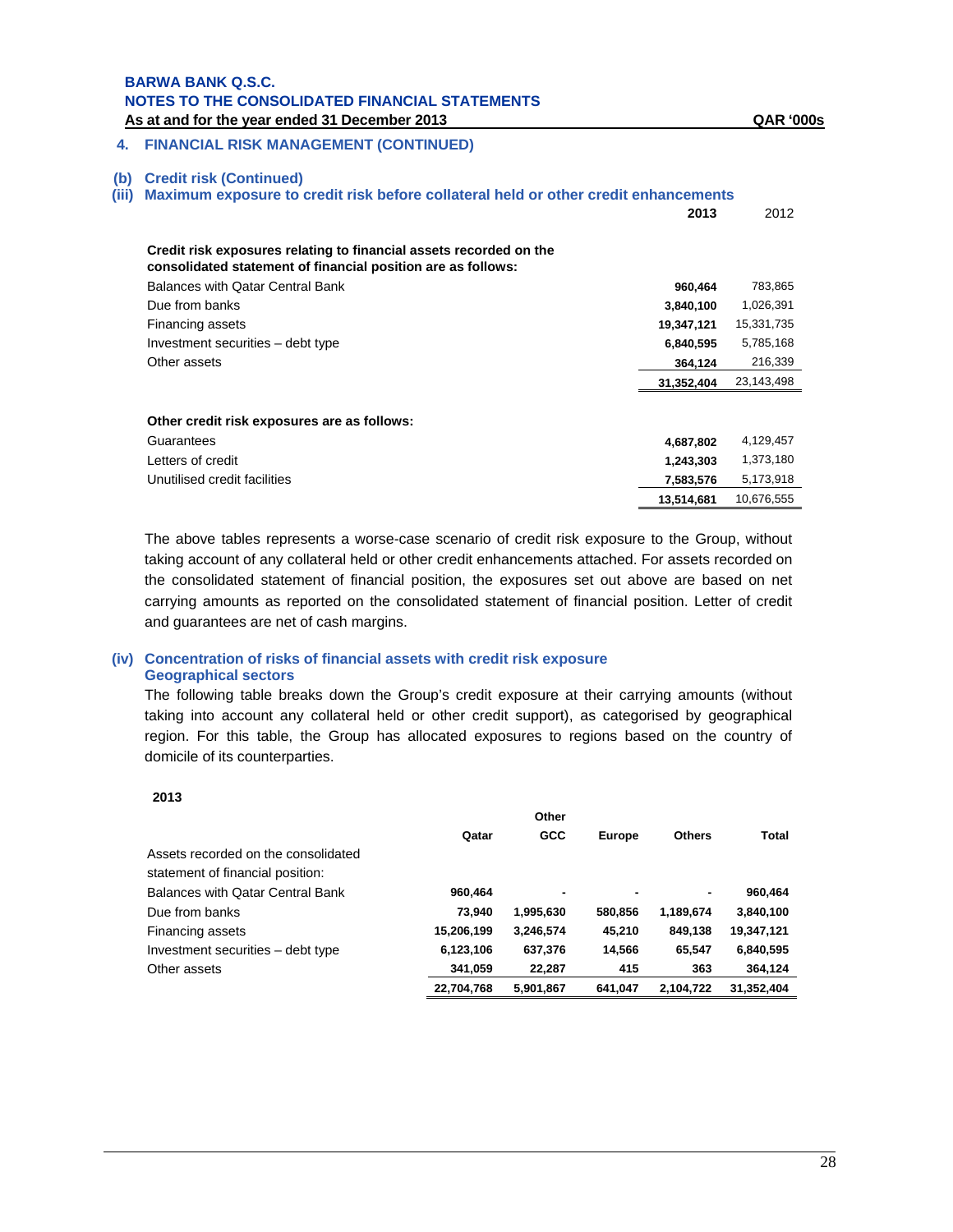# **BARWA BANK Q.S.C. NOTES TO THE CONSOLIDATED FINANCIAL STATEMENTS**

#### **As at and for the year ended 31 December 2013 QAR '000s 4. FINANCIAL RISK MANAGEMENT (CONTINUED)**

# **(b) Credit risk (Continued)**

**(iv) Concentration of risks of financial assets with credit risk exposure (continued) Geographical sectors (continued)**

| 2012 |  |
|------|--|
|------|--|

| Assets recorded on the consolidated |            | Other     |         |         |            |
|-------------------------------------|------------|-----------|---------|---------|------------|
| statement of financial position:    | Qatar      | GCC       | Europe  | Others  | Total      |
|                                     |            |           |         |         |            |
|                                     |            |           |         |         |            |
| Balances with Qatar Central Bank    | 783,865    | ٠         |         |         | 783,865    |
| Due from banks                      | 582,895    | 8.091     | 29.412  | 405.993 | 1,026,391  |
| Financing assets                    | 12,860,778 | 1,946,436 | 71,587  | 452.934 | 15,331,735 |
| Investment securities – debt type   | 5,018,533  | 639.183   | 25.491  | 101.961 | 5,785,168  |
| Other assets                        | 207,292    | 8.976     | 71      |         | 216,339    |
|                                     | 19,453,363 | 2,602,686 | 126,561 | 960.888 | 23,143,498 |

#### **2013**

|                              | Qatar      | Other<br><b>GCC</b> | <b>Europe</b>  | <b>Others</b> | <b>Total</b> |
|------------------------------|------------|---------------------|----------------|---------------|--------------|
|                              |            |                     |                |               |              |
| Guarantees                   | 4,376,701  | 79,368              | 15,805         | 215,928       | 4,687,802    |
| Letters of credit            | 1,103,335  | 15,725              | ٠              | 124,243       | 1,243,303    |
| Unutilised credit facilities | 7,399,159  | 24,260              | $\blacksquare$ | 160,157       | 7,583,576    |
|                              | 12,879,195 | 119,353             | 15,805         | 500,328       | 13,514,681   |
| 2012                         |            |                     |                |               |              |
|                              |            | Other               |                |               |              |
|                              | Qatar      | GCC                 | Europe         | <b>Others</b> | Total        |
|                              |            |                     |                |               |              |
| Guarantees                   | 3,850,082  | 21,948              | 21,511         | 235,916       | 4,129,457    |
| Letter of credit             | 1,316,971  | 32,487              |                | 23,722        | 1,373,180    |
| Unutilised credit facilities | 4,671,159  | 34,921              | 1,500          | 466,338       | 5,173,918    |

9,838,212 89,356 23,011 725,976 10,676,555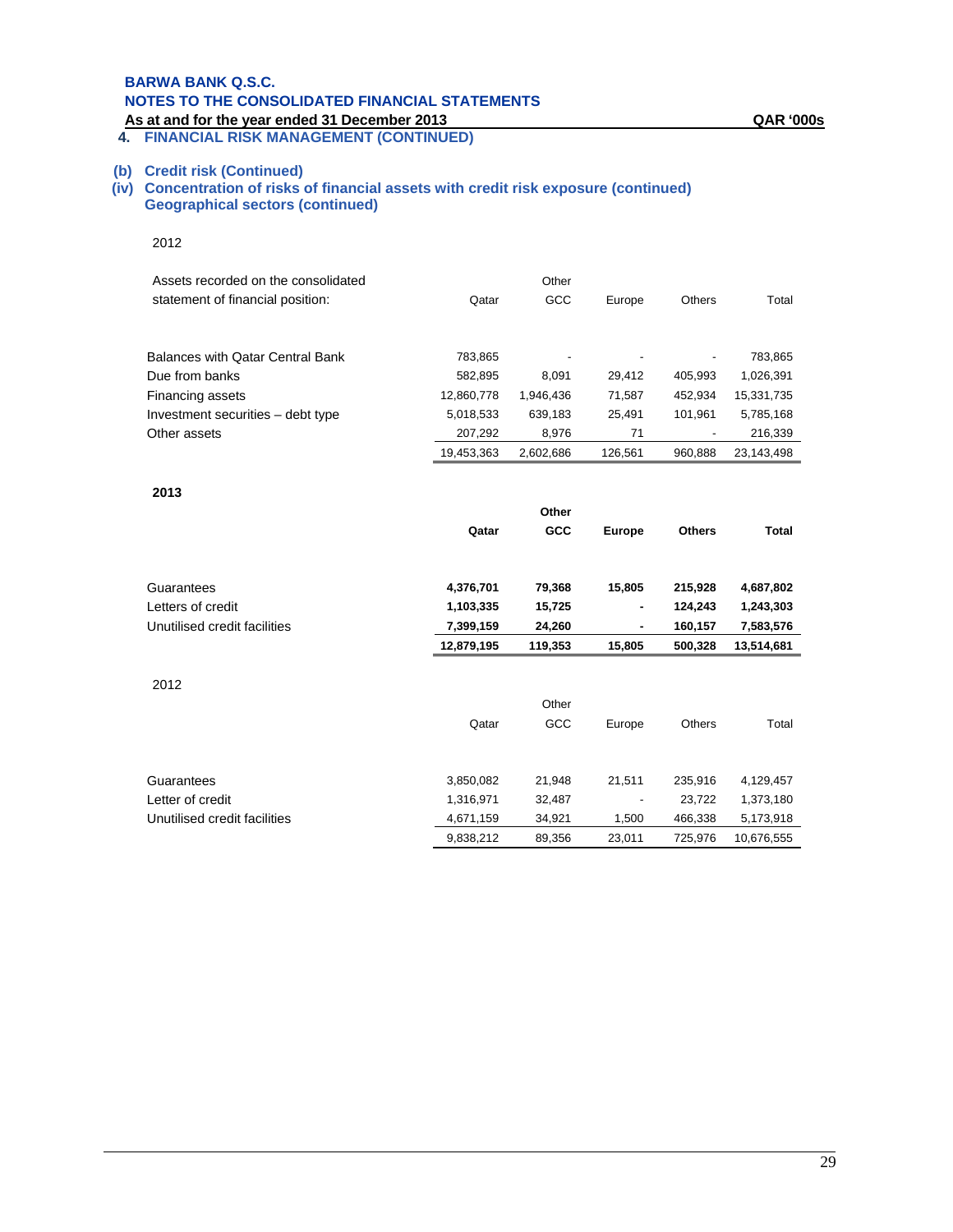**4. FINANCIAL RISK MANAGEMENT (CONTINUED)**

# **(b) Credit risk (Continued)**

# **(iv) Concentration of risks of financial assets with credit risk exposure (continued) Industry sectors**

The following table breaks down the Group's credit exposure at carrying amounts before taking into account collateral held or other credit enhancements, as categorised by the industry sectors of the Group's counterparties.

|                            | <b>Gross</b> | Gross      |
|----------------------------|--------------|------------|
|                            | exposure     | exposure   |
|                            | 2013         | 2012       |
| Funded and unfunded        |              |            |
| Government                 | 9,858,621    | 6,530,718  |
| Industry and Manufacturing | 1,419,041    | 1,942,256  |
| Commercial                 | 4,084,913    | 4,064,270  |
| <b>Financial services</b>  | 7,210,501    | 5,103,933  |
| Contracting                | 8,017,096    | 6,648,200  |
| Real estate                | 5,482,089    | 4,160,546  |
| Personal                   | 2,972,925    | 2,535,941  |
| Services and others        | 5,821,899    | 2,834,189  |
|                            | 44,867,085   | 33,820,053 |

# **Credit risk exposure**

The tables below presents an analysis of financial assets by rating agency designation, based on Standard & Poor's ratings (or their equivalent):

|                          | 2013       | 2012       |
|--------------------------|------------|------------|
| <b>Equivalent grades</b> |            |            |
| AAA to AA-               | 10,294,586 | 6,455,983  |
| $A+$ to $A-$             | 2,376,539  | 692,176    |
| BBB+ to BBB-             | 1,236,207  | 1,280,456  |
| $BB+$ to $B-$            | 993,018    | 472,491    |
| Unrated                  | 29,966,735 | 24,918,947 |
|                          | 44,867,085 | 33,820,053 |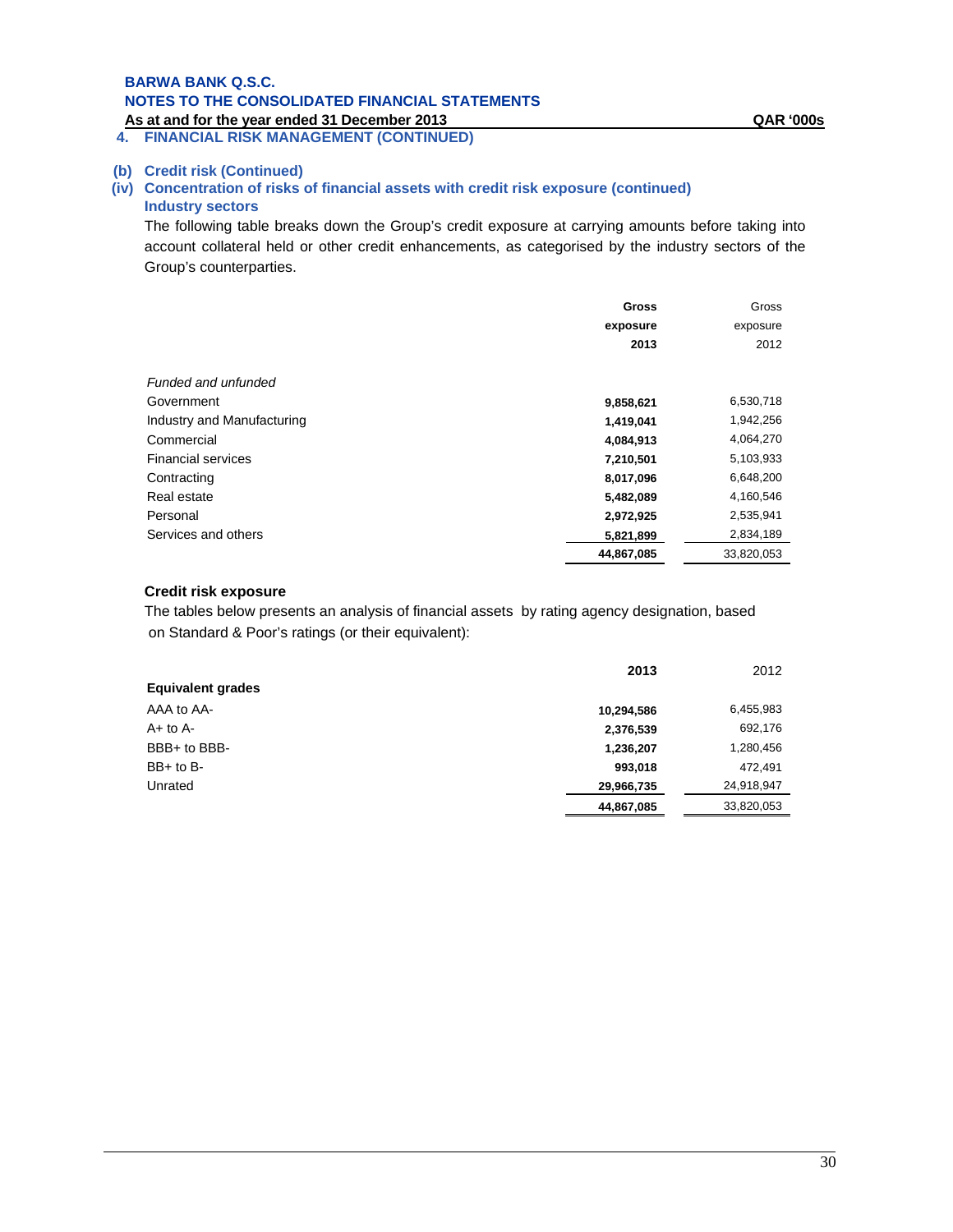# **BARWA BANK Q.S.C. NOTES TO THE CONSOLIDATED FINANCIAL STATEMENTS**

**As at and for the year ended 31 December 2013 QAR '000s 4. FINANCIAL RISK MANAGEMENT (CONTINUED)** 

**(b) Credit risk (Continued)** 

**(v) Credit quality** 

|                                       |                  |            |                |           |             | Investment securities |
|---------------------------------------|------------------|------------|----------------|-----------|-------------|-----------------------|
|                                       | Financing assets |            | Due from banks |           | - debt type |                       |
|                                       | 2013             | 2012       | 2013           | 2012      | 2013        | 2012                  |
| Neither past due nor impaired:        |                  |            |                |           |             |                       |
| Investment grade                      | 13,127,168       | 11,946,403 | 3,840,100      | 1,026,391 | 6,840,595   | 5,785,168             |
| Standard monitoring                   | 2,775,859        | 1,325,430  |                |           |             |                       |
| Special monitoring                    | 329,511          |            |                |           |             |                       |
| <b>Carrying amount</b>                | 16,232,538       | 13,271,833 | 3,840,100      | 1,026,391 | 6,840,595   | 5,785,168             |
| Past due but not impaired:            |                  |            |                |           |             |                       |
| Investment grade                      | 1,656,225        | 388,600    |                |           |             |                       |
| Standard monitoring                   | 672,140          | 1,070,579  |                |           |             |                       |
| Special monitoring                    | 763,314          | 517,651    |                |           |             |                       |
| <b>Carrying amount</b>                | 3,091,679        | 1,976,830  |                |           |             |                       |
| Impaired:                             |                  |            |                |           |             |                       |
| Substandard                           | 52,427           | 163,231    |                |           |             |                       |
| Doubtful                              | 35,842           | 43,370     |                |           |             |                       |
| Loss                                  | 245,581          | 174,978    |                |           |             |                       |
|                                       | 333,850          | 381,579    |                |           |             |                       |
| Less: impairment allowance-specific   | (309, 696)       | (298, 507) |                |           |             |                       |
| Less: impairment allowance-collective | (1, 250)         |            |                |           |             |                       |
|                                       | 22,904           | 83,072     |                |           |             |                       |
| Carrying amount - net                 | 19,347,121       | 15,331,735 | 3,840,100      | 1,026,391 | 6,840,595   | 5,785,168             |

# **Impaired financing assets**

Individually impaired financing assets including investment in debt-type securities (other than those carried at fair value through income statement) for which the Group determines that there is objective evidence of impairment and it does not expect to collect all principal and profit due according to the contractual terms of the financing / investment security agreement(s).

# **Financing assets past due but not impaired**

Past due but not impaired financing assets are those for which contractual profit or principal payments are past due, but the Group believes that impairment is not appropriate on the basis of the level of security/collateral available and/or the stage of collection of amounts owed to the Group.

|                | 20 I J    | ZUIZ      |
|----------------|-----------|-----------|
| Upto 30 days   | 2,829,201 | 1,362,802 |
| 31 to 60 days  | 77.959    | 185,951   |
| $61 - 90$ days | 184.519   | 428,077   |
|                | 3,091,679 | 1,976,830 |

**2013** 2012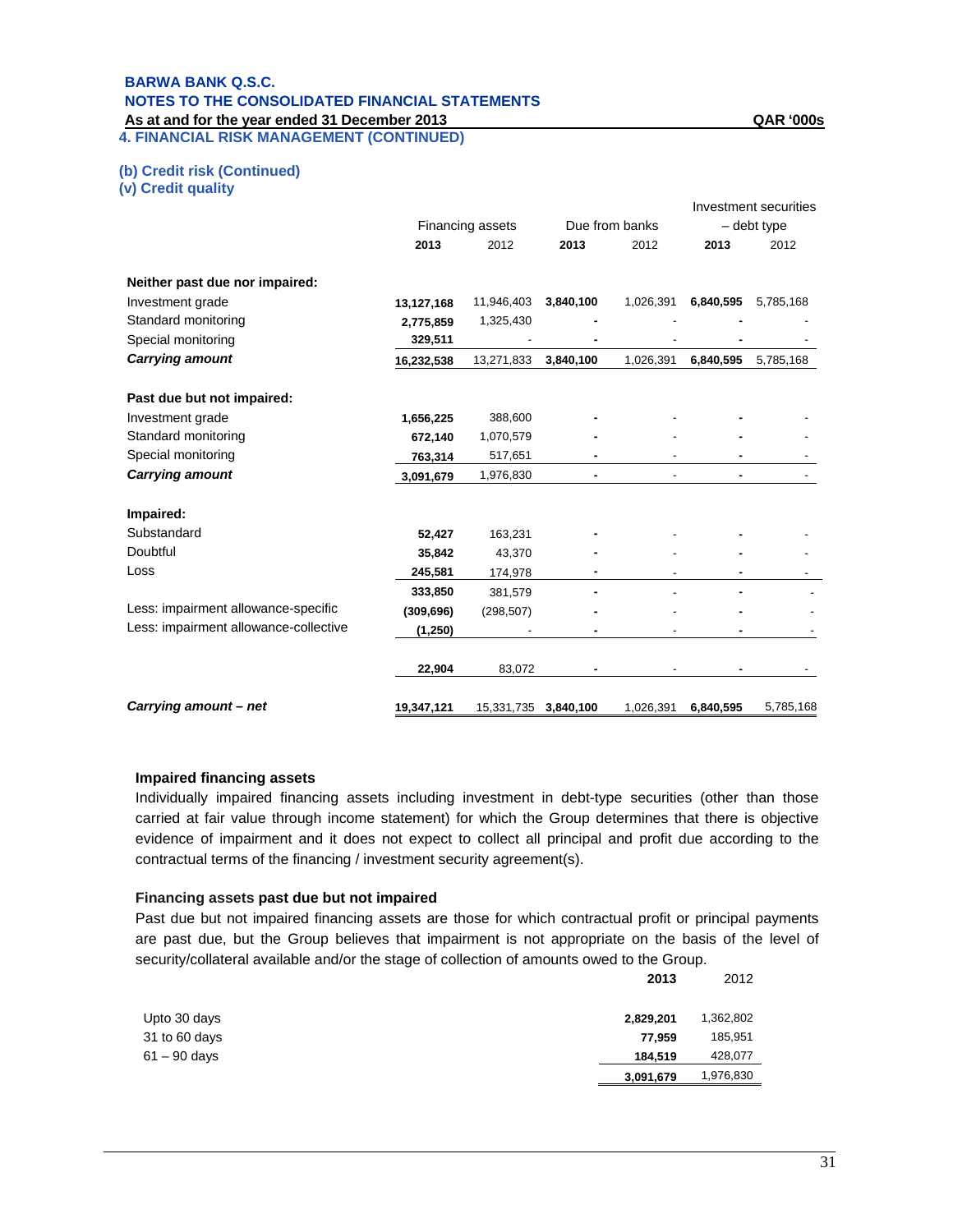# **4. FINANCIAL RISK MANAGEMENT (CONTINUED)**

# **(b) Credit risk (Continued)**

#### **(v) Credit quality (continued)**

#### **Renegotiated financing assets**

Restructuring activities include extended payment arrangements, approved external management plans, modification and deferral of payments. Restructuring policies and practices are based on indicators or criteria that, in the judgment of management, indicate that payment will most likely continue. These policies are kept under continuous review. As at 31 December 2013, QAR 231.3 million (31 December 2012: QAR 119.9 million) of deals were restructured.

#### **(vi) Collateral**

The determination of eligible collateral and the value of collateral are based on QCB regulations and are assessed by reference to market price or indexes of similar assets.

The Group has collateral in the form of blocked deposits, pledge of shares or legal mortgages against the past dues financing assets.

The aggregate fair value of collateral is QAR 14,929.1 million (2012: QAR 11,157.4 million). For 0 day past due QAR 12,705.9 million (2012: QAR 10,720.7 million), past due up to 30 days: QAR 2,141.6 million (2012: QAR 165.9 million), past due from 31 to 60 days:QAR 10.7 million (2012: QAR 1.3 million), past due from 61 and 90 days: QAR 6.7 million (2012: QAR 265.3 million) and past due from 91 and above days: QAR 64.2 million (2012: QAR 4.2 million) respectiverly.

#### **(vii) Write-off policy**

The Group writes off a financing asset or an investment in debt-type security balance, and any related allowances for impairment losses, when Group determines that the financing asset or security is uncollectible and after QCB approval is obtained.

This determination is made after considering information such as the occurrence of significant changes in the borrower's / issuer's financial position such that the borrower / issuer can no longer pay the obligation, or that proceeds from collateral will not be sufficient to pay back the entire exposure. For smaller balance standardised financing assets, write-off decisions generally are based on a productspecific past due status. The amount written off during the year was QAR 0.3 million (2012: QAR 2.1 million).

### **(c) Liquidity risk**

Liquidity risk is the risk that the Group is unable to meet its obligations when they fall due as a result of e.g. customer deposits being withdrawn, cash requirements from contractual commitments, or other cash outflows, such as debt maturities or margin calls for risk management instruments etc. Such outflows would deplete available cash resources for client financing, trading activities and investments. In extreme circumstances, lack of liquidity could result in reductions in the consolidated statement of financial position and sales of assets, or potentially an inability to fulfil financing commitments. The risk that the Group will be unable to do so is inherent in all banking operations and can be affected by a range of institution-specific and market-wide events including, but not limited to, credit events, merger and acquisition activity, systemic shocks and natural disasters.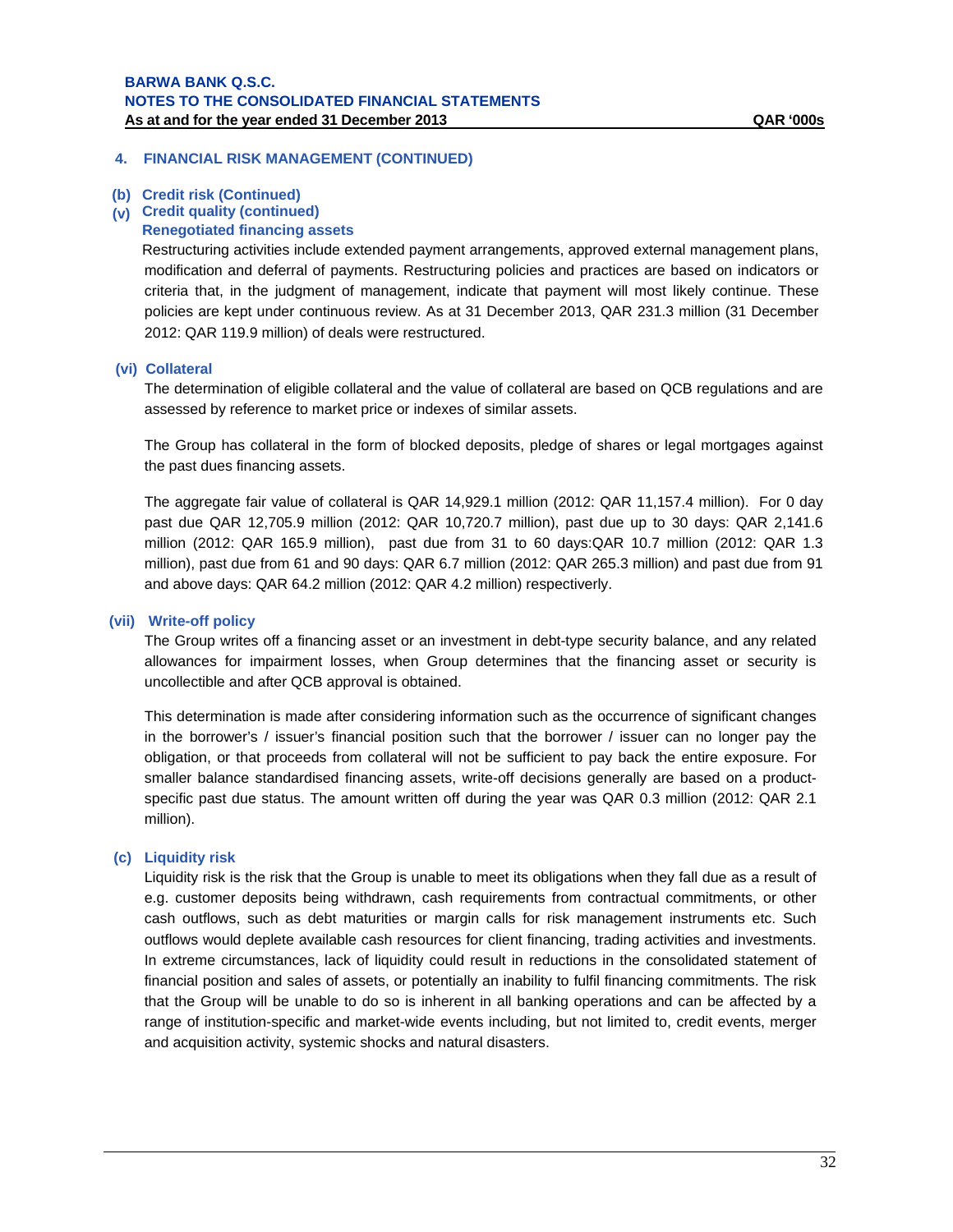# **BARWA BANK Q.S.C. NOTES TO THE CONSOLIDATED FINANCIAL STATEMENTS**

**As at and for the year ended 31 December 2013**<br>4. FINANCIAL RISK MANAGEMENT (CONTINUED) **4. FINANCIAL RISK MANAGEMENT (CONTINUED)**

### **(c) Liquidity risk (Continued)**

#### **(i) Management of liquidity risk**

The Group's approach to managing liquidity is to ensure, as far as possible that it has sufficient liquidity to meet liabilities when due, under both normal and stressed conditions, without incurring unacceptable losses or risk of damage to the Group's reputation.

The primary objective of liquidity risk management over which the Asset and Liability Committee (ALCO) has oversight, is to provide a planning mechanism for unanticipated changes in the demand or needs for liquidity created by customer behavior or abnormal market conditions. The ALCO emphasizes the maximization and preservation of customer deposits and other funding sources. ALCO also monitors deposit rates, levels, trends and significant changes. Deposit marketing plans are regularly reviewed for consistency with the liquidity policy requirements. A contingency plan is also in place which is reviewed periodically.

The daily liquidity position is monitored and regular liquidity stress testing is conducted under a variety of scenarios covering both normal and more severe market conditions. Liquidity policies and procedures are subject to review and approval of the Board of Directors and ALCO. A summary report, including any exceptions and remedial action taken, is submitted regularly to the Board of Directors and ALCO.

#### **(ii) Exposure to liquidity risk**

The key measure used by the Group for managing liquidity risk is the ratio of net liquid assets to deposits from customers. For this purpose net liquid assets are considered as including cash and cash equivalents and investment grade debt securities for which there is an active and liquid market less any deposits from banks, other borrowings and commitments maturing within the next month. The Group ratio of liquid assets to customer deposits at the reporting date was 39% (2012: 38%).

A similar, but not identical, calculation is used to measure the Group's compliance with the liquidity limit established by QCB. As at 31 December 2013, liquidity ratio as per QCB prescribed method was 117% (31 December 2012: 103%). The mimimum liquidity ratio determined by the QCB is 100%.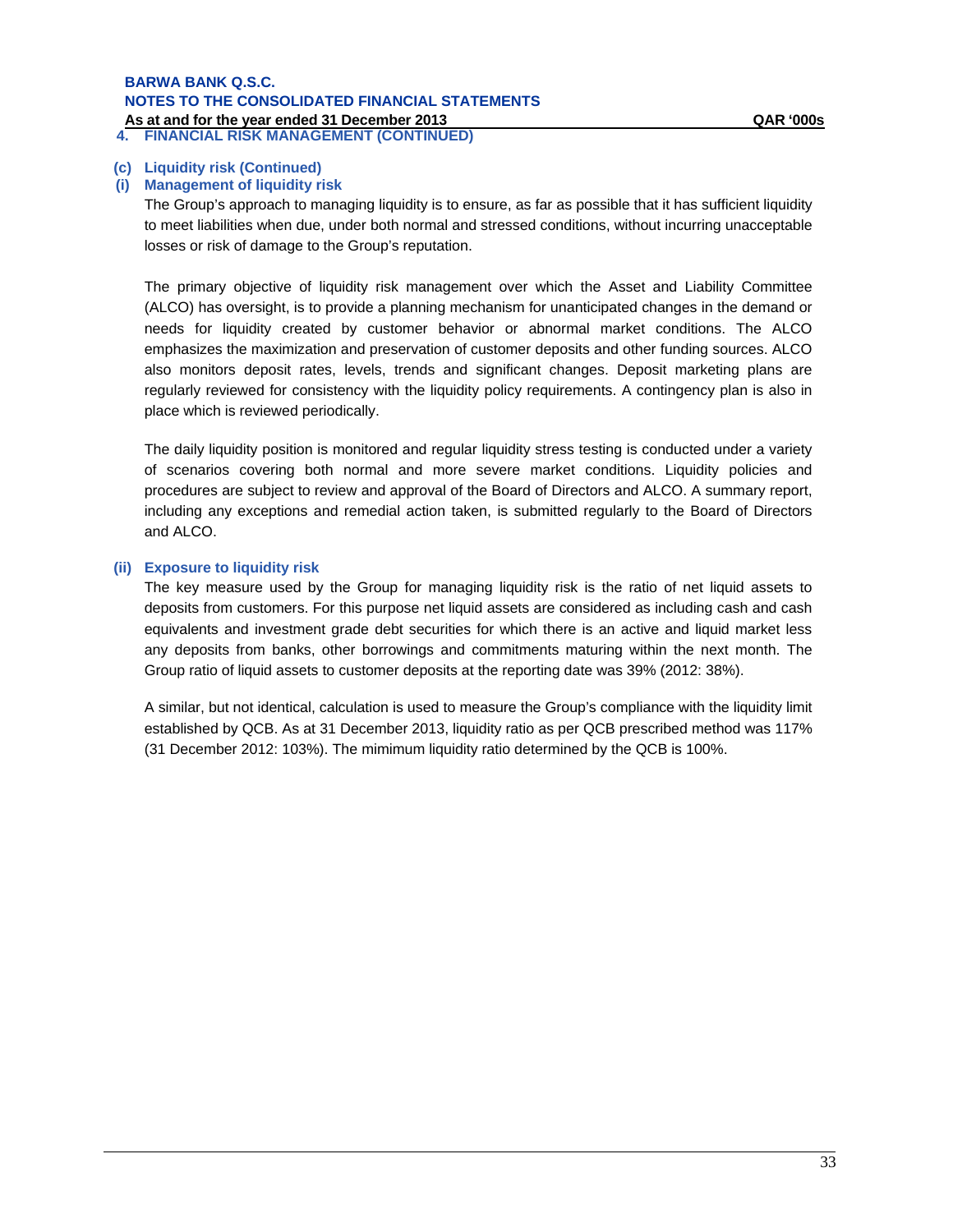# **BARWA BANK Q.S.C. NOTES TO THE CONSOLIDATED FINANCIAL STATEMENTS**

**As at and for the year ended 31 December 2013 QAR '000s**

**4. FINANCIAL RISK MANAGEMENT (CONTINUED)**

#### **(c) Liquidity risk (Continued)**

#### **(iii) Maturity analysis**

Maturity analysis of Group's financial assets and liabilities are prepared on the basis of their contractual maturities. The contractual maturities have been determined on the basis of the remaining period at the statement of financial postion and do not take into account effective maturities as indicated by the Group's deposit retention history.

|                                         | Carrying<br>amount | Less than<br>1 month | $1 - 3$<br>months | $3$ months $-$<br>1 year | $1 - 5$<br>vears     | More than 5<br>years |
|-----------------------------------------|--------------------|----------------------|-------------------|--------------------------|----------------------|----------------------|
| 2013                                    |                    |                      |                   |                          |                      |                      |
| <b>Balances with Qatar Central Bank</b> | 960,464            | 98,300               |                   |                          |                      | 862,164              |
| Due from banks                          | 3,840,100          | 2,653,834            |                   | 802,777                  | 383,489              |                      |
| <b>Financing assets</b>                 | 19,347,121         | 341,912              | 774,572           | 3,091,155                | 8,218,868            | 6,920,614            |
| Investment securities – debt type       | 6,840,595          | 2,500,000            | ٠                 | 366,449                  | 3,032,334            | 941,812              |
| Other assets                            | 364,124            | 214,807              | 98,693            | 50,624                   |                      |                      |
| <b>Total financial assets</b>           | 31,352,404         | 5,808,853            | 873,265           |                          | 4,311,005 11,634,691 | 8,724,590            |
|                                         |                    |                      |                   |                          |                      |                      |
| Due to banks                            | 5,820,178          | 3,840,051            | 844,828           | 473,011                  | 297,406              | 364,882              |
| Current accounts                        | 1,652,902          | 1,652,902            |                   |                          |                      |                      |
| Other liabilities                       | 509,666            | 136,029              | 150,819           | 190,343                  | 32,475               |                      |
| <b>Total financial liabilities</b>      | 7,982,746          | 5,628,982            | 995,647           | 663,354                  | 329,881              | 364,882              |
|                                         |                    |                      |                   |                          |                      |                      |
| Equiy of investment account holders     | 19,577,439         | 14,792,921           | 2,832,367         | 1,757,957                | 194,194              |                      |
| Total                                   | 27,560,185         | 20,421,903           | 3,828,014         | 2,421,311                | 524,075              | 364,882              |
| <b>Difference</b>                       | 3,792,219          | (14, 613, 050)       | (2,954,749)       |                          | 1,889,694 11,110,616 | 8,359,708            |
|                                         |                    |                      |                   |                          |                      |                      |

|                                     | Carrying   | Less than 1 | $1 - 3$     | $3$ months $-$ |           | More than |
|-------------------------------------|------------|-------------|-------------|----------------|-----------|-----------|
|                                     | amount     | month       | months      | 1 year         | 1-5 years | 5 years   |
| 2012                                |            |             |             |                |           |           |
| Balances with central banks         | 783,865    | 73,567      |             |                |           | 710,298   |
| Due from banks                      | 1,026,391  | 643,626     | 18,218      |                | 364,547   |           |
| Financing assets                    | 15,331,735 | 414,047     | 2,482,986   | 2,020,415      | 5,218,685 | 5,195,602 |
| Investment securities - debt type   | 5,785,168  |             |             | 397,175        | 3,259,303 | 2,128,690 |
| Other assets                        | 216,339    | 154,622     | 42,463      | 19,254         |           |           |
| Total financial assets              | 23,143,498 | 1,285,862   | 2,543,667   | 2,436,844      | 8,842,535 | 8,034,590 |
|                                     |            |             |             |                |           |           |
| Due to banks                        | 4,733,303  | 2,193,873   |             | 2,198,705      | 119,727   | 220,998   |
| Current accounts                    | 782,234    | 782,234     |             |                |           |           |
| Other liabilities                   | 270,432    | 45,580      | 86,095      | 60,607         | 51,227    | 26,923    |
| Total financial liabilites          | 5,785,969  | 3,021,687   | 86,095      | 2,259,312      | 170,954   | 247,921   |
|                                     |            |             |             |                |           |           |
| Equiy of investment account holders | 14,063,097 | 1,224,773   | 8,772,839   | 4,065,485      |           |           |
| Total                               | 19,849,066 | 4,246,460   | 8,858,934   | 6,324,797      | 170,954   | 247,921   |
| <b>Difference</b>                   | 3,294,432  | (2,960,598) | (6,315,267) | (3,887,953)    | 8,671,581 | 7,786,669 |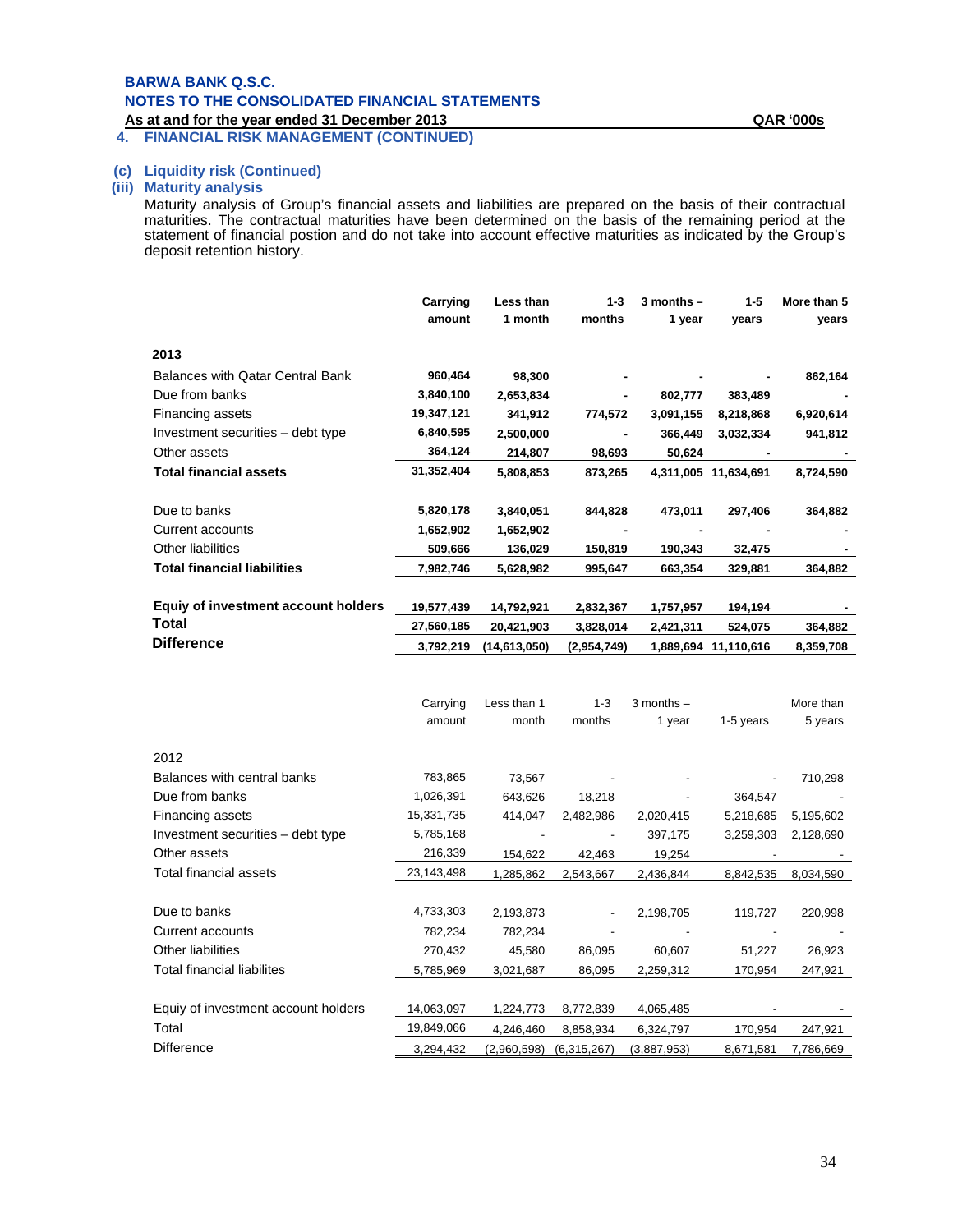### **BARWA BANK Q.S.C. NOTES TO THE CONSOLIDATED FINANCIAL STATEMENTS**

**As at and for the year ended 31 December 2013 QAR '000s 4. FINANCIAL RISK MANAGEMENT (CONTINUED)**

#### **(c) Liquidity risk (Continued)**

**(iv) Maturity analysis (Financial liabilities and risk management instruments)**

|                                                | Carrying           | Gross<br>undisc-<br>ounted<br>cash | Less than             | $1 - 3$           | 3 months                 |                | <b>More</b><br>than 5 |
|------------------------------------------------|--------------------|------------------------------------|-----------------------|-------------------|--------------------------|----------------|-----------------------|
|                                                | amount             | flows                              | 1 month               | months            | - 1 year                 | 1-5 years      | years                 |
| 2013                                           |                    |                                    |                       |                   |                          |                |                       |
| <b>Non-derivative financial liabilities</b>    |                    |                                    |                       |                   |                          |                |                       |
| Due to banks                                   | 5,820,178          | 5,821,385                          | 3,841,258             | 844,828           | 473,011                  | 297,406        | 364,882               |
| <b>Current accounts</b>                        | 1,652,902          | 1,652,902                          | 1,652,902             |                   |                          |                |                       |
| Other liabilities                              | 509,666            | 509,666                            | 136,029               | 150,819           | 190,343                  | 32,475         |                       |
| <b>Total liabilities</b>                       | 7,982,746          | 7,983,953                          | 5,630,189             | 995,647           | 663,354                  | 329,881        | 364,882               |
| Equity of investment account<br>holders        | 19,577,439         |                                    | 19,577,439 14,792,921 | 2,832,367         | 1,757,957                | 194,194        |                       |
|                                                |                    |                                    |                       |                   |                          |                |                       |
| <b>Risk management</b><br>instruments          |                    |                                    |                       |                   |                          |                |                       |
| Risk Management:                               | 7,335              |                                    |                       |                   |                          |                |                       |
| Outflow                                        |                    | (12, 625)                          | (2,588)               | (2, 598)          | (1,738)                  | (5,701)        |                       |
| Inflow                                         |                    | 30,566                             | 7,766                 | 48                | 134                      | 122            | 22,496                |
|                                                | 27,567,520         |                                    | 27,579,333 20,428,288 | 3,825,464         | 2,419,707                | 518,496        | 387,378               |
|                                                |                    | Gross<br>undisc-<br>ounted         | Less                  |                   |                          |                |                       |
|                                                | Carrying<br>amount | cash<br>flows                      | than 1<br>month       | $1 - 3$<br>months | $3$ months $-$<br>1 year | 1-5 years      | More than<br>5 years  |
| 2012                                           |                    |                                    |                       |                   |                          |                |                       |
| Non-derivative financial liabilities           |                    |                                    |                       |                   |                          |                |                       |
| Due to banks                                   | 4,733,303          | 4,735,957 2,196,527                |                       |                   | 2,198,705                | 119,727        | 220,998               |
| Current accounts                               | 782,234            | 782,234                            | 782,234               |                   |                          | $\blacksquare$ |                       |
| Other liabilities                              | 270,432            | 270,432                            | 45,580                | 86,095            | 60,607                   | 51,227         | 26,923                |
| <b>Total liabilities</b>                       | 5,785,969          | 5,788,623 3,024,341                |                       | 86,095            | 2,259,312                | 170,954        | 247,921               |
| Equity of investment account                   |                    |                                    |                       |                   |                          |                |                       |
| holders                                        | 14,063,097         | 14,063,097 1,224,773               |                       | 8,772,839         | 4,065,485                |                |                       |
| Risk management instruments<br>Risk Management | 7,577              |                                    |                       |                   |                          |                |                       |
| Outflow                                        |                    | (15, 487)                          |                       | (1,627)           | (3,803)                  | (10, 057)      |                       |
| Inflow                                         |                    | 7,873                              |                       | 453               | 1,314                    | 6,106          |                       |
|                                                |                    |                                    |                       |                   |                          |                |                       |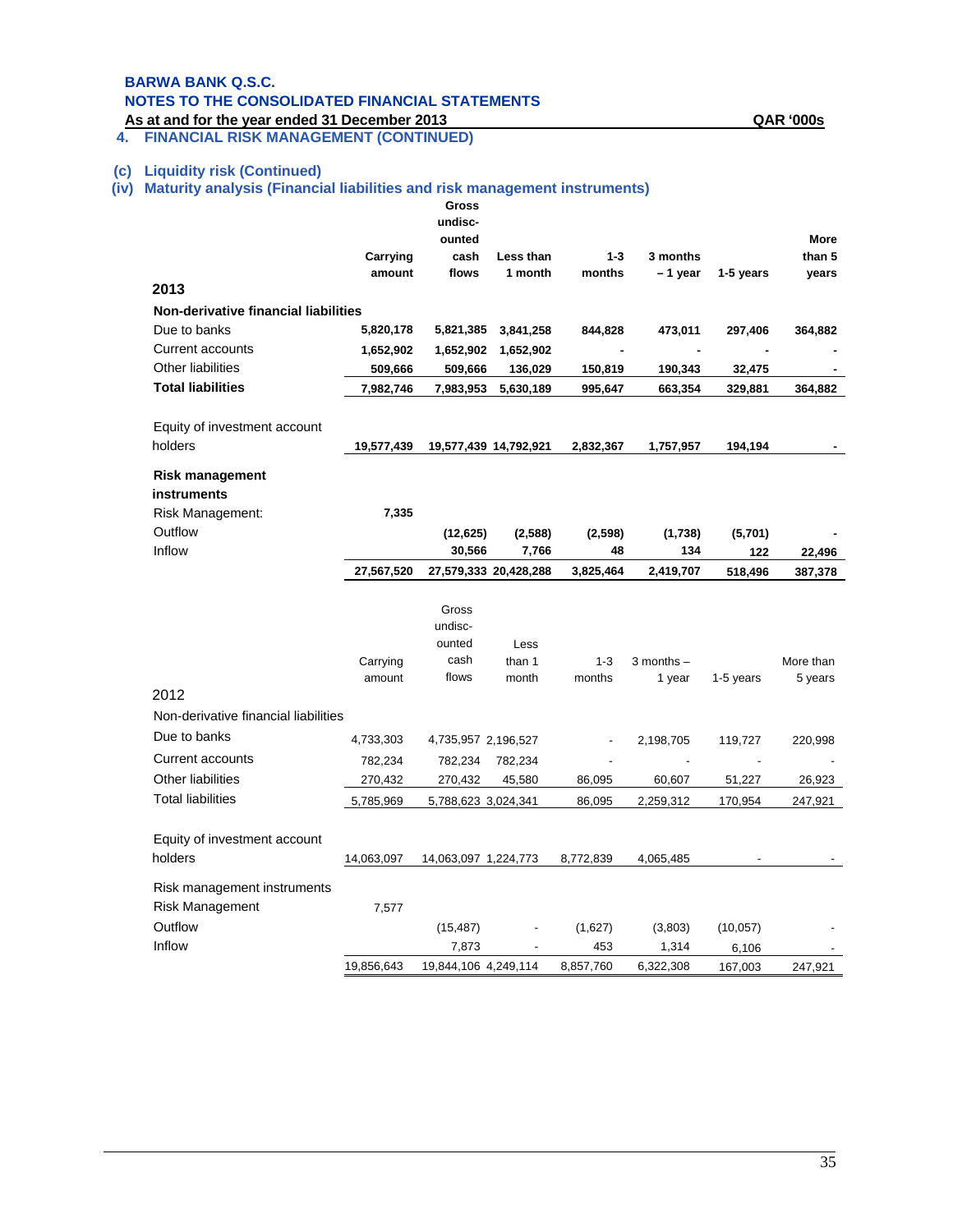**4. FINANCIAL RISK MANAGEMENT (CONTINUED)**

#### **(d) Market risks**

The Group takes on exposure to market risks, which is the risk that the fair value or future cash flows of a financial instrument will fluctuate because of changes in market prices. Market risks arise from open positions in profit rate, currency and equity products, all of which are exposed to general and specific market movements and changes in the level of volatility of market rates or prices such as profit rates, credit spreads, foreign exchange rates and equity prices. The Group separates exposures to market risk into either trading or non-trading portfolios.

The market risks arising from trading and non-trading activities are concentrated in Group Treasury and monitored by two teams separately. Regular reports are submitted to the Board of Directors and heads of each business unit.

Trading portfolios include those positions arising from market-making transactions where the Group acts as principal with clients or with the market.

Non-trading portfolios primarily arise from the profit rate management of the entity's retail and corporate banking assets and liabilities. Non-trading portfolios also consist of foreign exchange and equity risks arising from the Group's debt-type and equity-type investments.

#### **(i) Management of market risks**

Overall authority for market risk is vested in ALCO. Group Market Risk is responsible for the development of detailed risk management policies (subject to review and approval by ALCO) and for the day-to-day review of their implementation.

The Board of Directors has set risk limits based on different factors including country wise exposure limits. These limits are closely monitored by senior management and reviewed by ALCO on a regular basis.

#### **(ii) Exposure to market risks – trading portfolios**

The principal tool used to measure and control market risk exposure within the Group's trading portfolios is Value at Risk (VaR). The VaR of a trading portfolio is the estimated loss that will arise on the portfolio over a specified period of time (holding period) from an adverse market movement with a specified probability (confidence level). A fully integrated VaR computation system is used by the Group to calculate VaR through historical simulation, analytical and Monte Carlo approaches. Which is based upon a 99 percent confidence level assuming a 1-day, 10-day and 30-day holding periods. Taking account of market data from the previous one year, and observed relationships between different markets and prices, the model generates a wide range of plausible future scenarios for market price movements. Market Risk limits are set and monitored by the Market Risk Management function endorsed by BOD. The Group uses VaR limits for total market risk and specific foreign exchange, profit rate, equity, credit spread and other price risks. The overall structure of VaR limits are reviewed by ALCO and approval by the Board of Directors. VaR limits are allocated to trading portfolios

The Group recently has build its trading portfolio, which is insignificant in size, consist mainly of Equities. However, the Group has established policies for VaR measurement to overlook the trends for market risk management. In addition, the Group uses a wide range of stress tests to model the financial impact of a variety of exceptional market scenarios, such as periods of prolonged market illiquidity, on individual trading portfolios and the Group's overall position.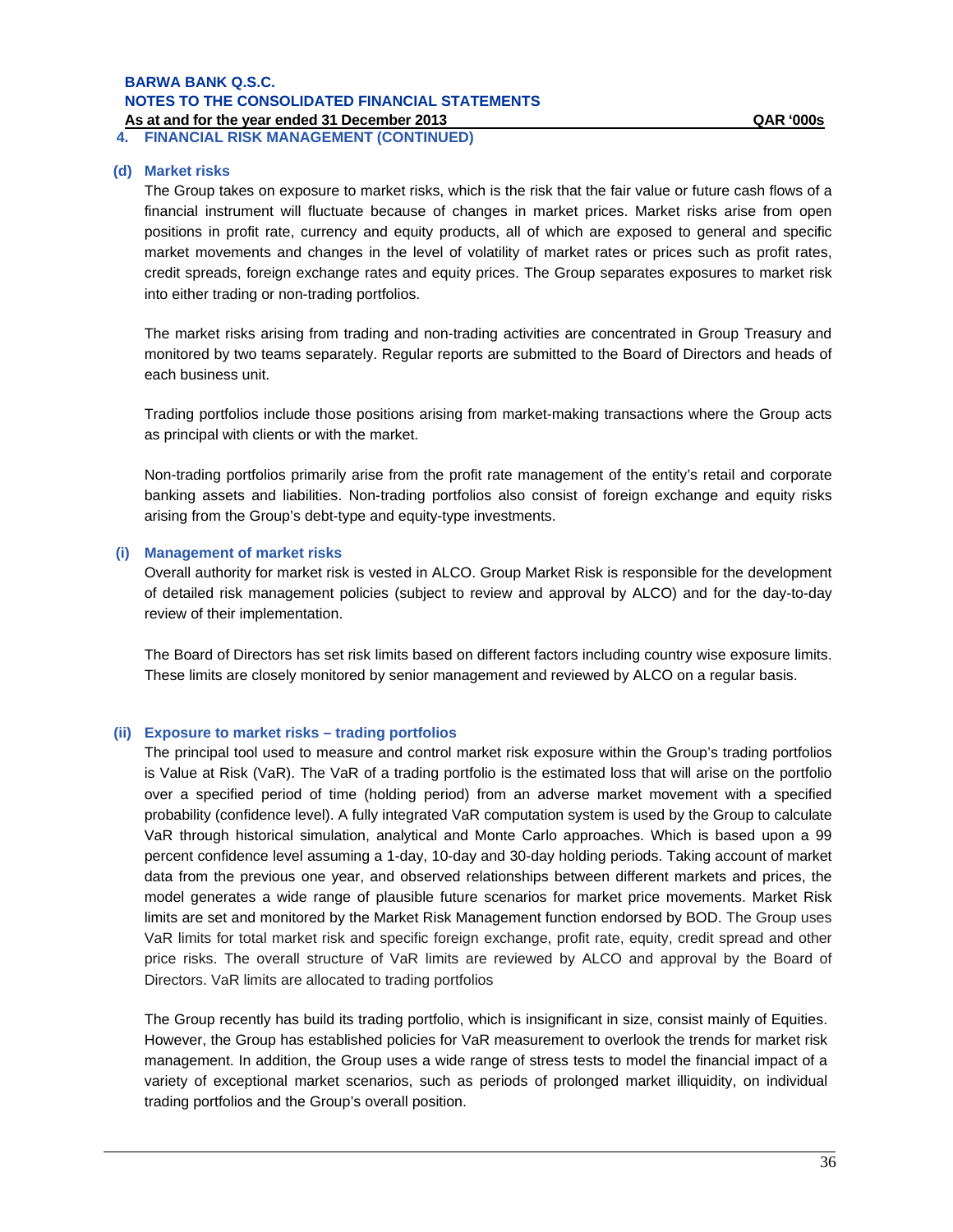#### **4. FINANCIAL RISK MANAGEMENT (CONTINUED)**

#### **(d) Market risks (continued)**

#### **(iii) Exposure to profit rate risk – non-trading portfolios**

The principal risk to which non-trading portfolios are exposed is the risk of loss from fluctuations in the future cash flows or fair values of financial instruments because of a change in market profit rates. Profit rate risk is managed principally through monitoring profit rate gaps and by having pre-approved limits for repricing bands. ALCO is the monitoring body for compliance with these limits and is assisted by Group central Treasury in its day-to-day monitoring activities.

The Islamic Financial Services Board ("IFSB") has issued a document on Risk Management guidelines for Institutions (other than Insurance Institutions) offering only Islamic Financial Service ("IIFS"). This includes sections on 'Rate of Return Risk' and 'Liquidity Risk'. The Group adheres to the guidelines on 'Rate of Return Risk' and 'Liquidity Risk'.

A summary of the Group's profit rate gap position on non-trading portfolios is as follows:

|                                                                                               | Repricing in: |             |                         |                   |           |                                    |                 |
|-----------------------------------------------------------------------------------------------|---------------|-------------|-------------------------|-------------------|-----------|------------------------------------|-----------------|
|                                                                                               | Carrying      | Less than   | $3 - 12$                |                   | More than | <b>Non-profit Effective</b>        |                 |
|                                                                                               | amount        | 3 months    | months                  | 1-5 years         |           | 5 years rate sensitive profit rate |                 |
| 2013                                                                                          |               |             |                         |                   |           |                                    |                 |
| Cash and balances with Qatar                                                                  |               |             |                         |                   |           |                                    |                 |
| <b>Central Bank</b>                                                                           | 960,464       |             |                         |                   |           | 960,464                            | 0%              |
| Due from banks                                                                                | 3,840,100     |             | 1,186,266               |                   |           | 2,653,834                          | $0.3% -0.7%$    |
| Financing assets                                                                              | 19,347,121    | 6,788,590   |                         | 126,729 2,595,357 | 2,590,281 | 7,246,164                          | 4.6%-5.0%       |
| Investment securities-debt type                                                               | 6,840,595     |             | 121,990                 |                   |           | 6,718,605                          | 4.3%-4.7%       |
|                                                                                               | 30,988,280    | 6,788,590   | 1,434,985               | 2,595,357         | 2,590,281 | 17,579,067                         |                 |
| Due to banks<br>Equity of investment account                                                  | 5,820,178     | 603,973     | 101,629                 |                   | ۰         | 5,114,576                          | $0.9\% - 1.3\%$ |
| holders                                                                                       | 19,577,439    | 12.607.240  | 6,970,199               |                   |           |                                    | $1.4% - 1.8%$   |
| <b>Consolidated statement of</b><br>financial position items -<br>Profit rate sensitivity gap | 5,590,663     | (6,422,623) | (5,636,843)             | 2,595,357         | 2,590,281 | 12,464,491                         |                 |
| Off consolidated statement of<br>financial position items                                     | 7,583,576     | 634,435     |                         | 98,748 2,479,773  | 1,431,538 | 2,939,082                          | 4.6%-5.0%       |
| <b>Cumulative profit rate</b><br>sensitivity gap                                              | 13,174,239    | (5,788,188) | $(5,538,095)$ 5,075,130 |                   | 4,021,819 | 15,403,573                         |                 |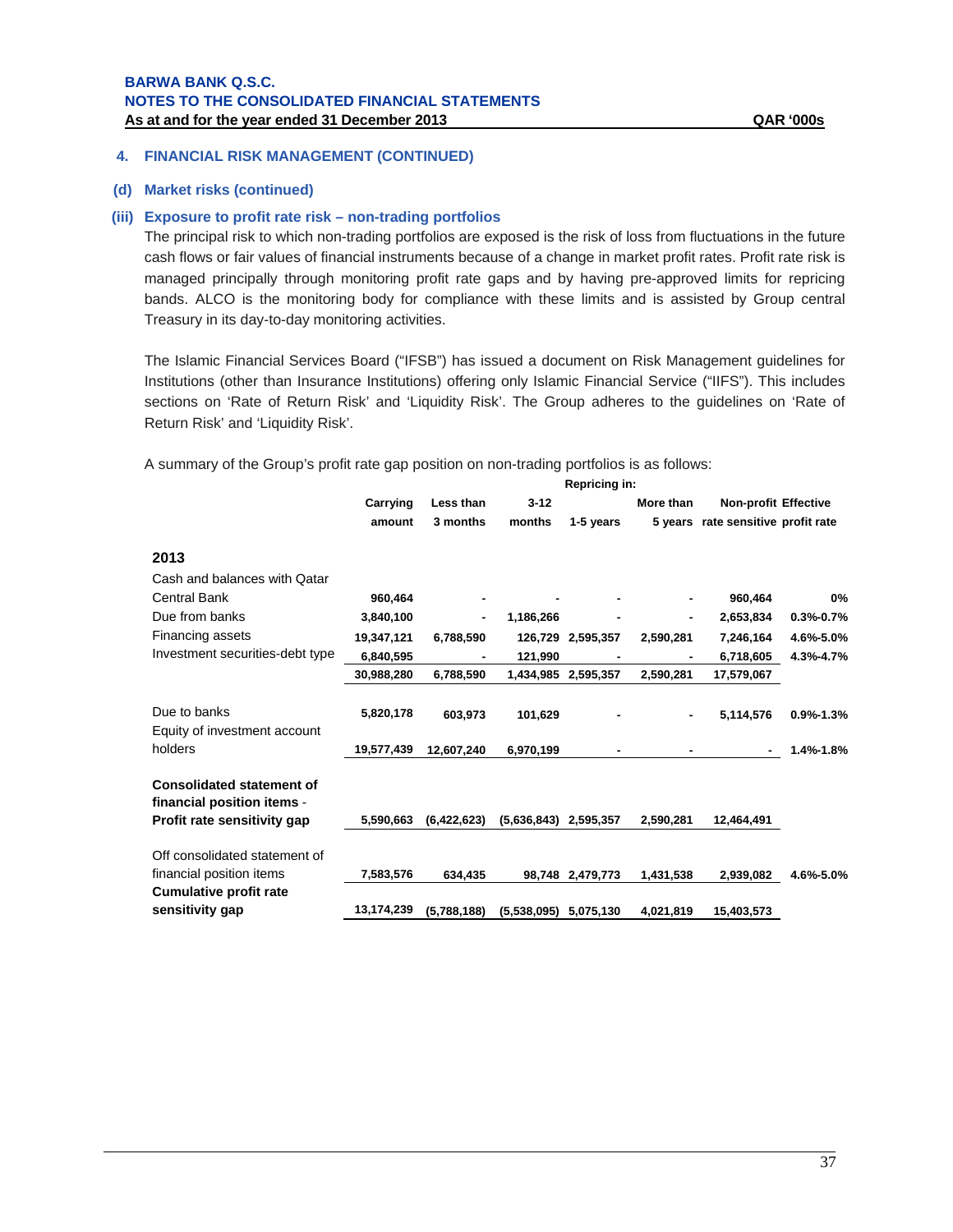### **BARWA BANK Q.S.C. NOTES TO THE CONSOLIDATED FINANCIAL STATEMENTS**

**As at and for the year ended 31 December 2013 QAR '000s**

### **4. FINANCIAL RISK MANAGEMENT (CONTINUED)**

#### **(d) Market risks (continued)**

#### **(iii) Exposure to profit rate risk – non-trading portfolios (continued)**

|                                                                |            |             |             | Repricing in: |                          |                          |               |
|----------------------------------------------------------------|------------|-------------|-------------|---------------|--------------------------|--------------------------|---------------|
|                                                                | Carrying   | Less than   | $3 - 12$    |               | More than                | Non-profit               | Effective     |
|                                                                | amount     | 3 months    | months      | 1-5 years     |                          | 5 years rate sensitive   | profit rate   |
| 2012                                                           |            |             |             |               |                          |                          |               |
| Cash and balances with central                                 |            |             |             |               |                          |                          |               |
| banks                                                          | 853,747    |             |             |               |                          | 853,747                  | 0%            |
| Due from banks                                                 | 1,026,391  | 19,804      |             |               | $\overline{\phantom{a}}$ | 1,006,587                | $0.5% - 0.8%$ |
| Financing assets                                               | 15,331,735 | 1,251,341   | 191,228     | 3,443,456     | 2,499,018                | 7,946,692                | 5.1%-5.5%     |
| Investment securities-debt type                                | 5,785,168  |             |             | 127,453       | $\overline{\phantom{a}}$ | 5,657,715                | 5.0%-5.4%     |
|                                                                | 22,997,041 | 1,271,145   | 191,228     | 3,570,909     | 2,499,018                | 15,464,741               |               |
| Due to banks<br>Equity of investment account                   | 4,733,303  |             |             |               |                          | 4,733,303                | 1.3%-1.6%     |
| holders                                                        | 4,063,097  | 4,371,920   | 9,691,177   |               |                          | $\overline{\phantom{a}}$ | 1.8%-2.1%     |
| Consolidated statement of<br>financial position items - profit |            |             |             |               |                          |                          |               |
| rate sensitivity gap                                           | 4,200,641  | (3,100,775) | (9,499,949) | 3,570,909     | 2,499,018                | 10,731,438               |               |
| Off consolidated statement of                                  |            |             |             |               |                          |                          |               |
| financial position items                                       | 5,173,918  | 885,271     | 783,050     | 1,033,989     | 333,443                  | 2,138,165                | 5.1%-5.5%     |
| Cumulative profit rate sensitivity                             |            |             |             |               |                          |                          |               |
| gap                                                            | 9,374,559  | (2,215,504) | (8,716,899) | 4,604,898     | 2,832,461                | 12,869,603               |               |

#### **Sensitivity analysis**

The management of profit rate risk against profit rate gap limits is supplemented by monitoring the sensitivity of the Group's financial assets and liabilities to various standard and Non - standard profit rate scenarios. Standard scenarios that are considered on a monthly basis include a 100 basis point (bp) parallel fall or rise in all yield curves worldwide and a 50 bp rise or fall in the greater than 12-month portion of all yield curves. An analysis of the Group's sensitivity to an increase or decrease in market profit rates, assuming no asymmetrical movement in yield curves and a constant financial position, is as follows:

| Sensitivity of net profit | 100 bp parallel<br>increase | 100 bp parallel<br>decrease |  |
|---------------------------|-----------------------------|-----------------------------|--|
| 2013                      |                             |                             |  |
| At 31 December            | 50,389                      | (50, 389)                   |  |
| Average for the year      | 59,362                      | (59, 362)                   |  |
| 2012                      |                             |                             |  |
| At 31 December            | 34,522                      | (34, 522)                   |  |
| Average for the year      | 37,901                      | (37,901)                    |  |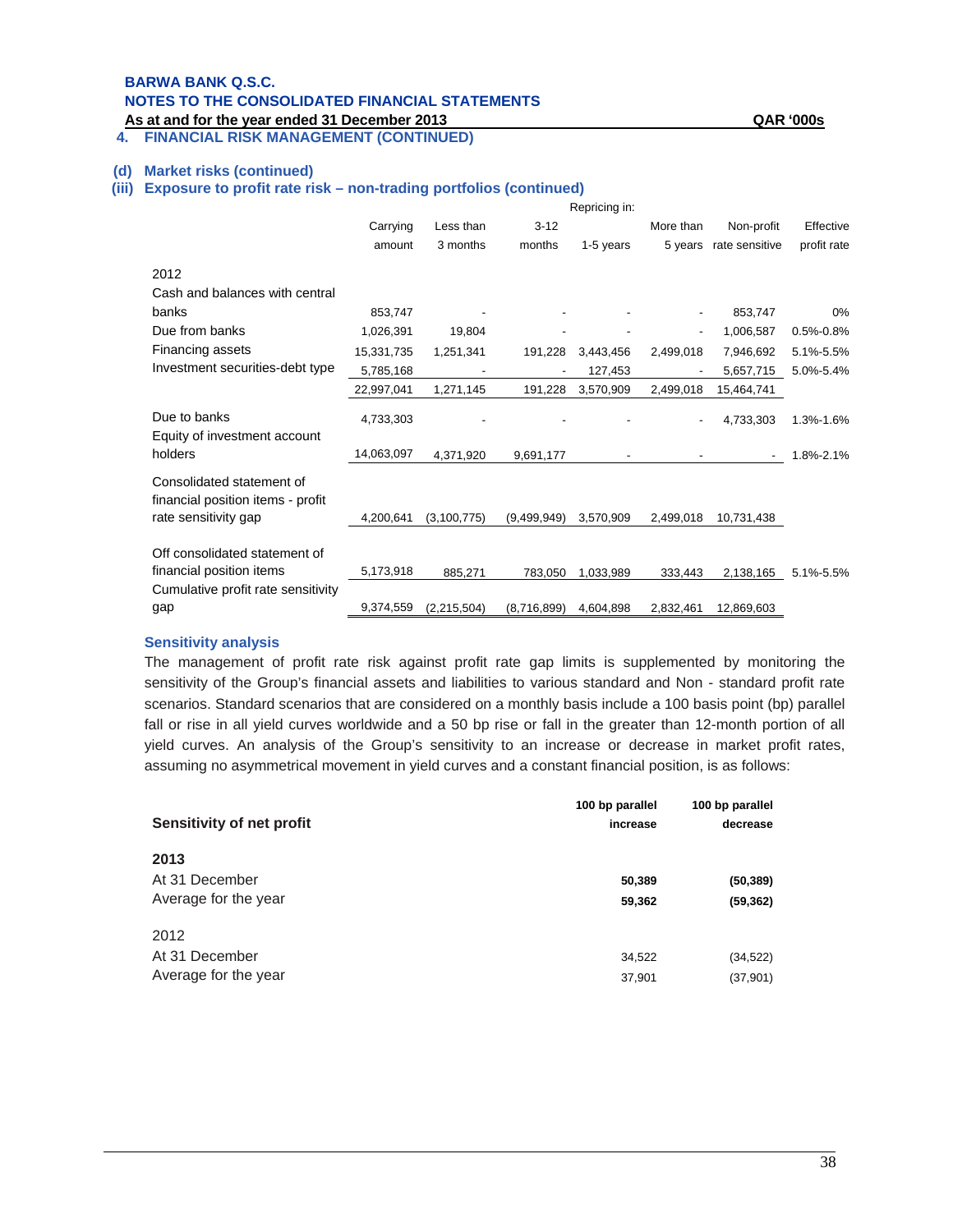#### **4. FINANCIAL RISK MANAGEMENT (CONTINUED)**

#### **(d) Market risks (continued)**

#### **(iii) Exposure to profit rate risk – non-trading portfolios (continued)**

Profit rate movements affect reported equity in the following way:

 retained earnings arising from increases or decreases in net profit and the fair value changes reported in consolidated income statement.

Overall non-trading profit rate risk positions are managed by Group Central Treasury, which uses financial investments, advances to banks, deposits from banks and risk management instruments to manage the overall position arising from the Group's non-trading activities. The use of risk management instrument is to manage profit rate risk.

#### **(iv) Exposure to other market risks – non-trading portfolios**

#### **Foreign currency transactions**

Foreign exchange risks arise from the movement of the rate of exchange over a period of time. Positions are monitored on a regular basis to ensure positions are maintained within approved limits established by the Board of Directors.

As at the reporting date the net foreign currency exposures, other than USD which is pegged to the Qatari Riyal, and their respective sensitivities to a 500 bps change was as follows:

| <b>Functional currency of Group entities</b> | 2013   | 2012   |
|----------------------------------------------|--------|--------|
| Net foreign currency exposure:               |        |        |
| Pounds Sterling                              | 49.130 | 57,088 |
| Euro                                         | 106    | 13     |
| Other currencies                             | 87,060 | 44,815 |

|                                                       | Increase /<br>(decrease) in profit |       | Increase /<br>(decrease) in equity |       |  |
|-------------------------------------------------------|------------------------------------|-------|------------------------------------|-------|--|
| 5% increase / (decrease) in currency exchange<br>rate | 2013                               | 2012  | 2013                               | 2012  |  |
| <b>Pound Sterling</b>                                 | 2.457                              | 2.854 | 2.457                              | 2,854 |  |
| Euro                                                  | 5                                  |       | 5                                  |       |  |
| Other currencies                                      | 4.353                              | 2.241 | 4.353                              | 2.241 |  |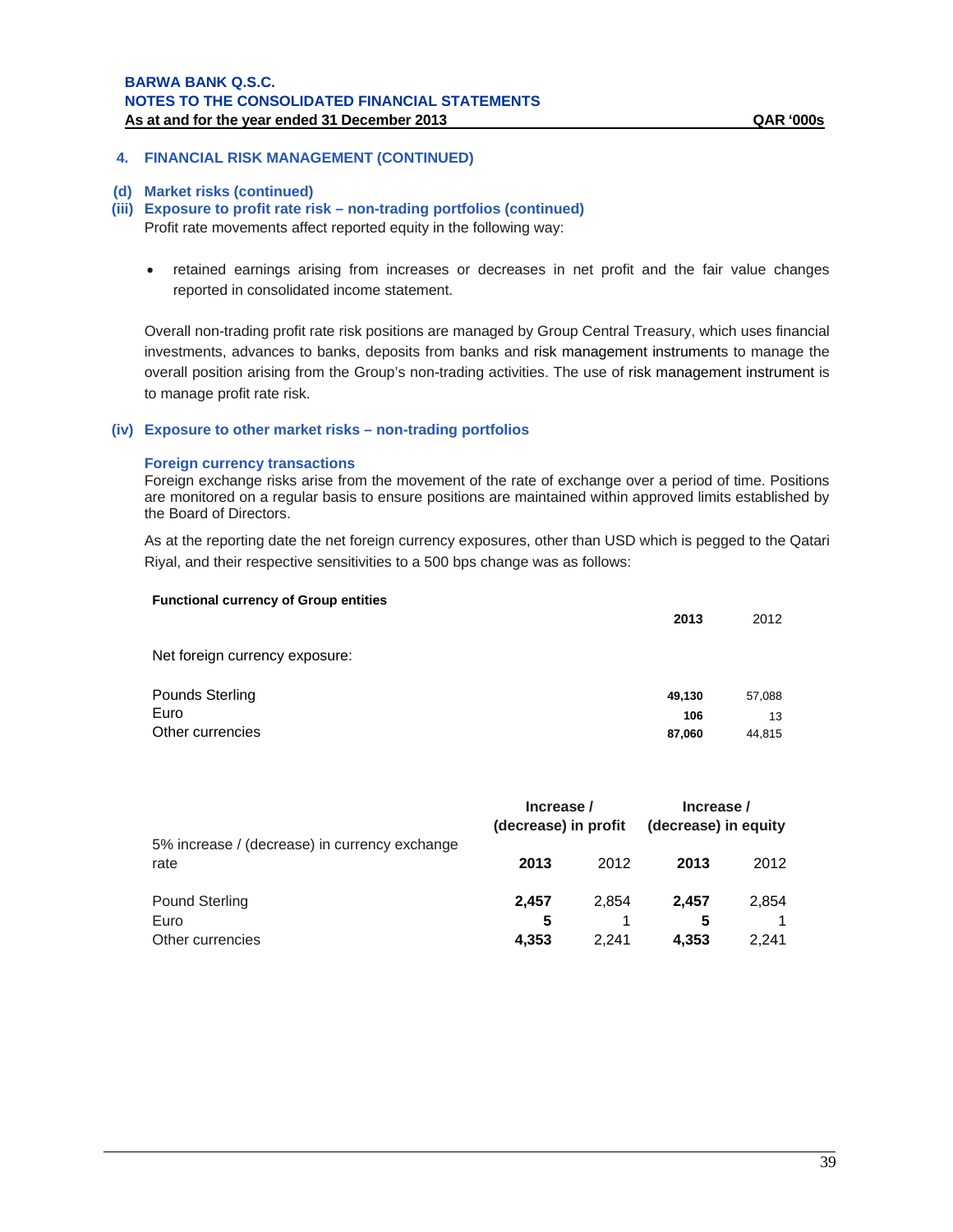**4. FINANCIAL RISK MANAGEMENT (CONTINUED)**

#### **(d) Market risks (continued) Equity price risk**

Equity price risk is the risk that the fair value of equities decreases as a result of changes in the level of equity indices and individual stocks. The non-trading equity price risk exposure arises from equity securities classified as fair value through income statement and fair value through equity.

The Group is also exposed to equity price risk and the sensitivity analysis thereof is as follows:

|                                                   | 2013   | 2012   |
|---------------------------------------------------|--------|--------|
| 5% increase / (decrease) in QE 30 and other index |        |        |
| Increase / (decrease) in profit and loss          | 4.598  | 9.065  |
| Increase / (decrease) in equity                   | 44.681 | 43.359 |

The above analysis has been prepared on the assumption that all other variables such as profit rate, foreign exchange rate, etc are held constant and is based on historical correlation of the equity securities to the relevant index. Actual movement may be different from the one stated above.

### **(e) Operational risks**

Operational risk is the risk of direct or indirect loss arising from a wide variety of causes associated with the Group's involvement with financial instruments, including processes, personnel, technology and infrastructure, and from external factors other than credit, market and liquidity risks such as those arising from legal and regulatory requirements and generally accepted standards of corporate behaviour.

The Group's objective is to manage operational risk so as to balance the avoidance of financial losses and damage to the Group's reputation with overall cost effectiveness and to avoid control procedures that restrict initiative and creativity.

The primary responsibility for the development and implementation of controls to address operatio nal risk is assigned to senior management within each business unit. This responsibility is supported by the development of overall Group standards for the management of operational risk in the following areas:

- requirements for appropriate segregation of duties, including the independent authorisation of transactions;
- requirements for the reconciliation and monitoring of transactions;
- compliance with regulatory and other legal requirements;
- documentation of controls and procedures;
- requirements for the periodic assessment of operational risks faced, and the adequacy of controls and procedures to address the risks identified;
- requirements for the reporting of operational losses and proposed remedial action;
- development of contingency plans;
- training and professional development;
- ethical and business standards; and
- risk mitigation, including insurance where this is effective.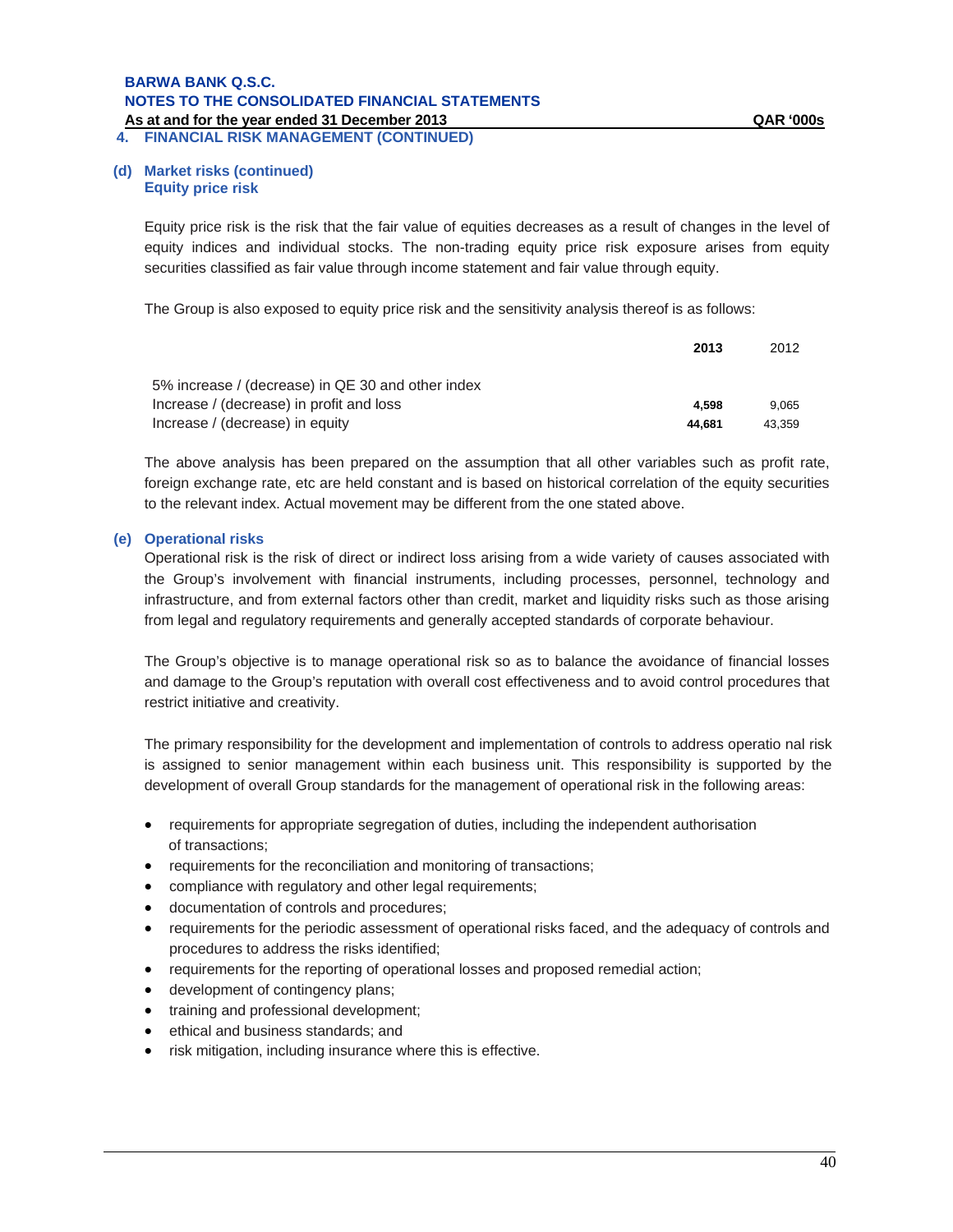**4. FINANCIAL RISK MANAGEMENT (CONTINUED)**

#### **(e) Operational risks (continued)**

The strategy and framework for operational risk management is set by the Operational Risk Committee (ORC) and is implemented consistently across the Group. While the management of operational risk is the primary responsibility of each function or service responsible, the implementation of an integrated Operational Risk Management Framework is coordinated by a dedicated and independent team led by an Operational Risk Manager (ORM). This team reports to the Chief Risk Officer (CRO) of the Group. Each business unit has nominated a "Unit Operational Risk Manager (UORM)" who acts as a single point of contact for ORM regarding all Operational Risks for the respective business unit.

The organization has also invested in a state-of-the-art Operational Risk System to create a repository for all Operational risk incidents, losses and near-miss events. There is a robust process for reporting of issues, conducting of root cause analysis (where applicable) and rolling out mitigation plans to avoid recurrence of the issues.

#### **(f) Capital management Regulatory capital**

The Group's policy is to maintain a strong capital base so as to ensure investor, creditor and market confidence and to sustain future development of the business. The impact of the level of capital on owners' return is also recognised and the Group recognises the need to maintain a balance between the higher returns that might be possible with greater gearing and the advantages and security afforded by a sound capital position.

The Group and its individually regulated operations have complied with all externally imposed capital requirements throughout the period.

The capital adequacy ratio of the Group is calculated in accordance with the Basel Committee guidelines as adopted by the QCB.

The Group's regulatory capital position under Basel II and QCB regulations at 31 December was as follows:

|                          | 2013      | 2012                |
|--------------------------|-----------|---------------------|
| Tier 1 capital           |           | 4.487.934 4.115.271 |
| Tier 2 capital           | 336.958   | 260,621             |
| Total regulatory capital | 4,824,892 | 4,375,892           |

Tier 1 capital includes share capital, legal reserve, retained earnings and other reserves netted from treasury shares and goodwill.

Tier 2 capital includes risk reserve (up to 1.25% of the risk weighted assets) and fair value reserves (45% if positive and 100 % if negative).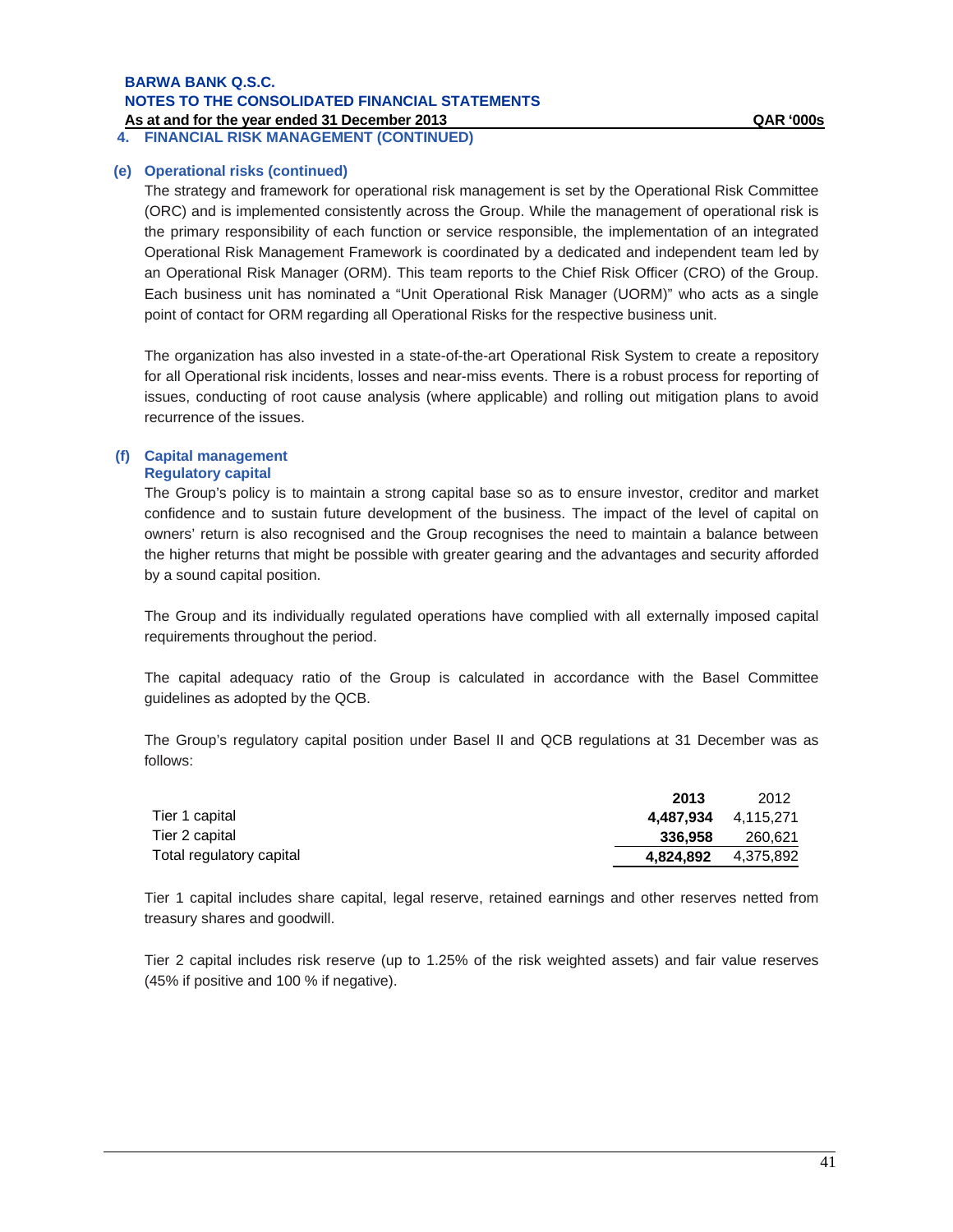**4. FINANCIAL RISK MANAGEMENT (CONTINUED)**

### **(f) Capital management (Continued) Regulatory capital (continued) Risk weighted assets and carrying amounts**

|                                                    | 2013                    | 2012                  | 2013                    | 2012                    |
|----------------------------------------------------|-------------------------|-----------------------|-------------------------|-------------------------|
|                                                    | <b>Basel II</b>         | <b>Basel II</b>       | Carrying                | Carrying                |
|                                                    | <b>Risk</b>             | <b>Risk</b>           | amount                  | amount                  |
|                                                    | weighted                | weighted              |                         |                         |
|                                                    | amount                  | amount                |                         |                         |
| <b>Balances with Qatar Central Bank</b>            |                         |                       | 960,464                 | 783,865                 |
| Due to banks                                       | 2,099,959               | 520,435               | 3,840,100               | 1,026,391               |
| Financing assets                                   |                         |                       |                         |                         |
| Investment securities                              | 15,096,304<br>1,289,468 | 12,953,055<br>760,104 | 19,347,121<br>7,232,725 | 15,331,735<br>6,211,106 |
| Investment in associates and joint ventures        | 383,372                 | 291,644               | 255,581                 | 194,429                 |
| Other assets                                       |                         |                       |                         |                         |
| Off balance sheet assets                           | 583,829                 | 423,950               | 712,159                 | 493,832                 |
| Total risk weighted assets for credit risk         | 3,809,572               | 3,070,899             | 13,514,681              | 10,736,730              |
|                                                    | 23,262,504              | 18,020,087            | 45,862,831              | 34,778,088              |
| Risk weighted assets for market risk               |                         |                       |                         |                         |
| Risk weighted assets for operational risk          | 1,139,288               | 743,406               | 501,496                 | 441,233                 |
|                                                    | 1,635,678               | 1,122,511             |                         |                         |
|                                                    | 2,774,966               | 1,865,917             | 501,496                 | 441,233                 |
|                                                    |                         |                       |                         |                         |
|                                                    |                         |                       | 2013                    | 2012                    |
| Risk weighted assets                               |                         |                       | 26,037,470              | 19,886,004              |
| Regulatory capital                                 |                         |                       | 4,824,892               | 4,375,892               |
| Risk weighted assets as a percentage of regulatory |                         |                       |                         |                         |
| capital (capital ratio)                            |                         |                       | 18.5%                   | 22.0%                   |

The minimum ratio limit determined by QCB is 10% and the current Basel II capital adequacy requirement is 8%.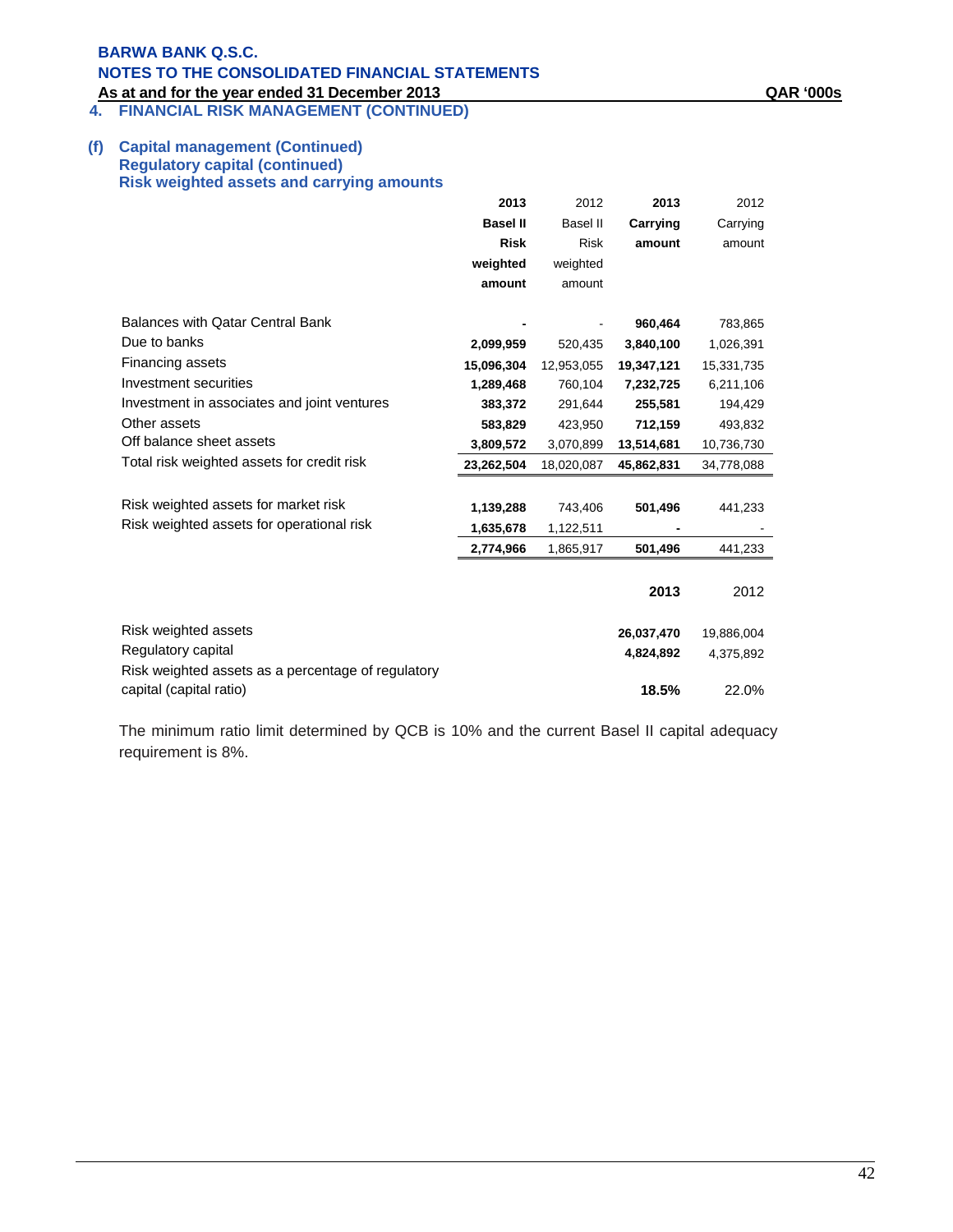### **5. USE OF ESTIMATES AND JUDGMENTS**

#### **(a) Key sources of estimation uncertainty**

The Group makes estimates and assumptions that affect the reported amounts of assets and liabilities. Estimates and judgements are continually evaluated and are based on historical experience and other factors, including expectations of future events that are believed to be reasonable under the circumstances.

### **(i) Allowances for credit losses**

Assets accounted for at amortised cost are evaluated for impairment on a basis described in significant accounting policies. The specific counterparty component of the total allowances for impairment applies to financial assets evaluated individually for impairment and is based upon management's best estimate of the present value of the cash flows that are expected to be received. In estimating these cash flows, management makes judgements about a counterparty's financial situation and the net realisable value of any underlying collateral. Each impaired asset is assessed on its merits, and the workout strategy and estimate of cash flows considered recoverable are independently approved by the Credit Risk function. Minimum impairment on specific counter parties are determined based on the QCB regulations.

Collectively assessed impairment allowances cover credit losses inherent in portfolios of financing and investment securities measured at amortised cost with similar credit risk characteristics when there is objective evidence to suggest that they contain impaired financial assets, but the individual impaired items cannot yet be identified. In assessing the need for collective allowances, management considers factors such as credit quality, portfolio size, concentrations and economic factors. In order to estimate the required allowance, assumptions are made to define the way inherent losses are modelled and to determine the required input parameters, based on historical experience and current economic conditions. The accuracy of the allowances depends on the estimates of future cash flows for specific counterparty allowances and the model assumptions and parameters used in determining collective allowances.

#### **(ii) Determining fair values**

The determination of fair value for financial assets and liabilities for which there is no observable market price requires the use of valuation techniques as described in significant accounting policies. For financial instruments that trade infrequently and have little price transparency, fair value is less objective, and requires varying degrees of judgement depending on liquidity, concentration, uncertainty of market factors, pricing assumptions and other risks affecting the specific instrument.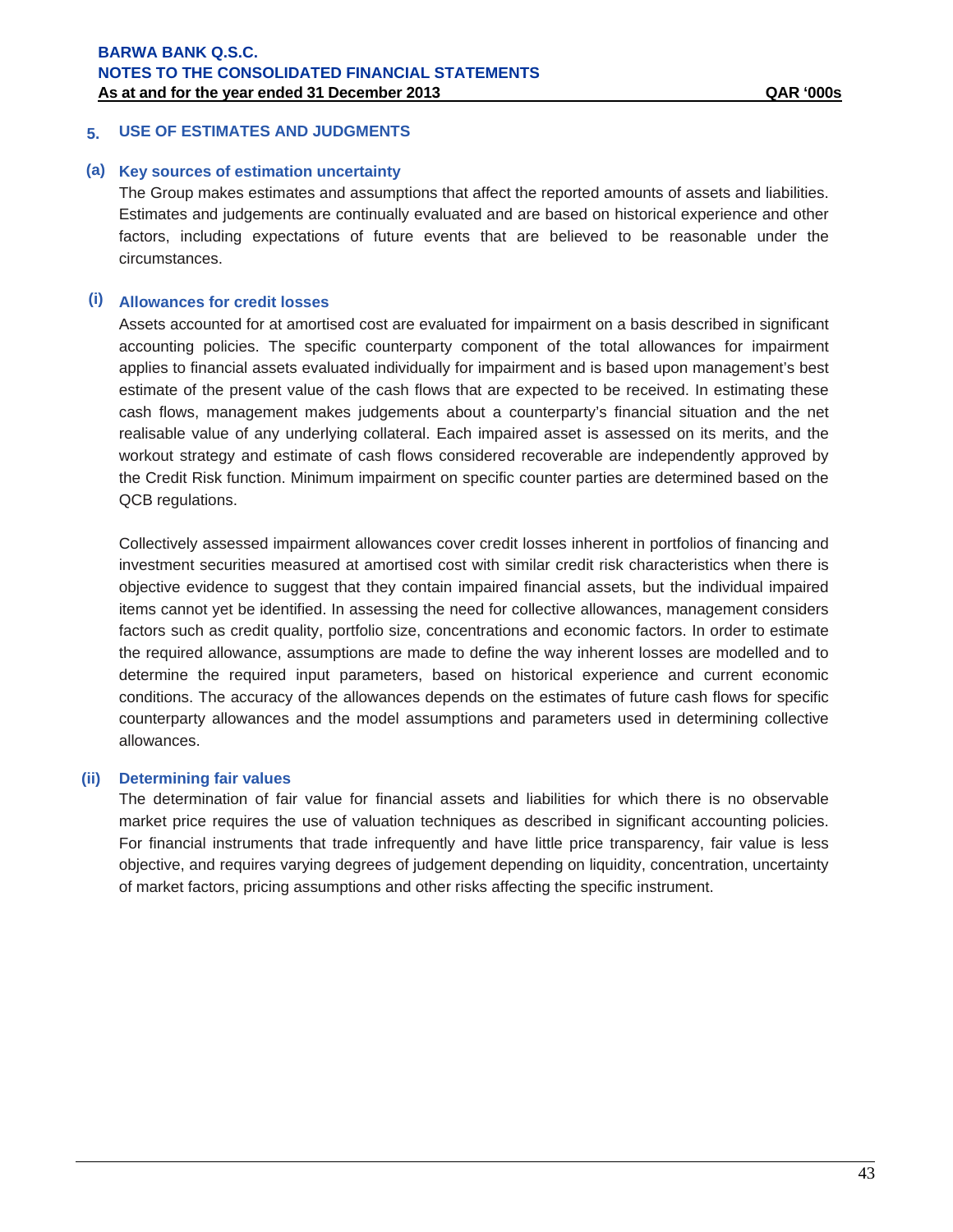### **5. USE OF ESTIMATES AND JUDGMENTS (CONTINUED)**

**(b) Critical accounting judgements in applying the Group's accounting policies** 

### **(i) Valuation of financial instruments**

The Group's accounting policy on fair value measurements is discussed in the significant accounting policies section.

The Group measures fair values using the following fair value hierarchy that reflects the significance of the inputs used in making the measurements.

- Level 1: Quoted market price (unadjusted) in an active market for an identical instrument.
- Level 2: Valuation techniques based on observable inputs, either directly (i.e. as prices) or indirectly (i.e. derived from prices). This category includes instruments valued using: quoted market prices in active markets for similar instruments; quoted prices for identical or similar instruments in markets that are considered less than active; or other valuation techniques where all significant inputs are directly or indirectly observable from market data.
- Level 3: Valuation techniques using significant unobservable inputs. This category includes all instruments where the valuation technique includes inputs not based on observable data and the unobservable inputs have a significant effect on the instrument's valuation. This category includes instruments that are valued based on quoted prices for similar instruments where significant unobservable adjustments or assumptions are required to reflect differences between the instruments.

Fair values of financial assets and financial liabilities that are traded in active markets are based on quoted market prices or dealer price quotations. For all other financial instruments the Group determines fair values using valuation techniques.

Valuation techniques include net present value and discounted cash flow models, comparison to similar instruments for which market observable prices exist, Black-Scholes and polynomial option pricing models and other valuation models. Assumptions and inputs used in valuation techniques include risk-free and benchmark profit rates, credit spreads and other premia used in estimating discount rates, bond and equity prices, foreign currency exchange rates, equity and equity index prices and expected price volatilities and correlations. The objective of valuation techniques is to arrive at a fair value determination that reflects the price of the financial instrument at the reporting date, that would have been determined by market participants acting at arm's length.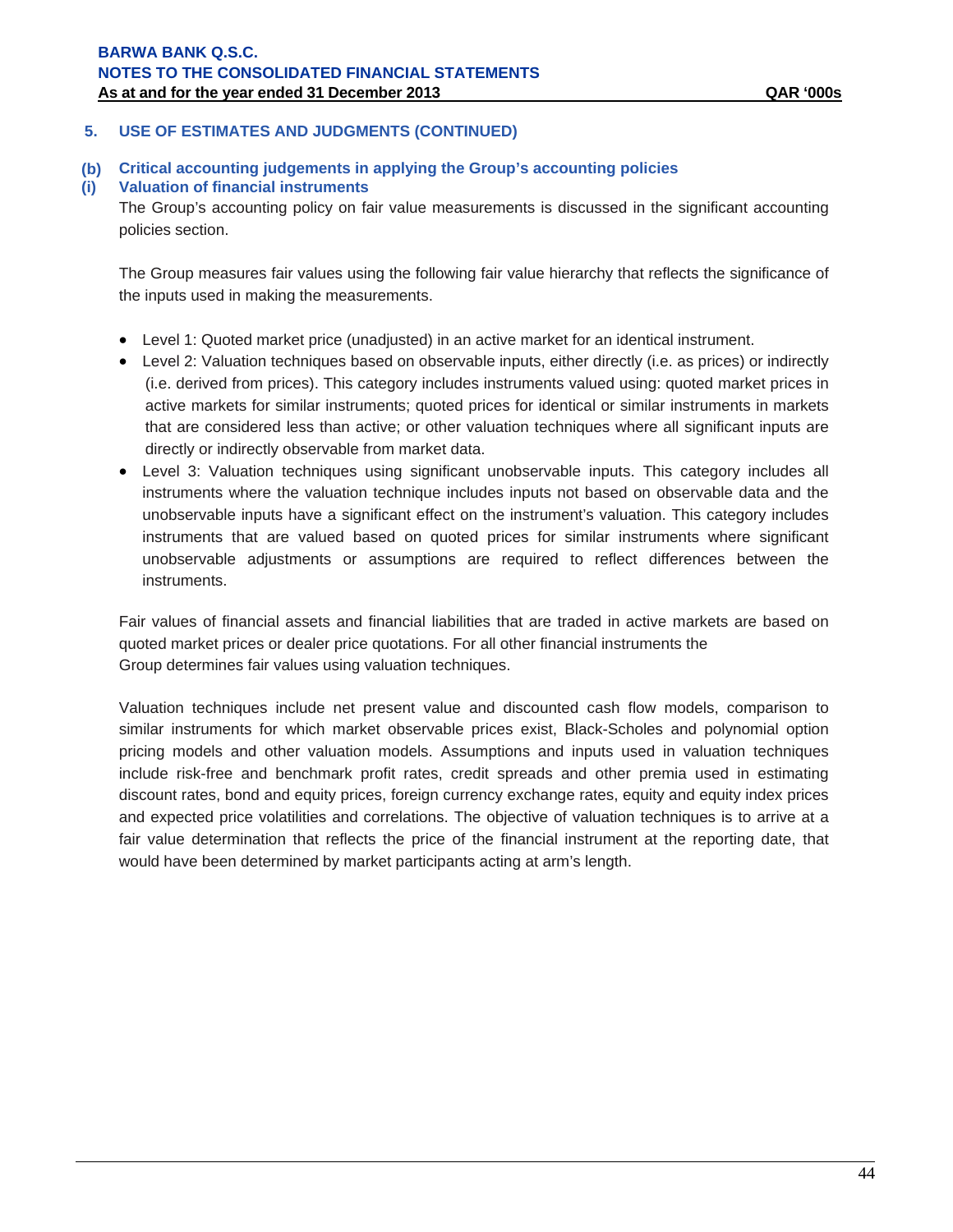### **5. USE OF ESTIMATES AND JUDGMENTS (CONTINUED)**

#### **(b) Critical accounting judgements in applying the Group's accounting policies (continued)**

### **(ii) Financial asset and liability classification**

The table below analyses financial instruments measured at fair value at the end of the reporting period, by the level in the fair value hierarchy into which the fair value measurement is categorised:

| In thousands                                | Level 1 | Level 2 | Level 3 | Total   |
|---------------------------------------------|---------|---------|---------|---------|
| 2013                                        |         |         |         |         |
| Risk management instruments (assets)        |         |         | 15,216  | 15,216  |
| Investment securities carried at fair value | 179,123 | 322,373 | 392,130 | 893,626 |
|                                             | 179,123 | 322,373 | 407,346 | 908,842 |
|                                             |         |         |         |         |
| Risk management instruments (liabilities)   |         |         | 7,881   | 7,881   |
|                                             |         |         | 7,881   | 7,881   |
| 2012                                        |         |         |         |         |
| Risk management instruments (assets)        |         |         | 7,903   | 7,903   |
| Investment securities carried at fiar value | 132,610 | 308,623 | 425,938 | 867,171 |
|                                             | 132,610 | 308,623 | 433,841 | 875,074 |
|                                             |         |         |         |         |
| Risk management instruments (liabilities)   |         |         | 7,577   | 7,577   |
|                                             |         |         | 7,577   | 7,577   |

The Group's accounting policies provide scope for assets and liabilities to be designated at inception into different accounting categories in certain circumstances:

- in classifying financial assets or liabilities as trading, the Group has determined that it meets the description of trading assets and liabilities set out in accounting policies.
- in designating financial assets or liabilities at fair value through income statement, the Group has determined that it has met one of the criteria for this designation set out in accounting policies.

For the purpose of disclosure of fair value of financial assets and liabilities which are carried at amortised cost, the level 2 valuation method has been used except for the impaired financing assets for which level 3 valuation method has been used. Details of the Group's classification of financial assets and liabilities are given in note 7.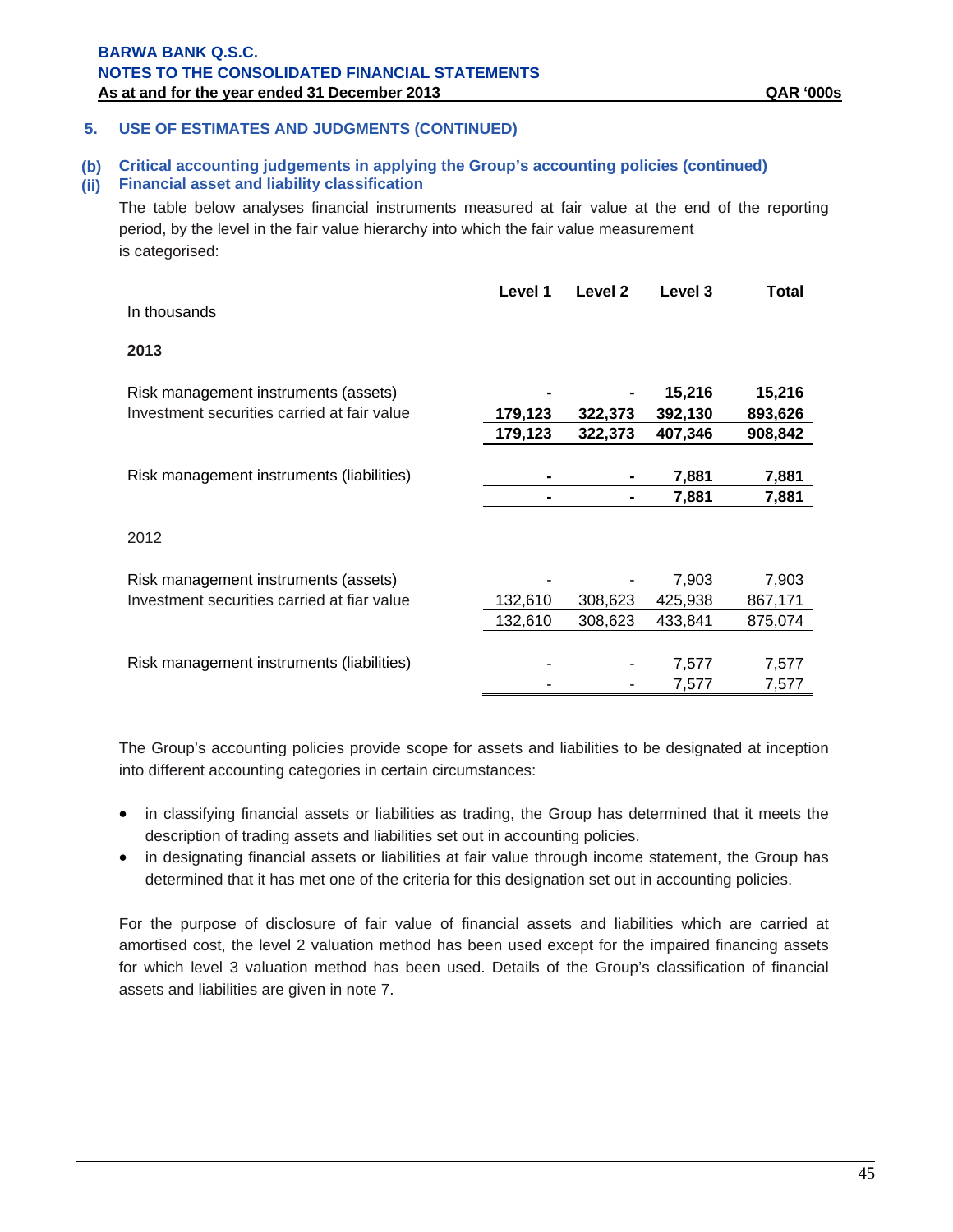### **5. USE OF ESTIMATES AND JUDGMENTS (CONTINUED)**

**(b) Critical accounting judgements in applying the Group's accounting policies (continued)**

### **(iii) Impairment of investments in equity and debt securities**

Investments in equity and debt securities are evaluated for impairment on the basis described in the significant accounting policies note.

#### **(iv) Useful lives of fixed assets**

The Group's management determines the estimated useful life of fixed assets for calculating depreciation. This estimate is determined after considering the expected usage of the asset, physical wear and tear, technical or commercial obsolescence.

#### **(v) Useful life of intangible assets**

 The Group's management determines the estimated useful life of its intangible asssets for calculating amortisation. This estimate is determined after considering the expected economic benefits to be received from the use of intangible assets.

### **6. OPERATING SEGMENTS**

The Group has four reportable segments, as described below, which are the Group's strategic divisions. The strategic divisions offer different products and services, and are managed separately based on the Group's management and internal reporting structure. For each of the strategic divisions, the Group Management Committee reviews internal management reports on at least a monthly basis. The following summary describes the operations in each of the Group's reportable segments.

| Corporate Banking | Includes financings, deposits and other transactions and balances with<br>corporate customers |
|-------------------|-----------------------------------------------------------------------------------------------|
| Dotail Donking    | Ingludes financings, depecits and other transpotions and belances with                        |

- Retail Banking The Includes financings, deposits and other transactions and balances with retail customers
- Treasury and Investments division Undertakes the Group's funding and centralised risk management activities through borrowings, issues of debt securities, use of risk management instrument s for risk management purposes and investing in liquid assets such as short-term placements and corporate and government debt securities. Further also manages Group's trading of investments and corporate finance activities.
- Investment Banking and Asset Management Operates the Group's funds management activities. Mainly includes financial advisory services, including deal sourcing, structuring, valuations and advisory services, equity structuring, restructuring and placement; debt structuring, restructuring and placement including project finance, securitisation and sukuk; client portfolios management, structuring of liquidity products; structuring and marketing and management of open and closed ended funds; structuring, acquisition, placement and initial public offering of private equities; and private equity, equity structuring, private placements and initial public offerings.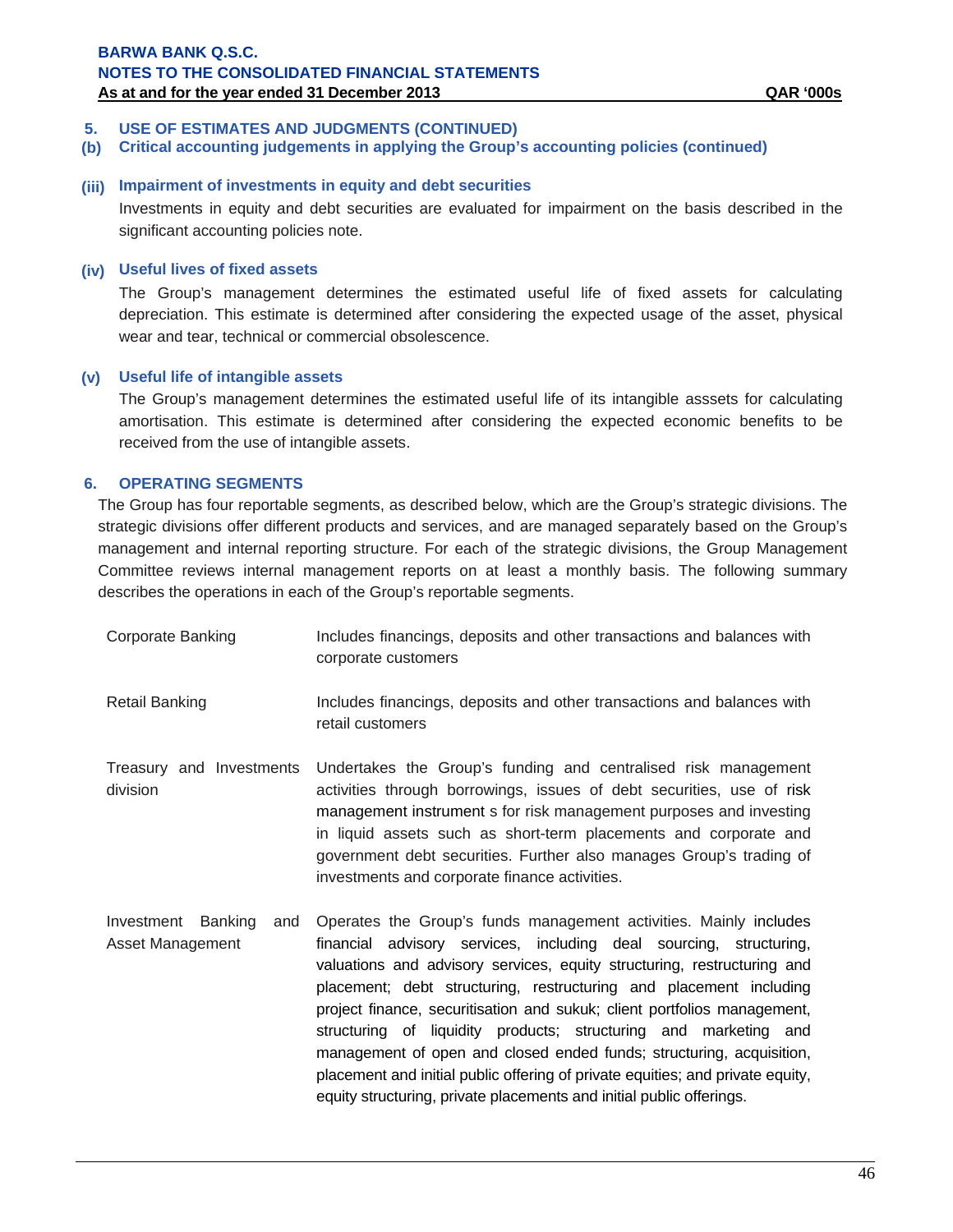### **6. OPERATING SEGMENTS (CONTINUED)**

Information regarding the results, assets and liabilities of each reportable segment is included below. Performance is measured based on segment profit, as included in the internal management reports that are reviewed by the Group Management Committee. Segment profit is used to measure performance as management believes that such information is the most relevant in evaluating the results of certain segments relative to other entities that operate within these industries.

| Information about operating segments<br>2013         | Corporate<br>banking | Retail<br>banking | <b>Treasury and</b><br><b>Investments</b><br>division | banking and<br>Asset<br>management | <b>Investment Unallocated</b> | <b>Total</b> |
|------------------------------------------------------|----------------------|-------------------|-------------------------------------------------------|------------------------------------|-------------------------------|--------------|
| Total income from financing and investing activities | 683,758              | 174,390           | 391,709                                               | 2,347                              |                               | 1,252,204    |
| Net fee and commission income                        | 77,425               | 7,318             | 71                                                    | 51,225                             | $\blacksquare$                | 136,039      |
| Foreign exchange gain                                |                      |                   | 11,025                                                |                                    |                               | 11,025       |
| Other income                                         | 5,562                | 2,997             | 432                                                   | 2,408                              |                               | 11,399       |
| Share of results of associates and joint ventures    |                      |                   |                                                       | 10,528                             |                               | 10,528       |
| <b>Total segment revenue</b>                         | 766,745              | 184,705           | 403,237                                               | 66,508                             | $\blacksquare$                | 1,421,195    |
| Other material non-cash items:                       |                      |                   |                                                       |                                    |                               |              |
| Net impairment loss on investment securities         |                      |                   | (6, 381)                                              | (2,300)                            |                               | (8,681)      |
| Net impairment loss on financing assets              | (78, 873)            | 2,867             |                                                       |                                    |                               | (76,006)     |
| Reportable segment net profit                        | 297,163              | 44,990            | 225,239                                               | 18,355                             | (81, 858)                     | 503,889      |
| <b>Reportable segment assets</b>                     | 18,448,187           | 2,761,715         | 11,133,267                                            | 506,477                            | 777,230                       | 33,626,876   |
| <b>Reportable segment liabilities</b>                | 20,401,516           | 1,990,466         | 5,840,019                                             | 21,685                             | $\blacksquare$                | 27,893,686   |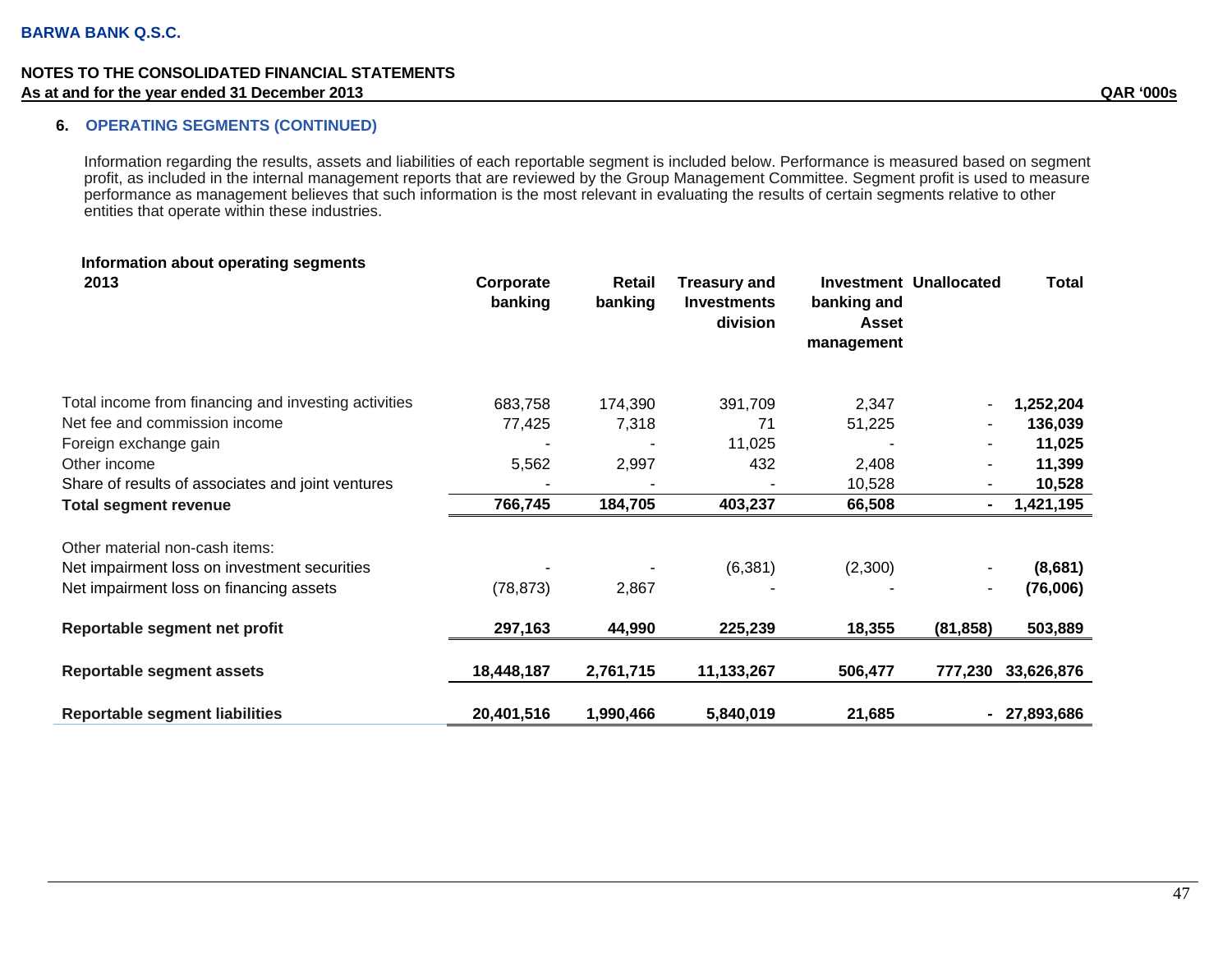# **6. OPERATING SEGMENTS (CONTINUED)**

| Information about operating segments (continued)<br>2012 | Corporate<br>banking | Retail<br>banking | Treasury and<br>Investments<br>division | banking nad<br>Asset<br>management | Investment Unallocated | Total         |
|----------------------------------------------------------|----------------------|-------------------|-----------------------------------------|------------------------------------|------------------------|---------------|
| Total income from financing and investing activities     | 552,805              | 163,828           | 286,497                                 | 314                                |                        | 1,003,444     |
| Net fee and commission income                            | 68,619               | 2,883             | (126)                                   | 48,654                             |                        | 120,030       |
| Foreign exchange gain                                    |                      |                   | 15,295                                  |                                    |                        | 15,295        |
| Other income                                             |                      |                   | 3,072                                   | 1,030                              | 5,754                  | 9,856         |
| Share of results of associates and joint ventures        |                      |                   | 1,500                                   | 24,000                             |                        | 25,500        |
| Total segment revenue                                    | 621,424              | 166,711           | 306,238                                 | 73,998                             | 5,754                  | 1,174,125     |
| Other material non-cash items:                           |                      |                   |                                         |                                    |                        |               |
| Net impairment loss on investment securities             |                      |                   | (6, 489)                                | (46, 134)                          |                        | (52, 623)     |
| Net impairment loss on financing assets                  | (86, 975)            | 11,501            |                                         |                                    |                        | (75, 474)     |
| Reportable segment profit                                | 220,735              | 43,776            | 154,281                                 | (16, 282)                          | (57, 290)              | 345,220       |
| Reportable segment assets                                | 12,952,753           | 2,585,845         | 8,487,234                               | 456,759                            | 777,230                | 25,259,821    |
| Reportable segment liabilities                           | 14,105,917           | 1,073,273         | 4,837,440                               | 21,547                             |                        | $-20,038,177$ |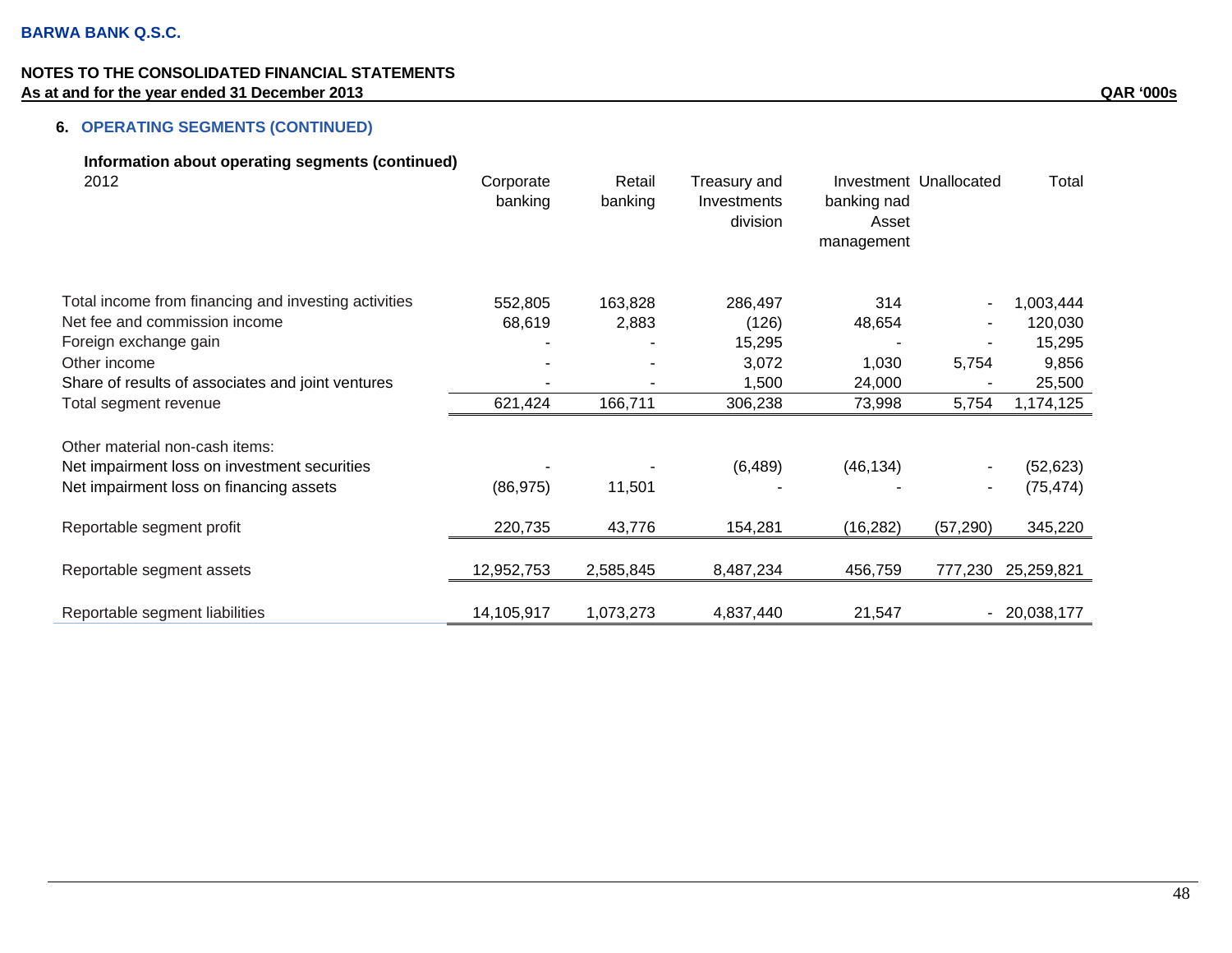### **BARWA BANK Q.S.C.**

#### **NOTES TO THE CONSOLIDATED FINANCIAL STATEMENTS As at and for the year ended 31 December 2013 QAR '000s**

#### **7. FAIR VALUE AND CLASSICIATION OF FINANCIAL INSTRUMENTS**

The table below sets out the carrying amounts and fair values of the Group's financial assets and financial liabilities:

|                                           | <b>Fair value</b> |                          |                  | Total      |                   |
|-------------------------------------------|-------------------|--------------------------|------------------|------------|-------------------|
|                                           | through income    | <b>Fair value</b>        | <b>Amortised</b> | carrying   |                   |
|                                           |                   | statement through equity | cost             | amount     | <b>Fair value</b> |
| 2013                                      |                   |                          |                  |            |                   |
| Cash and balances with Qatar Central Bank |                   | ٠                        | 1,088,794        | 1,088,794  | 1,088,794         |
| Due from banks                            |                   | ٠                        | 3,840,100        | 3,840,100  | 3,840,100         |
| Financing assets                          |                   | ٠                        | 19,347,121       | 19,347,121 | 19,347,121        |
| Investment securities:                    |                   |                          |                  |            |                   |
| Carried at fair value                     | 91958             | 801,668                  |                  | 893,626    | 893,626           |
| Carried at amortised cost /cost           |                   | $\blacksquare$           | 6,840,595        | 6,840,595  | 6,822,789         |
| Risk management instruments               | 15,216            |                          |                  | 15,216     | 15,216            |
|                                           | 107,174           | 801,668                  | 31,116,610       | 32,025,452 | 32,007,646        |
| Due to banks                              |                   | ٠                        | 5,820,178        | 5,820,178  | 5,820,178         |
| Customer current accounts                 |                   | ۰.                       | 1,652,902        | 1,652,902  | 1,652,902         |
| Risk management instruments               | 7,881             | ۰                        |                  | 7,881      | 7,881             |
|                                           | 7,881             | ۰                        | 7,473,080        | 7,480,961  | 7,480,961         |
| Equity of investment account holders      |                   | ٠                        | 19,577,439       | 19,577,439 | 19,577,439        |
|                                           | 7,881             | ۰.                       | 27,050,519       | 27,058,400 | 27,058,400        |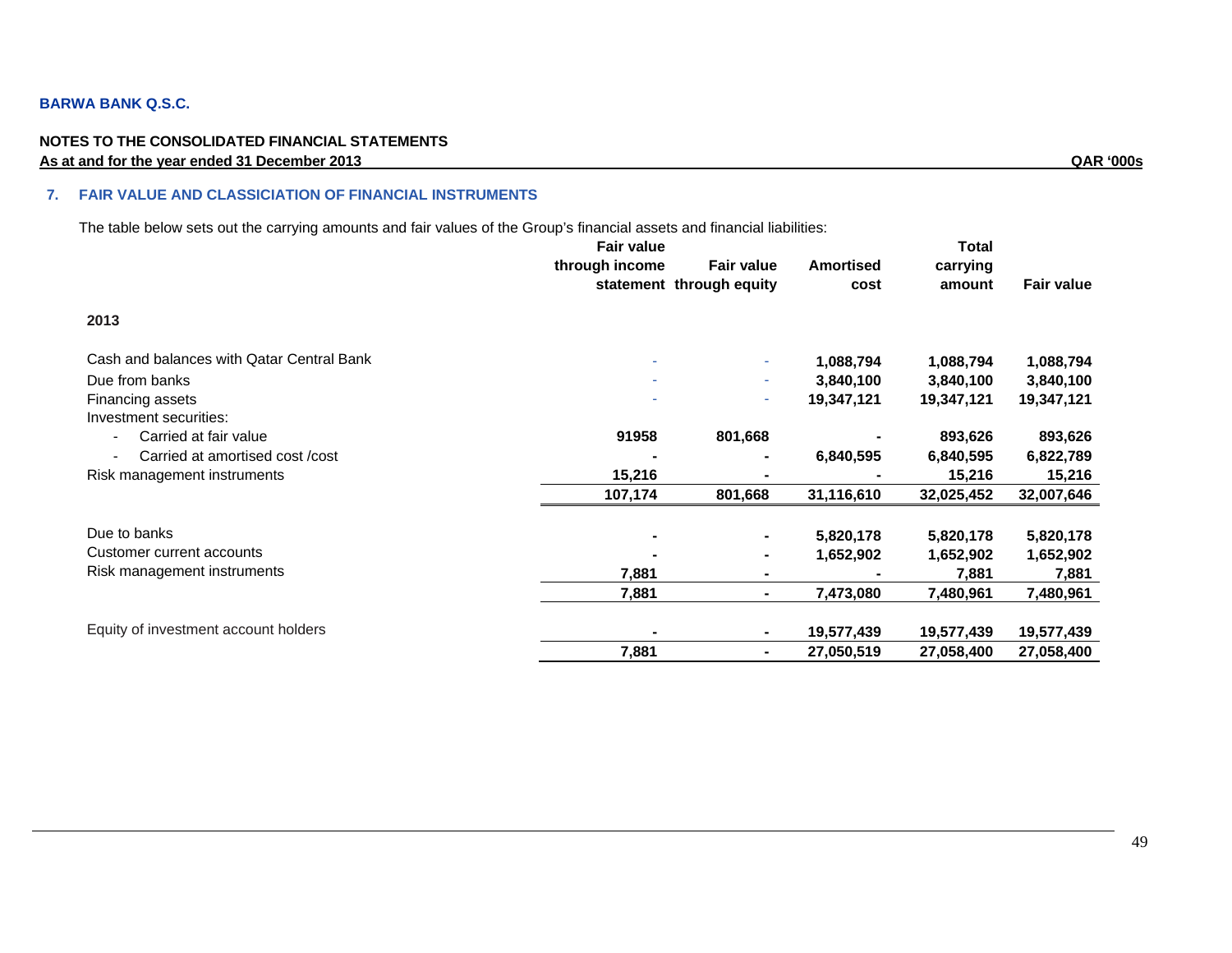#### **BARWA BANK Q.S.C.**

#### **NOTES TO THE CONSOLIDATED FINANCIAL STATEMENTS As at and for the year ended 31 December 2013 QAR '000s**

#### **7. FAIR VALUE AND CLASSICIATION OF FINANCIAL INSTRUMENTS (CONTINUED)**

The table below sets out the carrying amounts and fair values of the Group's financial assets and financial liabilities:

|                                            | Fair value<br>through income<br>statement | Fair value<br>through equity | Amortised cost | <b>Total carrying</b><br>amount | Fair value |
|--------------------------------------------|-------------------------------------------|------------------------------|----------------|---------------------------------|------------|
| 2012                                       |                                           |                              |                |                                 |            |
| Cash and balances with central banks       |                                           |                              | 853,747        | 853,747                         | 853,747    |
| Due from banks                             |                                           | $\overline{\phantom{a}}$     | 1,026,391      | 1,026,391                       | 1,026,391  |
| Financing assets<br>Investment securities: |                                           | ٠                            | 15,331,735     | 15,331,735                      | 15,331,735 |
| Carried at fair value                      | 181,290                                   | 685,881                      |                | 867,171                         | 867,171    |
| Carried at amortised cost /cost            |                                           |                              | 5,785,168      | 5,785,168                       | 5,817,879  |
| Risk management instruments                | 7,903                                     |                              |                | 7,903                           | 7,903      |
|                                            | 189,193                                   | 685,881                      | 22,997,041     | 23,872,115                      | 23,904,826 |
| Due to banks                               |                                           | $\blacksquare$               | 4,733,303      | 4,733,303                       | 4,733,303  |
| Customer current accounts                  |                                           |                              | 782,234        | 782,234                         | 782,234    |
| Risk management instruments                | 7,577                                     |                              |                | 7,577                           | 7,577      |
|                                            | 7,577                                     | $\overline{\phantom{0}}$     | 5,515,537      | 5,523,114                       | 5,523,114  |
| Unrestricted investment accounts           | $\overline{\phantom{a}}$                  |                              | 14,063,097     | 14,063,097                      | 14,063,097 |
|                                            | 7,577                                     |                              | 19,578,634     | 19,586,211                      | 19,586,211 |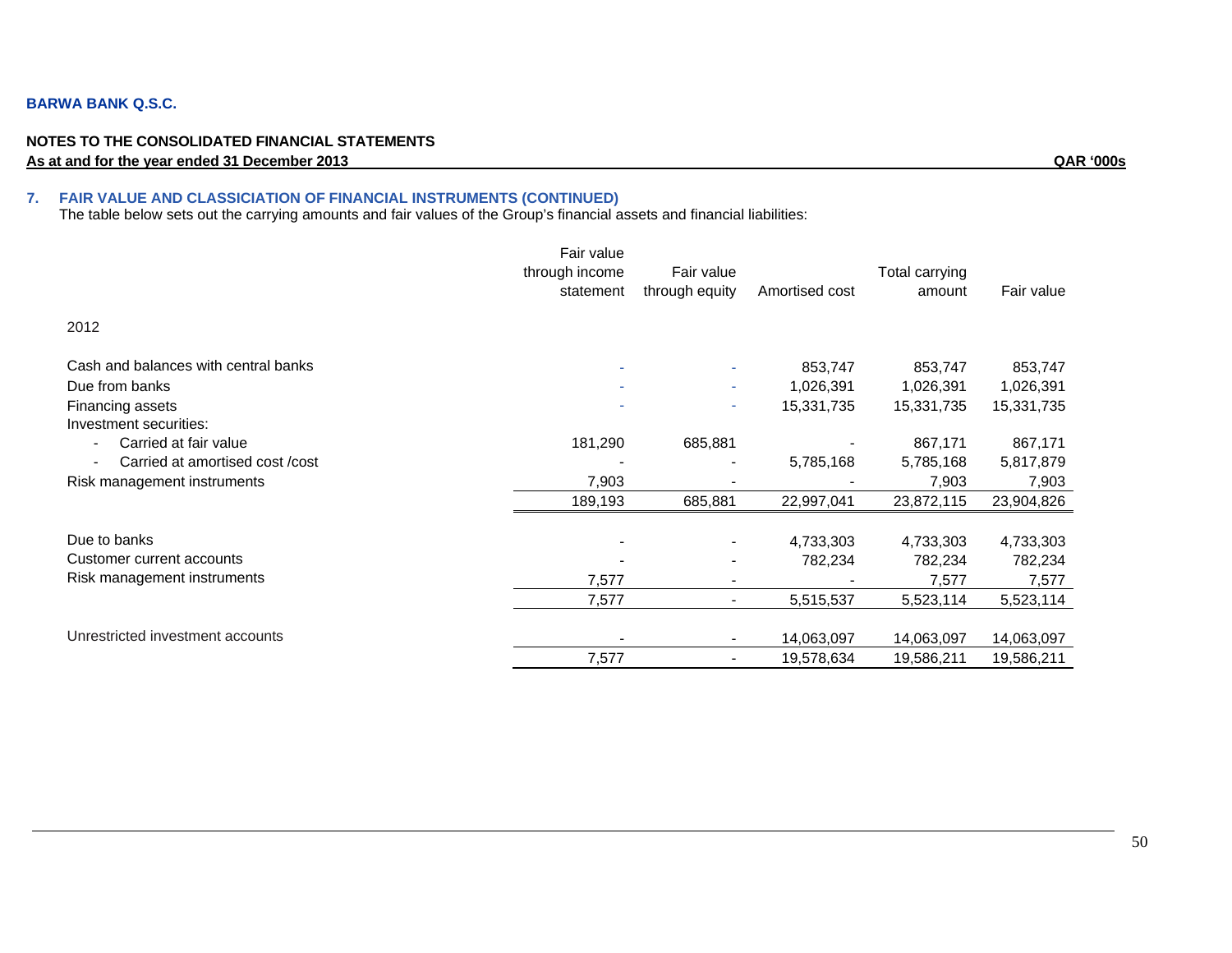### **8. CASH AND BALANCES WITH QATAR CENTRAL BANK**

|                         | 2013      | 2012    |
|-------------------------|-----------|---------|
| Cash                    | 128,330   | 69,882  |
| Cash reserve with QCB*  | 862,164   | 710.298 |
| Other balances with QCB | 98,300    | 73,567  |
|                         | 1,088,794 | 853,747 |

\*The cash reserve with QCB is not available for use in the Group's day to day operations.

### **9. DUE FROM BANKS**

|                               | 2013      | 2012      |
|-------------------------------|-----------|-----------|
| Current accounts              | 302.193   | 56.520    |
| Wakala placements with banks  | 1,768,168 | 545.831   |
| Mudaraba placements           | 583,472   | 30,309    |
| Commodity Murabaha receivable | 1,186,267 | 393,731   |
|                               | 3,840,100 | 1,026,391 |

#### **10. FINANCING ASSETS (a) By type**

|                                                             | 2013       | 2012       |
|-------------------------------------------------------------|------------|------------|
| Murabaha                                                    | 4,051,416  | 3,120,344  |
| Murabaha commodity                                          | 11,493,981 | 10,104,536 |
| Musawama                                                    | 1,879,191  | 1,375,739  |
| Istisna'a                                                   | 858,520    | 618,739    |
| Ijarah Muntahia Bittamleek                                  | 2,349,655  | 1,409,736  |
| Tawarruk                                                    | 85,712     | 154,612    |
| Cards                                                       | 24,785     | 15,681     |
| <b>Others</b>                                               | 8,400      | 9,437      |
| Total financing assets                                      | 20,751,660 | 16,808,824 |
| Less: Deferred profit                                       | 1,041,414  | 1,178,582  |
| Provision for impairment on financing assets - Specific     | 309,696    | 235,282    |
| Provision for impairment on financing assets – Collective   | 1,250      |            |
| Suspended profit related to non-performing financing assets | 52,179     | 63,225     |
| Net financing assets (see note 1 below)                     | 19,347,121 | 15,331,735 |

The total non-performing financing assets at 31 December 2013 amounted to QAR 410 million, representing 2.0% of the gross financing assets (2012: 415 million, representing 2.5%).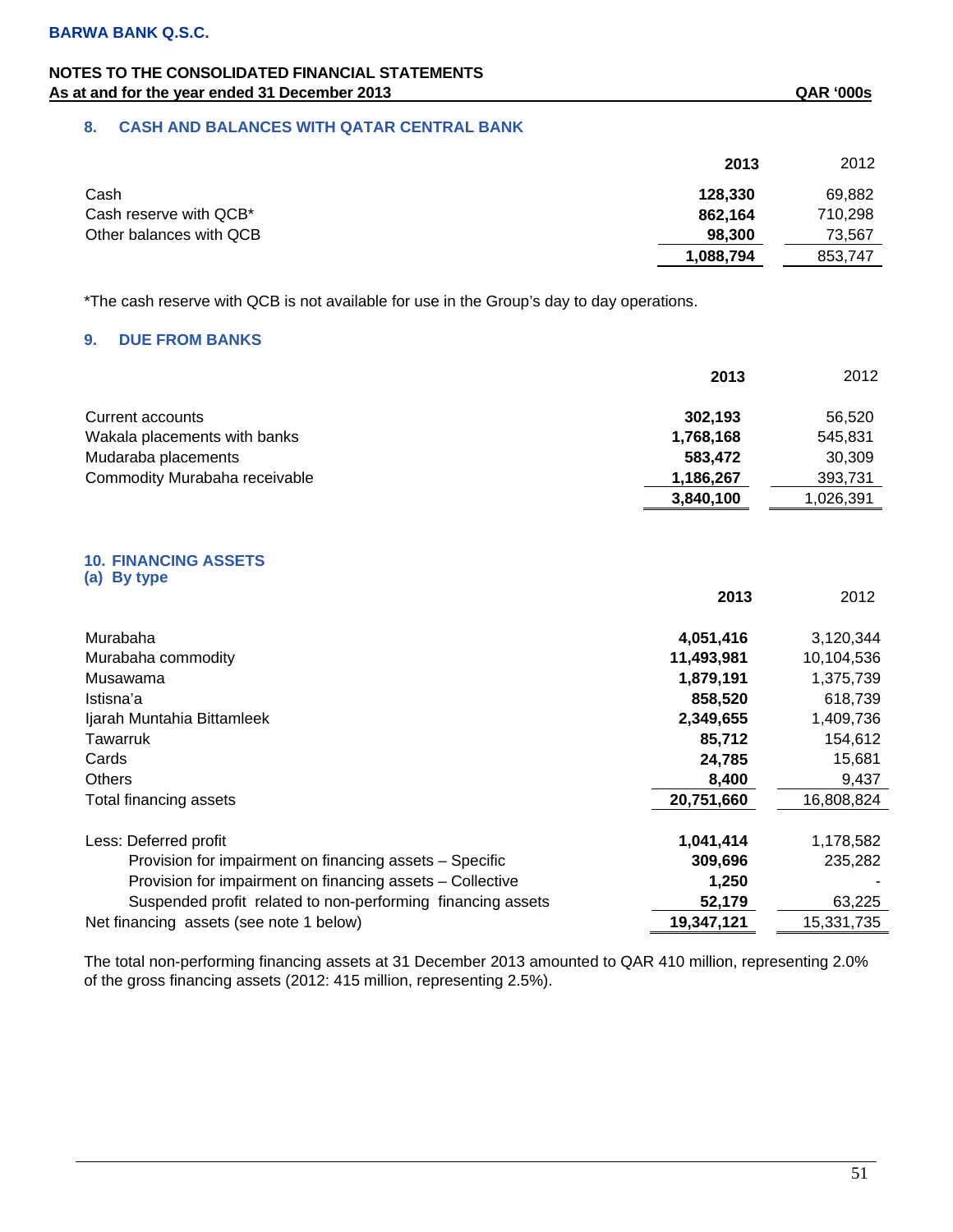# **10. FINANCING ASSETS (continued)**

# (a) **By type (continued)**

|                                                                   | 2013       | 2012       |
|-------------------------------------------------------------------|------------|------------|
| Government                                                        | 1,656,768  | 118,166    |
| Non-Banking Financial Institutions                                | 2,203,782  | 2,325,132  |
| Corporate                                                         | 13,457,540 | 11,222,196 |
| Retail                                                            | 3,433,570  | 3,143,330  |
|                                                                   | 20,751,660 | 16,808,824 |
| Less: Deferred profit                                             | 1,041,414  | 1,178,582  |
| Provision for impairment on financing assets - Specific           | 309,696    | 235,282    |
| Provision for impairment on financing assets - Collective         | 1,250      |            |
| Suspended profit related to non- performing financing assets      |            |            |
|                                                                   | 52,179     | 63,225     |
|                                                                   | 19,347,121 | 15,331,735 |
| (b) Movement in the provision for impairment on financing assets: |            |            |
|                                                                   | 2013       | 2012       |
| Balance at 1 January                                              | 235,282    | 161,904    |
| Provisions made during the year - Specific                        | 123,561    | 117,799    |
| Provisions made during the year - Collective                      | 1,250      |            |
| Recoveries during the year                                        | (48,805)   | (42, 325)  |
|                                                                   | 76,006     | 75,474     |
| Written off during the year                                       | (342)      | (2,096)    |
|                                                                   |            |            |

**Balance at 31 December 310,946** 235,282

Break down as below:

| Provision for impairment on financing assets - Specific   | 309.696 | 235,282 |
|-----------------------------------------------------------|---------|---------|
| Provision for impairment on financing assets - Collective | 1.250   |         |

**2013** 2012 **(c) Movement in the suspended profit on non performing financing assets:** 

| Balance at 1 January          | 63.225    | 70,658    |
|-------------------------------|-----------|-----------|
| Additions during the year     | 10,779    | 9,797     |
| Recoveries during the year    | (21, 825) | (15, 275) |
|                               | (11, 046) | (5, 478)  |
| Written off during the year   |           | (1,955)   |
| <b>Balance at 31 December</b> | 52,179    | 63,225    |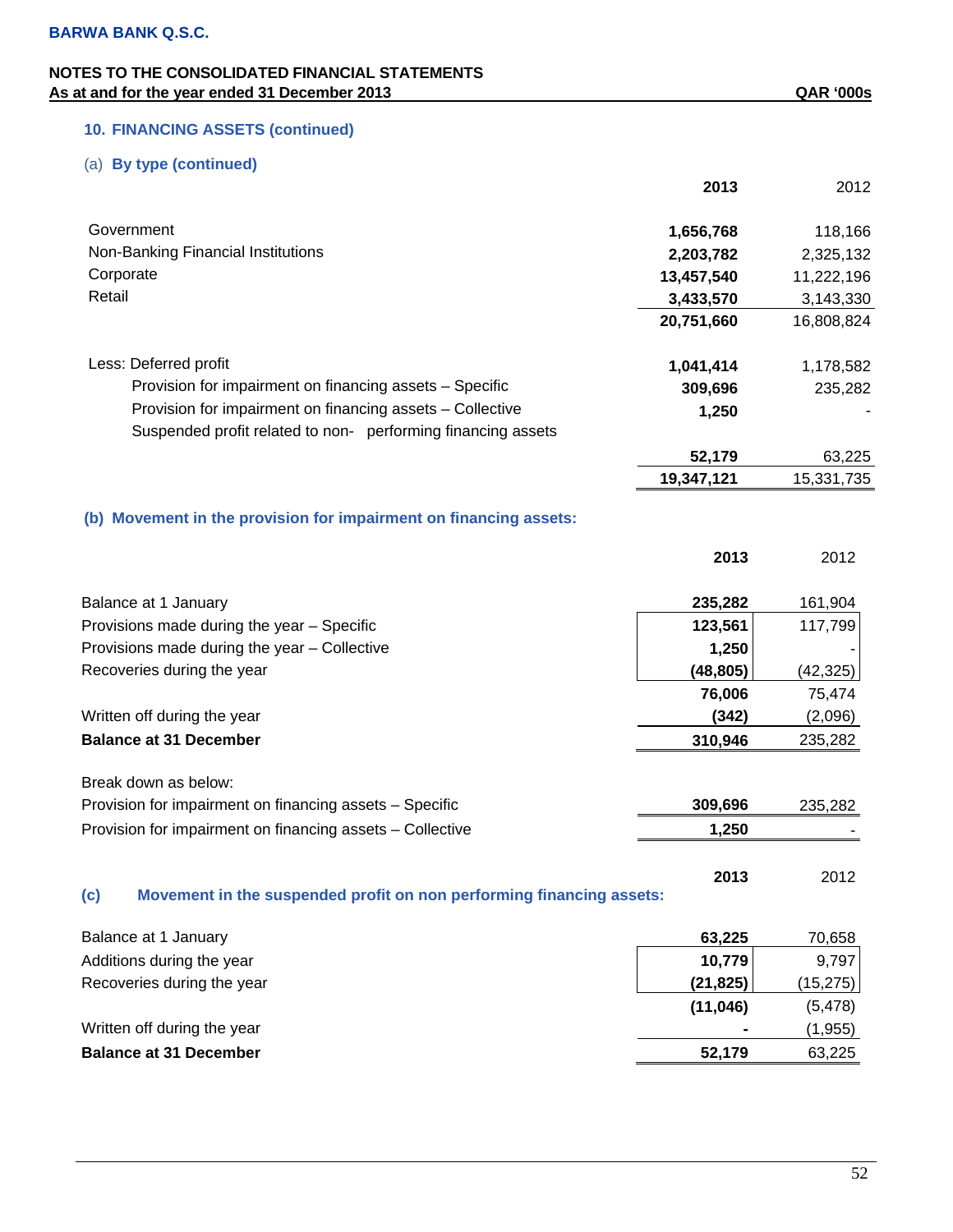**10. FINANCING ASSETS (continued)** 

# **(d) Movement in the provision for impairment and suspended profit on financing assets- sector wise:**

|                                    | <b>Corporates</b> | <b>SMEs</b> | Retail    | <b>Total</b> |
|------------------------------------|-------------------|-------------|-----------|--------------|
| Balance at 1 January               | 82,806            | 63,179      | 152,522   | 298,507      |
| Provision made during the year     | 67.554            | 45.581      | 22,455    | 135,590      |
| Recoveries during the year         | (9, 554)          | (8,070)     | (53,006)  | (70, 630)    |
| Written off during the year        |                   |             | (342)     | (342)        |
| <b>Balance at 31 December 2013</b> | 140,806           | 100,690     | 121,629   | 363,125      |
|                                    |                   |             |           |              |
| Balance at 1 January               | 47.519            | 11.755      | 173,288   | 232,562      |
| Provision made during the year     | 43.504            | 56.637      | 27,455    | 127,596      |
| Recoveries during the year         | (8,217)           | (5,213)     | (44, 170) | (57,600)     |
| Written off during the year        |                   |             | (4,051)   | (4,051)      |
| Balance at 31 December 2012        | 82,806            | 63,179      | 152,522   | 298,507      |

### **(e) By sector**

|                                                              | 2013       | 2012       |
|--------------------------------------------------------------|------------|------------|
| Government                                                   | 1,656,768  | 118,166    |
| Industry and Manufacturing                                   | 1,133,285  | 1,073,434  |
| Commercial                                                   | 2,021,673  | 2,989,430  |
| <b>Financial institutions</b>                                | 2,203,782  | 2,325,132  |
| Contracting                                                  | 1,185,104  | 1,053,875  |
| Real estate                                                  | 4,571,961  | 4,551,076  |
| Personal                                                     | 3,313,138  | 2,972,017  |
| <b>Services</b>                                              | 4,288,379  | 1,357,625  |
| <b>Others</b>                                                | 377,570    | 368,069    |
| Total financing assets                                       | 20,751,660 | 16,808,824 |
| Less: Deferred profit<br>Provision for impairment on         | 1,041,414  | 1,178,582  |
| financing assets - Specific<br>Provision for impairment on   | 309,696    | 235,282    |
| financing assets - Collective<br>Suspended profit related to | 1,250      |            |
| non performing financing assets                              | 52,179     | 63,225     |
| Net financing assets                                         | 19,347,121 | 15,331,735 |

The sector wise breakup include financing to Government sector entities and corporates amounting to QAR 2,801 million (31 December 2012: 1,438 million).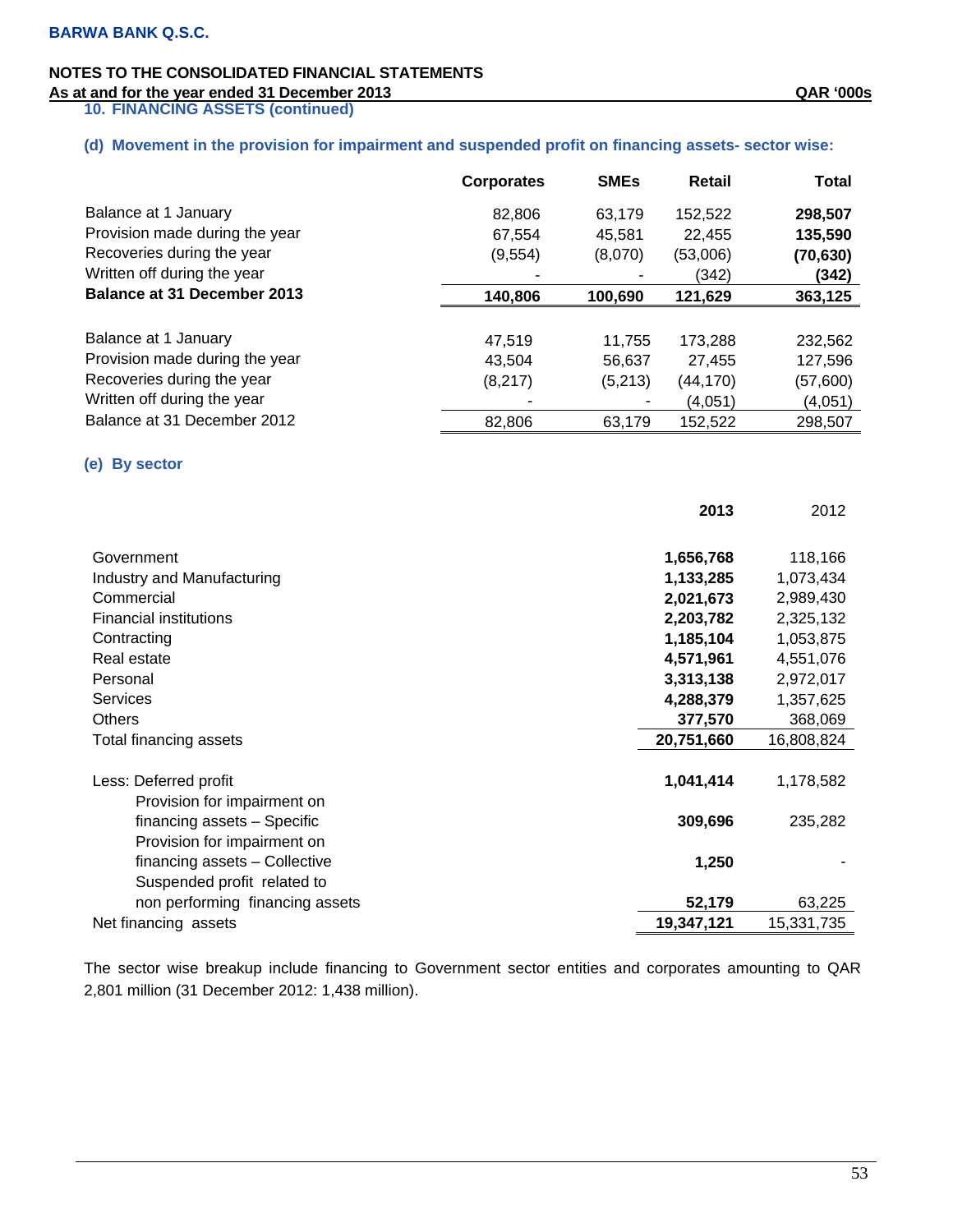# **11. INVESTMENT SECURITIES**

|                                                                         | 2013    |                               |              |         | 2012                          |                               |  |
|-------------------------------------------------------------------------|---------|-------------------------------|--------------|---------|-------------------------------|-------------------------------|--|
|                                                                         | Quoted  | <b>Unquoted</b>               | <b>Total</b> | Quoted  | Unquoted                      | Total                         |  |
| Investments classified as fair value through<br><i>income statement</i> |         |                               |              |         |                               |                               |  |
| - Investments classified as held for trading:                           |         |                               |              |         |                               |                               |  |
| • equity-type investments                                               | 91,958  |                               | 91,958       | 41,165  |                               | 41,165                        |  |
| $\bullet$ debt-type investments $-$ Fixed rate                          |         |                               |              | 140,125 |                               | 140,125                       |  |
|                                                                         | 91,958  | $\blacksquare$                | 91,958       | 181,290 |                               | 181,290                       |  |
| Debt-type investments classified at amortised<br>cost                   |         |                               |              |         |                               |                               |  |
| Fixed rate*<br>٠                                                        |         | 1,950,405 4,768,200 6,718,605 |              |         |                               | 1,510,540 4,147,175 5,657,715 |  |
| Floating rate                                                           | 121,990 |                               | 121,990      | 127,453 |                               | 127,453                       |  |
|                                                                         |         | 2,072,395 4,768,200 6,840,595 |              |         |                               | 1,637,993 4,147,175 5,785,168 |  |
| Equity-type investments classified as fair                              |         |                               |              |         |                               |                               |  |
| value through equity                                                    | 409,538 | 392,130                       | 801,668      | 259,943 | 425,938                       | 685,881                       |  |
|                                                                         |         | 2,573,891 5,160,330 7,734,221 |              |         | 2,079,226 4,573,113 6,652,339 |                               |  |

\* Investments in unquoted debt-type instruments classified at amortised cost represent investments in the State of Qatar and Qatar Central Bank debt securities.

The carrying amount of the debt-type investments pledged under repurchase agreements amounted to QAR 1,454 million (2012: QAR 2,694 million).

The cumulative change in fair value of equity-type investments designated as fair value through equity, during the year is as follows:

|                                                               | 2013      | 2012     |
|---------------------------------------------------------------|-----------|----------|
| Balance at 1 January                                          | 26,928    | 19,573   |
| Net change in fair value                                      | (15, 421) | (42,909) |
| Share of associates fair value changes                        |           | 1,234    |
| Transferred to consolidated income<br>statement on impairment | 8,681     | 52,623   |
|                                                               | (6,740)   | 10,948   |
| Appropriated to unrestricted investment                       |           |          |
| account holders (note 20)                                     | 3,662     | (3,593)  |
| Net change in fair value reserve during<br>the year           | (3.078)   | 7,355    |
| <b>Balance at 31 December</b>                                 | 23,850    | 26,928   |

As at 31 December 2013, the cumulative positive and negative balances in the fair value reserve are QAR 35.5 (31 December 2012: QAR 31.1 million) and QAR 11.6 million (31 December 2012: QAR 0.6 million). During the year, QAR 8.7 million (2012: QAR 52.6 million) was transferred to income statement from negative fair value reserve.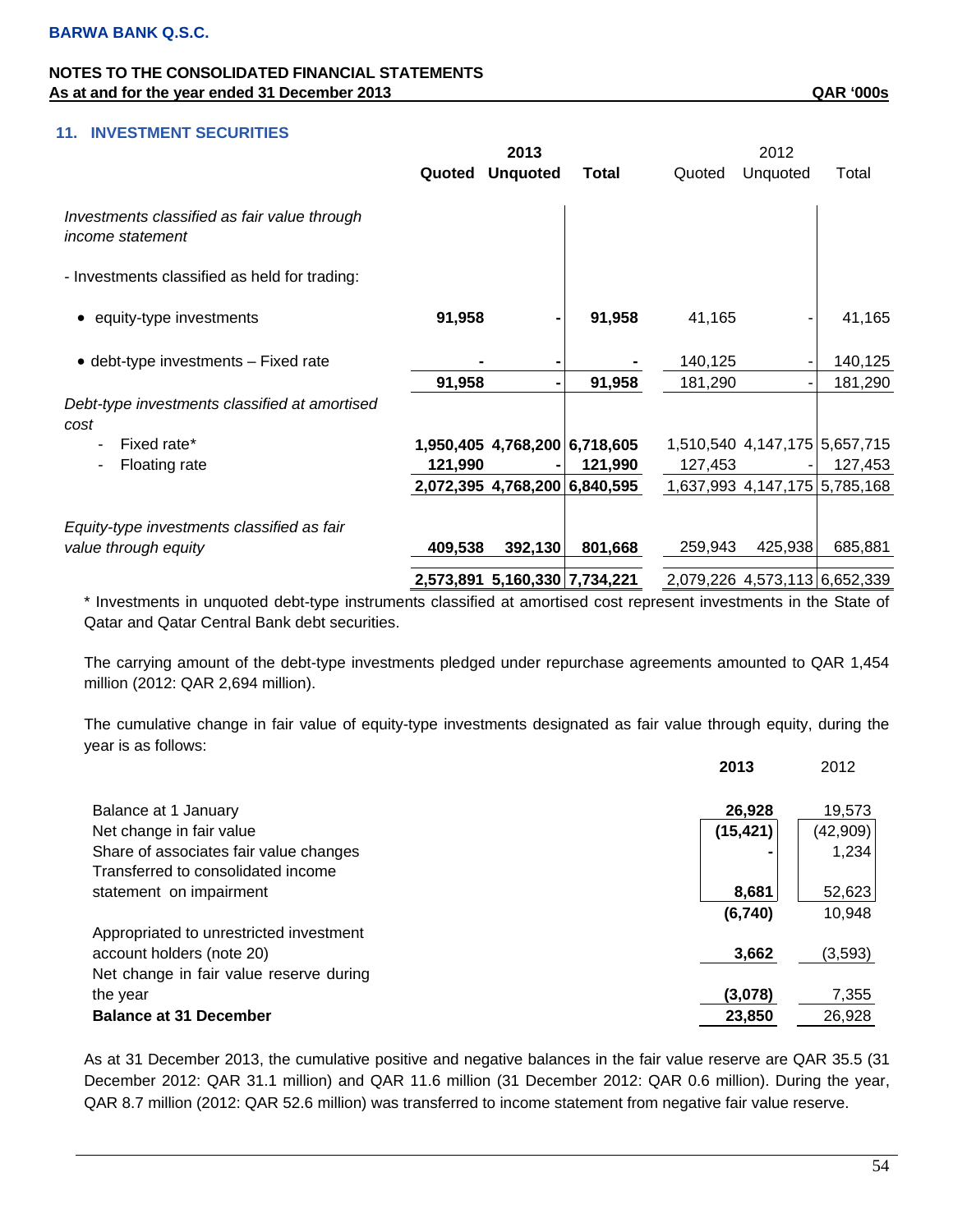# **12. INVESTMENT IN ASSOCIATES AND JOINT VENTURES**

|                                                  | 2013      | 2012    |
|--------------------------------------------------|-----------|---------|
| Balance at 1 January                             | 194,429   | 167,387 |
| Investments acquired during the year             | 63,549    |         |
| Share of results                                 | 10,528    | 25,500  |
| Cash dividend                                    | (14, 915) |         |
| Share of associates fair value changes           |           | 1.234   |
| Share of associates currency translation reserve | 1,682     |         |
| Other movements                                  | 308       | 308     |
| <b>Balance at 31 December</b>                    | 255,581   | 194,429 |

| Name of the Associates and<br><b>Joint Ventures</b>               | <b>Activities</b>                               | <b>Country</b>  | Ownership % |        | <b>Amount in QAR'000</b> |         |
|-------------------------------------------------------------------|-------------------------------------------------|-----------------|-------------|--------|--------------------------|---------|
|                                                                   |                                                 |                 | 2013        | 2012   | 2013                     | 2012    |
| <b>Emdad Equipment Leasing</b><br>Company Qatar W.L.L.<br>(Emdad) | Machinery and<br>equipment<br>leasing           | Qatar           | 39.24%      | 39.24% | 33,500                   | 33,500  |
| <b>TFI-Investra UK Property</b>                                   | Real estate                                     | UK              | 35.8%       |        | 28,853                   |         |
| Income Fund<br><b>TFI-Tanween Investment</b><br>Company           | Real estate                                     | Qatar           | 36.0%       |        | 10,869                   |         |
| Junam Village                                                     | Real estate                                     | Saudi<br>Arabia | 27.7%       |        | 24,789                   |         |
| Tanween W.L.L. (Tanween)                                          | <b>Real Estate</b><br>development<br>management | Qatar           | 48.0%       | 48.0%  | 157,390                  | 160,749 |
| <b>Beaucraft</b>                                                  | Shipping                                        | Qatar           | 37.5%       | 37.5%  | 180                      | 180     |
| Total                                                             |                                                 |                 |             |        | 255,581                  | 194,429 |

The financial position, revenue and results of significant associates based on latest financial statements, as at and for the year ended 31 December 2013 are as follows:

| 31 December 2013         | <b>Emdad</b> | <b>Tanween</b> |
|--------------------------|--------------|----------------|
| Total assets             | 98,511       | 352,064        |
| <b>Total liabilities</b> | 18,406       | 43,957         |
| Total revenue            | 37,903       | 90,564         |
| Net profit               |              | 21,876         |
| Share of profit          |              | 10,733         |
| 31 December 2012         |              |                |
| Total assets             | 103,875      | 358,987        |
| <b>Total liabilities</b> | 23,770       | 43,755         |
| Total revenue            | 42,217       | 155,834        |
| Net profit               | 3,825        | 50,000         |
| Share of profit          | 1,500        | 24,000         |

During the year, the Group has entered into three separate joint venture agreements namely TFI-Investra UK Property Income Fund ("TIUK") with Investra Investments L.L.C., TFI-Tanween Investment Company ("TTIC") with Tanween W.L.L and Juman Village with Investate Arabia and Rawahal Trading. All entities have a mandate to invest in real estate properties. During the year, QAR 0.2 million share of loss was recorded on these joint ventures.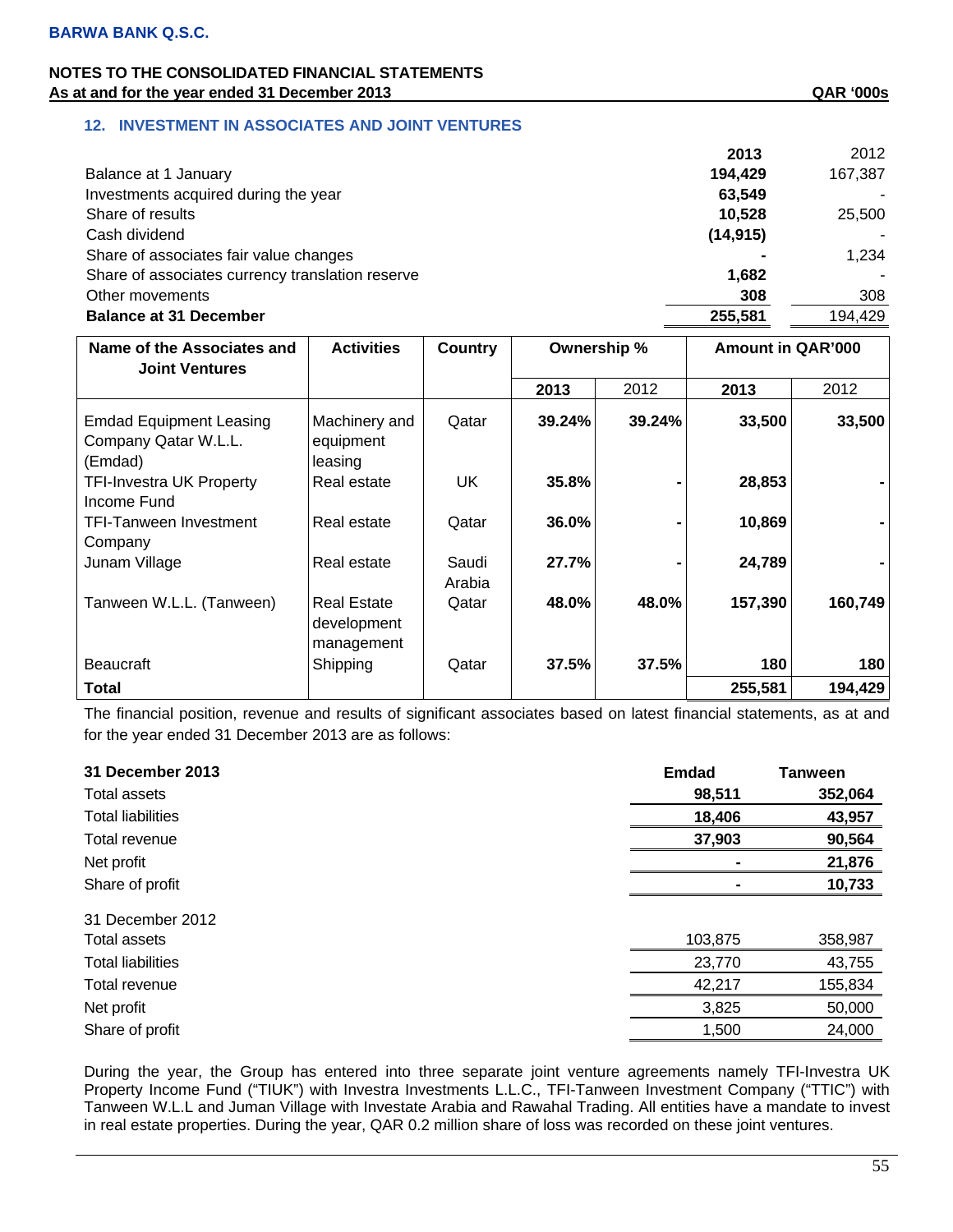### **13. INVESTMENT PROPERTY**

|                               | 2013   | 2012     |
|-------------------------------|--------|----------|
| Balance at 1 January          | 39,824 | 48,252   |
| Disposal                      |        | (8, 428) |
| Addition                      | 218    | -        |
| <b>Balance at 31 December</b> | 40,042 | 39,824   |

# **14. FIXED ASSETS**

|                                                          | <b>Land and</b><br><b>Buildings</b> | IT<br><b>Equipment</b> | Fixtures,<br><b>Fittings</b><br>and office<br>equipment | <b>Motor</b><br><b>Vehicles</b> | <b>Total</b> |
|----------------------------------------------------------|-------------------------------------|------------------------|---------------------------------------------------------|---------------------------------|--------------|
| Cost                                                     |                                     |                        |                                                         |                                 |              |
| Balance at 1 January 2012                                | 146,530                             | 29,299                 | 42,582                                                  | 14,891                          | 233,302      |
| Acquisitions                                             |                                     | 2,574                  | 9,319                                                   | 212                             | 12,105       |
| <b>Disposals</b>                                         |                                     | (532)                  | (428)                                                   | (632)                           | (1, 592)     |
| Balance at 31 December 2012                              | 146,530                             | 31,341                 | 51,473                                                  | 14,471                          | 243,815      |
| Balance at 1 January 2013                                | 146,530                             | 31,341                 | 51,473                                                  | 14,471                          | 243,815      |
| Acquisitions                                             | 19,841                              | 18,611                 | 6,896                                                   |                                 | 45,348       |
| Reclassification/Transfers                               | (102, 016)                          | 37,551                 | 95,558                                                  | (938)                           | 30,155       |
| Disposals                                                |                                     |                        |                                                         | (9, 218)                        | (9, 218)     |
| <b>Balance at 31 December 2013</b>                       | 64,355                              | 87,503                 | 153,927                                                 | 4,315                           | 310,100      |
| <b>Accumulated depreciation and</b><br>impairment losses |                                     |                        |                                                         |                                 |              |
| Balance at 1 January 2012                                | 61,561                              | 21,066                 | 14,343                                                  | 9,362                           | 106,332      |
| Depreciation charged during the year                     | 16,060                              | 5,517                  | 4,896                                                   | 2,468                           | 28,941       |
| Disposals                                                |                                     | (532)                  | (428)                                                   | (632)                           | (1, 592)     |
| Balance at 31 December 2012                              | 77,621                              | 26,051                 | 18,811                                                  | 11,198                          | 133,681      |
| Balance at 1 January 2013                                | 77,621                              | 26,051                 | 18,811                                                  | 11,198                          | 133,681      |
| Depreciation charged during the year                     | 721                                 | 14,397                 | 22,937                                                  | 698                             | 38,753       |
| Reclassification/Transfers                               | (73, 263)                           | 9,392                  | 75,577                                                  | (74)                            | 11,632       |
| Disposals                                                |                                     |                        |                                                         | (8,014)                         | (8,014)      |
| <b>Balance at 31 December 2013</b>                       | 5,079                               | 49,840                 | 117,325                                                 | 3,808                           | 176,052      |
| <b>Carrying amounts</b>                                  |                                     |                        |                                                         |                                 |              |
| Balance at 1 January 2012                                | 84,969                              | 8,233                  | 28,239                                                  | 5,529                           | 126,970      |
| Balance at 31 December 2012                              | 68,909                              | 5,290                  | 32,662                                                  | 3,273                           | 110,134      |
| <b>Balance at 31 December 2013</b>                       | 59,276                              | 37,663                 | 36,602                                                  | 507                             | 134,048      |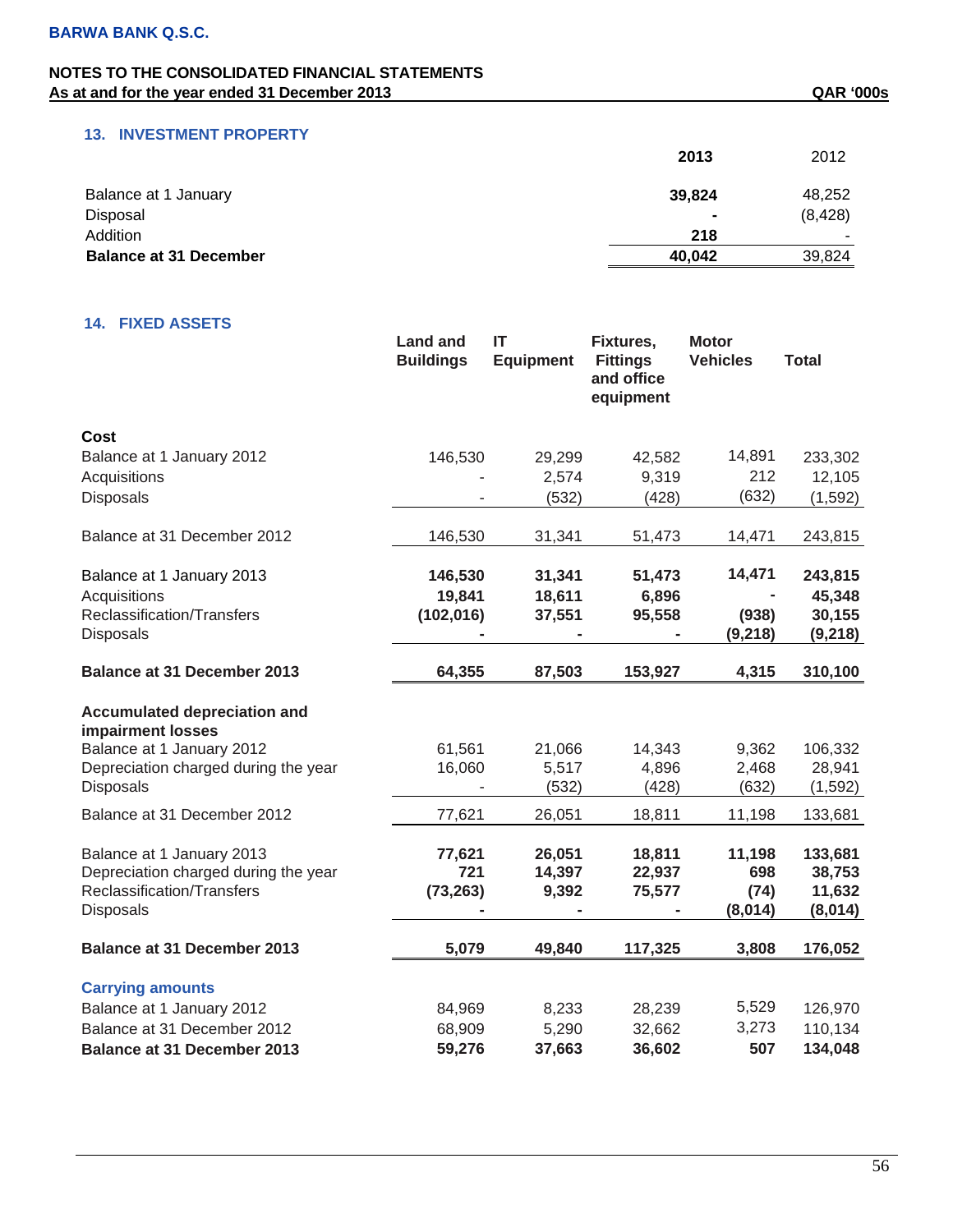**15. INTANGIBLE ASSETS** 

|                                                                           | Goodwill*      | <b>Customer</b><br><b>Contracts</b> | <b>Softwares</b> | Total     |
|---------------------------------------------------------------------------|----------------|-------------------------------------|------------------|-----------|
| Balance at 1 January 2012                                                 | 777,230        | 24.375                              | 8,961            | 810,566   |
| Acquisitions                                                              | -              |                                     | 17.509           | 17,509    |
| Amortisation for the year                                                 |                | (12,188)                            | (7, 947)         | (20, 135) |
| Balance at 31 December 2012                                               | 777,230        | 12,187                              | 18,523           | 807,940   |
| Balance at 1 January 2013<br>Tranfer to 'IT Equipment' under Fixed Assets | 777,230        | 12,187                              | 18.523           | 807,940   |
| (note 14)                                                                 | $\blacksquare$ |                                     | (18, 523)        | (18, 523) |
| Amortisation for the year                                                 |                | (12, 187)                           |                  | (12, 187) |
| <b>Balance at 31 December 2013</b>                                        | 777,230        |                                     |                  | 777.230   |

### *Impairment testing for cash-generating unit containing goodwill*

For the purpose of impairment testing, goodwill is allocated to the cash generating units ("CGU"), being the Group's subsidiaries, which represents the lowest level within the Group at which the goodwill is monitored for internal management purposes. The impairment testing of the CGU carried out at the year-end did not result in any impairment.

### **16. OTHER ASSETS**

|                                            | 2013    | 2012    |
|--------------------------------------------|---------|---------|
| Accrued profit                             | 129,550 | 107,042 |
| Prepayments and advances                   | 19,461  | 18,087  |
| Operating lease receivables                | 4,578   | 5,598   |
| Positive fair value of risk management     |         |         |
| instruments                                | 15,216  | 7,903   |
| Sundry debtors                             | 12,727  | 58,677  |
| Projects under process                     | 10,497  | 8,856   |
| Acceptances                                | 190,120 |         |
| <b>Others</b>                              | 31,350  | 40,705  |
|                                            | 413,499 | 246,868 |
| Provision for impairment against operating |         |         |
| lease receivable                           | (3,760) | (3,586) |
|                                            | 409,739 | 243,282 |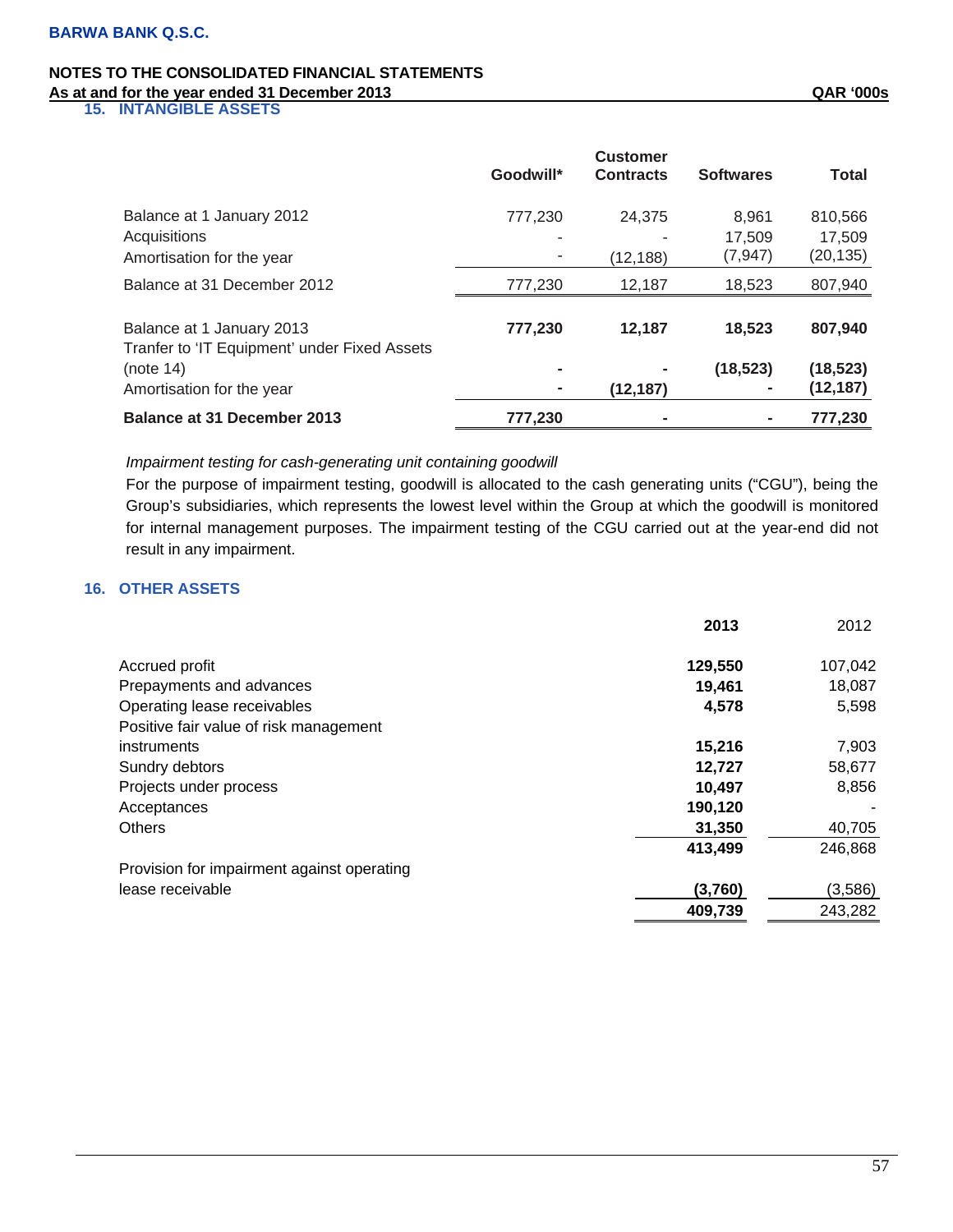**17. DUE TO BANKS** 

|                                                                    | <b>Note</b> | 2013      | 2012      |
|--------------------------------------------------------------------|-------------|-----------|-----------|
| <b>Current accounts</b>                                            |             | 5         | 5         |
| Commodity Murabaha payable*                                        |             | 1,415,518 | 2,175,280 |
| Wakala payable                                                     |             | 4,404,655 | 2,558,018 |
|                                                                    |             | 5,820,178 | 4,733,303 |
| *This represents amount held under repurchase agreements.          |             |           |           |
| <b>18. CUSTOMER CURRENT ACCOUNTS</b>                               |             |           |           |
|                                                                    |             | 2013      | 2012      |
| Current accounts by sector:                                        |             |           |           |
| Government<br>$\overline{\phantom{0}}$                             |             | 5,158     | 5,910     |
| Non-Banking Financial Institutions<br>÷,                           |             | 536,970   | 30,453    |
| Corporate<br>÷,                                                    |             | 706,123   | 574,069   |
| Individuals<br>۰                                                   |             | 404,651   | 171,802   |
|                                                                    |             | 1,652,902 | 782,234   |
| <b>OTHER LIABILITIES</b><br>19.                                    |             |           |           |
|                                                                    | <b>Note</b> | 2013      | 2012      |
| Unearned commission income                                         |             | 125,825   | 104,694   |
| Due to a related party                                             |             | 32,475    | 51,758    |
| Negative fair value of risk management instruments                 |             | 7,881     | 7,577     |
| Cash margins                                                       |             | 149,503   | 60,175    |
| Accrued expenses                                                   |             | 153,161   | 84,417    |
| Suppliers payable                                                  |             | 90,709    | 56,006    |
| Acceptances                                                        |             | 190,120   |           |
| Employees' end of service benefits                                 | 19.1        | 38,753    | 27,152    |
| <b>Others</b>                                                      |             | 54,740    | 67,764    |
|                                                                    |             | 843,167   | 459,543   |
| 19.1 Movement in employees' end of service benefits is as follows: |             |           |           |
|                                                                    |             | 2013      | 2012      |
| Balance at 1 January                                               |             | 27,152    | 20,557    |
| Charge for the year                                                |             | 16,951    | 10,428    |
| Payments made during the year                                      |             | (5, 350)  | (3, 833)  |
| <b>Balance at 31 December</b>                                      |             | 38,753    | 27,152    |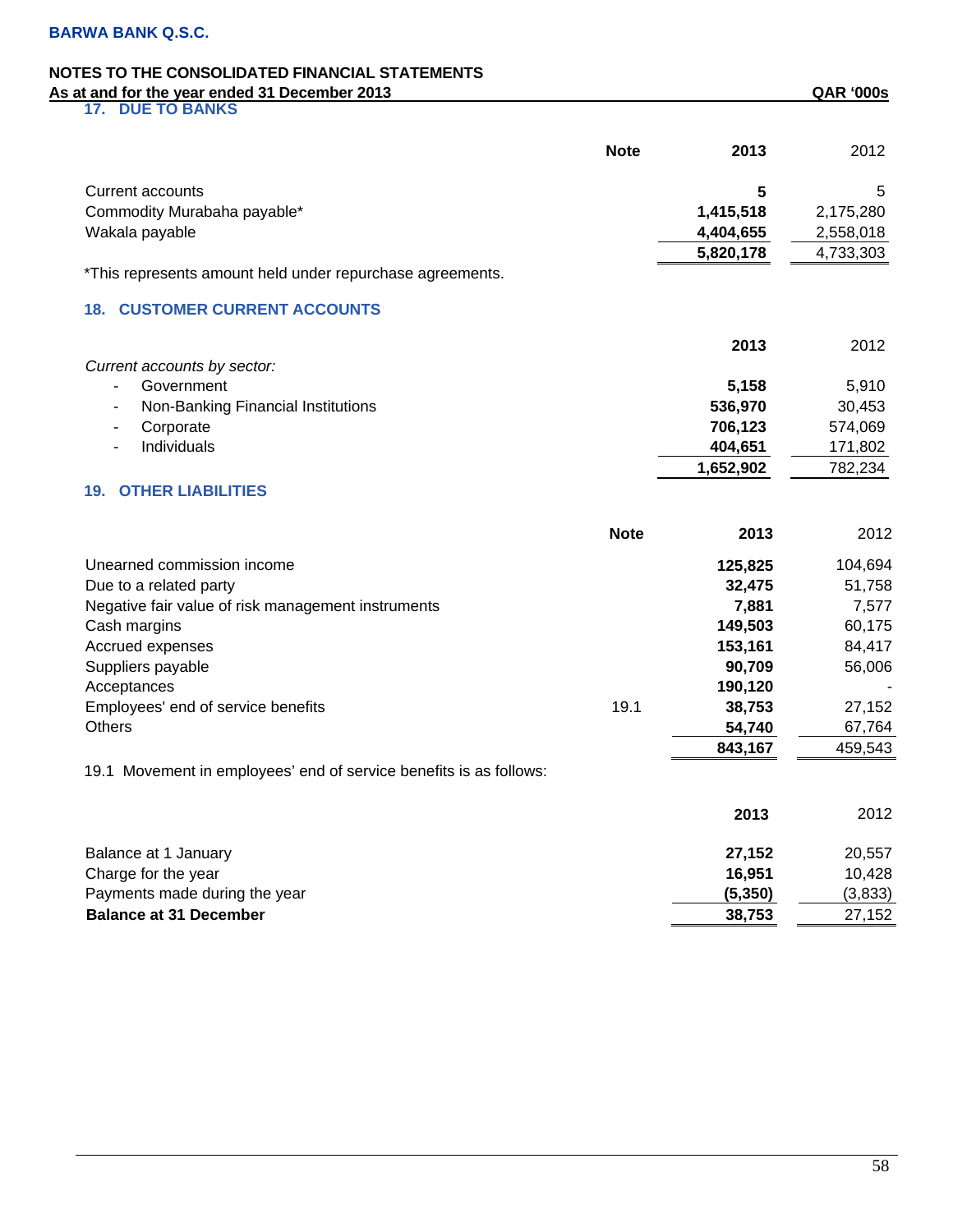|                                                                                  | 2013       | 2012       |
|----------------------------------------------------------------------------------|------------|------------|
| Investment account holders balance before share of profit (a)                    | 19,534,149 | 14,001,469 |
| Distributable profits to investment account holders for the year (b)             | 248,244    | 236,802    |
| Profit already distributed during the year                                       | (204, 885) | (178, 767) |
| Profit payable to investment account holders                                     | 43,359     | 58,035     |
| Share in fair value reserve                                                      | (69)       | 3,593      |
| Total investment account holders balance                                         | 19,577,439 | 14,063,097 |
| By type:                                                                         |            |            |
| Saving accounts                                                                  | 1,358,560  | 720,083    |
| Call accounts                                                                    | 386,142    | 443,062    |
| Term accounts                                                                    | 17,789,447 | 12,838,324 |
| Total (a)                                                                        | 19,534,149 | 14,001,469 |
| By sector:                                                                       |            |            |
| Government                                                                       | 7,836,845  | 5,223,879  |
| Non-banking financial institution                                                | 1,759,968  | 1,605,779  |
| Retail                                                                           | 2,132,269  | 873,507    |
| Corporate                                                                        | 7,805,067  | 6,298,304  |
| Total (a)                                                                        | 19,534,149 | 14,001,469 |
|                                                                                  |            |            |
|                                                                                  | 2013       | 2012       |
| Investment account holders' share of profit for the year                         | 365,983    | 283,551    |
| Owners' contribution                                                             | 229,945    | 9,961      |
|                                                                                  | 595,928    | 293,512    |
| Bank shares as Mudarib                                                           | (347, 684) | (56, 710)  |
| Distributable profits to investment account holders for the year - net return(b) | 248,244    | 236,802    |
| Net return breakup:                                                              |            |            |
| Saving accounts                                                                  | 25,345     | 12,243     |
| Call accounts                                                                    | 1,375      | 993        |
| Term accounts - 1 month                                                          | 57,925     | 40,008     |
| Term accounts - 3 month                                                          | 88,706     | 49,551     |
| Term accounts - 6 month                                                          | 34,091     | 93,519     |
| Term accounts - 9 month                                                          | 283        | 126        |
| Term accounts - 12 month                                                         | 40,519     | 40,362     |
| Total(b)                                                                         | 248,244    | 236,802    |
| Movement in share of fair value reserve:                                         |            |            |
|                                                                                  | 2013       | 2012       |
| Balance at 1 January                                                             | 3,593      |            |
| Share in fair value reserve movement (note 11)                                   | (3,662)    | 3,593      |

59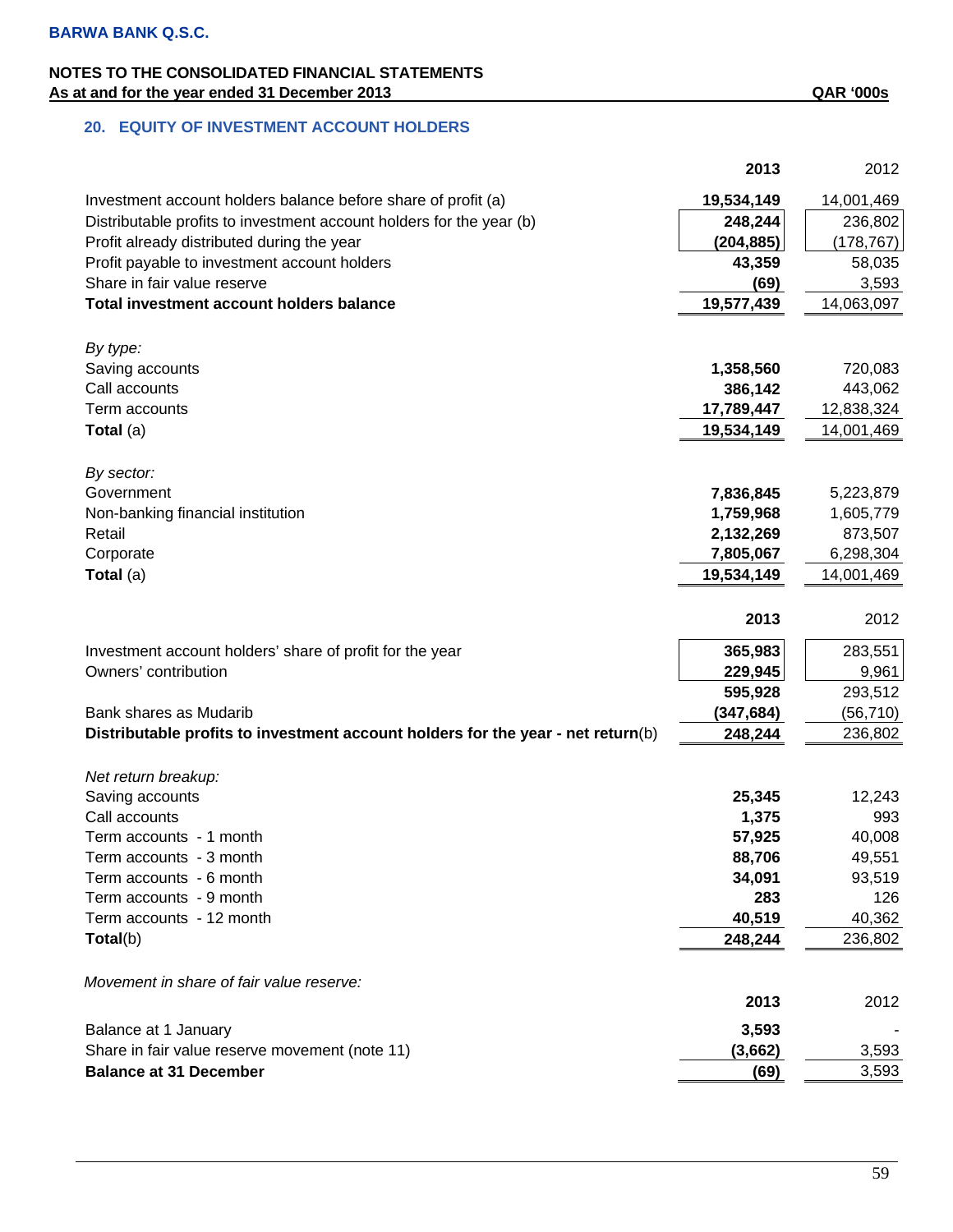### **21. OWNERS' EQUITY**

### **(a) Share capital**

|                         |         | <b>Ordinary shares</b> |
|-------------------------|---------|------------------------|
| In thousands of shares  | 2013    | 2012                   |
| In issue at -1 January  | 300,000 | 190.869                |
| New shares issued       | ۰       | 109.131                |
| In issue at 31 December | 300,000 | 300,000                |

At 31 December 2013 the authorised share capital comprised 400,000 thousand ordinary shares (2012: 600,000 thousand), having a par value of QAR 10 each share. Out of these 300,000 thousand ordinary shares (2012: 300,000 thousand) are issued and fully paid.

### **(b) Legal reserve**

In accordance with QCB Law No. 33 of 2006 as amended and the Memorandum and Articles of Association of the Bank, 20% of net profit attributable to the owners of the Bank for the year is required to be transferred to the reserve until the legal reserve equals 100% of the paid up share capital. This reserve is not available for distribution except in circumstances specified in Qatar Commercial Companies Law No. 5 of 2002 and after QCB approval. During the year ended 31 December 2013 the appropriation made to legal reserve amounts to QAR 99.3 million (2012: QAR 69.0 million). The legal reserve includes the share premium received on issuance of new shares in accordance with Qatar Commercial Companies Law No.5 of 2002.

### **(c) Risk reserve**

In accordance with QCB regulations, a risk reserve should be created to cover contingencies on both the public and private sector financing assets, with a minimum requirement of 2.5% of the total private sector exposure granted by the Group inside and outside Qatar after the exclusion of the specific provisions and profit in suspense. The finance provided to / or secured by the Ministry of Finance – Qatar or finance against cash guarantees is excluded from the gross direct finance. The total amount of the transfer made to the risk reserve was QAR 140.3 million (2012: QAR 176.6 million).

#### **(d) Other reserves**

In accordance with Qatar Central Bank regulations, income recognised from the share of profit from associates is not available for distribution, except to the extent of dividend received from the associates, and should be transferred to a separate reserve account in Owners' equity. Further the Bank has set aside QAR 100 million (2012: QAR Nil) as a contingency reserve from retained earnings to protect the Group from any future losses that may arise from any unforeseen events on recommendation of the Board of Directors.

|                                                                      | 2013      | 2012    |
|----------------------------------------------------------------------|-----------|---------|
| Opening balance                                                      | 119,542   | 94,042  |
| Share of associates profit                                           | 10,528    | 25,500  |
| Dividend received                                                    | (14, 915) |         |
| Contigency reserve                                                   | 100,000   | ۰.      |
|                                                                      | 95,613    | 25,500  |
|                                                                      | 215,155   | 119,542 |
| The balance consists of as follows:                                  |           |         |
| Group's share in undistributed profit from investments in associates | 115,155   | 119,542 |
| Contigency reserve                                                   | 100,000   |         |
|                                                                      |           |         |

#### **(e) Treasury shares**

Treasury shares represent ordinary shares of Barwa Bank with nominal value of QAR 10 each. These shares are held by FFC and TFI and carried at cost of QAR 16.8 each. Treasury shares are presented as a deduction from equity.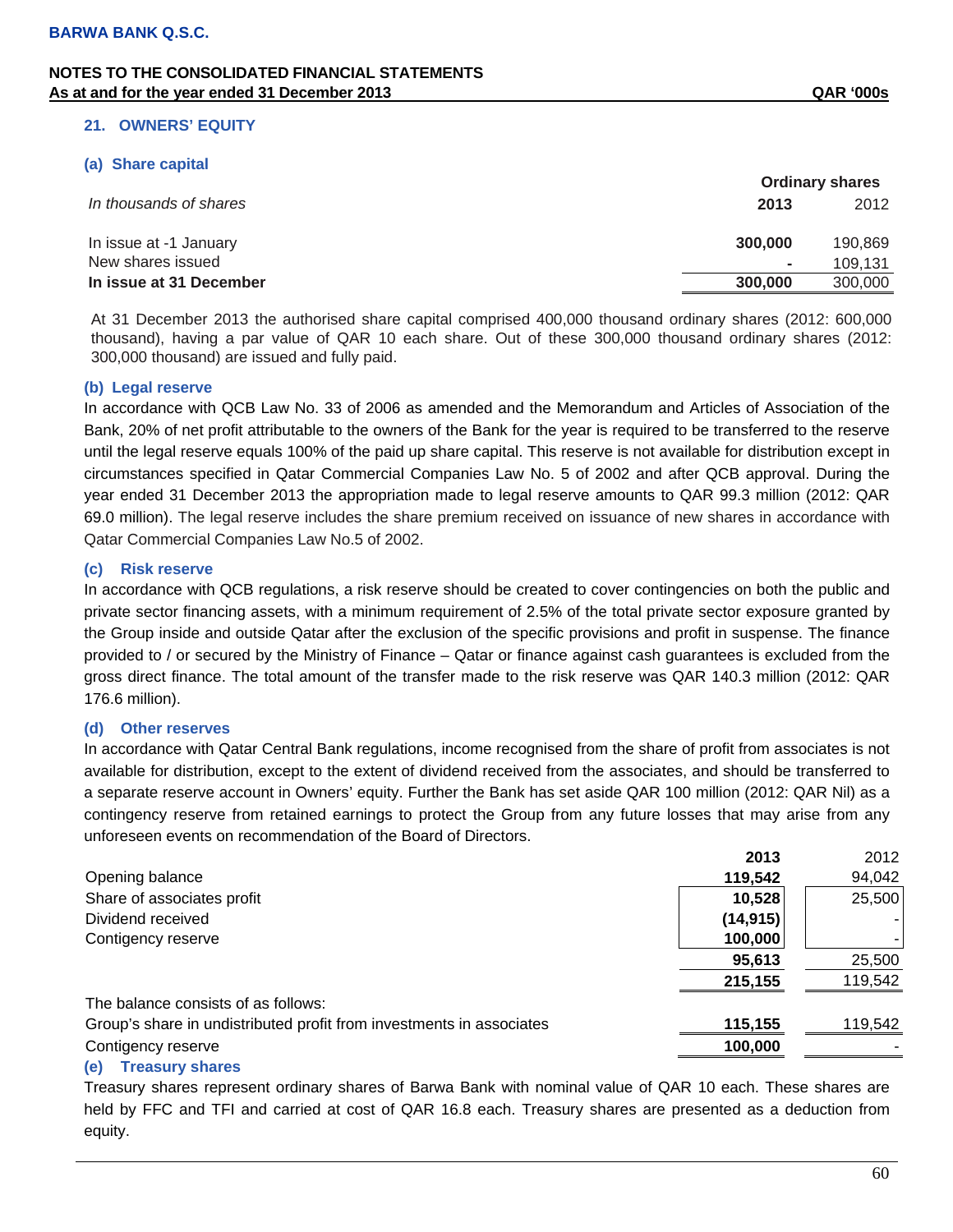# **22. NON-CONTROLLING INTERESTS**

This represents the Group's non-controlling interests in TFI GCC Fund amounting to 36% (2012: 30%). During the year, non-controlling interests increased by QAR 9.05 million (2012: QAR 26.5 million) due to new subscriptions under TFI GCC Equity Opportunities Fund, a Group's subsidiary, founded by the Bank.

# **23. NET INCOME FROM FINANCING ACTIVITIES**

|                                                                             | 2013      | 2012     |
|-----------------------------------------------------------------------------|-----------|----------|
| Murabaha                                                                    | 162,740   | 128,587  |
| Musawama                                                                    | 144,205   | 135,185  |
| <b>Commodity Murabaha</b>                                                   | 385,686   | 335,323  |
| Tawarruq                                                                    | 9,050     | 12,189   |
| ljarah                                                                      | 106,287   | 86,067   |
| Istisna'a                                                                   | 38,762    | 19,282   |
|                                                                             | 846,730   | 716,633  |
| <b>NET INCOME FROM INVESTING ACTIVITIES</b><br>24.                          |           |          |
|                                                                             | 2013      | 2012     |
| Coupon income from investment in debt-type instruments, net of amortisation | 286,506   | 246,722  |
| Dividend income                                                             | 27,022    | 13,889   |
| Net gain on sale of debt-type investments                                   | 21,065    | 13,234   |
| Net gain on sale of equity-type investments                                 | 34,643    | 3,303    |
| Income from inter-bank and murabaha placements with Islamic banks           | 24,466    | 4,608    |
| Net fair value gain on investment securities carried as fair value through  |           |          |
| income statement                                                            | 6,331     | 4,319    |
| Other investments related income                                            | 5,441     | 736      |
|                                                                             | 405,474   | 286,811  |
| <b>NET FEE AND COMMISSION INCOME</b><br>25.                                 |           |          |
|                                                                             | 2013      | 2012     |
| Management fee income                                                       | 74,353    | 58,544   |
| Commission income                                                           | 42,706    | 40,921   |
| Advisory fee income                                                         | 27,250    | 20,557   |
| Performance fee income                                                      | 2,256     | 8,831    |
| Placement fee income                                                        | 69        |          |
| Structuring fee                                                             | 4,426     | 4,258    |
|                                                                             | 151,060   | 133,111  |
| Commission expense                                                          | (15, 021) | (13,081) |
| Net fee and commission income                                               | 136,039   | 120,030  |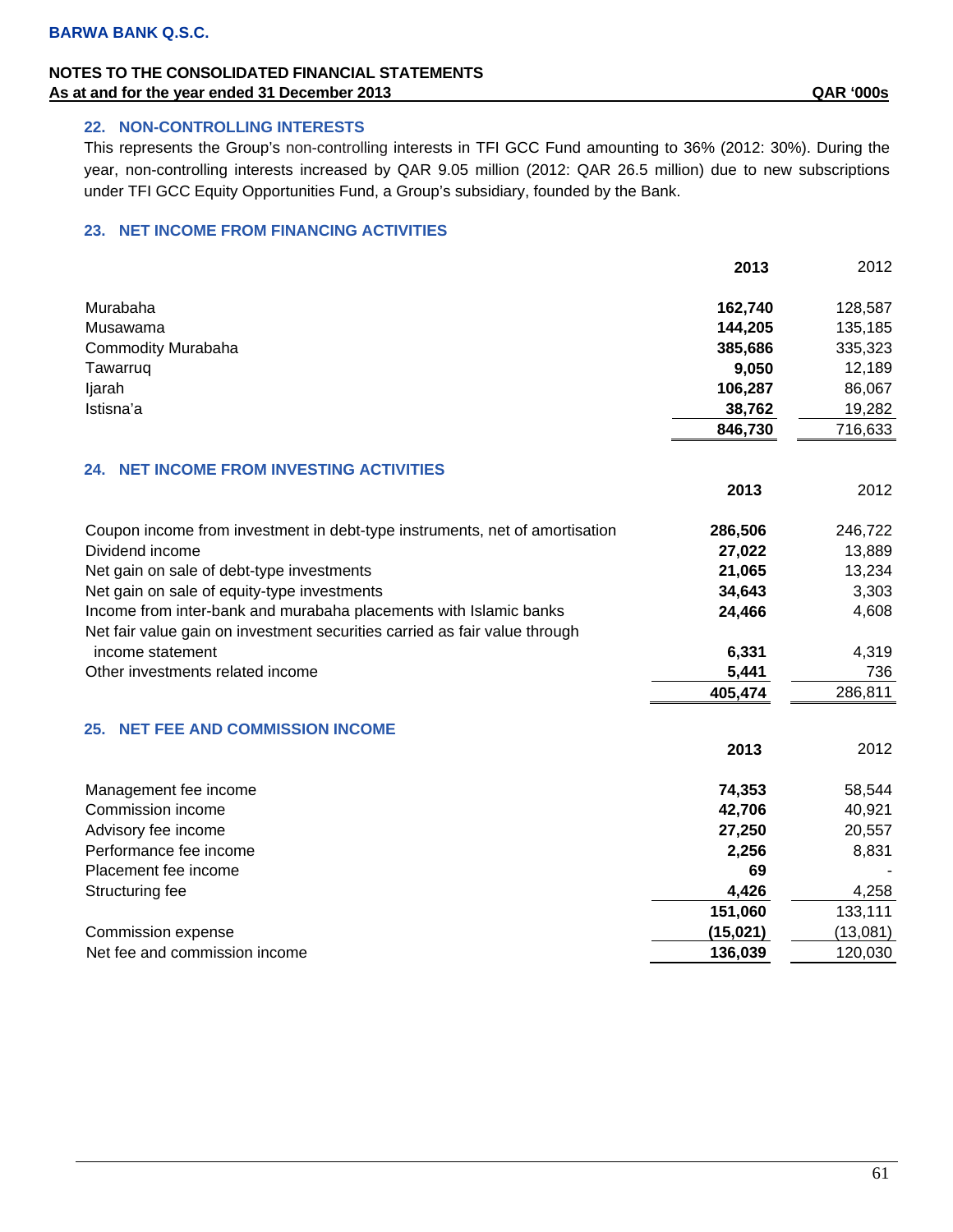# **NOTES TO THE CONSOLIDATED FINANCIAL STATEMENTS**

| As at and for the year ended 31 December 2013        |            | <b>QAR '000s</b> |
|------------------------------------------------------|------------|------------------|
| 26. STAFF COSTS                                      | 2013       | 2012             |
| <b>Basic salaries</b>                                | 118,223    | 99,822           |
| Housing allowance                                    | 39,105     | 35,330           |
| Transport allowance                                  | 23,919     | 18,049           |
| Staff indemnity costs                                | 21,117     | 13,592           |
| Medical expenses                                     | 9,842      | 6,871            |
| Social Allowance                                     | 5,775      | 5,142            |
| <b>Education fee</b>                                 | 6,609      | 3,370            |
| <b>Others</b>                                        | 73,893     | 34,184           |
|                                                      | 298,483    | 216,360          |
| 27. OTHER EXPENSES                                   | 2013       | 2012             |
| Rent                                                 | 30,486     | 31,616           |
| Advertising and marketing expenses                   | 29,227     | 24,174           |
| Utility and services                                 | 28,855     | 22,255           |
| IT expenses                                          | 22,123     | 20,879           |
| Legal and professional fees                          | 16,350     | 13,877           |
| Government fee and charges                           | 2,557      | 4,390            |
| <b>Travel expenses</b>                               | 3,107      | 4,259            |
| Repair and maintenance                               | 3,609      | 3,549            |
| Board of Directors' remuneration                     | 8,050      | 4,000            |
| Other expenses                                       | 27,220     | 13,351           |
|                                                      | 171,584    | 142,350          |
| <b>CONTINGENT LIABILITIES AND COMMITMENTS</b><br>28. |            |                  |
|                                                      | 2013       | 2012             |
| <b>Contingent liabilities</b><br>a)                  |            |                  |
| Unused credit facilities                             | 7,583,576  | 5,173,918        |
| Guarantees                                           | 4,687,802  | 4,153,015        |
| Letters of credit                                    | 1,243,303  | 1,409,797        |
|                                                      | 13,514,681 | 10,736,730       |
| <b>Commitments</b><br>b)                             |            |                  |
| Profit rate swaps                                    | 1,803,858  | 1,202,423        |
| Other risk management instruments                    | 768,424    | 72,072           |
|                                                      | 2,572,282  | 1,274,495        |

# **Unused facilities**

Commitments to extend credit represent contractual commitments to make financings and revolving credits. The majority of these expire in the next year. Since commitments may expire without being drawn upon, the total contractual amounts do not necessarily represent future cash requirements.

#### **Guarantees and Letters of credit**

Guarantees and letters of credit commit the group to make payments on behalf of customers in the event of a specific event. Guarantees and standby letters of credit carry the same credit risk as financings.

### **Lease commitments**

Non-cancellable operating lease rentals are payable as follows:

|                                                                                   | 2013   | 2012   |
|-----------------------------------------------------------------------------------|--------|--------|
| Within one year                                                                   | 30.638 | 27,485 |
| The Group leases a number of branches and office premises under operating leases. |        |        |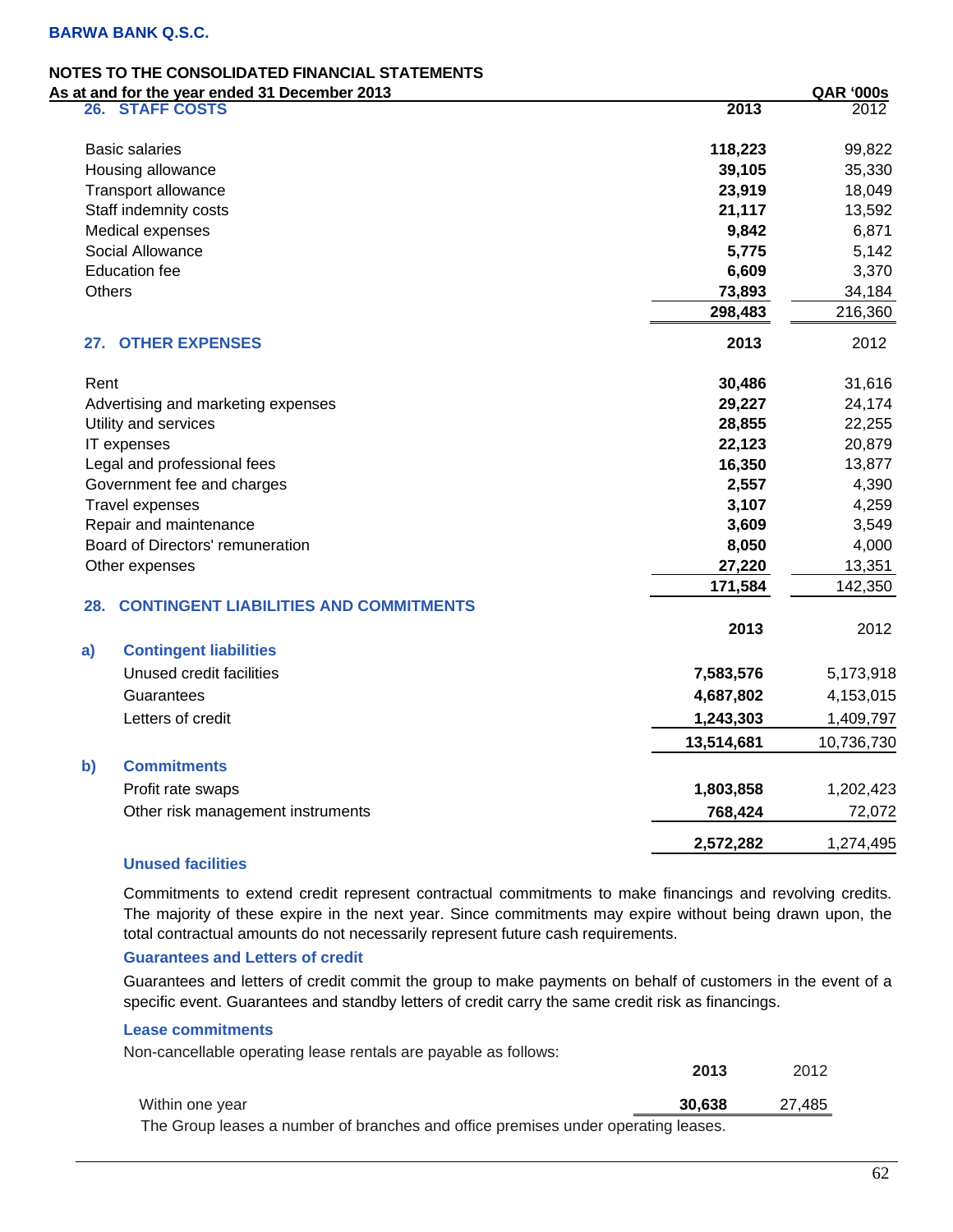# **29. CONCENTRATION OF ASSETS, LIABILITIES AND EQUITY OF INVESTMENT ACCOUNT HOLDERS**

### **Geographical sector**

Following is the concentration of assets, liabilities and equity of investment account holders into geographical sectors regions:

| 2013                         | Qatar        | <b>Other GCC</b> | <b>Europe</b> | <b>North</b><br>America | <b>Others</b> | Total      |
|------------------------------|--------------|------------------|---------------|-------------------------|---------------|------------|
| Cash and balances with       |              |                  |               |                         |               |            |
| central bank                 | 1,088,794    |                  |               |                         |               | 1,088,794  |
| Due from banks               | 73,940       | 1,995,630        | 580,856       | 185,548                 | 1,004,126     | 3,840,100  |
| Financing assets             | 15,206,199   | 3,246,574        | 45,210        | 634,922                 | 214,216       | 19,347,121 |
| Investment securities        | 6,292,550    | 1,201,952        | 11,362        | 6,025                   | 222,332       | 7,734,221  |
| Investment in associates and |              |                  |               |                         |               |            |
| joint ventures               | 203,621      | 24,789           | 27,171        |                         | ۰             | 255,581    |
| Investment property          | 40.042       |                  | -             |                         | ۰             | 40,042     |
| Intangible assets            | 777,230      |                  |               |                         | ۰             | 777,230    |
| <b>Fixed assets</b>          | 134,048      |                  |               |                         | ۰             | 134,048    |
| Other assets                 | 371,458      | 22.287           | 9.369         | 6.262                   | 363           | 409,739    |
| <b>Total assets</b>          | 24, 187, 882 | 6,491,232        | 673,968       | 832,757                 | 1,441,037     | 33,626,876 |

### **Liabilities and equity of investment account holders**

| <b>Placements from financial</b><br>institutions                        | 4,404,660  | 400,759 | 376.726        | 91.076  | 546.957        | 5,820,178    |
|-------------------------------------------------------------------------|------------|---------|----------------|---------|----------------|--------------|
| Customer current accounts                                               | 1,651,469  | 1,433   | -              | -       | $\blacksquare$ | 1,652,902    |
| Other liabilities                                                       | 806,897    | 17,806  | 7,052          | 8.242   | 3,170          | 843,167      |
| <b>Total liabilities</b>                                                |            |         |                |         |                |              |
|                                                                         | 6,863,026  | 419,998 | 383,778        | 99,318  | 550,127        | 8,316,247    |
| <b>Equity of investment</b><br>account holders                          | 19,467,852 | 19.675  | $\blacksquare$ | 89.912  |                | - 19,577,439 |
| <b>Total liabilities and equity</b><br>of investment account<br>holders | 26,330,878 | 439,673 | 383,778        | 189.230 | 550.127        | 27,893,686   |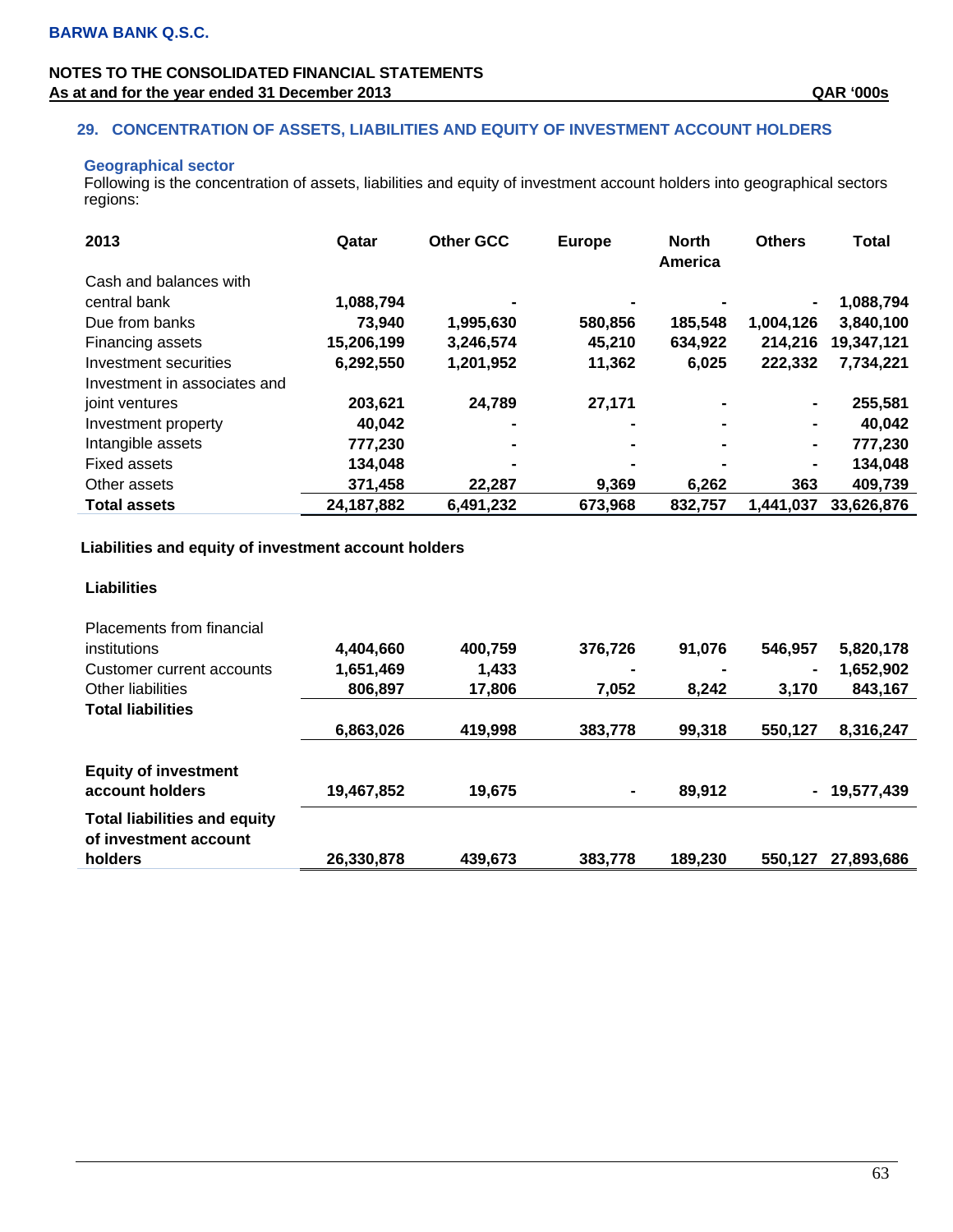### **29. CONCENTRATION OF ASSETS, LIABILITIES AND EQUITY OF INVESTMENT ACCOUNT HOLDERS (CONTINUED)**

### **Geographical sector (continued)**

Following is the concentration of assets, liabilities and equity of investment account holders into geographical sectors regions:

| 2012                         | Qatar      | Other GCC | Europe  | <b>North</b><br>America | <b>Others</b> | Total      |
|------------------------------|------------|-----------|---------|-------------------------|---------------|------------|
| Cash and balances with       |            |           |         |                         |               |            |
| central bank                 | 853,747    |           |         |                         |               | 853,747    |
| Due from banks               | 587,137    | 8.091     | 25,171  | 9,556                   | 396,436       | 1,026,391  |
| Financing assets             | 12,860,778 | 1,946,436 | 71,587  |                         | 452,934       | 15,331,735 |
| Investment securities        | 5,354,599  | 972,627   | 45,166  | 4,991                   | 274,956       | 6,652,339  |
| Investment in associates and |            |           |         |                         |               |            |
| joint ventures               | 194,429    |           |         |                         |               | 194,429    |
| Investment property          | 39.824     |           |         |                         |               | 39.824     |
| Intangible assets            | 807,940    |           |         |                         |               | 807,940    |
| Fixed assets                 | 110,134    |           |         |                         |               | 110,134    |
| Other assets                 | 234,235    | 8.976     | 71      |                         |               | 243,282    |
| <b>Total assets</b>          | 21,042,823 | 2,936,130 | 141,995 | 14,547                  | 1,124,326     | 25,259,821 |

Liabilities and equity of investment account holders

| Placements from financial                                     |            |        |                          |   |       |            |
|---------------------------------------------------------------|------------|--------|--------------------------|---|-------|------------|
| institutions                                                  | 2,521,603  | 5      | 2,211,695                |   | ۰     | 4,733,303  |
| Customer current accounts                                     | 775,796    | 6,438  |                          | - | ۰     | 782,234    |
| Other liabilities                                             | 443,673    | 14,420 | ٠                        | ۰ | 1.450 | 459,543    |
| <b>Total liabilities</b>                                      | 3,741,072  | 20,863 | 2,211,695                |   | 1,450 | 5,975,080  |
| Equity of investment account                                  |            |        |                          |   |       |            |
| holders                                                       | 14,057,401 | 5,696  | $\overline{\phantom{0}}$ |   | ۰     | 14,063,097 |
| Total liabilities and equity of<br>investment account holders |            |        |                          |   | 1.450 |            |
|                                                               | 17,798,473 | 26,559 | 2,211,695                |   |       | 20,038,177 |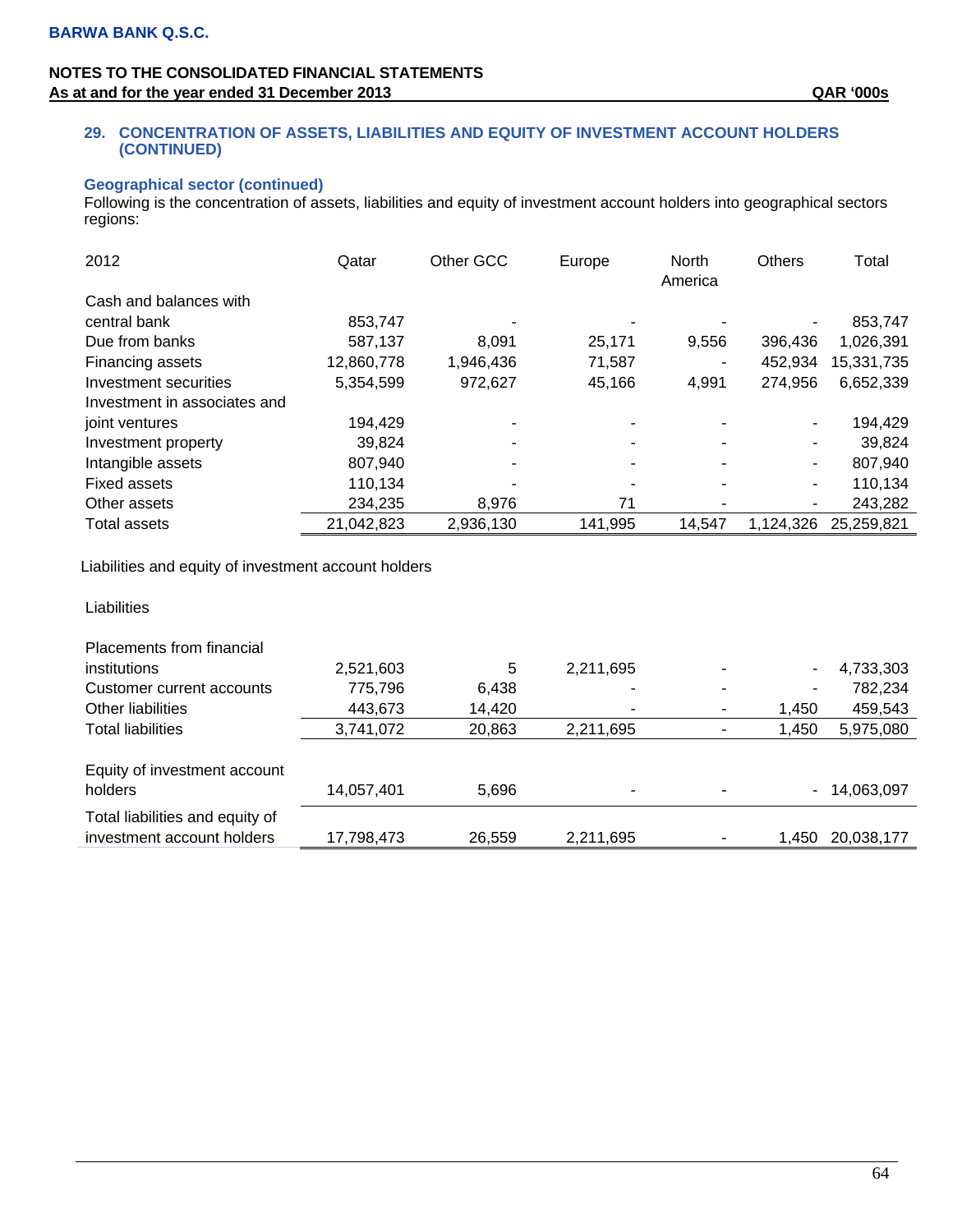### **30. CONCENTRATION OF ASSETS, LIABILITIES AND EQUITY OF INVESTMENT ACCOUNT HOLDERS**

### **Industrial sector**

Following is the concentration of assets, liabilities and equity of investment account holders into industrial sectors regions:

| 2013                      | Real<br>estate | Construction,<br>engeering and<br>manufacturing | Oil and<br>gas | <b>Financial</b><br>services | <b>Individuals</b> | <b>Others</b>  | <b>Total</b> |
|---------------------------|----------------|-------------------------------------------------|----------------|------------------------------|--------------------|----------------|--------------|
| Cash and balances with    |                |                                                 |                |                              |                    |                |              |
| <b>Qatar Central Bank</b> |                |                                                 |                | 1,088,794                    |                    | $\blacksquare$ | 1,088,794    |
| Due from banks            |                |                                                 | $\blacksquare$ | 3,840,100                    |                    | $\blacksquare$ | 3,840,100    |
| Financing assets          | 4,206,609      | 1,190,902                                       | 863,286        | 2,176,729                    | 2,916,051          | 7,993,544      | 19,347,121   |
| Investment securities     | 492,744        | 295,825                                         | 14,880         | 740,985                      | Ξ.                 | 6,189,787      | 7,734,221    |
| Investment in associates  |                |                                                 |                |                              |                    |                |              |
| and joint ventures        | 64,511         | 157,390                                         |                |                              | $\blacksquare$     | 33,680         | 255,581      |
| Investment property       | 40,042         | $\blacksquare$                                  | -              | -                            |                    | -              | 40,042       |
| Intangible assets         |                |                                                 |                | 777,230                      | ٠                  | $\blacksquare$ | 777,230      |
| <b>Fixed assets</b>       |                |                                                 |                |                              | ٠                  | 134.048        | 134,048      |
| Other assets              | 755            | 63,870                                          |                | 82,740                       | Ξ.                 | 262.374        | 409,739      |
| <b>Total assets</b>       | 4,804,661      | 1,707,987                                       | 878,166        | 8,706,578                    | 2,916,051          | 14,613,433     | 33,626,876   |

# **Liabilities and equity of investment account holders**

| <b>Placements from financial</b><br>institutions<br>Customer current    | $\blacksquare$ | $\blacksquare$ | $\blacksquare$ | 5,820,178 |           | $\blacksquare$ | 5,820,178  |
|-------------------------------------------------------------------------|----------------|----------------|----------------|-----------|-----------|----------------|------------|
| accounts                                                                | 66.274         | 204,921        | 40             | 536,970   | 404.651   | 440,046        | 1,652,902  |
| Other liabilities                                                       | 3,368          | 63,870         | 10.172         | 11,779    | ۰         | 753,978        | 843,167    |
| <b>Total liabilities</b>                                                | 69,642         | 268,791        | 10,212         | 6,368,927 | 404.651   | 1,194,024      | 8,316,247  |
| <b>Equity of investment</b><br>account holders                          | 527,778        | 449.635        | 30,077         | 1.759.899 | 2,132,269 | 14.677.781     | 19,577,439 |
| <b>Total liabilities and</b><br>equity of investment<br>account holders | 597,420        | 718,426        | 40.289         | 8,128,826 | 2,536,920 | 15.871.805     | 27,893,686 |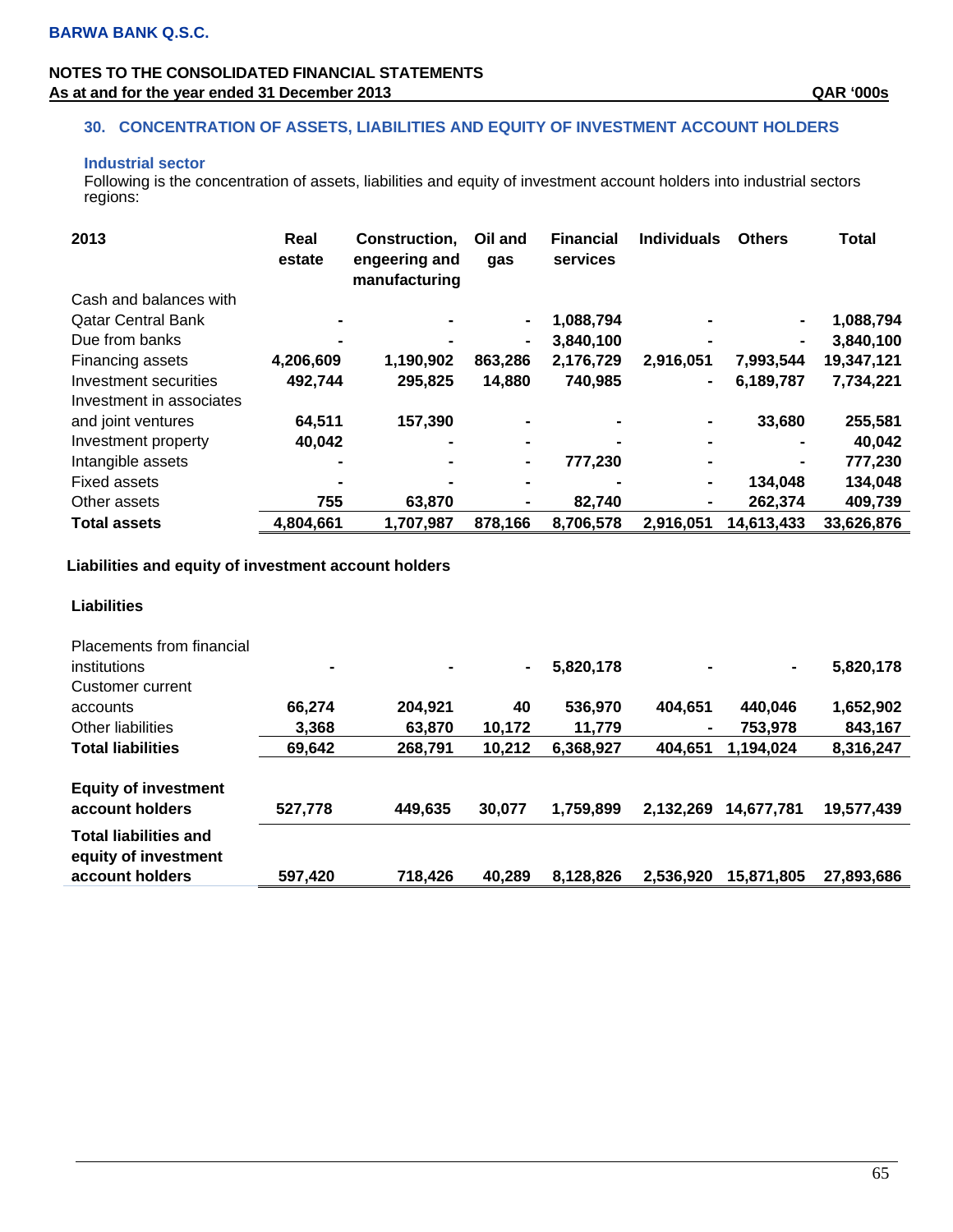### **30. CONCENTRATION OF ASSETS, LIABILITIES AND EQUITY OF INVESTMENT ACCOUNT HOLDERS (CONTINUED)**

### **Industrial sector (continued)**

Following is the concentration of assets, liabilities and equity of investment account holders into industrial sectors regions:

| 2012                                                                 | Real<br>estate | Construction,<br>engeering and<br>maufacturing | Oil and<br>gas | Financial<br>services | Individuals              | <b>Others</b> | Total                           |
|----------------------------------------------------------------------|----------------|------------------------------------------------|----------------|-----------------------|--------------------------|---------------|---------------------------------|
| Cash and balances<br>with Qatar Central<br><b>Bank</b>               |                |                                                |                | 853,747               |                          |               | 853,747                         |
| Due from banks                                                       |                |                                                |                | 1,026,391             |                          |               | 1,026,391                       |
| Financing assets                                                     | 3,423,499      | 1,919,374                                      | 756,613        | 2,303,160             | 2,550,405                |               | 4,378,684 15,331,735            |
| <b>Investment securities</b>                                         | 349,036        | 99,150                                         | 73,794         | 713,662               |                          | 5,416,697     | 6,652,339                       |
| Investment in<br>associates and joint<br>ventures                    |                | 160,749                                        |                |                       |                          | 33,680        | 194,429                         |
| Investment property                                                  |                |                                                |                |                       |                          |               |                                 |
|                                                                      | 39,824         |                                                |                | 777,230               |                          | 30,710        | 39,824<br>807,940               |
| Intangible assets<br><b>Fixed assets</b>                             |                |                                                |                |                       | -                        | 110,134       | 110,134                         |
| Other assets                                                         | 34,032         | 548                                            |                | 4,836                 | 125                      | 203,741       | 243,282                         |
| <b>Total assets</b>                                                  | 3,846,391      | 2,179,821                                      | 830,407        | 5,679,026             |                          |               | 2,550,530 10,173,646 25,259,821 |
| Liabilities and equity of<br>investment account holders              |                |                                                |                |                       |                          |               |                                 |
| Liabilities                                                          |                |                                                |                |                       |                          |               |                                 |
| Placements from<br>financial institutions<br><b>Customer current</b> |                |                                                |                | 4,733,303             |                          |               | 4,733,303                       |
| accounts<br>Other liabilities                                        | 64,163         | 236,402                                        | 7,280          | 30,453                | 171,802                  | 272,134       | 782,234                         |
|                                                                      | 88,326         | 14,000                                         | 12,850         | 9,935                 | $\overline{\phantom{a}}$ | 334,432       | 459,543                         |
| <b>Total liabilities</b>                                             |                |                                                |                |                       |                          |               |                                 |

152,489 250,402 20,130 4,773,691 171,802 606,566 5,975,080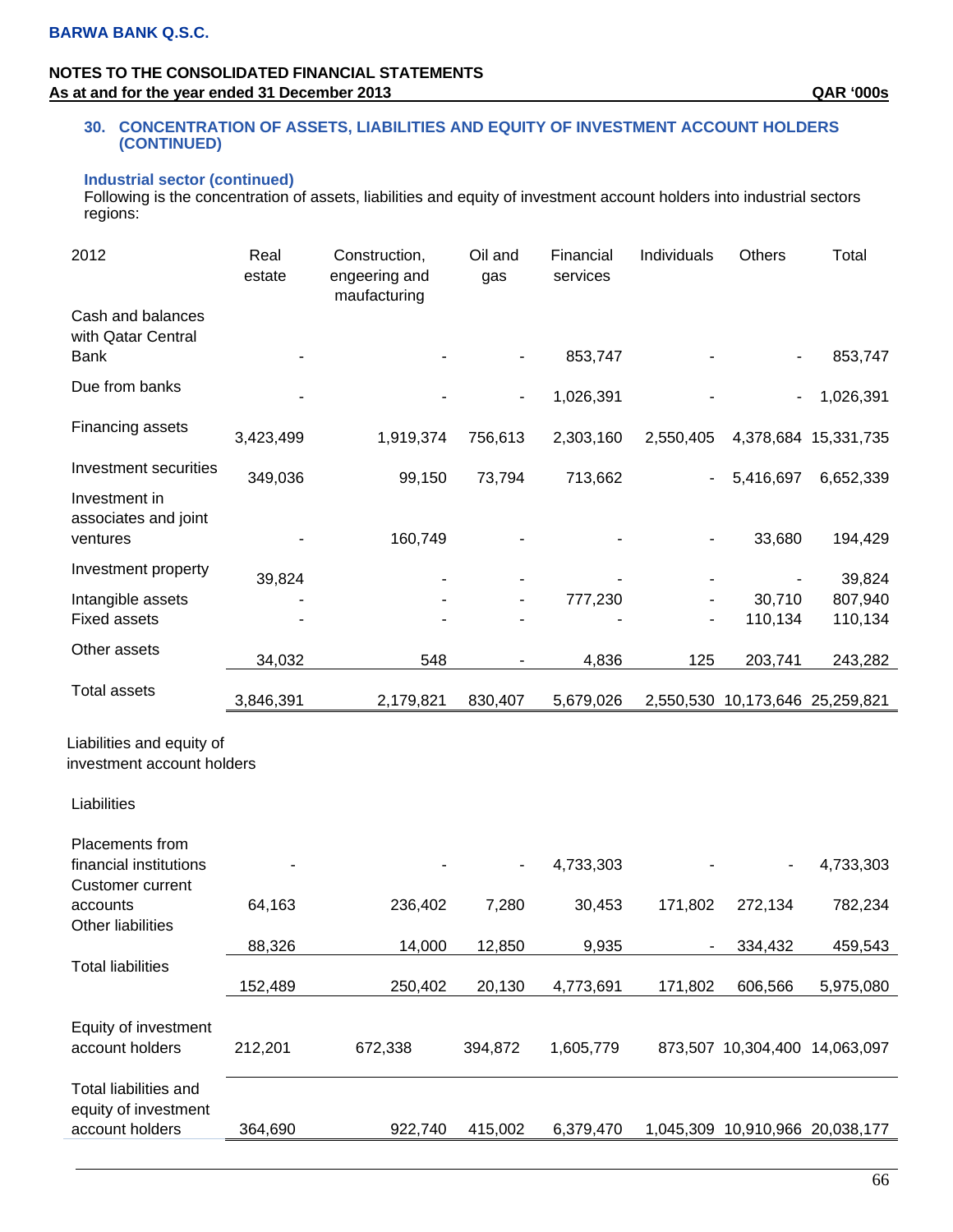| 2013                          | Up to $3$<br>months | $3$ to 6<br>months | $6$ months - 1 | 1 to $3$       | Over 3         | <b>Total</b> |
|-------------------------------|---------------------|--------------------|----------------|----------------|----------------|--------------|
| Cash and balances with        |                     |                    | year           | years          | years          |              |
| <b>Qatar Central Bank</b>     | 226,630             | -                  |                | $\blacksquare$ | 862.164        | 1,088,794    |
| Due from banks                | 2,653,834           | 182,813            | 619,964        | 383,489        | $\blacksquare$ | 3,840,100    |
| Financing assets              | 1,116,485           | 1,087,864          | 2,003,291      | 4,020,445      | 11,119,036     | 19,347,121   |
| Investment securities         | 2,591,958           | 298,200            | 68,249         | 1,419,209      | 3,356,605      | 7,734,221    |
| Investment in associates and  |                     |                    |                |                |                |              |
| joint ventures                | $\blacksquare$      | $\blacksquare$     |                | $\blacksquare$ | 255,581        | 255,581      |
| Investment property           | $\blacksquare$      | $\blacksquare$     |                | $\blacksquare$ | 40.042         | 40.042       |
| Intangible assets             | $\blacksquare$      | $\blacksquare$     |                | $\blacksquare$ | 777,230        | 777,230      |
| <b>Fixed assets</b>           | $\blacksquare$      | ٠                  |                | $\blacksquare$ | 134.048        | 134,048      |
| Other assets                  | 318,649             | 71,991             | 17,703         |                | 1,396          | 409,739      |
| <b>Total financial assets</b> | 6,907,556           | 1,640,868          | 2,709,207      | 5,823,143      | 16,546,102     | 33,626,876   |

### **Liabilities and equity of investment account holders**

| <b>Placements from financial</b>                                        |              |                |           |           |                |            |
|-------------------------------------------------------------------------|--------------|----------------|-----------|-----------|----------------|------------|
| institutions                                                            | 4,684,879    | $\blacksquare$ | 473,011   | 76.276    | 586,012        | 5,820,178  |
| Customer current accounts                                               | 1,652,902    | $\blacksquare$ |           |           | $\blacksquare$ | 1,652,902  |
| Other liabilities                                                       | 309,096      | 187,176        | 183,709   | 33,523    | 129,663        | 843,167    |
| <b>Total liabilities</b>                                                | 6,646,877    | 187,176        | 656,720   | 109,799   | 715,675        | 8,316,247  |
| <b>Equity of investment</b><br>account holders                          | 17,625,288   | 1,391,969      | 365,988   | 92.994    | 101.200        | 19,577,439 |
| <b>Total liabilities and equity</b><br>of investment account<br>holders | 24,272,165   | 1,579,145      | 1,022,708 | 202.793   | 816.875        | 27,893,686 |
| <b>Maturity gap</b>                                                     | (17,364,609) | 61,723         | 1,686,499 | 5,620,350 | 15,729,227     | 5,733,190  |
|                                                                         |              |                |           |           |                |            |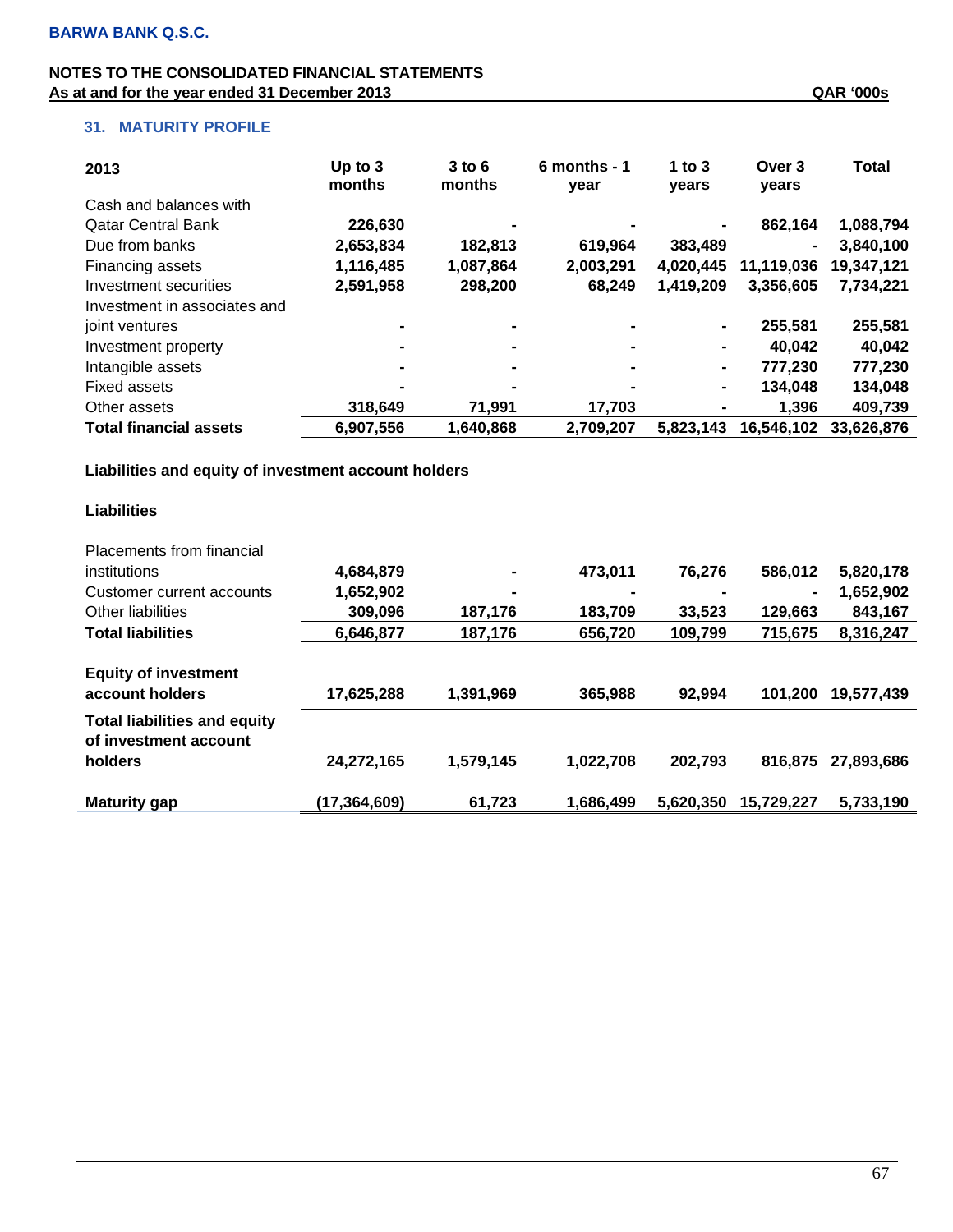# **31. MATURITY PROFILE (CONTINUED)**

| 2012                         | Up to $3$<br>months | 3 to 6 months | 6 months - 1<br>year | 1 to $3$<br>years        | Over 3<br>years | Total      |
|------------------------------|---------------------|---------------|----------------------|--------------------------|-----------------|------------|
| Cash and balances with       |                     |               |                      |                          |                 |            |
| <b>Qatar Central Bank</b>    | 143,449             |               |                      | ۰                        | 710.298         | 853,747    |
| Due from banks               | 661,844             |               |                      | ٠                        | 364.547         | 1,026,391  |
| Financing assets             | 2,897,033           | 1,278,505     | 741.910              | 2,738,953                | 7.675.334       | 15,331,735 |
| Investment securities        | 111,227             | 70,063        | 397,175              | 541,616                  | 5,532,258       | 6,652,339  |
| Investment in associates and |                     |               |                      |                          |                 |            |
| joint ventures               |                     |               |                      | $\overline{\phantom{a}}$ | 194.429         | 194,429    |
| Investment property          |                     |               | ۰                    | ۰                        | 39.824          | 39,824     |
| Intangible assets            |                     |               | ۰                    | $\blacksquare$           | 807,940         | 807,940    |
| Fixed assets                 |                     |               |                      | $\overline{\phantom{a}}$ | 110,134         | 110,134    |
| Other assets                 | 142,170             | 99.739        | 1,373                |                          |                 | 243,282    |
| Total financial assets       | 3,955,723           | 1,448,307     | 1,140,458            | 3.280.569                | 15,434,764      | 25.259.821 |

Liabilities and equity of investment account holders

**Liabilities** Placements from financial institutions 2,193,873 368,605 1,830,100 - 340,725 4,733,303 Customer current accounts 782,234 - - - - - - - 782,234 Other liabilities 182,060 47,763 12,651 163,384 53,685 459,543 Total liabilities 3,158,167 416,368 1,842,751 163,384 394,410 5,975,080

| Equity of investment account    |             |             |             |                          |            |              |
|---------------------------------|-------------|-------------|-------------|--------------------------|------------|--------------|
| holders                         | 9,997,612   | 2,270,895   | 1,794,590   | $\overline{\phantom{0}}$ |            | - 14,063,097 |
| Total liabilities and equity of |             |             |             |                          |            |              |
| investment account holders      | 13,155,779  | 2,687,263   | 3,637,341   | 163,384                  | 394.410    | 20,038,177   |
|                                 |             |             |             |                          |            |              |
| Maturity gap                    | (9,200,056) | (1,238,956) | (2,496,883) | 3,117,185                | 15,040,354 | 5,221,644    |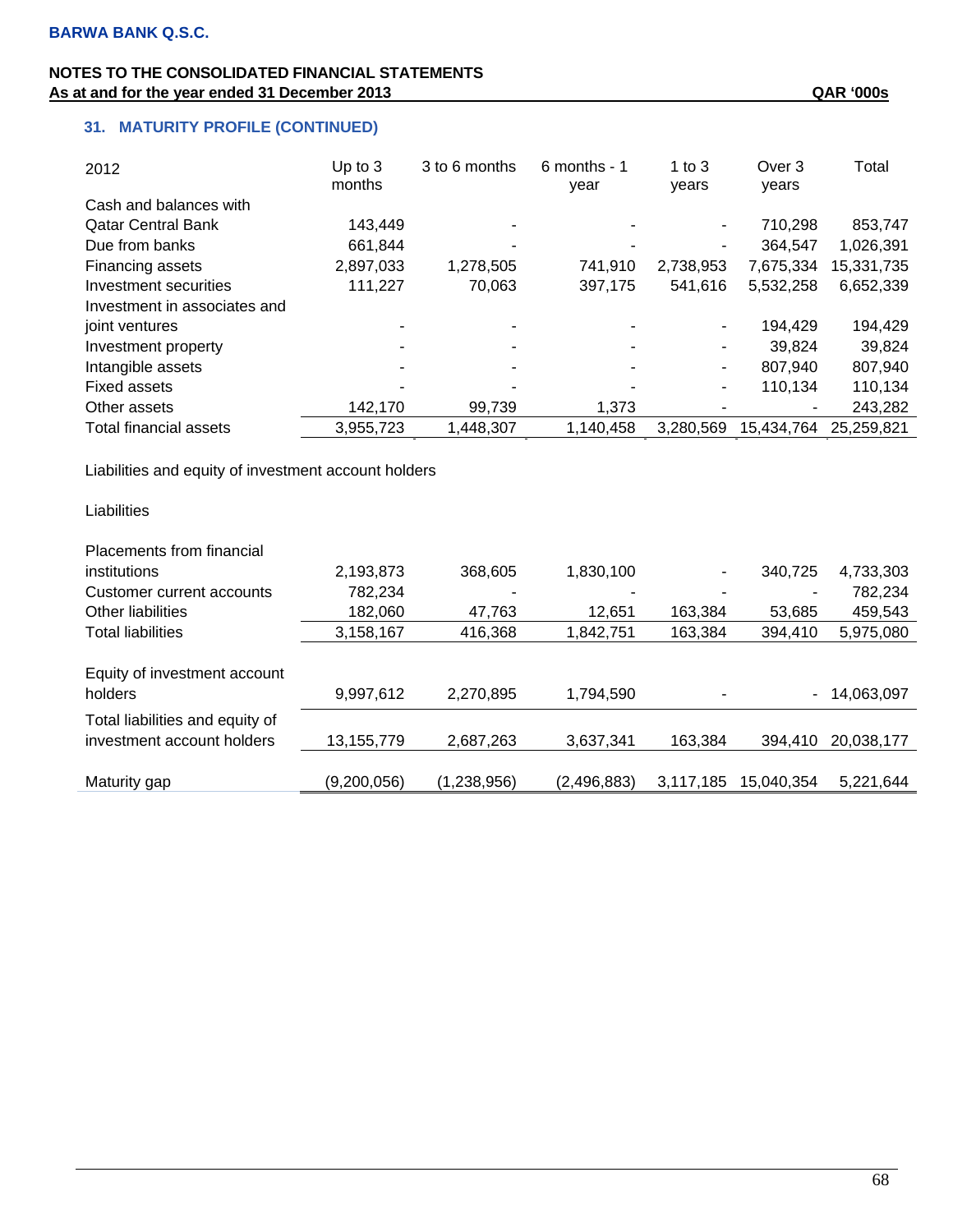### **32. BASIC AND DILUTED EARNINGS PER SHARE**

Earnings per share are calculated by dividing the net profit for the year attributable to the owners of the Group by the weighted average number of ordinary shares in issue during the year.

|                                                                        | 2013    | 2012    |
|------------------------------------------------------------------------|---------|---------|
| Profit for the year attributable to the owners of the Group            | 496,309 | 345,093 |
| Weighted average number of outstanding shares                          | 296,165 | 296,165 |
| Basic and diluted earning per share (QAR)                              | 1.68    | 1.17    |
| The weighted average number of shares have been calculated as follows: | 2013    | 2012    |
| Weighted average number of shares at 1 January                         | 296,165 | 187,034 |
| Issued during the year                                                 | ٠       | 109,131 |
| Weighted average number of shares at 31 December                       | 296,165 | 296,165 |

### **33. CASH AND CASH EQUIVALENTS**

For the purpose of the statement of cash flows, cash and cash equivalents comprise the following balances with maturities of less than three months:

|                                                                             | 2013      | 2012    |
|-----------------------------------------------------------------------------|-----------|---------|
| Cash and balances with Qatar Central Bank (excluding QCB restricted reserve |           |         |
| account)                                                                    | 226,630   | 143.449 |
| Due from banks                                                              | 2,653,833 | 661.844 |
|                                                                             | 2,880,463 | 805,293 |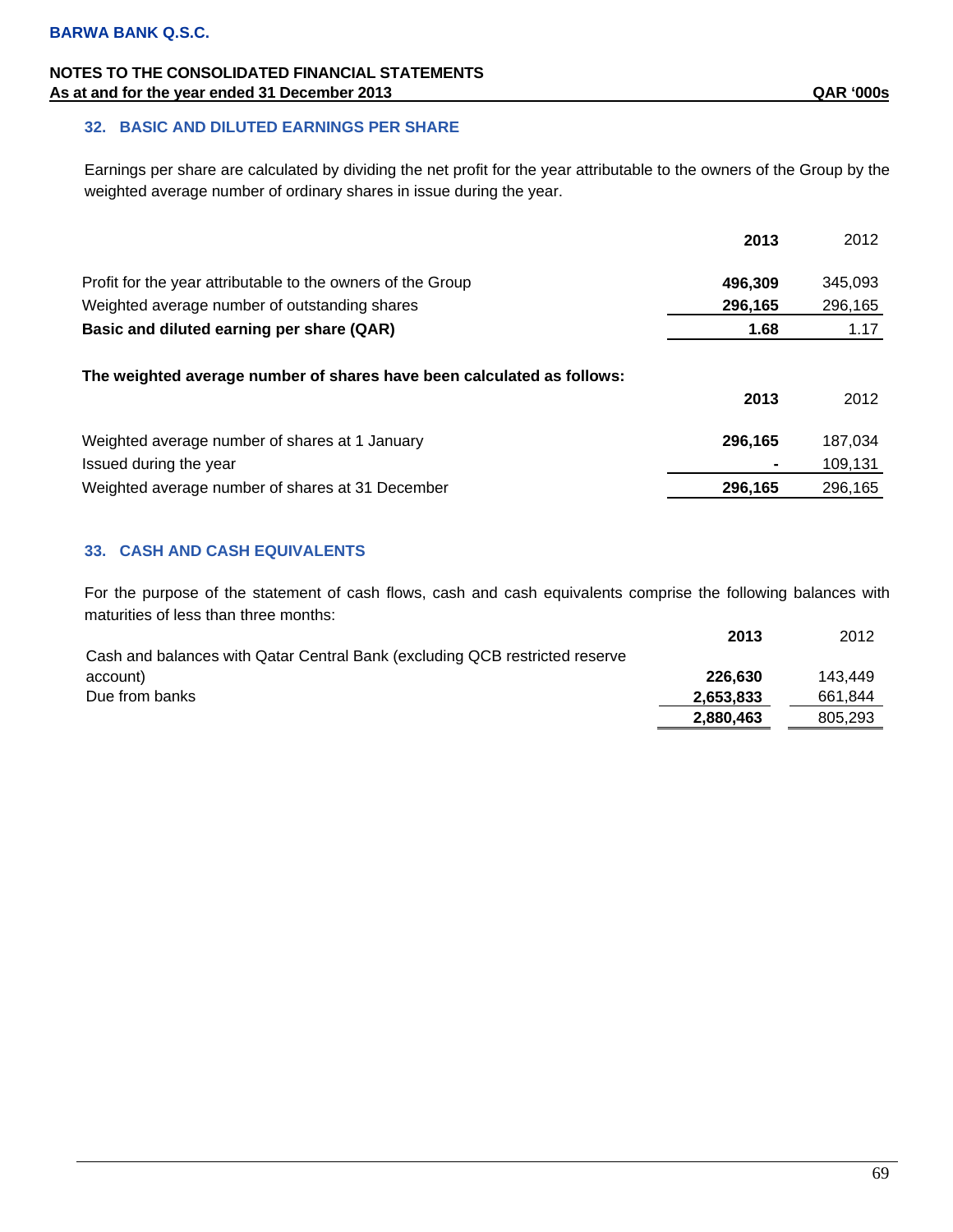### **34. RELATED PARTIES**

Parties are considered to be related if one party has the ability to control the other party or exercise significant influence over the other party in making financial and operating decisions. Related parties include the significant owners' and entities over which the Group and the owners' exercise significant influence, directors and executive management of the Group.

The related party transactions and balances included in these consolidated financial statements are as follows:

|                                                               |                                                       | 2013                         |                   | 2012                                                  |                       |                 |
|---------------------------------------------------------------|-------------------------------------------------------|------------------------------|-------------------|-------------------------------------------------------|-----------------------|-----------------|
| <b>Assets:</b>                                                | <b>Subsidiaries</b><br>and<br>associated<br>companies | <b>Board of</b><br>directors | <b>Others</b>     | <b>Subsidiaries</b><br>and<br>associated<br>companies | Board of<br>directors | <b>Others</b>   |
| Customer financing                                            | 199,991                                               | 404,274                      | 648,612           | 166,185                                               | 220,252               | 100,866         |
| Liabilities:<br>Customer deposits<br><b>Other liabilities</b> | 351,242                                               | 12,897                       | 164,735<br>32,475 | 257,674                                               | 34,896                | 3,091<br>51,758 |
| Off balance sheet<br>items:<br>Unfunded credit<br>facilities  |                                                       | 196,803                      |                   |                                                       | 162,689               |                 |
| <b>Consolidated</b><br>statement<br>income<br>items:          |                                                       |                              |                   |                                                       |                       |                 |
| Profit income<br>Profit expense                               | 4,460<br>1,165                                        | 16,495<br>22                 | 21,082<br>1,438   | 2,523<br>284                                          | 3,037                 | 2,968           |

#### **Transactions with key management personnel**

|                                                               | 2013   | 2012   |
|---------------------------------------------------------------|--------|--------|
| Credit card                                                   | 241    | 63     |
| Other financings                                              | 7,664  | 3,576  |
|                                                               | 7,905  | 3,639  |
| Key management personnel compensation for the year comprised: |        |        |
|                                                               | 2013   | 2012   |
| Short-term employee benefits                                  | 45,958 | 38,188 |
| Post-employment benefits                                      | 11,861 | 4,690  |
|                                                               | 57,819 | 42,878 |

Key management personnel and their immediate relatives have transacted with the Group during the year as follows: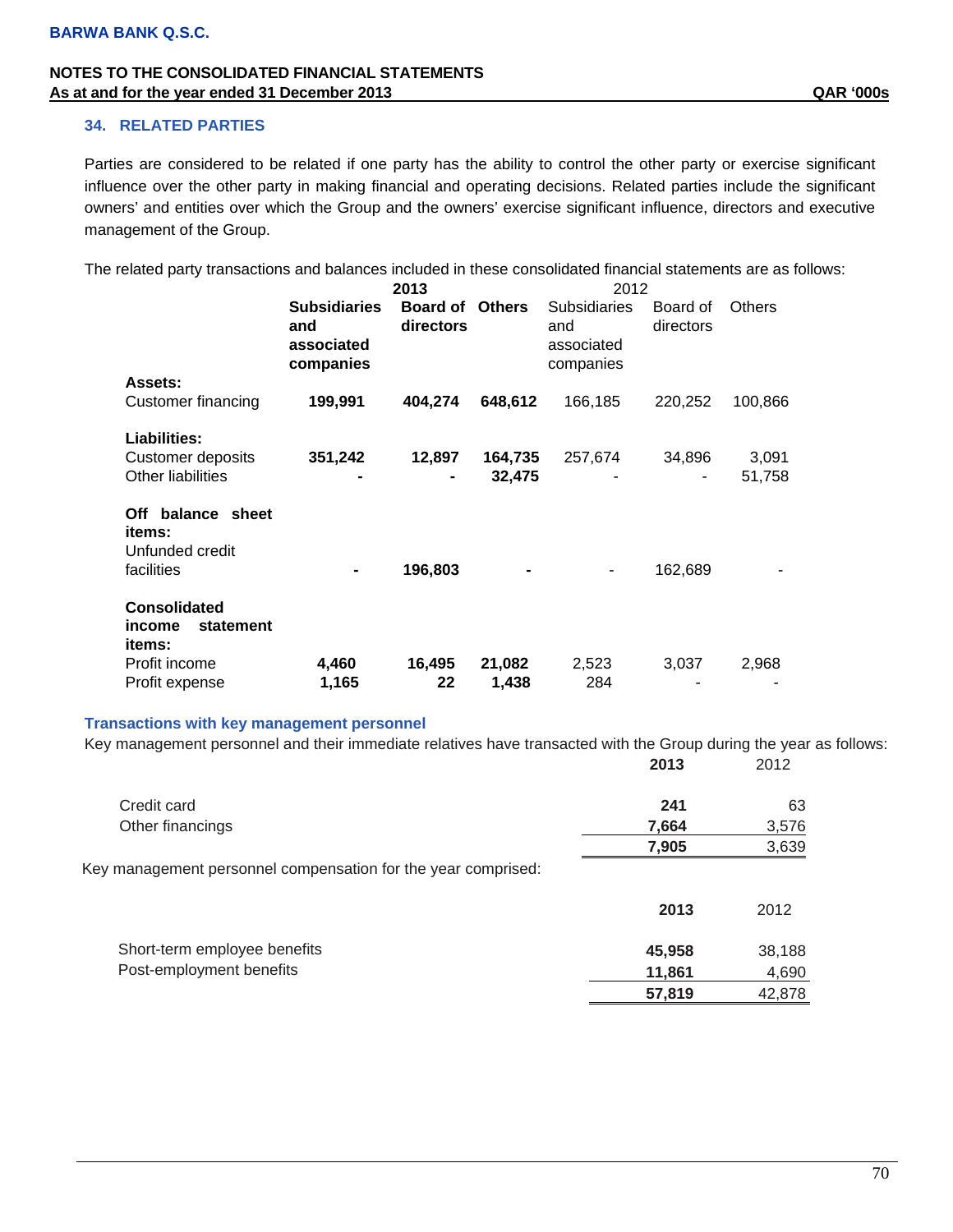## **35. RISK MANAGEMENT INSTRUMENTS**

|                                                             |                 |                 |                     | Notional / expected amount by term to maturity |          |           |           |
|-------------------------------------------------------------|-----------------|-----------------|---------------------|------------------------------------------------|----------|-----------|-----------|
|                                                             | <b>Positive</b> | <b>Negative</b> | <b>Notional</b>     | within                                         | $3 - 12$ | $1 - 5$   | More than |
|                                                             | fair value      | fair value      | amount              | 3 months                                       | months   | years     | 5 years   |
| At 31 December 2013:<br><b>Risk management instruments:</b> |                 |                 |                     |                                                |          |           |           |
| Profit rate swaps                                           | 11,132          | 5,293           | 1,803,858           |                                                | 162,935  | 982,021   | 658,902   |
| Forward foreign exchange contracts                          | 4,084           | 2,588           | 768,424             | 675,425                                        | 21,414   | 71,585    |           |
| <b>Total</b>                                                | 15,216          | 7,881           | 2,572,282           | 675,425                                        | 184,349  | 1,053,606 | 658,902   |
| At 31 December 2012:<br>Risk management instruments:        |                 |                 |                     |                                                |          |           |           |
| Profit rate swaps<br>Forward foreign exchange contracts     | 7,903           | 7,304<br>273    | 1,202,423<br>72,072 | 72,072                                         | 162,935  | 1,039,488 |           |
| Total                                                       | 7,903           | 7,577           | 1,274,495           | 72,072                                         | 162,935  | 1,039,488 |           |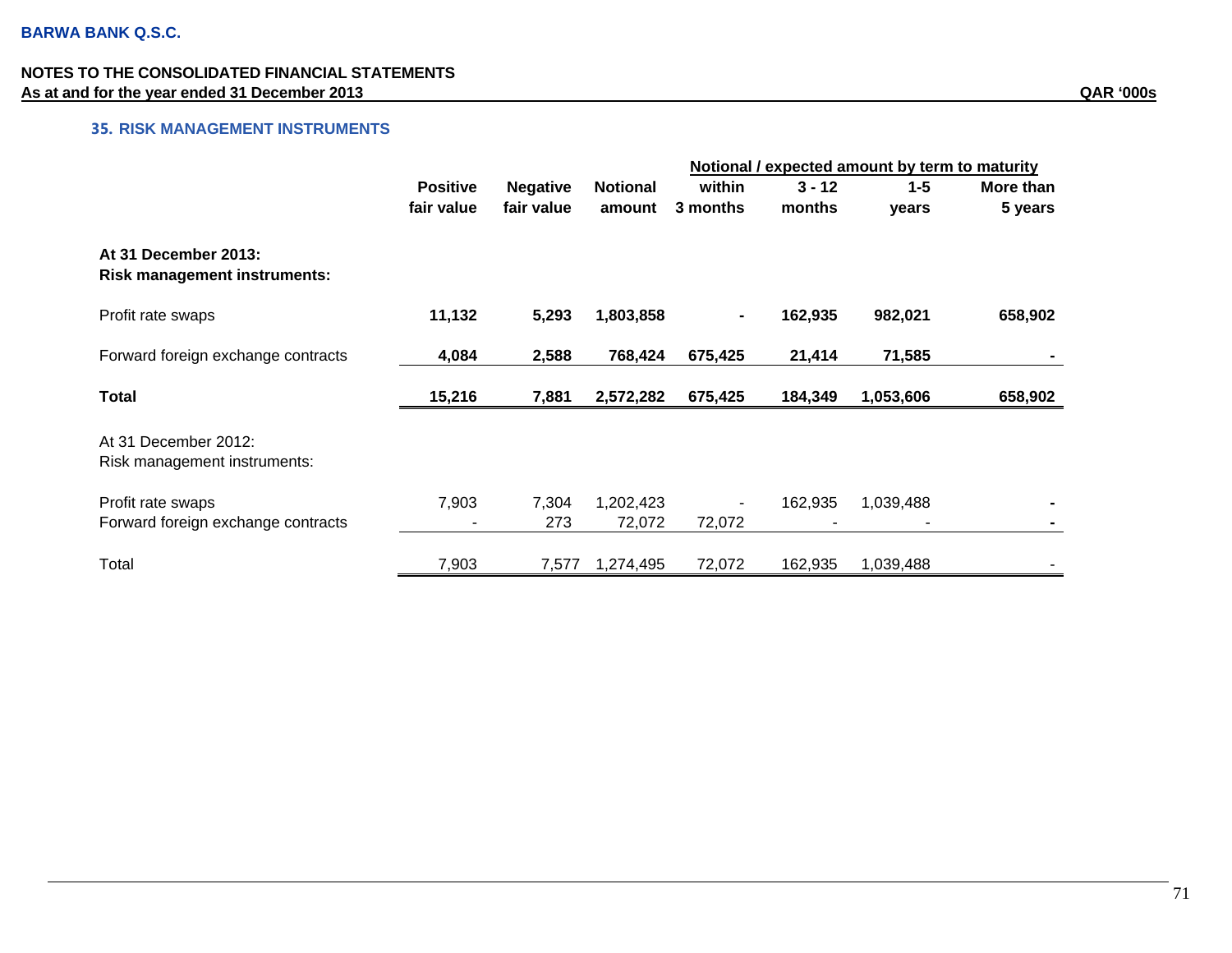# **NOTES TO THE CONSOLIDATED FINANCIAL STATEMENTS As at and for the year ended 31 December 2013 QAR '000s**

#### **36. ZAKAH**

Zakah is directly borne by the owners. The Group does not collect or pay Zakah on behalf of its owners' in accordance with the Articles of Association.

#### **37. SHARI'A SUPERVISORY BOARD**

The Shari'a supervisory Board of the Group consists of three scholars who are specialised in Shari'a principles and they ensure the Group's compliance with general Islamic principles and work in accordance with the issued Fatwas and guiding rules. The Board's review includes examining the evidence related to documents and procedures adopted by the Group in order to ensure that its activities are according to the principles of Islamic Shari'a.

#### **38. COMPARATIVE FIGURES**

The comparative figures presented for 2012 have been reclassified where necessary to preserve consistency with the 2013 figures. However, such reclassifications did not have any effect on the consolidated net profit, or the total consolidated equity for the comparative year.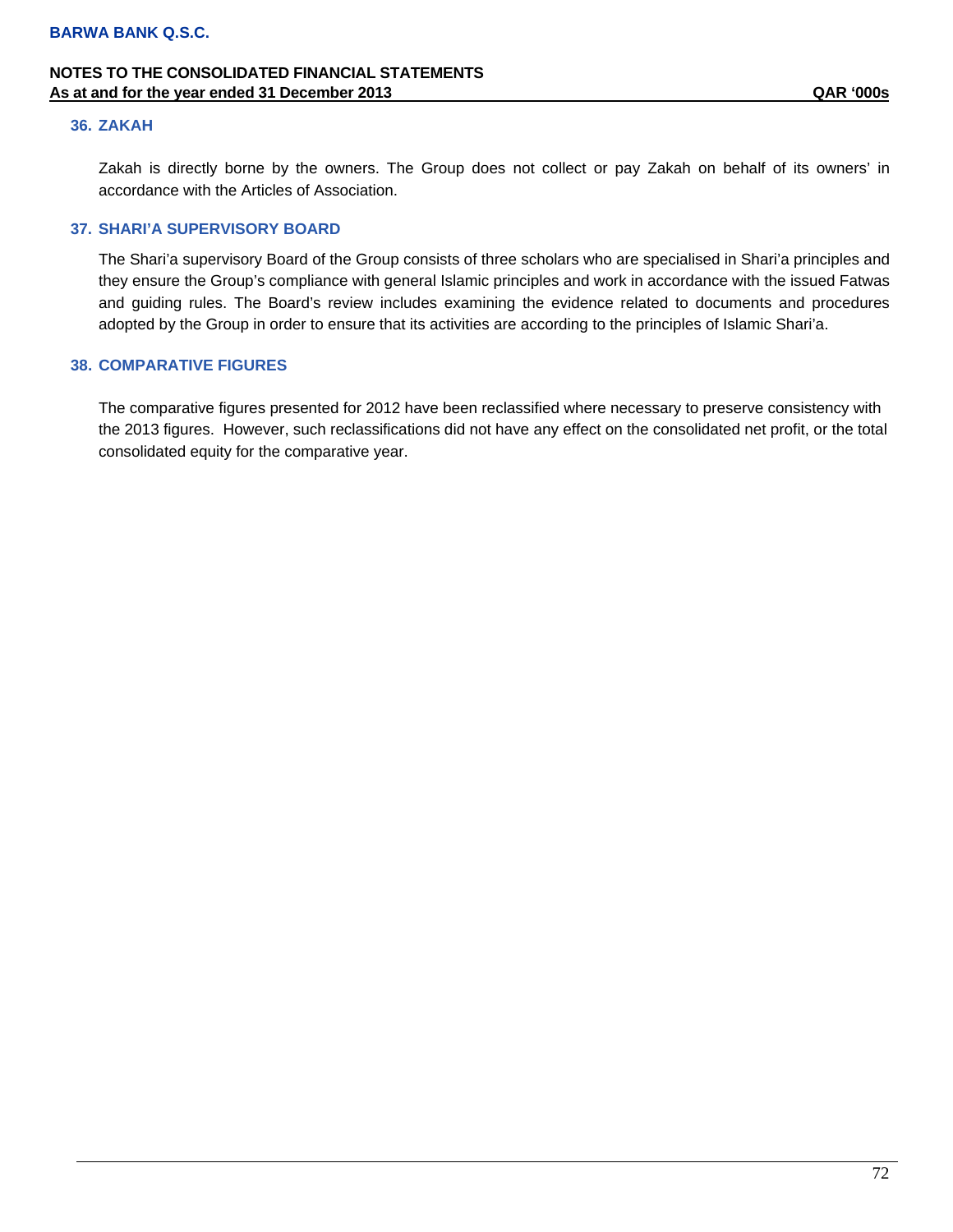## **SUPPLEMENTARY INFORMATION TO THE CONSOLIDATED FINANCIAL STATEMENTS As at and for the year ended 31 December 2012 QAR '000s**

### **PARENT COMPANY**

**The statement of financial position and income statement of the Parent are presented below:** 

### **i. STATEMENT OF FINANCIAL POSITION OF THE PARENT**

| As at 31 December                                       | 2013       | 2012       |
|---------------------------------------------------------|------------|------------|
| <b>ASSETS</b>                                           |            |            |
| Cash and balances with Qatar Central Bank               | 1,087,136  | 852,139    |
| Due from banks                                          | 3,765,733  | 985,311    |
| Financing assets                                        | 18,072,552 | 14,079,788 |
| Investment securities                                   | 7,511,921  | 6,402,701  |
| Investment in subsidiaries, associate and joint venture | 2,426,626  | 2,417,517  |
| Investment property                                     | 39,042     |            |
| <b>Fixed assets</b>                                     | 87,291     | 77,729     |
| Intangible assets                                       |            | 12,187     |
| Other assets                                            | 376,800    | 161,570    |
| <b>TOTAL ASSETS</b>                                     | 33,367,101 | 24,988,942 |
| <b>LIABILITIES</b>                                      |            |            |
| Due to banks                                            | 5,820,178  | 4,733,303  |
| <b>Customer current accounts</b>                        | 1,654,321  | 798,878    |
| <b>Other liabilities</b>                                | 722,728    | 356,920    |
| <b>TOTAL LIABILITIES</b>                                | 8,197,227  | 5,889,101  |
| <b>EQUITY OF INVESTMENT ACCOUNT HOLDERS</b>             | 19,927,262 | 14,246,637 |
| <b>OWNERS' EQUITY</b>                                   |            |            |
| Share capital                                           | 3,000,000  | 3,000,000  |
| Legal reserve                                           | 1,594,641  | 1,612,695  |
| <b>Treasury shares</b>                                  | (26, 550)  |            |
| Fair value reserve                                      | (2,045)    | 7,241      |
| Retained earnings                                       | 676,566    | 233,268    |
| <b>TOTAL OWNERS' EQUITY</b>                             | 5,242,612  | 4,853,204  |
| TOTAL LIABILITIES, EQUITY OF INVESTMENT ACCOUNT         |            |            |
| <b>HOLDERS AND OWNERS' EQUITY</b>                       | 33,367,101 | 24,988,942 |